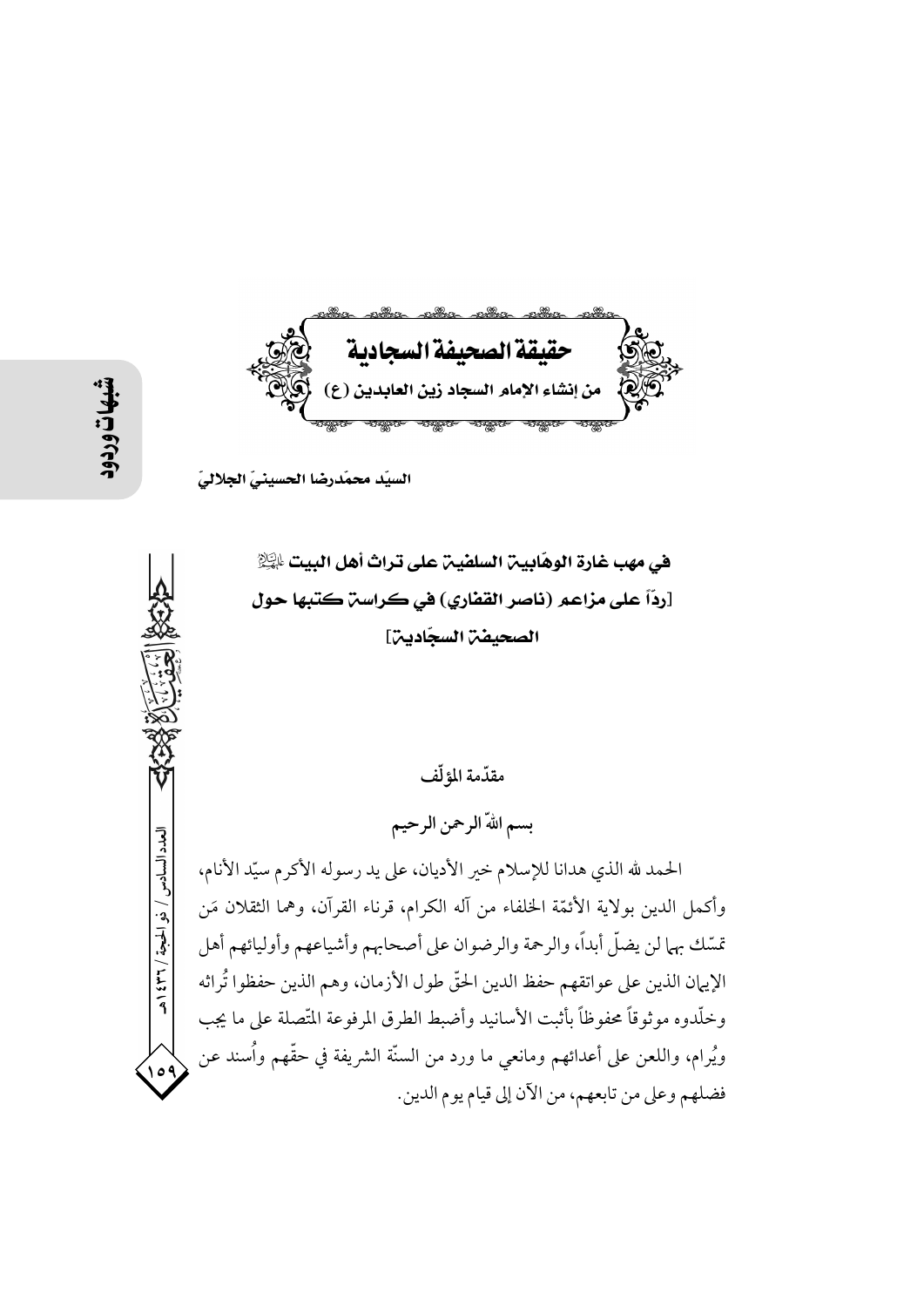وبعدُ، فإنَّ الأُمَّة أُبتليت بثلَّة من المحرِّفين للإسلام بين مُعاندٍ متعمَّد، وبين جاهل مُقلَّد، وقد تصدَّى لهم أعلام من المخلصين منذ اليوم الأوَّل، وحتَّى اليوم، فكشفوا عن بطلان دعاواهم وفساد أغراضهم، وحذَّروا الأُمَّة عن مكرهم وأحابيلهم كي لا تقع في شباكهم ودعاياتهم.

ومع ذلك، فقد وقع في فخَّهم من بَعُدَ عن العلم والعلماء، بل اغترَّ بمظاهر وعَّاظ السلاطين والمردة أنصار الشياطين، فارتكس في غيِّ المُدبرين المنحرفين عن سنَّة الأئمّة وأهل الدين الحقّ، ولم يأخذ المعارف الحقّة من العلماء المتّقين.

والأدهي أنَّ في عصرنا الحاضر ظهر من أولئك الجهلة من جعل عمل أولئك السلاطين سُنَّة يعمل بها، وسمَّاهم بالسلف، ووصفهم بالصلاح، مستخدماً أدوات الإعلام المتنوّعة لنشر ضلالات أولئك واعتبارها ديناً لهم، داعياً إليه أهل القُرى والأرياف من العوامِّ البُعداء عن مراكز العلم وعن ملاقاة العلماء، بل استخدموا طريقة التزوير والدخل والكذب والاتّهام ضدّ الحقّ حتّى يبعّدوا المغفّلين عنه، ويوجّهوهم حيث الباطل، ويضلّونهم كما هم ضلّوا.

إنَّهم احترفوا الأساليب العصرية في مهمَّة التضليل والإغراء للناس البُسطاء الذين استفردوا بهم، فمنعوهم من الارتباط بالعلماء والعقلاء والمخلصين والعارفين بحقائق الإسلام عقيدة وشريعة وآداباً وأخلاقاً وسيرة وما حفظوه من القرآن الكريم والسنَّة النبويَّة وأئمَّة الهدى من أهل البيت لِلسَّلاثِ .

ومن أضرِّ مَن طلعٍ في هذا العصر، ممَّن أوغل في حرفة التضليل والكذب والدجل، فجمع ما كدَّسه سلفه الطالح، وزاد عليهم من جهله وغبائه ما لم يسبقه أولئك بعبارات نابية وبغى وفُحش، يربؤ منه أهل العلم، ويستهجنه الإنسان السالم الطويَّة، ذاك هو المخذول المسمَّى نفسه (ناصر القفاري) الذي ألَّف كتاباً كبيراً باسم (أصول مذهب الشيعة الإماميّة) فحشّاه ببا زيّنه له الشيطان من الأكاذيب والتّهم

医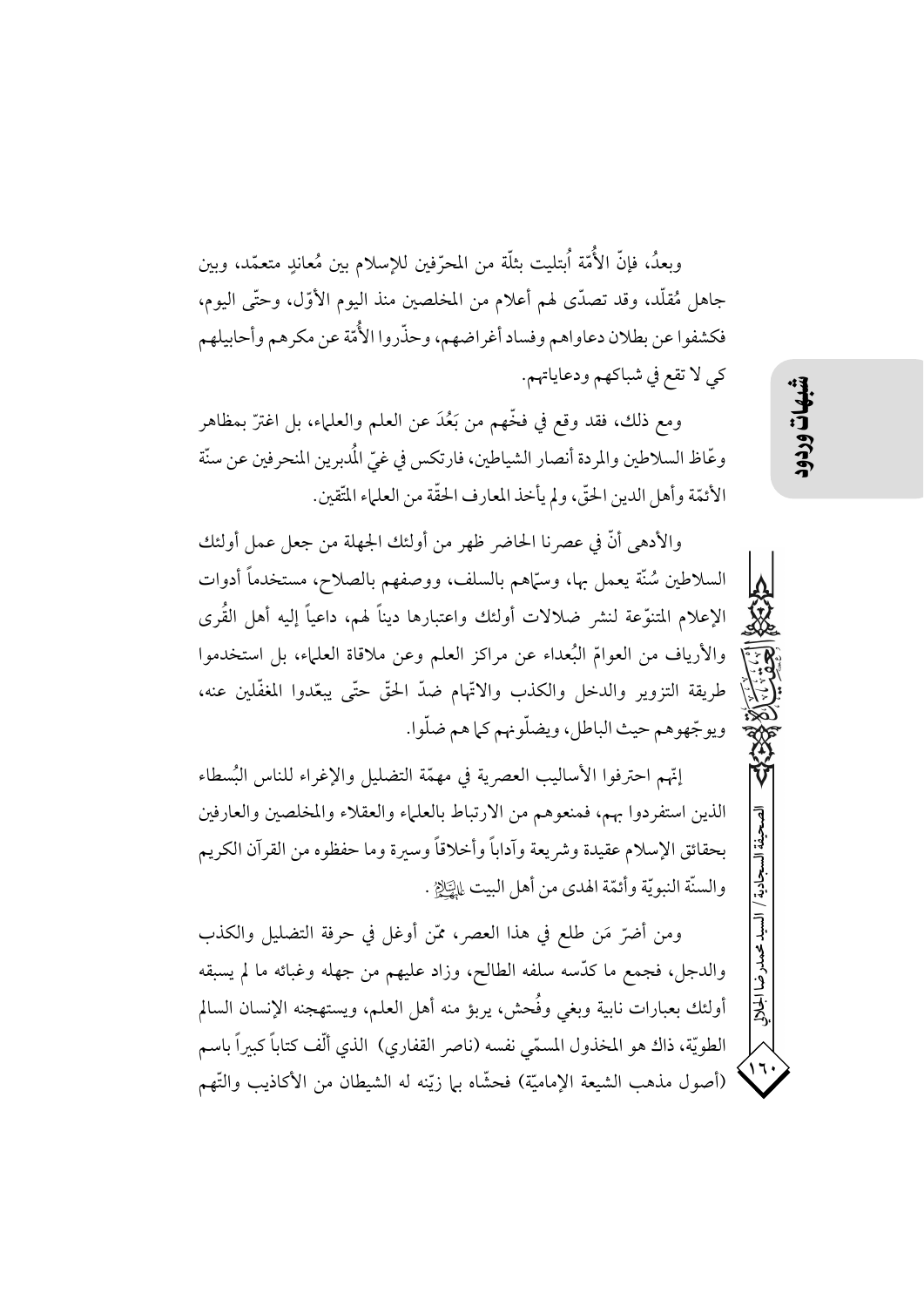والافتراءات، والأباطيل ضدّ مذهب الشيعة الإماميّة، وهم الذين يلتزمون بها التزم به الأئمَّة الاثنا عشر من أهل بيت النَّبيِّ وهم: عليّ بن أبي طالب، والحسن بن عليّ، والحسين بن عليٍّ و عليٍّ السجَّاد زين العابدين، ومحمَّد الباقر، وجعفر الصادق، وموسى الكاظم، وعليّ الرضا، ومحمّد الجواد، وعليّ الهادي، والحسن العسكري، ومحمَّد المهديُّ ٳإِيَّالِٱ الاثنا عشر الذين أخبر النبيِّ ﷺ بأنَّهم الخلفاء من بعده صلَّى الله عليه وعليهم.

وهؤلاء هم من اعترف أعلام الأمّة بإمامتهم وعلمهم وتقواهم، وأفضليتهم على مَن سواهم ممّن ادّعوا الخلافة.

فهذا الذهبي ـ وهو من أشدَّ الناس على الشيعة الاثني عشريَّة ـ يقول عن هؤ لاء الأئمّة من آل محمّد، ما نصّه:

> (الاثنا عشر سيّداً، الذين تدّعي الإمامية عصمتهم: فمو لانا (عليّ) من الخلفاء الراشدين.

وابناه: (الحسن) و(الحسين) فسبطا رسول اللهُﷺ سيّدا شباب أهل الجنّة، لو استُخلفا لكانا أهلاً لذلك.

و(زين العابدين) كبير القدر، ومن سادة العلماء العاملين، يصلح للإمامة. وكذلك ابنه (أبو جعفر الباقر) سيّلٌ إمام فقيه، يصلح للخلافة. وكذلك ولده (جعفر الصادق) كبير الشأن، من أئمّة العلم، كان أولى من أبي جعفر المنصور . وكان ولده (موسى) كبير القدر، جيّد العلم، وأولى بالخلافة من هارون. وابنه (عليّ بن موسى الرضا) كبير الشأن، له علم وبيان، ووَقْعٌ في النفوس، صتره المأمون وليّ عهده، لجلالته. وكذلك ابنه (الحسن بن على) شريف جليل (رحمهم الله تعالى).  $(7)$ و(محمّد) الذي يزعمون أنّه الحلف الحجّة، وأنّه صاحب الزمان، وأنّه حيٌّ،

العدد السادس / ذو الحجة / ٣٦٦ هـ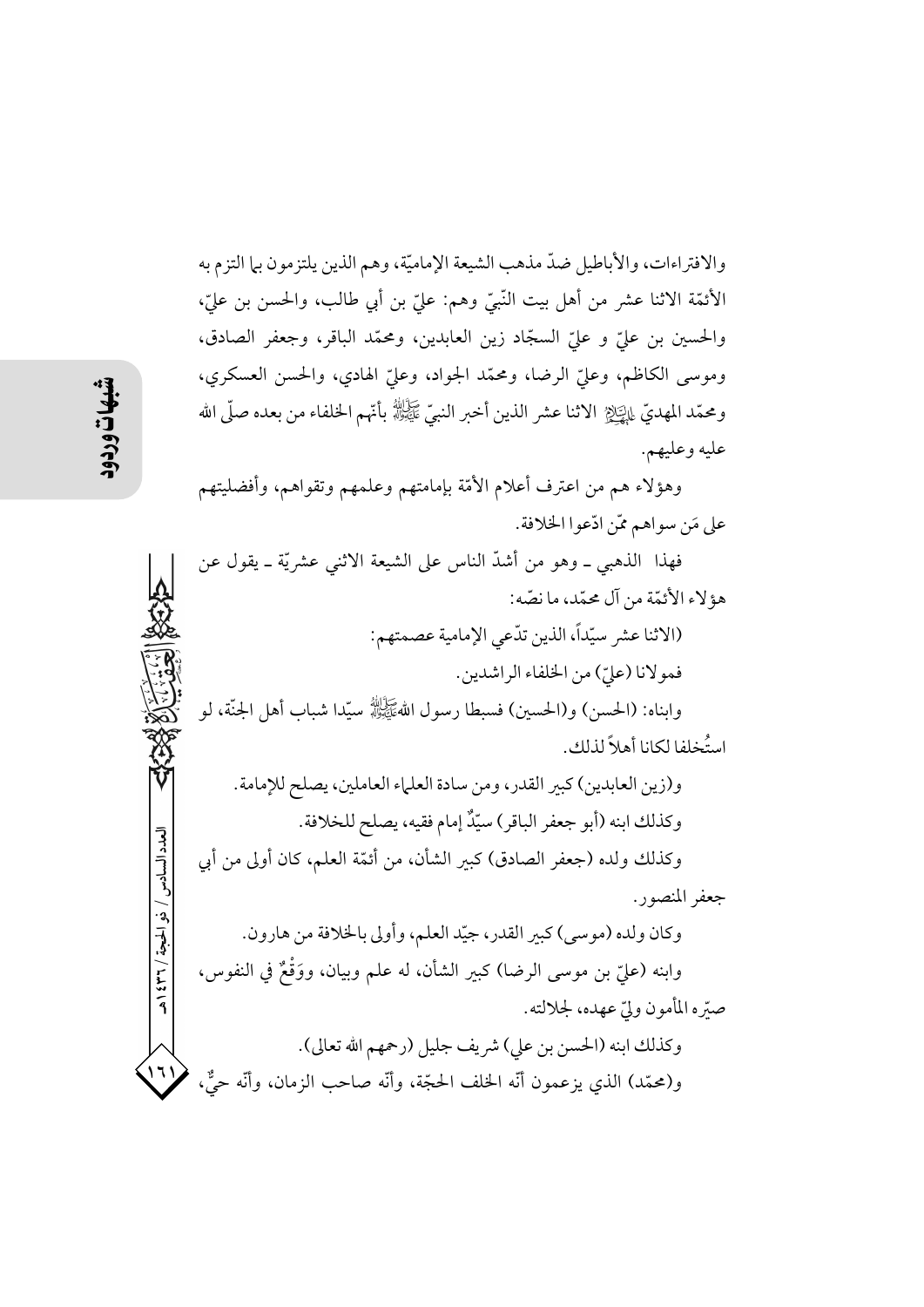لايموت حتَّى يَخرج فيملأ الأرض عدلاً وقسطاً كما مُلئت ظلماً وجوراً). فوددنا ذلك، والله ( ا).

هذا ما قاله الذهبيّ وهو من كبار رؤوس أعلام ناصر القفارى الذين يقول بإمامتهم ويقلّدهم في أحكامهم.

والشيعة الإمامية إنَّما يعتقدون بإمامة أولئك الاثني عشر من آل الرسولﷺ وير فضون الاقتداء بسواهم ممّن استولوا على أريكة الخلافة بلا أولوية ولا أفضلية، بل بلا استحقاق ولا فضل على هؤلاء السادة الأشر اف والعلياء الحنفاء الأتقياء.

لكن القفاري، تبعاً للنواصب العداء لآل رسول اللهُﷺ، اتَّهم الشَّيخال اللهُ عَلَيْهِ السَّمِعة في كتابه المذكور بها لا يليق، وبعبارات وشتائم مقرفة، لينفّر الآخرين من مذهب الشيعة الإمامية.

وأسلوبه السَّـيّع يدلّ على عدم طلبه للحقّ، وعدم بحثه عن الحقيقة، وإنّما أفرغ في صفحاته ما في قلبه من الحقد والبغض والكراهية، لهؤلاء الأئمَّة الأشراف، ولما حملوه من علم ومعرفة أخذوه من القرآن والرسول ﷺ فكتب متهجَّماً على شيعة هؤلاء الأئمَّة الأطهار والذين اتبعوهم بإحسان وأخذوا الإسلام من طريقهم، وعرفوا الأحكام من مذهبهم وقلَّدوهم في ذلك، فسمَّوا بـ(الشيعة الإمامية).

وقد وفَّقنا الله تعالى لمطاردة القفاري في ما كدَّسه في كتابه ذلك، من الباطل والكذب، وحاسبناه على كلِّ ما أورد من دعاوى كاذبة واتَّهامات باطلة، ومن خلال ما داخلناه في ذلك الكتاب، فقد وقَّفنا على أمور من تصرَّ فاته، وهي:

١ ــ عدم إخلاصه في ما يكتب مع قُرَّائه، لأنَّه يُوهم لهم أموراً لا واقع لها، ويُظهر لهم معاني من النصوص لا صحَّة لها، ولا ربط لها، ويفسَّرها حسب رأيه، ومخالفة لمدلول الكلام المنقول، ويُطليها على القُرّاء ويفرضها عليهم. وهذه خيانة بلاريب، ومثل هذا العمل لا يمكن أن يعتمد على فاعله، ولابدَّ من تحذير الطلاب

۱٦۱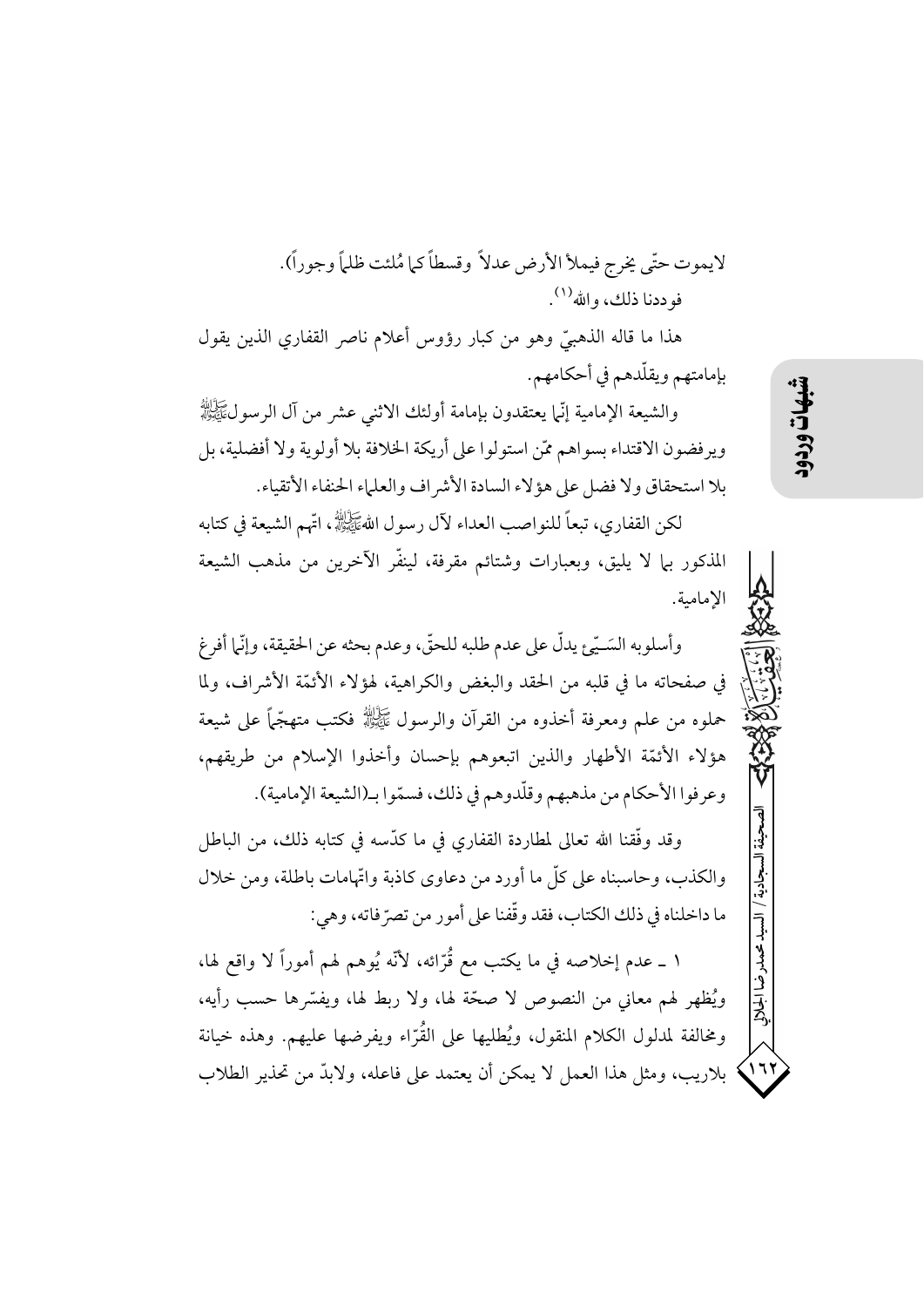الناشئين عنه، وعليهم أن يراجعوا في ذلك العلماء الفضلاء من أهل الخبرة بالأدب العربي واللغة.

٢ \_ عدم فهمه للمصطلحات العلمية في مختلف العلوم كالكلام والفقه والأصول وحتَّى اللغة العربية، فيحاول أن يفسِّر ها حسب اللفظ وظاهر الكليات، مع أن من الواضح أن المصطلح له دلالة خاصة لا يعرفها سوى العالم الدارس للعلم، والواقف على مراد أهل الاصطلاح. وهذا يكشف عن عدم تعلُّم القفارى، وإنَّما يكتب عن نفسه اسم (الدكتور) كذباً، أو وصفته به الجامعات السعودية المزيّفة دَجَلاً ۖ وزوراً. ويدَّعي الوهابية له ذلك، ليمرِّ روا أهدافهم من خلال هذه الألقاب الرخيصة، ومثل هذا لا عبرة لما يرتَّب على النصوص من استنتاج أو حكم. وما أسخف الدكترة التي تصدر لأمثال هذا الجاهل التافه.

٣ ـ الخيانة في نقل النصوص، ومحاولة تقطيعها، ليستفيد من الجملة حسب رغبته، ويفصلها عن القرائن السابقة أو اللاحقة التي تحفُّ بالكلام وتدلُّ على خلاف رأيه، فيعتمد على ما يوجب التهويل والاحساس بالسوء وتشويه المدلول، الذي يؤدّي إلى الهجوم الظالم على صاحب النصِّ، بينها العبارة الكاملة، والقرائن المحتفَّة بالكلام، تبرِّئ الكلام من أيِّ معنى من المخالفة! ومثل هذا التصرف لا يبقى لكتاب القفاري قيمة ولا لكتابه قابلية للاعتياد ، بل يسقطهما عن الاعتبار علمياً.

٤ \_ وقد أشرنا إلى أنَّه يضيف على كلَّ ما ينقل – وبعدما يحكم برأيه، وأثناء البحث – شتائم وسباباً وتقبيحاً وتهجيناً، بشكل مقرف، هادفاً إلى تركيزه على ملء فكر القارئ بالابتعاد عن (مذهب الشيعة الإمامية) حسب زعمه!

مع أن من المعلوم عند العلماء الباحثين كون هذه الطريقة، بعيدةً عن روح العلم، وعن نهج العلماء الفضلاء، والملتزمين بالبحث العلمي الناشد إلى معرفة الحق والوصول إلى الحقيقة. وحتّى القارئ المبتدئ يقرف من هذا الأسلوب البشع، إذا كان

العدد السادس / ذو الحجة / ٣٦ / ٤٣٩

۱٦۲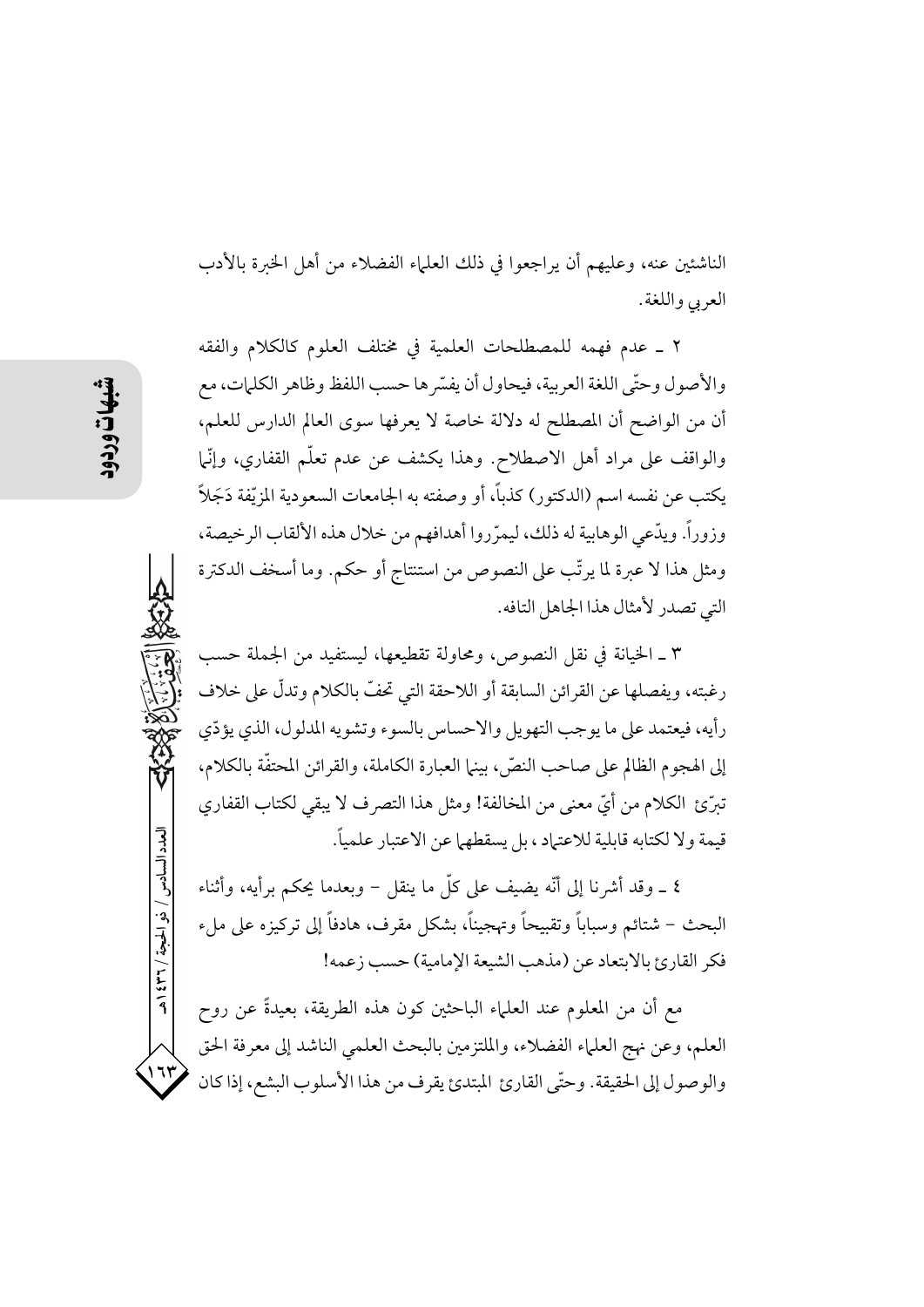يريد أن يعرف الصواب. وهذا يدلُّ على نقص في استنتاجه وبحثه يحاول أن يكمله أو يصلحه بهذا السبّ والشتم!

وإلا، فإن كان كلام خصمه باطلاً ــ كما يزعم ويرى ــ فقد كفاهُ ما شرحه واستدل به على بُطلانه، إن كان مع الدليل والتحقيق والبحث المقبول.

فلا ريب أن مثل هذا التصرّف، دليل على خروج (ناصر القفاري) عن المنهج العلمي، وعن سيرة العلماء الأعلام من التزام الأمانة، والأدب والخُلق، ومحاولة إيصال المعنى الحقَّ إلى القرَّاء بكلِّ إخلاص وبعيداً عن الهوى والتعصُّب للآراء، وفرض ما يُريد على القرَّاء، وقد وقفنا ـ أخيراً ـ على كرَّاس، ألَّفه ناصر القفاري بعنوان:

• (حقيقة ما يسمّى زبور آل محمّد، والمطبوع على هيئة المصحف الشريف، وكشف منسوبات أُخرى).  $\sim 1.75$   $\frac{1}{2}$   $\frac{1}{2}$   $\frac{1}{2}$   $\frac{1}{2}$   $\frac{1}{2}$   $\sim 1.2$ 

شهات

لسحادية /

لسيد محمدر ضا الجلالي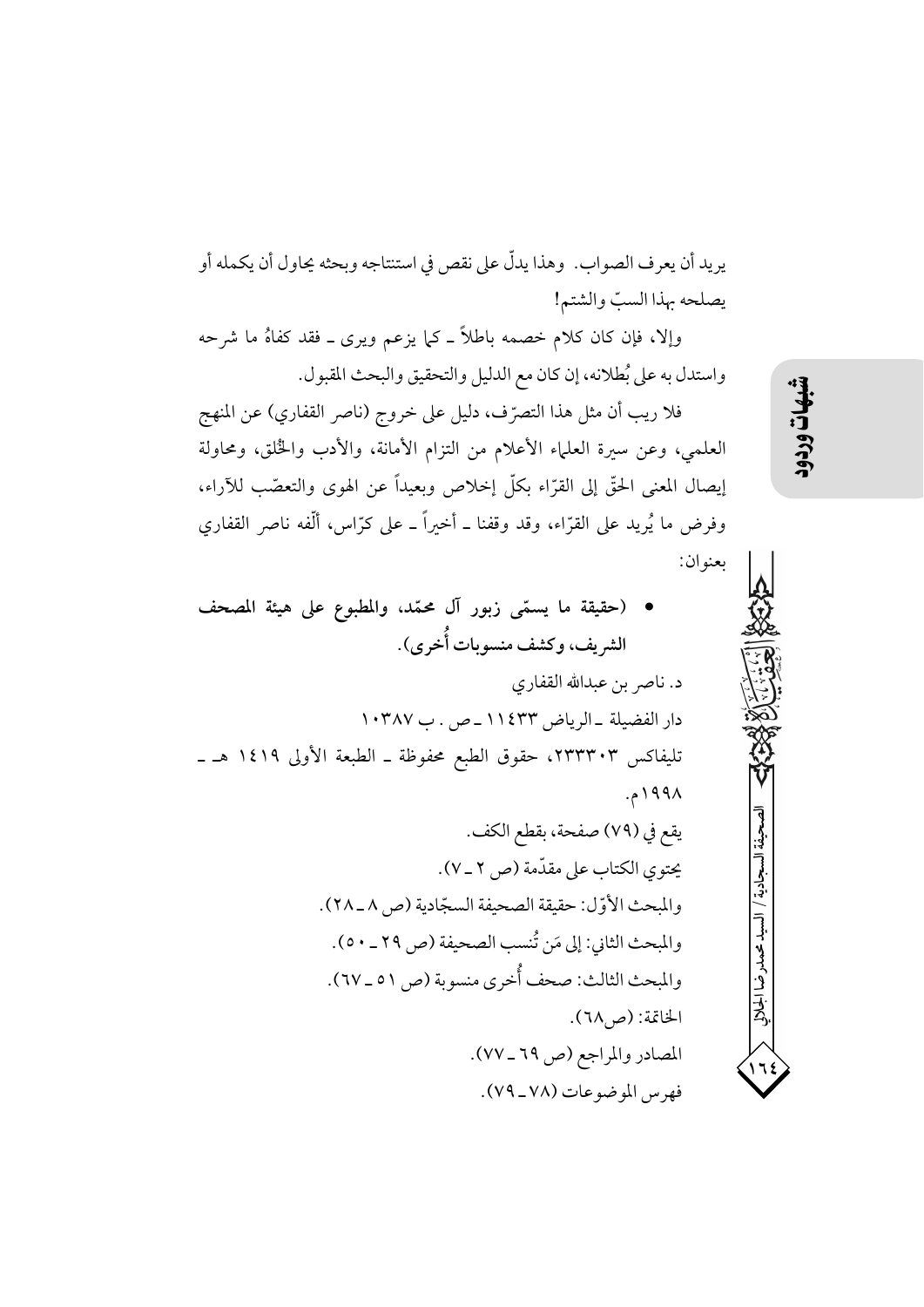وعنوان هذا الكرّاس، لا يفصح عن الكتاب الذي استهدفه القفاري بالبحث وهو (الصحيفة السجّادية) لعدم ذكر اسمها المعروف على صفحة وجه الكتاب.

بل ذكر عنوان (زبور آل محمّد) وهذا اسم غريب عند عامّة القُرّاء قبل أن يدخل القارئ في الكتاب، ويجد هذا العنوان، ومَن أتى به، وكيف وضع على الصحيفة؟! مع ما في اسم (زبور) إثارة من حيث كونه اسم كتاب داود النبي التِّالا !

ثمَّ ورد في العنوان قوله: (المطبوع على هيئة المصحف الشريف) وهذا مثيرٌ للقرّاء، ومن أوّل وهلة، إذ إنّ القرآن الكريم، كتاب مقدّس، فما معنى أن يكون كتاب آخر على هيئته! وما المراد من هيئته؟ مع كون الزبوركتاباً للنبي داود لِلتِّلِلَّ يعتبره اليهود! وهذا الذي يبحث فيه القفاري مسمّى بذلك الاسم؟!

ومن هذه الصفحة وهي عنوان الكتاب الذي يواجهه القارئ لأوّل مرّة، وهو معروضٌ للجميع! تظهر أهواءُ القفاري وأغراضه في تشويه سمعة الكتاب الذي يحرّف (حقيقته)! ويهوّل الأمر على القارئ المسكين! ويُثير في عقله تلك التساؤلات، وهو بعدُ لم يدخل في الكتاب؟! فكيف إذا دخل ووجد أن القفاري يكيل في كلِّ سطرٍ بِل في كلِّ جِملة، الهجومَ على الكتابِ وكاتبِهِ والمعتقد به؟ ولو كان مَن كان!

ولعلِّ القفاري لــمّا بدا مفضوحاً من أوّل صفحة في تصرّفه هذا، أعرض عن هذا العنوان وطبع هذا الكرّاس بعنوان آخر، وهو:

• (حقيقة الصحيفة السجّادية) المنسوبة للإمام على بن الحسين.

أو زبور آل محمّد، أو إنجيل أهل البيت، أو أخت القرآن والمطبوع على هيئة المصحف الشريف وكشف منسوبات أُخرى. حقوق الطبع محفوظة، الطبعة الأولى ١٤٢٦ هـــ٥.٠٠٠م. رقم الإيداع بدار الكتب والوثائق القومية المصرية: ٢١٦٤٢/ ٢٠٠٥ مكتبة الرضوان للنشر والتوزيع ـ شارع الفقي ـ كوم حمادة ـ البحرة

العدد السادس / ذو الحجة / ٣٦ / ٤٣٩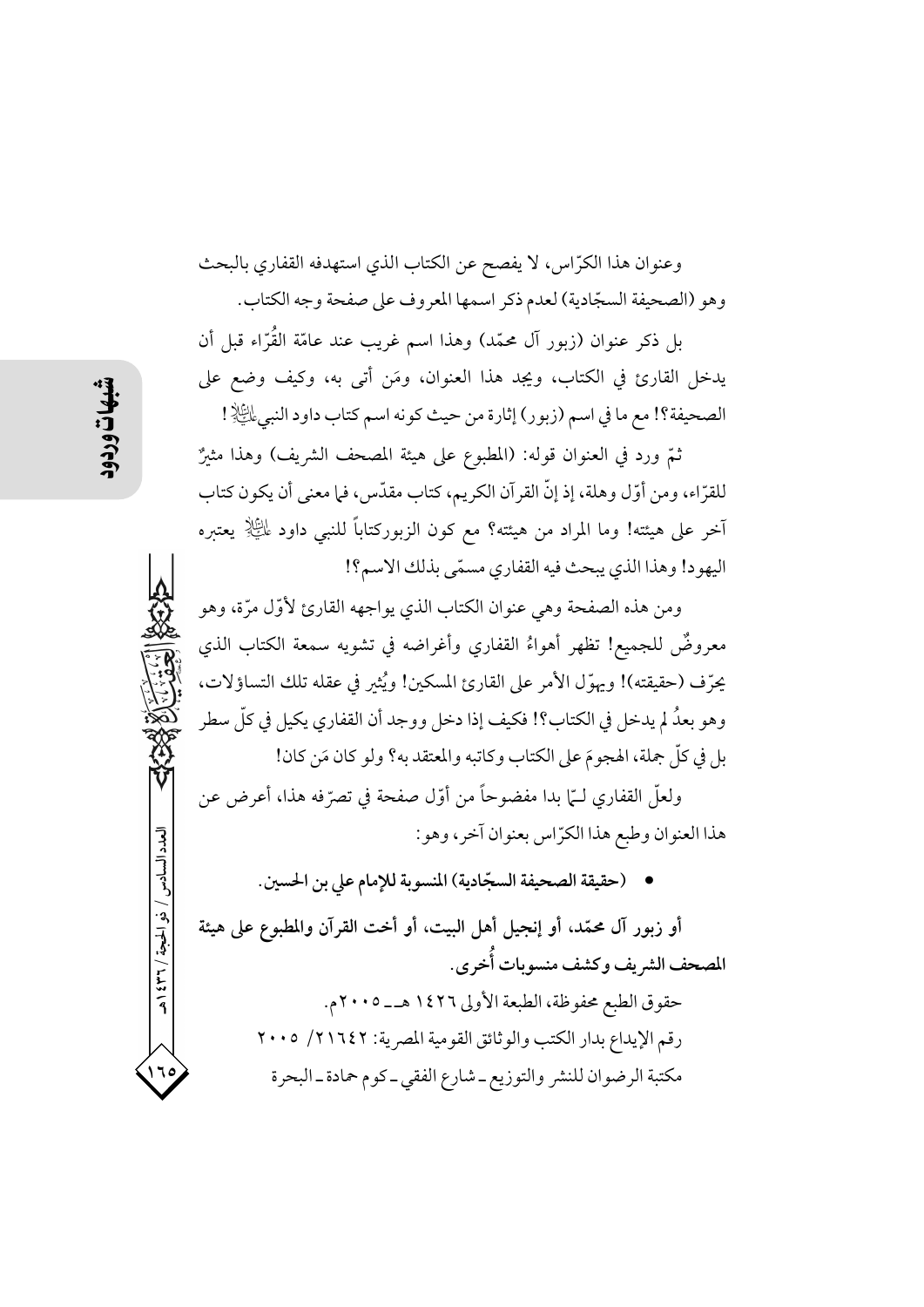الرمز البريدي ٢٢٨٢١ـ مصر، هاتف (٢٠١٠٣٩٣٢٨١٠) فاكس ٢٠٤٥٣٦٨١٥٥٣، البريد الألكتروني: ccnaser@hotmail.com

ومع أنَّه صرَّح هنا باسم الإمام السجَّاد زين العابدين لِلثِّلِإ ، إلا أنَّه حاول التشكيك في الكتاب بقوله: (المنسوب للإمام...) فكلمة (المنسوب) هُنا تدلُّ على عدم التزامه بكون الصحيفة من إنشاء الإمام لِلْتِلِلْا مع إجماع الإمامية وغيرهم من الشيعة الزيدية والإسماعيلية، بالتأكيد على أنَّ الصحيفة من دعاء الإمام من دون شكَّ أو ريب. كما سيأتي البحث والحديث عن ذلك.

ثمّ إنّ القفاري كشف عن جهله باللّغة حيث كتب (المنسوب للإمام) مع أن مادة (نسب) تتعدَّى في العربية بحرف الجرِّ (إلى) فيقال: نسب إليه، أو منسوب إلى فلان.

ثمّ إنّه كتب على هذه الطبعة عنوان: (طبعة أولى) وهذا كذبٌ، فإن محتوى هذا الكرَّاس لا يتجاوز عن تلك الطبعة السابقة التي كانت الأولى، بل هي هذه بعينها بلا فرق سوى في الإخراج والحجم، حيث طبع هذا في حجم (الوزيري)، وذلك بحجم الكف، كما سبقٍ. وقد أعاد ما ذكره في الطبعة الأولى من إثارات أعادها في هذا العنوان، مثل ذكر اسم (الزبور) ليوحش قرَّاءه من كتاب الصحيفة السجادية! وزاد هنا أسماء أُخرى للتأكيد على هذا الغرض!

وكذلك إيراد عبارة (على هيئة المصحف الشريف) لغرض اتَّهام الصحيفة، بتشبيهها بالقرآن؟!!

كلِّ ذلك لتهيئة ذهن القارئ لما سيُورده من الاتَّهامات والهجوم على الصحيفة! ولَّما رأيتُ أنَّ القفاري قد تعدَّى على (الصحيفة السجَّادية) وهي من كلام الإمام زين العابدين لِلتِّالِ ۖ وتجاوز الحدّ في الاعتداء، هادفاً إلى إبعاد المسلمين عن قراءته والاطلاع عليه، ومحاولاً صدَّ الناس عن ما فيه من المعرفة الحقَّة، وقيامه بذلك

شهات

الصحيفة السحادية

السسد محمدرضا الجلالى

1٦.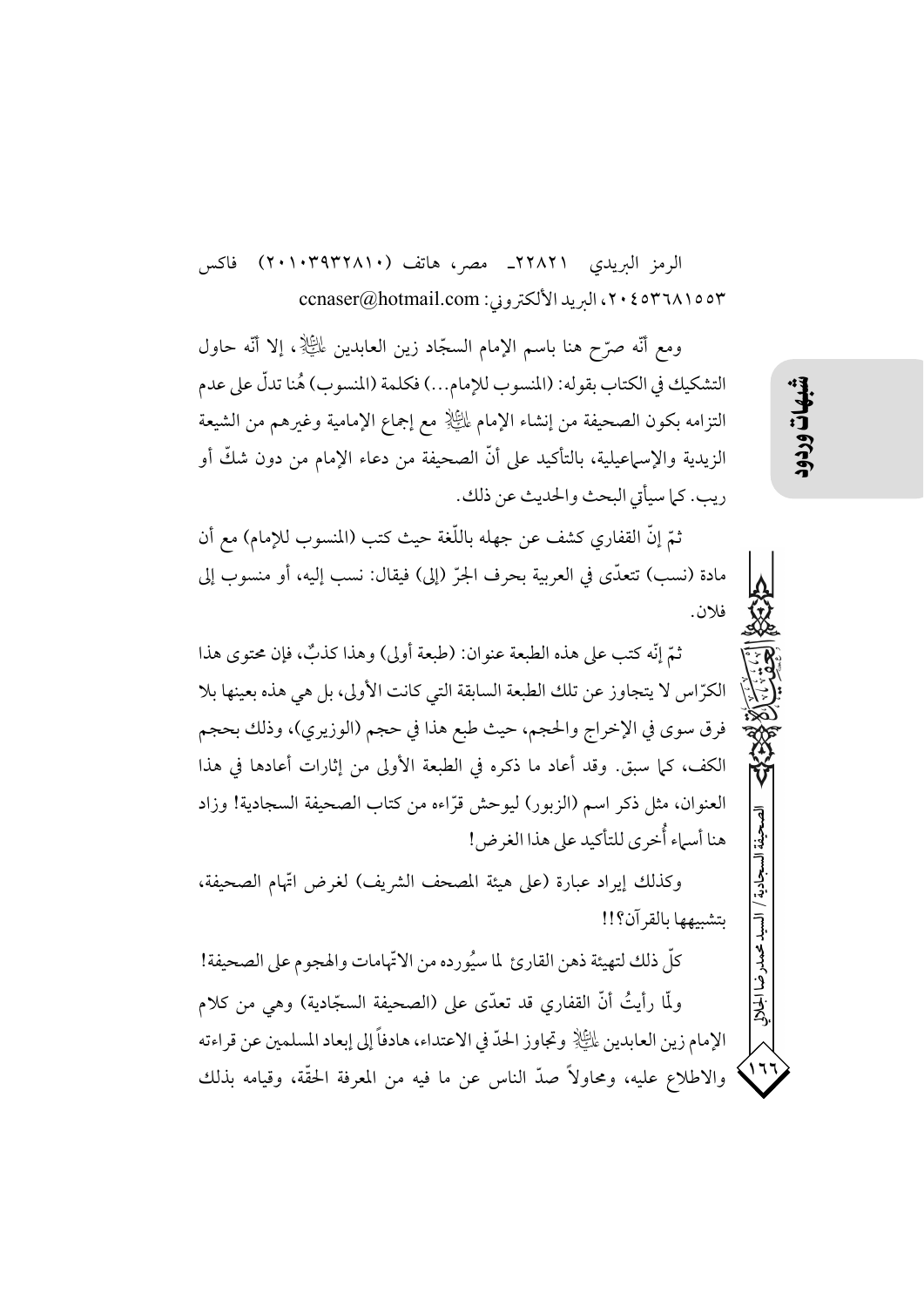الغرض، بأساليب لئيمة، وطرق التهريج والكذب والشتم، فحفاظاً على حرمة كتاب الصحيفة العظيم، ومنشئة الإمام العظيم، وسعياً في كشف أغراض القفاري اللئيم، وإبطال محاولاته، ونقد أهدافه، وسعياً في إيصال (الصحيفة السجّادية) هذا الكنز الثمين من معارف الإسلام إلى المسلمين، وتمهيد الطريق إلى قراءته والتزوّد ممّا فيه من العلوم والمعارف الإسلامية الحقَّة، وإروائهم من نَميره العذب.

أقدمتُ على الردِّ على كراس القفاري، خطوة خطوة، وجُملة جُملة، بنقل نصَّ ما أورد فيه، ثمّ بيان ما فيه من الجهل والدَجَل والغرض.

واعتمدتُ على الطبعتين المذكورتين من الكراس، طبعة الرياض ـ في السعودية، وطبعة القاهرة ـ في مصر، ليكون أوثق في إلزام القفاري بما ينقل، وليتحقَّق القارئ من صحّة عملنا وحرصنا على الأمانة..

وسنقدّم للبحث أهمّ ما تعرّض له القفاري من غرض وأسلوب، تركيزاً للنظر فيه بالخصوص. وليكون القارئ على بصيرة من الأمر .

وفَّقنا الله لمعرفة الحقَّ واتَّباع أهله، ورفض الباطل والابتعاد عن أهله، آمين، يار بّ العالمين.

وقفن على أغراض القفاري وأساليبه وتصرفاته:

إنَّ القفاري هو في عصرنا، أشدَّ مَن استهدف أتباع ۖ مذهب أهل البيت النبوي (التشيُّع) وهم (الشيعة) فصبٌّ جامَ غضبه وحقده عليهم، ونصب لهم العداء وإثارة الكراهية لهم والبغضاء عليهم بين الناس، بأساليب عصرية ومنها الإعلانات الىرّاقة الجميلة المظهر، والمغرية للناس، مثل دعوى اعتياده على المصادر المعتبرة عند الشيعة، والنقل منها مباشرة.

وقد ضلَّل كثيراً من المغفَّلين بهذه الوسيلة، لعدم وجود المصادر عندهم، فتنطلي

لعدد السادس / ذو الحجة / ٣٦٦ ه

 $\frac{1}{2}$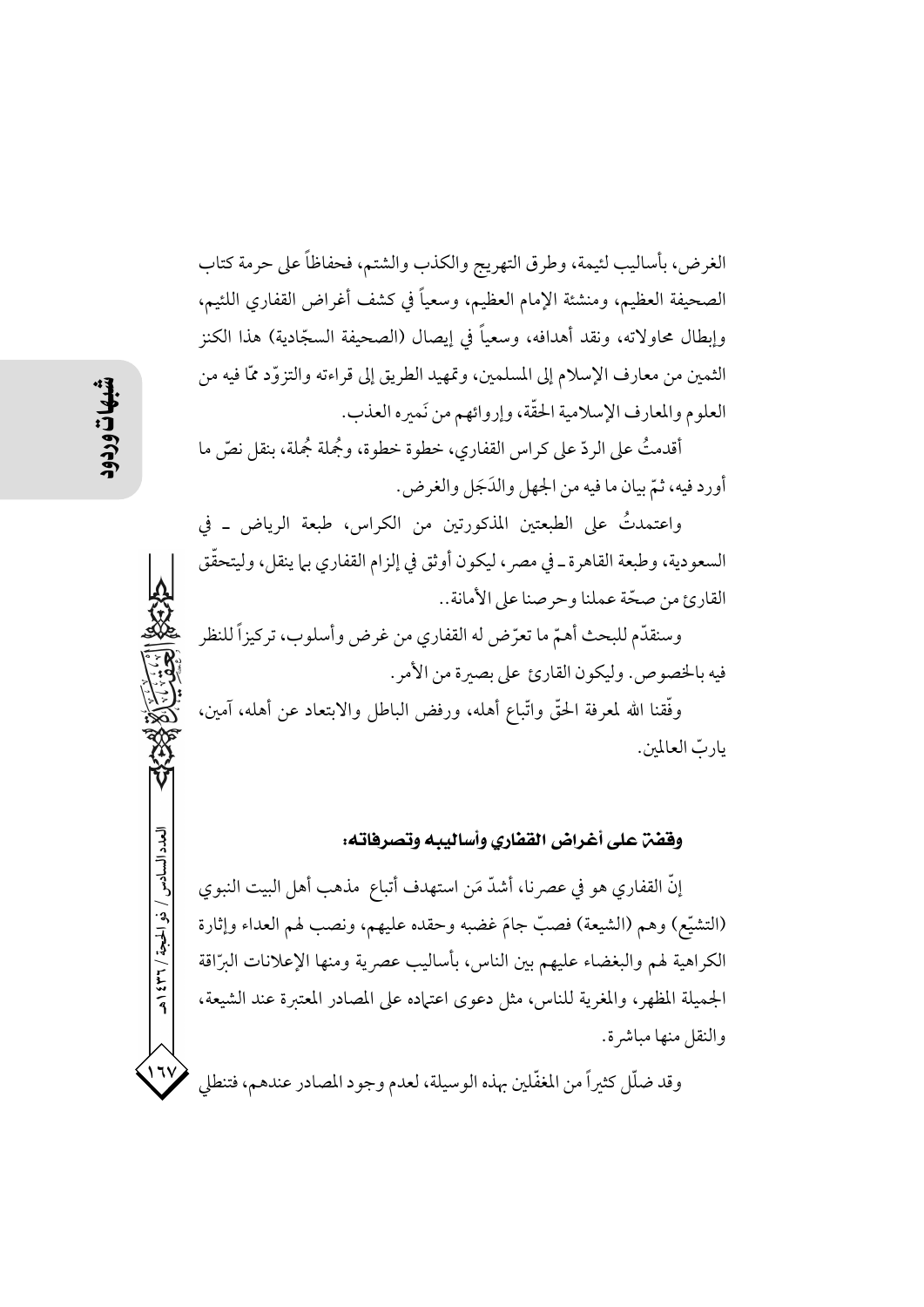عليهم مكيدة هذا القفاري، بينها هو ينقل شيئاً ويُحِرِّفه، بحذف كلمة أو جملة، أو يُفسِّر الكلام من عنده، ويوجِّهه إلى مرامه، مع أنَّ الكلام التامِّ يدلُّ على خلاف ما يُريد.

وقد يفسِّر الكلام بالغلط، لعدم فهمه المراد منه، لجهله باللغة أو عدم فهمه للمصطلحات العلمية، لقصوره في المعرفة، ومع ذلك يرتَّب على الكلام المنقول ما لا يدلُّ على مراده، أو يُخالف ما ذكر حسب فهمه.

وقد يردّ شيئاً على أساس أنَّه مخالف لمذهب السلفية، ويبني على ذلك ردِّه على الشيعة، مع أنَّ التزامه هو وجماعته السلفية هو الباطل، فيكون تهجَّمه على أساس رأيه، بينها رأيه هو الفاسد ولا يمكن الاعتماد عليه.

ومن أساليبه أنّه يُحاول التهويل والتهريج ضدّ النصّ الذي يتعرّض لمناقشته وينقله، حتَّى يملأ عقل القارئ من الخوف والفزع والانزجار من المنقول لكونه من كلام الشيعة.

فهو يستولي بهذا الأسلوب على شعور السامع والقارئ، ويستغلُّ تلك الحالة، لغرض المعنى الذي يُريده من الكلام المنقول، وإن كان ما يعتقده هو غير صحيح أو منافياً للحقّ.

إنَّه يحاول تزييف تراث أهل البيت لِلْهَيْلِمْ وتهجينه وذمَّه بمختلف الألفاظ، من دون أن يأتي بشاهـد على ما يزعم، وقـد أورد هـذا في ما يرتبط بالصحيفـة السجّاديـة ـ مثلاً ــ فبالرغم من ذلك تراه لم يذكر شاهداً من الصحيفة، على دعواه، بل قد يكون الكلام الذي اعتمده مشكلاً في نظره، وهو ممّا قاله به غير الشيعة من المذاهب السنّية، أو يكون ممّا أجمع عليه الأُمّة.

فهو لجهله، وقصور فهمه عن درك ما في النصوص من المطالب العلمية الدقيقة يقع في هذه الورطة ، والإنسان\_كما يقال\_عدوّ لما جهل. محمدرضا الجلالي

 $\lambda$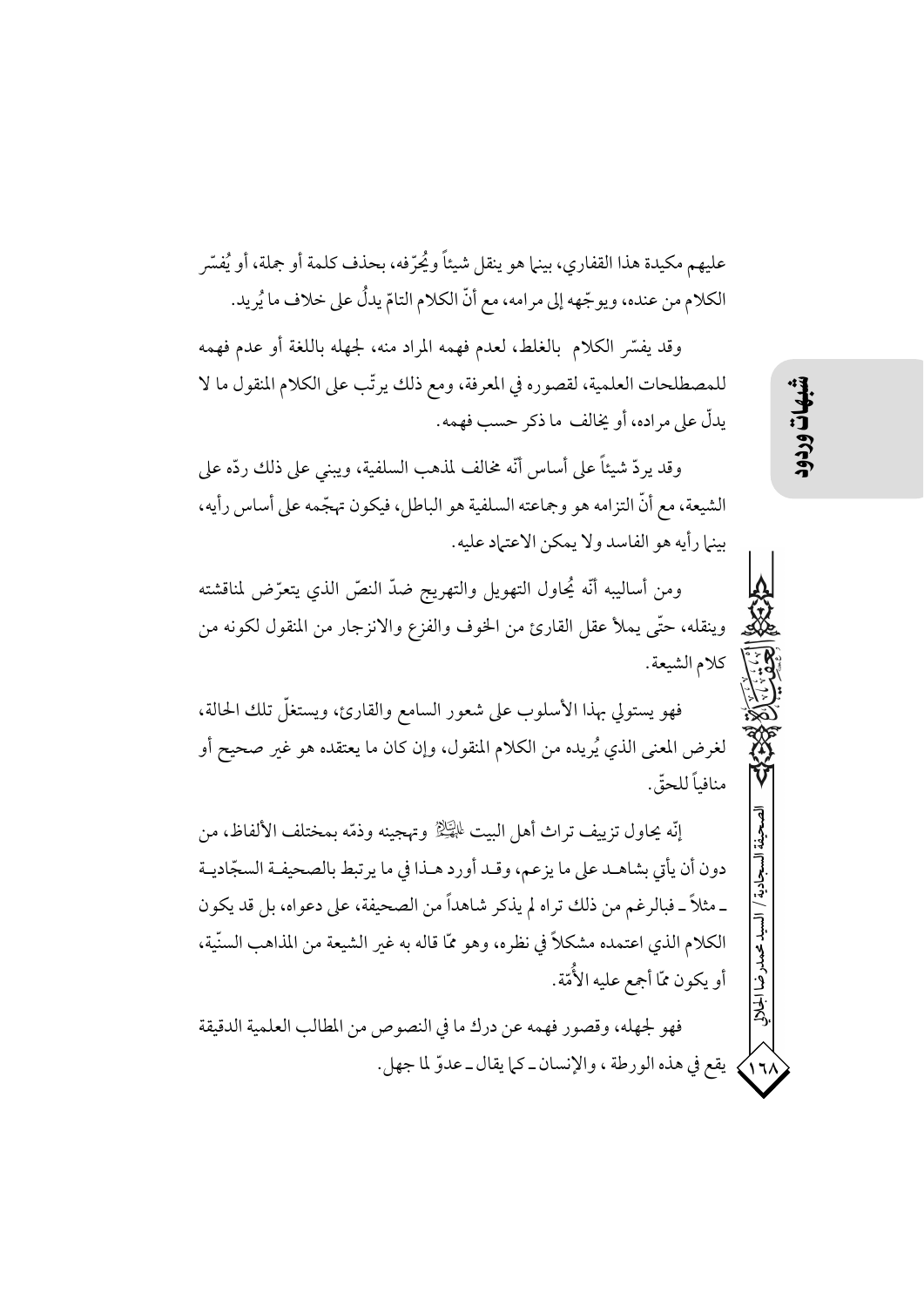ومن أمثلة ذلك هو (الصحيفة السجّادية) التي اعترض عليها في جهات عديدة، ولم يذكر ما يدلُّ على زعمه ودعواه.

وقد تكون مواجهته للصحيفة السجّادية بهذه الهجمات ضنّاً منه وبخلاً أن يتأثر به الشيعيِّ ويفتخر بروايته ويعتقد بمضمونه ومؤادَّه. ولو اطلع غبر الشيعة على ما في الصحيفة من العلوم والحير والبرّ والتقريب إلى الله في مختلف الأمور، لتهافتوا عليه واقتنوه مفتخرين.

فهو يهاجم الصحيفة السجّادية كي لا يقرأها الناس، ولا يتقرَّبوا منها، فقد يعتمد عليه الذين لا يعتقدون بإمامة الإمام، لكنهم يفهمون ما ورد في الصحيفة من خلال معرفتهم باللُّغة ووقوفهم على كلام رزين، يجمع المعاني الصادقة، بل المُّفق عليه من الأخلاق والآداب، وما فيه من معاني التوحيد والتحميد والأخلاق والآداب والسنن، فيستفيد من هذا الكتاب بكلِّ ما فيه، ويعتمد عليه ويعتقد بصاحبه.

فالقفاري بالقدح والذمّ للصحيفة يُحاول أن يزجر الناس عن كتب الشيعة، لكنه يفشل عندما يقف الناس عليها ويطَّلعوا على حقيقتها فينكشف زيف دعاوى القفاري وسلفه.

وهذ الخباثة قد تسرَّبت إلى إذاعة السعودية، حيث أخذت تبثَّ أو تذيع بعض المقاطع من دعاء (الصحيفة السجّادية) ما فيه حكمة أو علم أو معرفة، مأخوذاً من (الصحيفة السجّادية)، لكنّها لا تذكر اسم صاحب الدعاء وهو الإمام السجّاد زين العابدين علي بن الحسين لِمَائِيَالٍا لئلا يعرف الناس أنَّ الدعاء له لِمَائِيَالٍا فلا يرغبوا في حبِّه وولائه، ويلتزموا بإمامته واتباع سبيله؟!

ثمّ إنّ الكاتب القفاري يسعى في كلّ صفحات كرّاسه أن يكرّر عبارات التشويه والسبّ والقذف، وبألفاظ نابية قبيحة، وبأوصاف مشوّهة ونسبة أكاذيب وترِّهات إلى (الصحيفة) ومَن يلتزم بها!

العدد السادس / ذو الحبجة / ٣٦ / ٤٣٩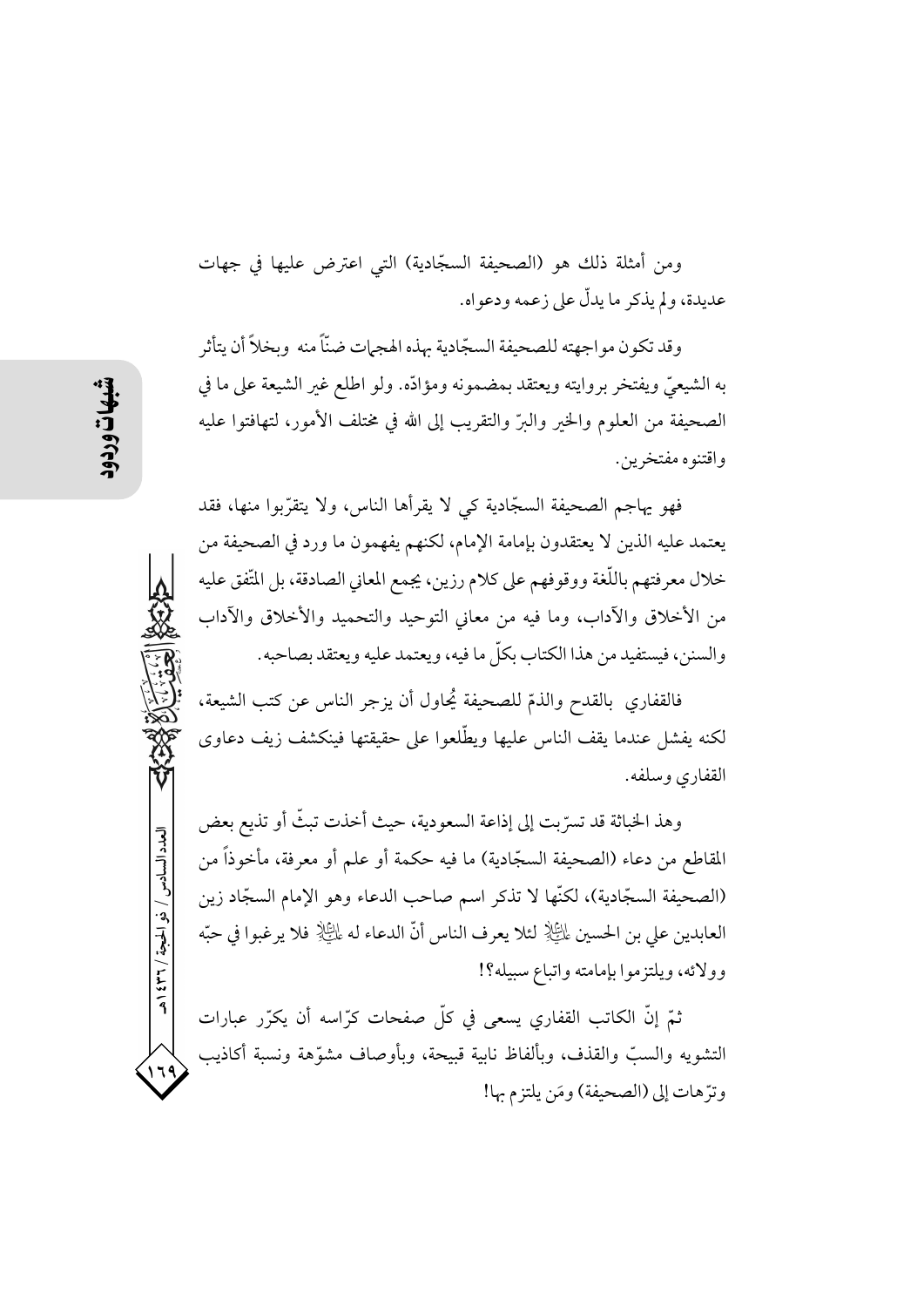وغرضه ـ كما أسلفنا ـ تغرير القارئ وتهويشه على (الصحيفة) وعلى الشيعة الملتزمين بقراءتها.

لكنَّه؛ غافلٌ عن أنَّ انغماسه في هذا الأسلوب الوقح، يبعث القارئ على أن ينتبه إلى الصحيفة، ويغريه إلى الاطِّلاع عليها،، فيتسبَّب ذلك إلى أن يبحث عن حقيقة (الصحيفة) ويحاول الوقوف عليها، وحينئذٍ يجد خلاف مزاعم القفاري، حيث يجد العلم والمعرفة والذكر الطيّب وتعظيم الله جلّ وعزّ والتوجه العميق إليه، والانقطاع إلى عظمته وتمجيده.

ويدلُّ على غرض القفاري السَـيِّئ، وأنَّه مع شدَّة التزامه بذلك الأسلوب الوقح، لا يذكر مورداً من نصوص الصحيفة يستدلَّ به على ما يقول لأنه لو ذكر، فهو يدلُّ على عدم شعوره وعدم فهمه لمعنى كلام الإمام زين العابدين وعدم التفاته إلى المعاني الرفيعة والمضامين العالية التي في (صحيفته) الرائعة.

ثمّ إن من تصرّ فات القفاري الْمريبة ؛ أنّه ـ دائماً ـ يتعرّض إلى الأمو ر الجانبية، بل والأجنبية عن ما يتكلَّم حوله، وذلك في صفحات كرَّاسه بـما امتلأ قلبه من الشبهات التافهة، والتشكيلات الباهتة التي عُرضت عليه، فلم يعرف وجهها لقلَّة وعدم فهمه للغة العربية، ولا للمصطلحات العلمية.

ونحن نشير في الردِّ عليه إلى التصرُّ فات الغريبة التي استعملها في كلِّ موردٍ، ونذكر عباراته منقولة عن النسختين معاً من كرّاسه، ليقف القارئ الكريم على هذا الأسلوب المغرض المستهجن والخارج عن قواعد الكتابة والتأليف.

بقيت أمور لابدّ من ذكر ها:

• أَوَّلاً: أنَّ القفاري عرض في كتابه الكبير (أصول مذهب الشيعة الإمامية) جميع ما عند الشيعة من التراث من القديم والجديد، وطوّل فيها. الكلام بالتكرار والإعادة، وبتغيير العبارات! لكنَّه لم يتعرَّض لما في (الصحيفة السجَّادية) وبعد مضي شهات

長

 $\mathsf{N}$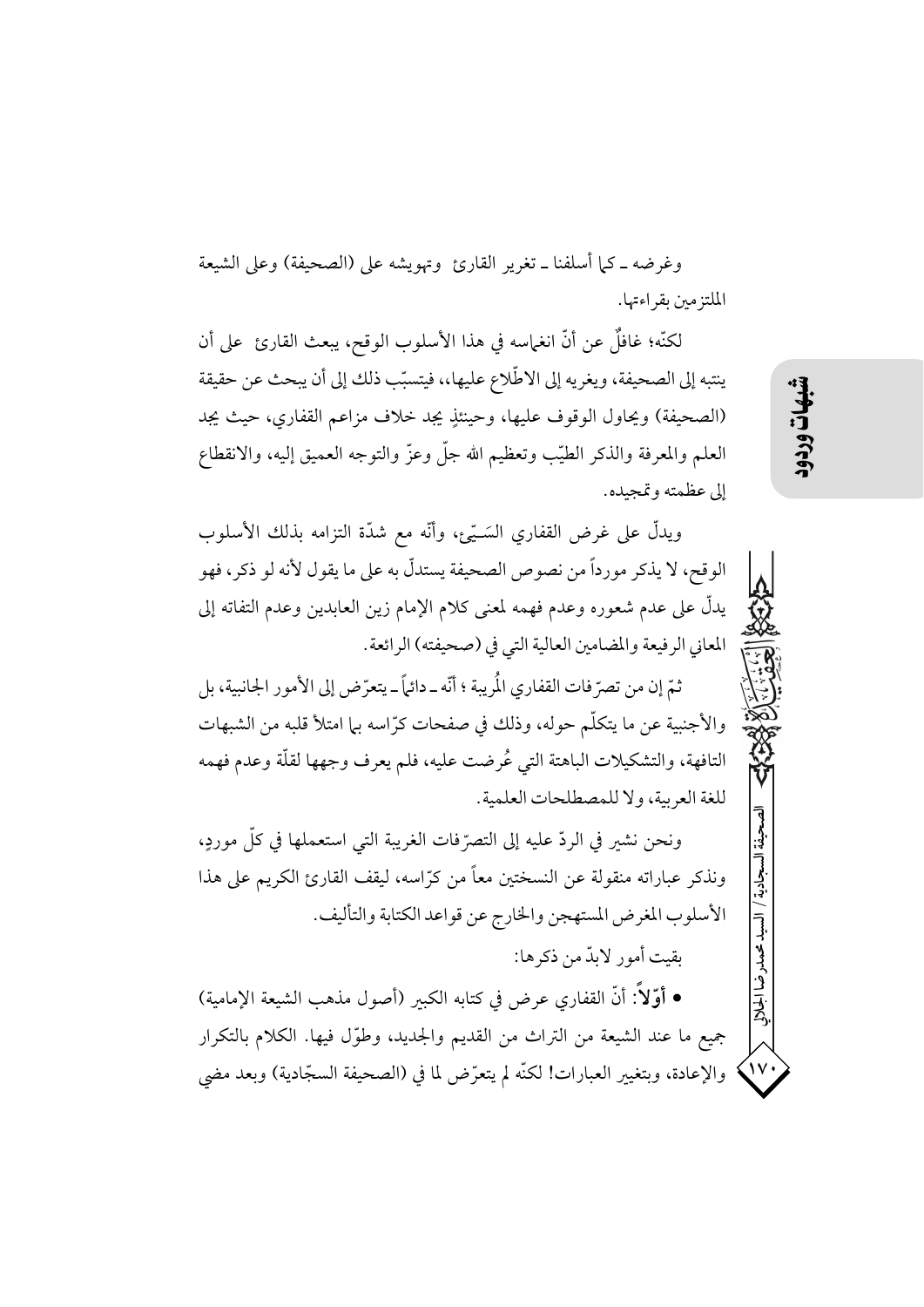ستِّ سنواتٍ من طبعته الأولى سنة ١٤١٩ هـ . وحتى طبعته الرابعة سنة ١٤٢٦ هـ ليس للصحيفة فيها ذكر إلا عابراً.

وكأنَّه ندم على ترك الصحيفة بالتفصيل، فعمد إلى إصدار هذا الكرَّ اس، لما رأى أنَّ الصحيفة من الكتب المهمَّة عند جماعات الشيعة، ولهذا كثرت طباعتها وكثرت الشروح لها، والعناية بها.

فقام بكتابة هذا الكرّاس، وسار على عادته القديمة، فملأه بالتزييف والتسخيف واستهدفها بأقبح طريقة، وعلى أسلوبه المعروف الذي ذكرنا أوصافه هنا، وفصَّلنا الكلام عنه في ردّنا الكبير على كتابه (أصول مذهب الشيعة الإمامية).

● ثانياً: قد ملأ القفاري كتابه الأوّل، وكرّاسه هذا حول الصحيفة السجّادية بعبارات نابية لا تليق بأهل العلم، ويأباها الكاتب الشريف، كما لا يجرى بها القلم البريء ولا الكتابة المهذَّبة، ونسرد هنا مجموعة من تلك الألفاظ، التي أقلَّ ما تدلَّ عليه، هو جهل الكاتب وسوء أدبه، في مواجهة كتاب عظيم مثل (الصحيفة) المروية عن إمام من أئمّة أهل البيت لِلْمَجَلَّ في سؤدده وعلمه وورعه وزهده.

العدد السادس

/ ذو الحجة / ٣٦٪ ١ هـ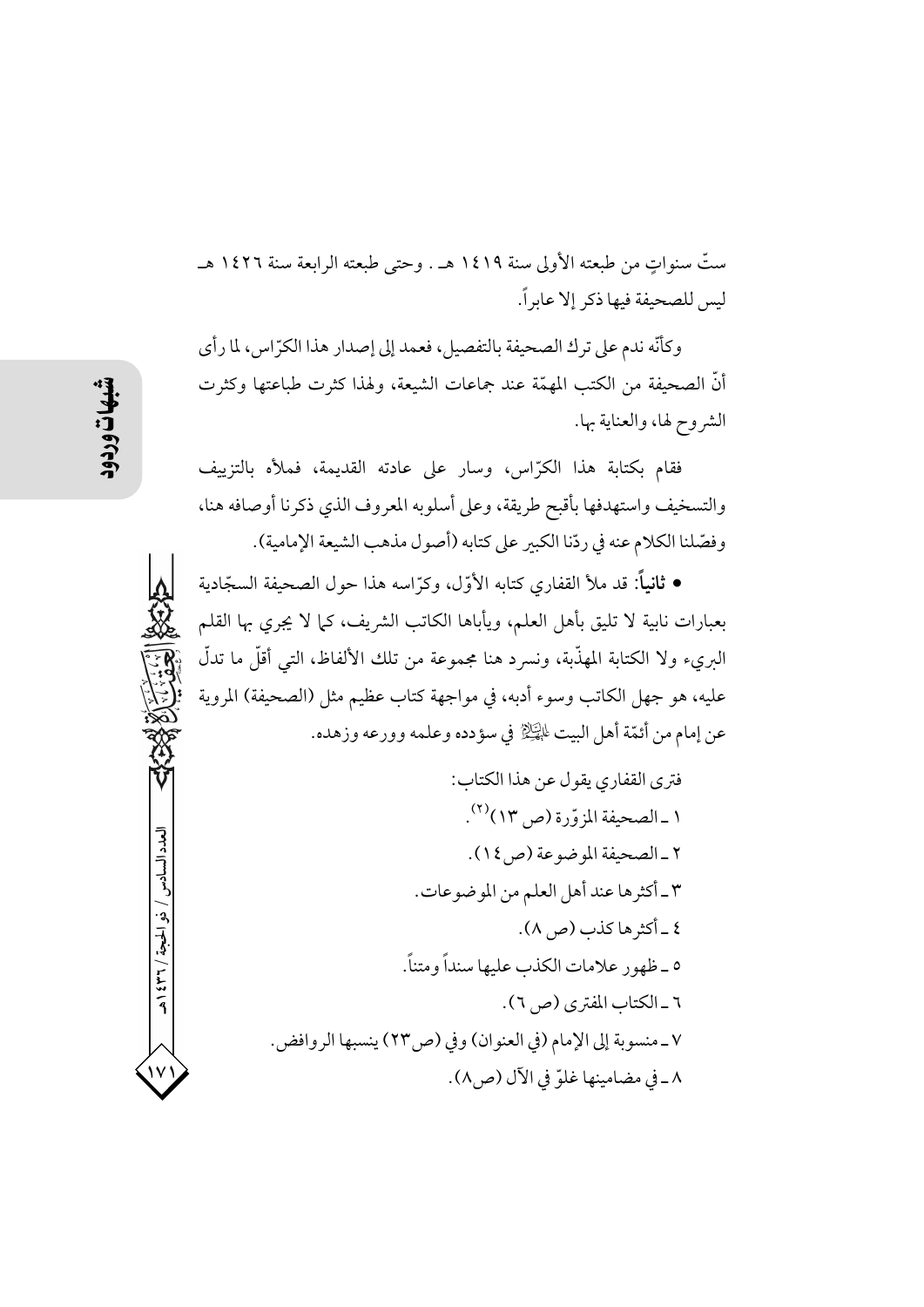٩ ـ أسماؤها المتعدَّدة : (إنجيل أهل البيت) و(زبو ر أهل البيت لِلْهَيْلِيُّ) و(أخت القرآن) (ص ١٦ و ١٩) وفي (ص١٦) عنوان: (دلالة التسمية) فأعاد فيه تخيّلاته واعتداءاته واحتمالاته الباهتة الباطلة!

١٠ ـ طبع على هيئة المصحف، على هيئة طباعة القرآن العظيم، يشابه في شكله طبعات القرآن (ص٩).

١١ \_ محاولة مضاهاة كتاب الله سبحانه بالمظهر (ص ٤٣). ١٢ ـ شر حها على طريقة المفسّرين (ص٩). وقد طبع صوراً ــ من طبعة ــ للصحيفة لصفحات مؤطَّرة بإطارات مزركشة بورود (ص ١٧ ـ ٢٢).

• ثالثاً: إن القفاري مع إطلاقه هذه التَّهم، وإرساله هذه العبارات بلا حياء، على الصحيفة الشريفة المقدّسة، ومع عرضه لمواضيع كثيرة لا ترتبط بالصحيفة استطراداً، ليملأ صفحاته! لم يأت بأيِّ دليلٍ على هذه المفردات الوقحة والتَّهم الكاذبة، ولم ينقل من متن الصحيفة جملةً واحدةً من أدعيتها ما يتمكّن أن يبحث فيها، ويستدلّ بها على دعاويه تلك، إطلاقاً.

وبينها عنوان البحث عن (حقيقة الصحيفة السجّادية) وهو يكيل عليها هذه التُّهم، فيعتبر متنها (كذباً) لا يدخل في متنها ولا يأتي منه بها يظهر منه الكذب، ومع ذلك يقول: (بظهور علامات الكذب عليها متناً)!

فلو كان صادقاً لذكر علامة واحدة على الأقلِّ، منها في أيَّة مقطع من نصُّها ومتنها.

ولعلِّ القارئ اللبيب يقف على السبب في امتناعه عن ذكر نموذج ممَّا يدَّعي من العلامات! فلو اطَّلع القارئ بعينه على متن الصحيفة نفسها، وقرأ جزءاً ممَّا ورد فيها من الأدعية والكلام الرائع لفظاً ومعنىً، يقطع ببطلان دعاوى القفاري، وأنَّه إنَّما لجأ دضا الجلالى

 $\mathsf{v}$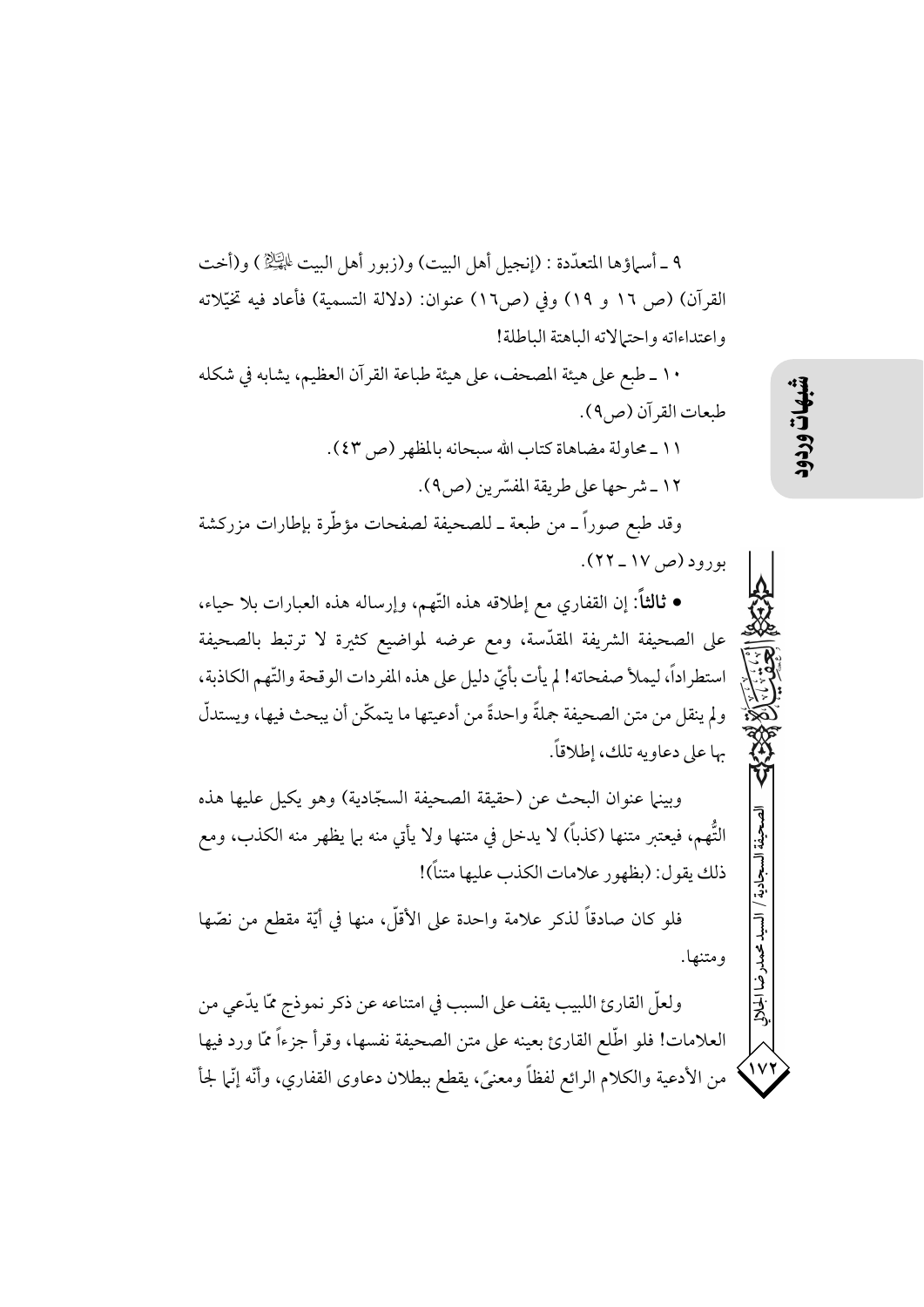إلى هذا القول ليخوّف القارئ ويمنعه من قراءة متن الصحيفة، وإلا فإنَّ قراءة المتن تكشف كذب القفاري وجهله، وعناده، وعدائه لصاحب الصحيفة.

• رابعاً: إنَّ خروج القفاري الكاتب عن موضوع العنوان، وعرضه لمواضيع لا تمتُّ بالصحيفة التي عنون لها الكرَّاس، مع أنَّها تشترك في كونها هجوماً ظالماً على الشيعة وتراثهم في جميع ما يمتّ بهم! بأسلوبه الباطل والفاشل علمياً وعملياً، فإنّه قد أدخل أنفه في ما لا يعنيه، ودخل ساحات العلوم والمعارف التبي لا ناقة له فيها ولا جمل، وإنَّما اعتمد في أكثر كلامه على النقل من مشايخه النواصب، من أمثال: ابن تيمية الحرَّاني، وابن حزم الظاهري، والذهبي التركماني، وغيرهم من المبغضين لآل محمَّد والمنحرفين عن الحقّ، وأمّا القفاري نفسه فلا دخل له في شيء من العلم كما لا يفهم ما ورد عن العلماء في العلوم.

وهذا مجمل ما أردنا عرضه عن كاتب هذا الكرّاس. وأمَّا تفصيل ذلك، فسنقدَّمه في فصول متوالية هنا، تبعاً لما أورده هو في كلماته. وأخيراً: استميح القرّاء عذراً من أمر اضطررنا إلى ارتكابه بسوء تصرّف القفاري بكيله الشتائم والقذف والسبّ على الشيعة.

فرأينا أن نردّ عليه بلميستحقّ عملاً بقوله تعالى: ﴿ فَمَنِ اعْتَدَى عَلَيْكُمْ فَاعْتَدُوا عَلَيْهِ بِمِثْلِ مَا اعْتَدَى عَلَيْكُمْ...﴾ .

## مع مقدّمت القفاري :

قدم القفاري كما هو المعتاد ليعبّر عن الباعث له على كتابة هذا الكرّاس ونشره، فذكر الباعث له بقوله:

(فإنَّ الباعث على وضع هذه (الوريقات) سؤالٌ ورد من بعض الجهات العلمية، عن كتاب طبع على هيئة المصحف الشريف، وسمّي الصحيفة السجّادية، ونسب إلى الإمام عليّ بن الحسين...). (حقيقة الصحيفة: ص٧).

العدد السادس

/ ذو الحجة / ٣٦٪ ١ هـ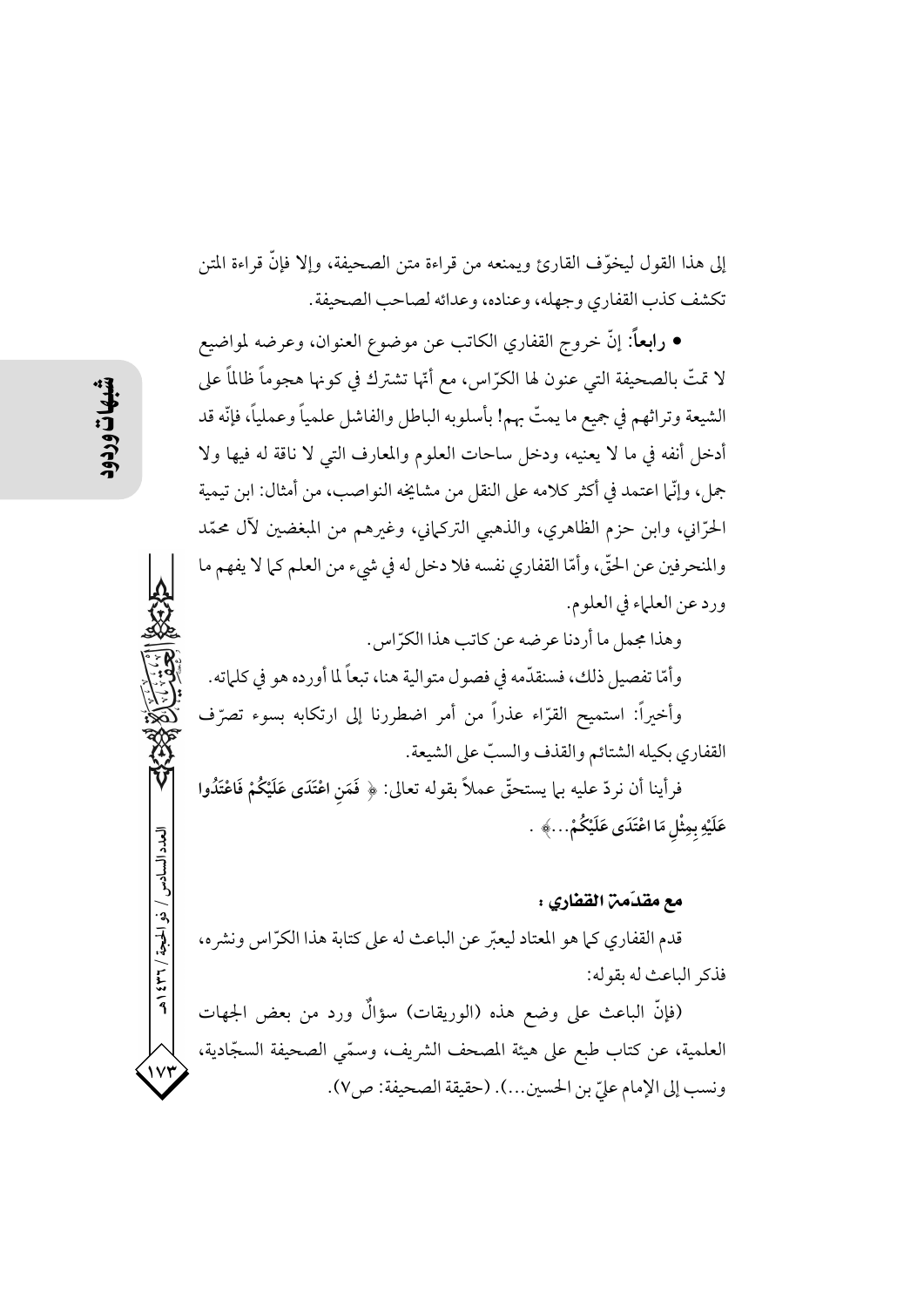وقال في (ص٨): (لم أكتب هذه السطور ابتداءً، وإنَّما إجابة لمن تعيَّنت إجابتهم، ولا وجه للاعتذار عن تلبية إجابتهم)! ففي هذه العبارات أمران: أَوَّلاً: إنَّ الجهة السائلة كيف تكون (علميّة) وقد جاء في سؤالها : (كتاب طبع على هيئة المصحف الشريف). وهذا ليس تعبيراً ينطق به شخص له علم، إذ ما معنى هيئة المصحف، فهل للمصحف هيئة تخصّه وتُميّزه عن سائر المطبوعات؟ هل هو أكبر، في الطول والعرض، أو عدد السطور أو الصفحات؟ فهذا تعبير لا يصدر من عالم، بل إنَّما ينطق به العامّي الذي يعبّر عمّا يراه أمامه أنه المصحف، وإلا فإنَّ المطبوعات من الكتب لكلَّ منها حجم بعينه وأوصاف مشتركة، كالخطّ والورق والتجليد، وكذلك من حيث الإخراج الداخلي والتزيين الخارجي، وليست هذه الأوصاف تابعة لقدسيّة كتاب أو آخر، وطبعات القرآن الكريم تختلف في ذلك من طبعة إلى أُخرى، وكذلك في الحجم، وليس للمصاحف

المطبوعة وصف ولا حجم ولا خصوصيّة طباعيّة معيّنة. نعم، القرآن مميّز بنصّه، ومحترم بين المسلمين بنفسه، سواء طبع على شكل أو آخر، ويعرف القرآن من اسمه، أمّا وضعه في محفظات خاصّة أو أكياس تلبس وأغلفة متميِّزة، وكذلك الخطوط التي يكتب بها القرآن الكريم ليس لأحدها اختصاص به، بل تختلف خطوط القرآن حسب اختلاف اللغات وأنواع الخطوط، واختلاف فنون الخطّاطين.

医 وليس التعبير عن كتاب بكونه على هيئة المصحف الشريف، مناسباً أن ينسب إلى عالِم، بل إن صحَّ كلام القفاري ونقله فهو صادرٍ عن عامَّى جاهل، وليس جهة  $\mathcal{N}$ علمية.

شبهات

محمدرضا ا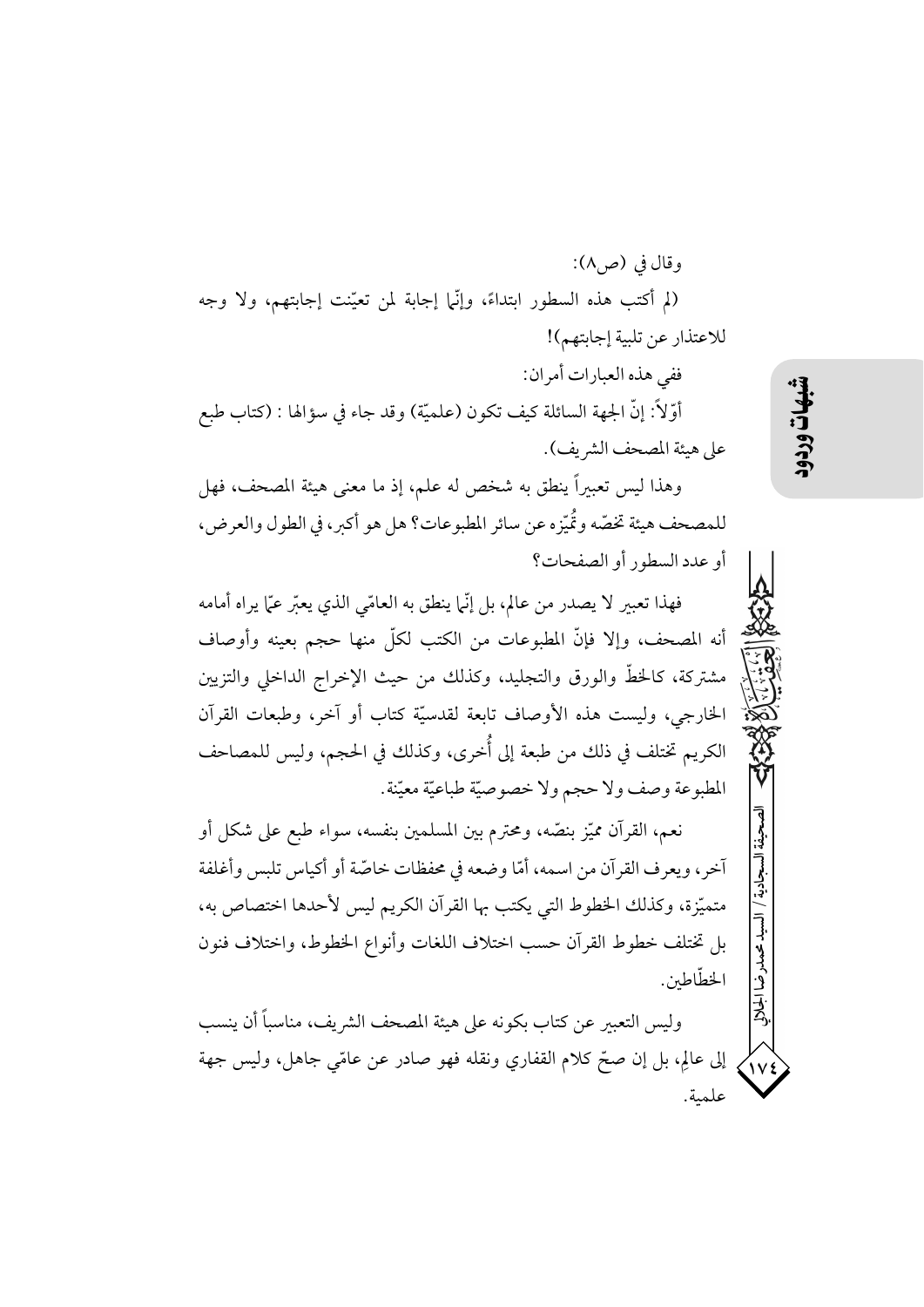وثانياً: إنَّ توجُّه هذا السائل إلى مثل القفاري في هذا السؤال، دليل على عدم كونه من (جهة علمية) لأنَّ القفاري ـ كما سيثبت من خلال البحوث الآتية ـ هو جاهل فارغ عن العلم، فكيف يكون مرجعاً للإجابة، إلا إذا كان السائل بمستواه بل أجهل منه.

ونحن لا نستبعد أن يكون الكلام كلَّه مجعو لاً من القفاري نفسه، لأنَّه هو المركِّز على مضمون السؤال، وهو يركَّز في كلامه مكرِّراً على أنَّ الصحيفة بهيئة المصحف، كما أشرنا سابقاً. وأراد بفرض السؤال أن يجعل من نفسه مسؤولاً؟! ومهما كان، فهل تمكَّن القفاري أن يجيب السائل، بما عنده من العلم؟! إنَّ ما لفَّقه القفاري في هذه الكرِّ اسة، ستكشف عن مدى تمكّنه في الإجابة!

ولعلَّ ما ذكره القفاري من أن وريقاته تحتوي على مباحث ثلاث، قال: (وقد يقول قائل: دع هذا الكُتيّب المفترى وأمثاله في زاوية النسيان، ولا تدلُّ الجُهّال عليه ومن لا تمييز عنده، بوريقاتك؟) فأجاب عن هذا القائل بوجوه سبعة.

نقول: إنَّ هذا القائل، لو كان شخصاً موجوداً، ولم يكن مفروضاً من القفاري نفسه، فهو قد كشف عن أمرين:

الأوّل: أنّه سلفيٌّ وقحٌ، حيث عبّر عن الصحيفة بـ(الكُتيّب المفترى)! بل هو متوسّط الحجم، وليس صغيراً حتّى يعبّر عنه بصيغة التصغير (كُتيّب).

الثاني: أن ما ورد في قوله: (لا تدلَّ الجُهَّال عليه، ومن لا تمييز عنده...) يدلُّ على أن القائل نبيهٌ، أشار إلى أمر مهمّ. حيث أن القفاري أثار بيا لفّق في هذا الكرّ اس ضدَّ الصحيفة السجَّادية، وبالشدَّة والعنف، قد يكون سبباً لجذب القارئ إلى متن (الصحيفة السجّادية) ليطّلع عليها عن كثب، ويعرف السبب الذي دعا (القفاري) إلى أن يُحاول بهذا الشكل الحادّ والمقرف! الذي يغري السامع إلى الاطَّلاع عليه. ففيها وأبعادها.

العدد السادس / ذو الحجة / ٣٦ / ٤٣٩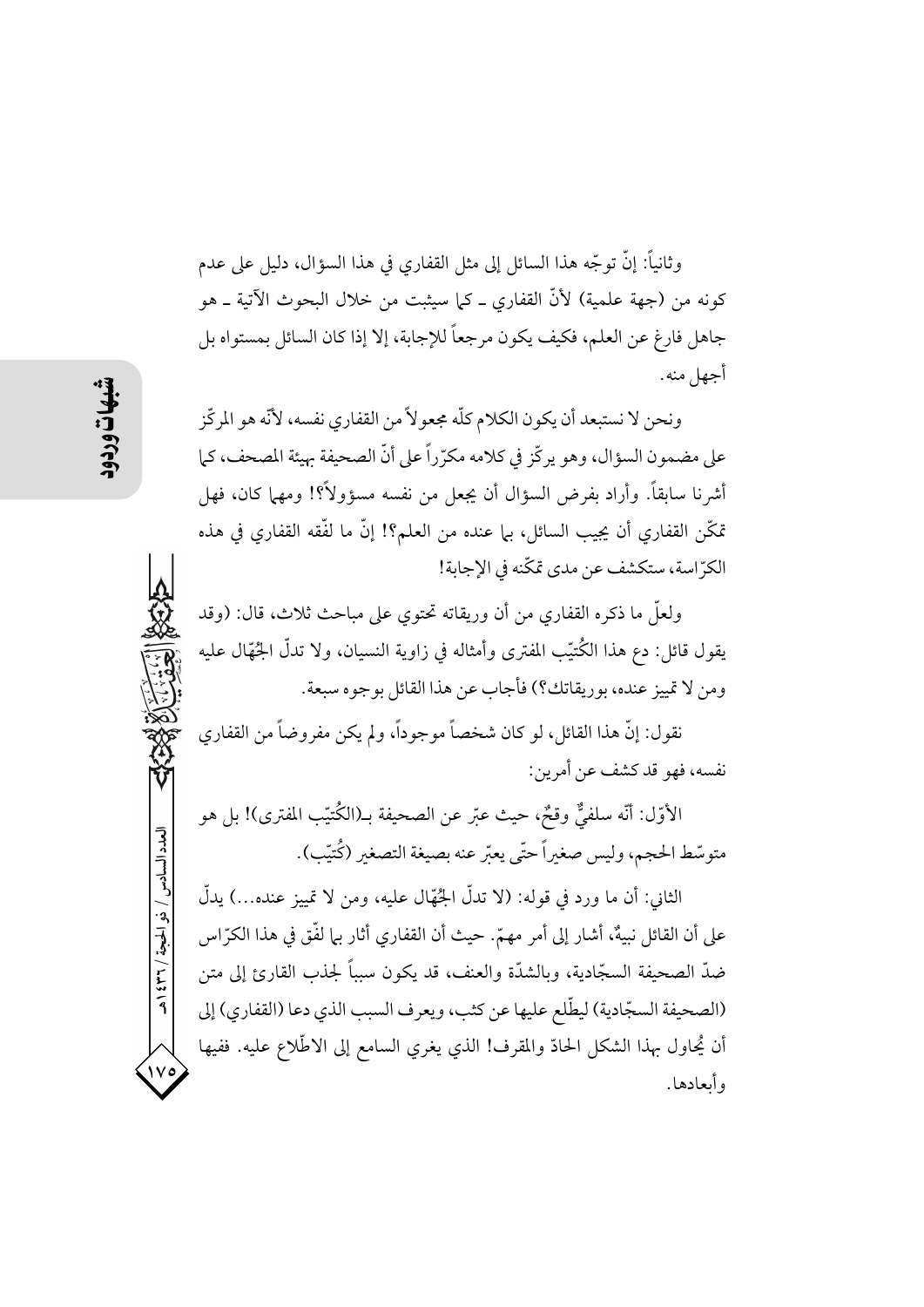ولا شكَّ في أن مَن يقرأ صفحة واحدة من أيِّ موضع من هذه الصحيفة سيقف على علم جمٌّ، وأدبٍ ثرٌّ، وعقيدة حقَّة، ومعرفة ناصعة، وكلام لا يصدر إلا من عارف تقيّ كامل وهو الإمام زين العابدين، عليّ السجّاد ابن الإمام الحسين الشهيد ﷺ. فينقلب سحر القفاري في وريقاته، على الساحر نفسه وكتابه!

فذلك القول، إنَّما هو كلام إنسان فطِن، حتَّى لو كان صادراً من شخص سلفيِّ لا يعتقد بالصحيفة، ولا يحترم صاحبها الإمام السجّاد، ولذا يرشد القفاري إلى: (إن يترك (الصحيفة) في زاوية النسيان) فهو أعقل من (القفاري) الذي قام بكتابة هذا الكرَّاس، وبها أورد فيه، حيث يكون قد أعلن عن وجوده، ونبَّه الآخرين إلى ما فيه، وجعل من لا يعرف الصحيفة يُحاول معرفتها، ويقتنيها فيطَّلع على ما فيها من المعارف الحقَّة، فيكون القفاري بتعرَّضه للصحيفة داعية إلى عظمتها، فيكون قد فضح الغبيّ نفسه، وهتك عرضه، ونقض عَرضه!

وإن كان هذا القول من كلام القفاري نفسه، فرضه ليكتر شخصيته أنَّه ممَّن (يُسألُ) وتُراجعه جهاتٌ علمية مهمّة لا يُمكن له أن يعتذر من إجابتها، أو أنّه شخص تقدّم إليه مثل هذه النصيحة... إلى آخر ما يدلّ على أنّه شخص يُعتني به!!

ففرضه لهذه النصيحة، ورفضه لها، دليلٌ على حُمقه وغبائه وبلاهته، حيث وقف على هذا المعنى، لكنه ركب حمار عناده وشِقوته، فلم يعمل بها، وأدخل نفسه في ما لا يعنيه، بل ورِّط نفسه في ما يؤدِّي الكشف عن عواره، وفضحه بجهله، حتَّى بمصلحة نفسه

وهذا مصبر مَنْ يُرِيد أن يحجب نورَ الصحيفة السجّادية بوُريقاته هذه الهشّة الباهتة، كما يحجب الأبله نورَ الشمس بأصابع يده! وقد قدَّم القفاري، جواباً لذلك القول، بأمور سبعة وهي (في ص ٦ و٧):

أَوَّلاً: لم أكتب هذه السطور ابتداءً، وإنَّما إجابة لمن تعيَّنت إجابتهم، ولا وجه للاعتذار عن تلبية طلبهم. محمدرضا الجلال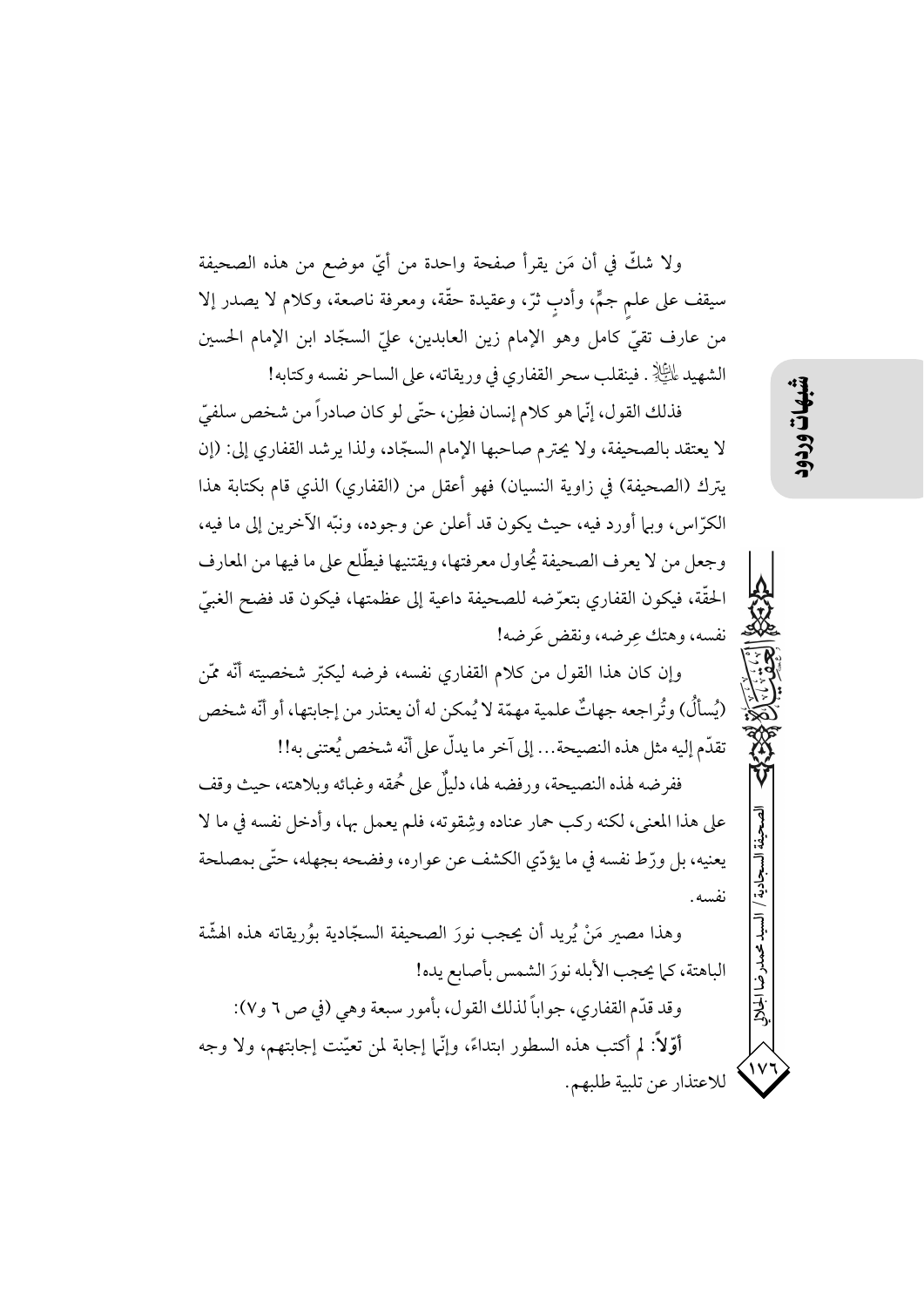نقول: وهذا ما سبق أن ذكره عن (الجهة العلمية) وقد أجبنا عنه سابقاً. ثانياً: إنَّ هذه الصحيفة، طبعت طبعات عديدة وبكمّيات كبيرة، فلم تعدّ أمراً خفياً.

نقول: هكذا يؤكِّد القفاري على أن الصحيفة لم تُعدْ أمراً خفيّاً ويعترف بأنَّها مطبوعة طبعات عديدة وبكميّات كبيرة! وكذلك سيأتي في الصفحة نفسها : (رابعاً) : يقول: (وفي عصر نا نشط الروافض في نشر ها وتوزيعها). لكنَّه في (ص ٨) يقول: (إنَّها سريَّة التداول) وعدَّ ذلك من (شهوة الغلوِّ والتستَّر على الكذب) الذي يتَّهم به الشيعة.

وهكذا يتناقض القفاري في القول، لأنَّ الحقد والغيض يغطَّى عقله، فلا يفهم ما يكتب؟!

ثالثاً: إنّها منسوبة لإمام من أئمّة أهل البيت والسنّة، فهذا يوجب الاغترار بها. نقول: إنَّ نسبة الصحيفة إلى إمام، لابدَّ أن يكون دافعاً إلى التأكُّد من ذلك، بالبحث الخالي من التعصَّب والبغضاء، ولا شكٍّ عند العلماء والعقلاء أن التأمَّل في مضامين (الصحيفة) يؤدّي إلى العلم واليقين بصحّة نسبة الصحيفة إلى الإمام.

لكن القفاري يطلق كلمة (النسبة) قاصداً بها عدم الصحَّة، كما عبَّر عن الصحيفة بالوضع والكذب، وأطلق هذه الألفاظ على الصحيفة جزافاً، ولم يأت بدليل على ذلك، كما سيأتي.

وأما أصل النسبة، فإن تمّت وصحّت، كما هو الثابت عند أهل البيت وشيعتهم، فكون المنسوب إليه واحداً من أئمّة أهل البيت والسنّة، لا يوجب الإعراض والاعتراض، بل يُلزم الانقياد والاتّباع، لأنّ الإمام حجّة، والصحيفة ليس فيها إلا  $\sqrt{v}$ ماهو الحقَّ والصدق، فالالتزام بها هو الواجب على كلَّ عاقل مسلم، يعترف بإمامة

العدد السادس / ذو الحجة / ٣٦ ٤ ٩ هـ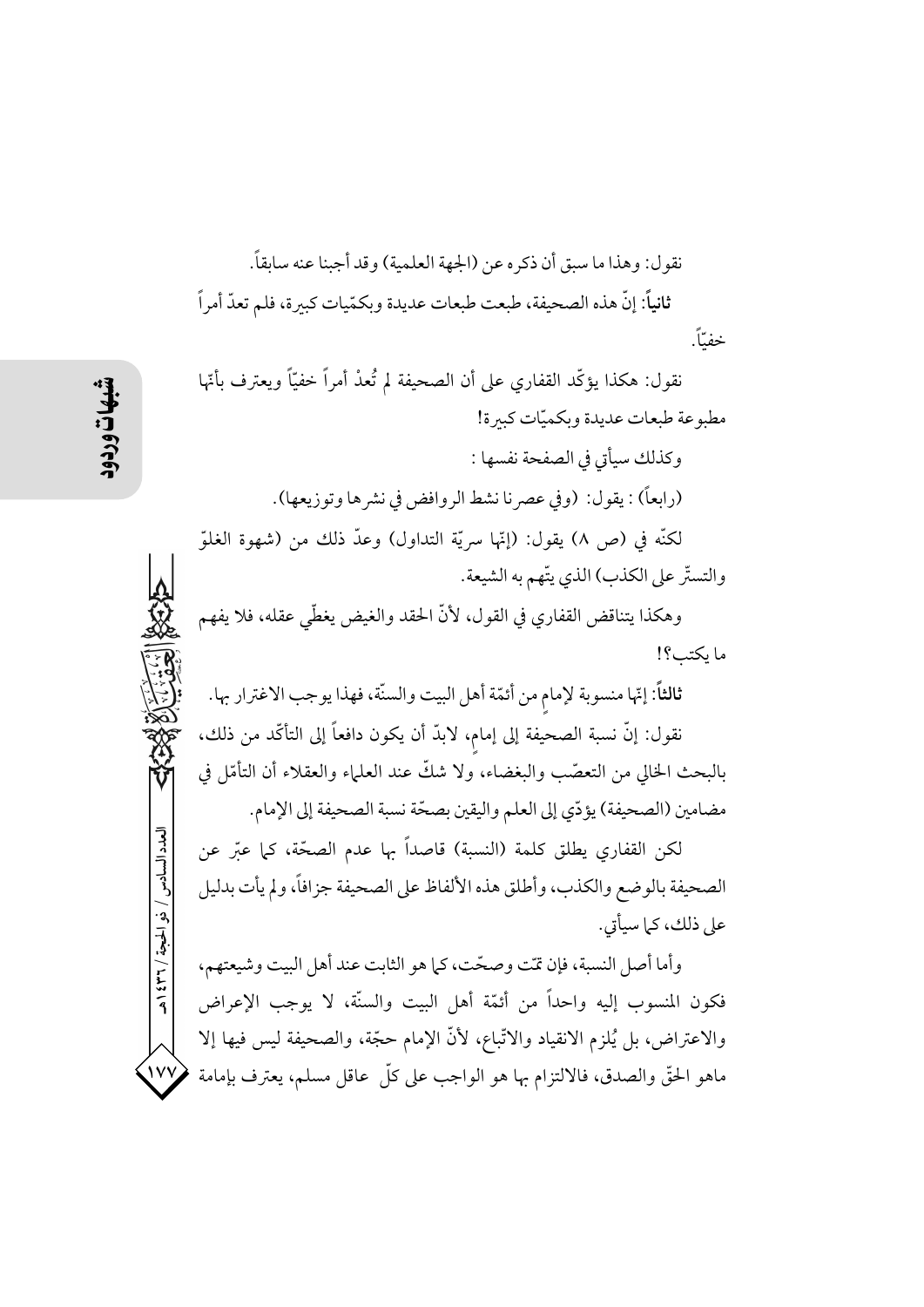المنسوب إليه. فكيف يجعل هذا سبباً للتعرِّض للصحيفة والهجوم عليها في (وريقاته) هذه!

قال (رابعاً): إنَّ شيخ الإسلام [يعني ابن تيمية] ذكر في معرض كلامه عنها، أنَّه يعتمد على أدعيتها كثئرٌ من أهل الكلام والو عَّاظ.

نقول: هذا الكلام أوضحُ دليلٍ على أنَّ أدعية الصحيفة السجّادية كلَّ مَن وقف عليها اعتمد عليها، لأنَّ علياء الكلام والوعَّاظ هم أعرف بيا فيها، فلو لم تكن حقًّا لم يعتمدوا عليها...

وأيضاً عرفنا أنَّ القائل لهذا الكلام هو من أشدَّ الناس عداءً للشيعة وهو ابن تيمية الحرّاني، فقد ذكره في كتابه (منهاج السنة ج٦ ص٣٠٦) على ما ذكره القفاري في الهامش.

والقفاري يعتبر كلام ابن تيمية حجّة، لأنّه شيخ إسلامه، وإمامه الذي لايتجاوزه، فهو ملتزم بكلامه، لكنَّه أضاف في طبعة الرياض من كرَّاسه هذا قوله: (وفي عصرنا نشط الروافض في نشرها وتوزيعها) فالقفاري يُراوغ حتَّى في مدلول كلام شيخ إسلامه ابن تيمية، لأن ابن تيمية لَّما قال: (اعتمد عليها علماء الكلام والوعَّاظ) لم يقصد الروافض، بل قصد أهل نحلته من أهل السنَّة، فيدلُّ على أن المعتمدين هم من أهل السنّة.

لكن القفاري أضاف على كلام ابن تيمية وألحق به قوله: (في عصرنا نشط الروافض في نشرها وتوزيعها)! حتّى يوحي إلى القارئ معنيَّ آخر لكلام ابن تيمية، وهذا واحد من أساليب التحريف في منقولات القفاري، وهو بالنتيجة إغواءٌ وتخريفٌ لقرَّاء كتابه.

دضا ابللال وبهذا الجواب ظهر أنَّ القفاري، لا يعي ما يُورد في هذه الوريقات، فهذا المنقول عن ابن تيمية تأكيدٌ على صحَّة أدعية الصحيفة عند العلماء من أهل الكلام،  $\left\langle \mathrm{v} \right\rangle$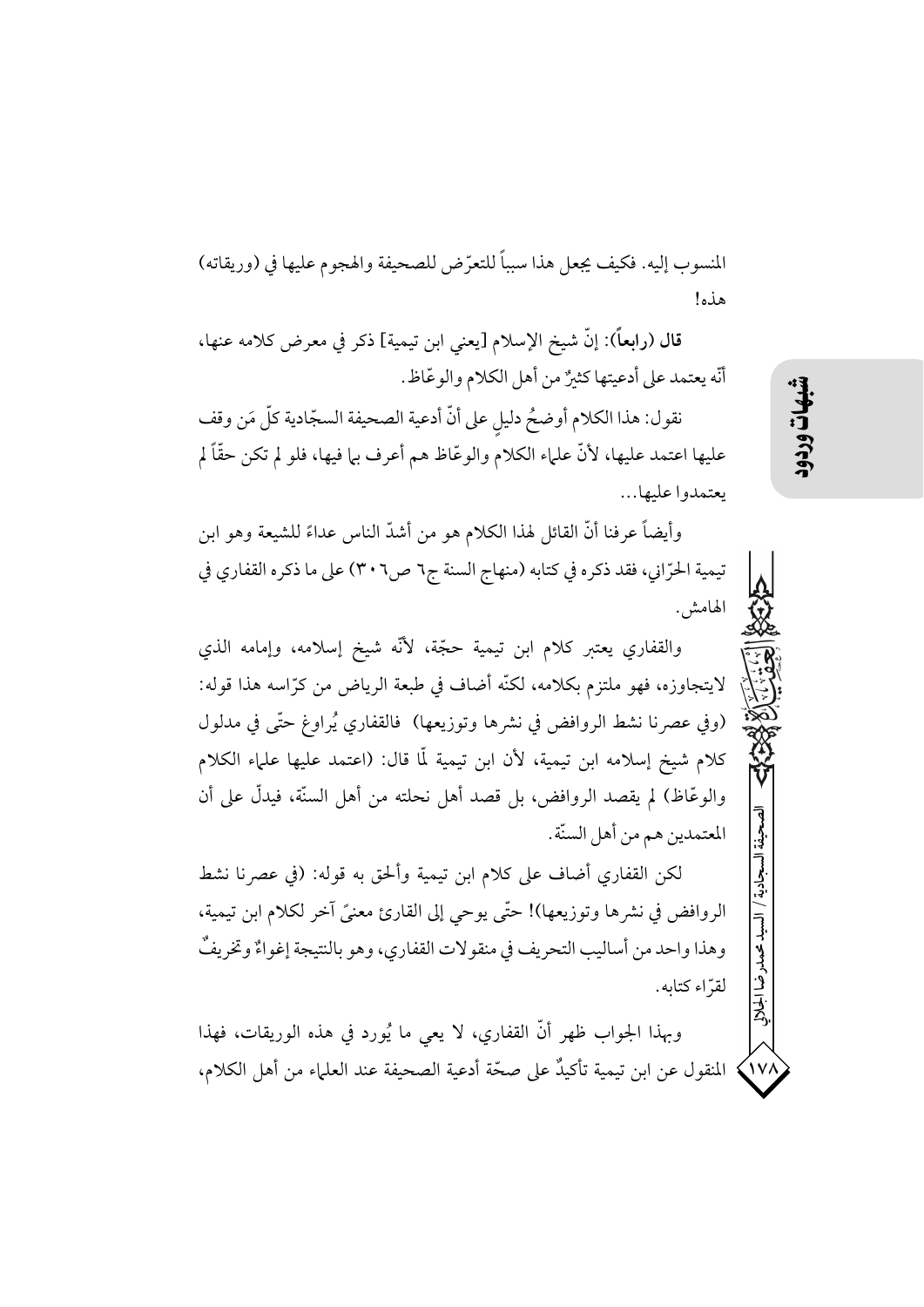ومن الوعَّاظ، فكيف يذكره وهو بصدد الردِّ على الصحيفة وتسخيفها، كيا هو ظاهر من كرّاسه هذا، وهو يحكم عليها بالكذب، والوضع، والباطل؟! وإبطال الصحيفة كلَّها من الأساس؟!

وقال: خامساً: إنَّها مناسبة لنقل اعتقاد هذا الإمام المفترى عليه، من خلال أقو اله.

نقول: إنَّ القفاري يظهر نفسه أنَّه يبحث عن مناسبةٍ ينقل فيها اعتقاد الإمام السجَّاد ﷺ ويدافع عنه من أجل ما افتراه عليه الآخرون، ولم يجد وسيلة إلا ضرب (الصحيفة السجّادية) وتفنيدها وتكذيبها؟ والصحيفة كما يعلم الجميع هي من أفضل ثُو اث الإمام السجّاد عليَّانِي.

وهذا الجواب أيضاً دليلٌ على خلوّ القفاري من فكر مستقيم، فبينها هو يريد أن يعرّف الإمام ويمدحه ــ كما سيأتي ــ يُحاول أن يذمّ، وينفي عنه أوضح أعماله وأشهرها وأعزَّها، وهي (الصحيفة السجَّادية) ويتَّهمه بالوضع والكذب والافتراء.

ومن الواضح لأهل العلم ومن يقرأ التاريخ أنَّ افتراء أهل الباطل على الحقَّ وأهله أمرٌ رائجٌ منذ خلق الله آدم أبا البشر عليَّ لِإِي وذرِّيته، فقد افتروا على الله الكذب كما أخبر به كتابه الكريم، وافتروا على رسله وما جاءوا به من الرسالات، وعلى كتبهم، وكذلك على الأئمَّة وشيعتهم، وكذبوا على أولئك، كيا كذبوا على رسول الله ﷺ وفي عصره وبمحضره حتَّى ضجَّ ونادى (مَن كذَّب عليَّ متعمَّداً فليتبوَّأ مقعده من النار) (حديث مشهور).

والإمام السجَّاد ﷺ كآبائه وابنائه لم يُسْتَثنوا من ذلك، فقد افترى المنحرفون من الناس، حكَّاماً وولاةً وقضاةً وملوكاً ورعاةً، ومحدثين ومتعالمين على الأئمَّة لِلْمَيِّلِٱ حتى أقصوهم عن مقاماتهم التي رتَّبهم الله فيها، وبغَّضوهم إلى الناس ليبتعدوا عنهم، ولا يسمعوهم، ولا يقرأوا كتبهم، كما يفعل القفاري بالإمام السجّاد والصحيفة السجّادية.

العدد السادس / ذو الحجة / ٣٦٦ هـ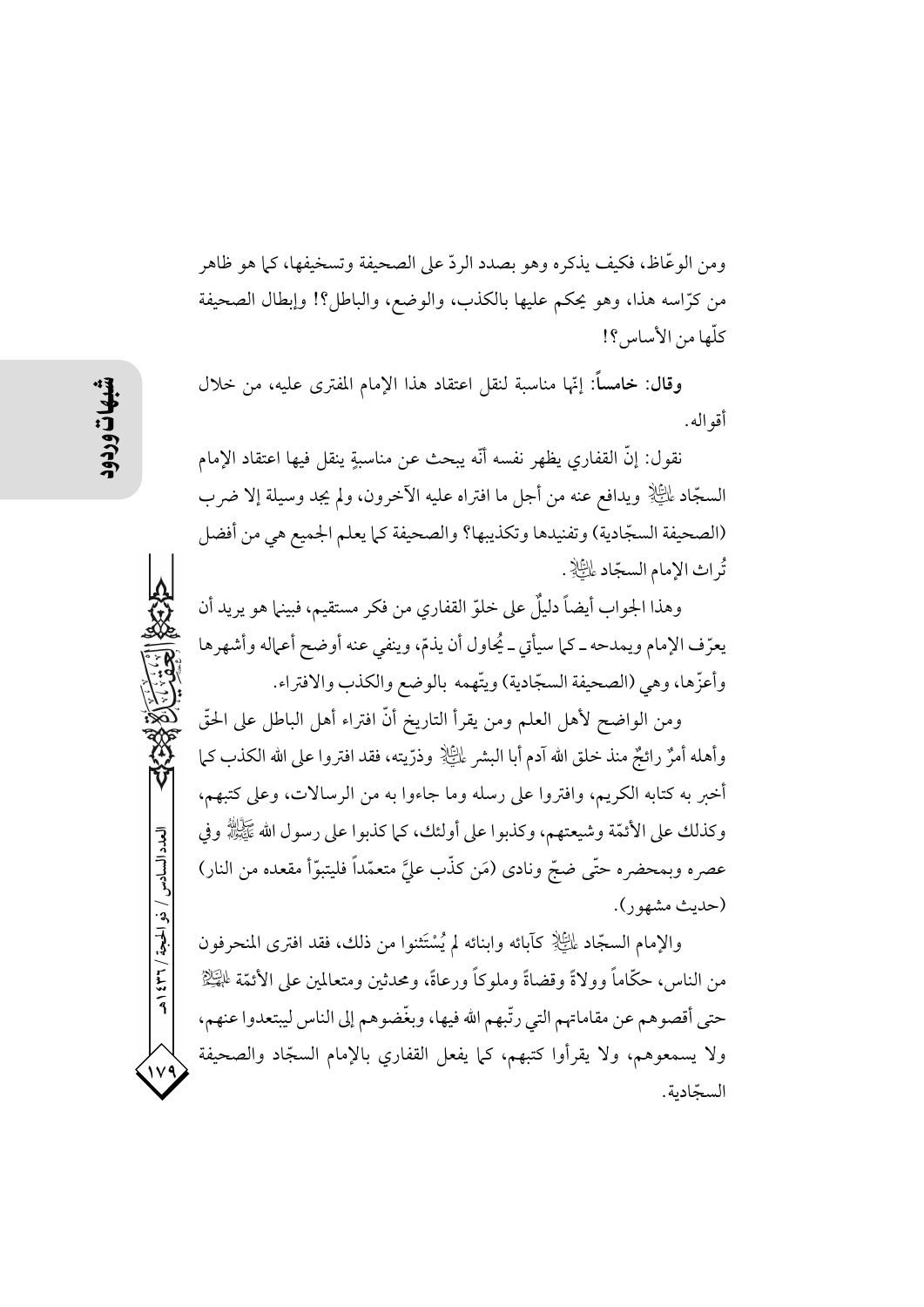وقد تنبّه إلى هذا الواقع، الشيخ المصري محمّد أبو زهرة حيث كتب: (وظلّ علم عليّ [عٰلَيْكِ ] في بيته، نتيجة اضطهاد الأمويّين للعلويّين، واقتصار الأمويّين على نقل أحكام (أبي بكر) و قضاء (عمر) دون نقل أحكام وأقضية (على) ممّا جعلها بعيدة عن اهتهام علماء السنَّة، ولذا تورَّث العلويُّون (تُراث علي). [ذكر ذلك في كتابه (الإمام الصادق ص١٩١].

فليس ما يقوم به القفاري في كرَّاسه هذا، بدعاً، بعدما عَرفه من سيرة سلفه! فإنَّما هي (شنشنة أعرفها من أخزم)!

وأمَّا قيامه بتعريف الإمام السجَّاد ﷺ بيا ذكره نصَّاً، فهو أمرٌ مهمٌ، وليس للقفاري منه مهربٌ، لأنَّ الإمام مقدَّرٌ بل مقدَّس عند جميع العلماء من أهل السنَّة والشيعة، فكيف يتمكن شخص ضحل مثل القفاري أن يتغافل عن مدحه والثناء عليه وهو يرى سلفه يخضعون ويُقرِّون ويعترفون بعظمة الإمام السجَّاد ﷺ وزهده وعبادته ولياقته حتّى بالخلافة، وإن كان منهم قولاً، بلاعمل.

لكن القفاري يحاول في وريقاته هذه أن يفصل الإمام عن أهم عناصر عظمته وعلمه وإمامته، وهي الصحيفة السجّادية، فيتصدّى لتزييفها، بها كدّسه هنا من الأراجيف واللغط والدجل، تمويهاً على القرّاء الكرام.

وسنوضَّح فساد تصرَّفاته، وأغراضه المبتنية على النَصب والعداء لأهل البيت التَّخِلُّ ولتراثهم بجهله وبذاءة لسانه.

وقال: سادساً: إنَّ في مضامينها غلوّاً في الآل، والإمامُ منها بريء، فهي مادّة تُدافع عن الآل، وهذا من حقوقهم علينا. نقول: إنَّ مَن يقرأ هذا الكلام يتصوَّر أن القفاري قد قرأ في الصحيفة نصّاً وقف فيه على ما يدَّعي من الغلوِّ!

حمدرضا الجلالي

 $\bigwedge$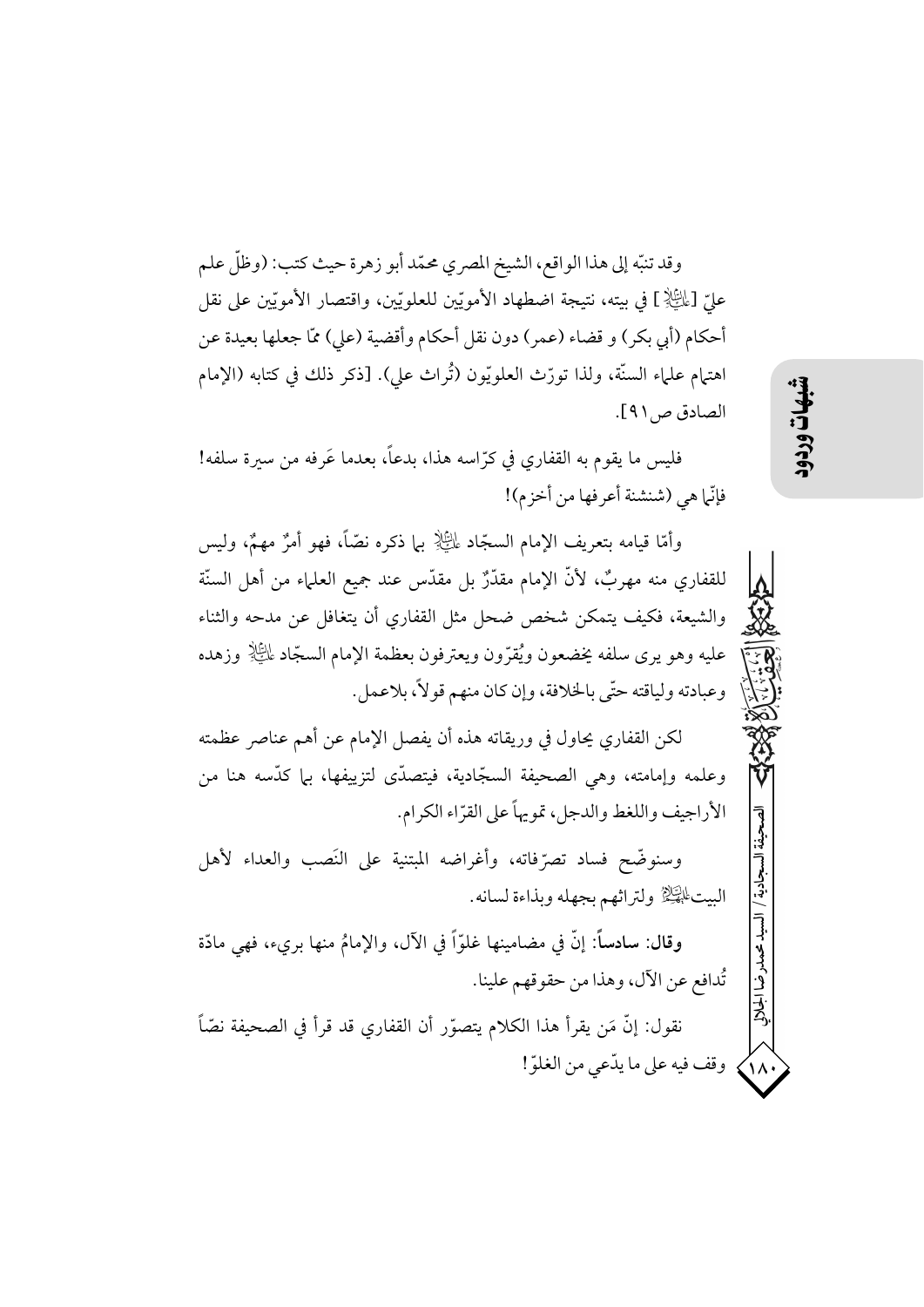لكن نتحدّاه أن يكون قد قرأ في الصحيفة جملةً فيها ما يدّعيه من الغلوّ في الآل. وهذا واضحٌ لمن قرأ هذا الكرّاس، وتصفّح وريقاته، فإنّه لا يجد كلمة ينقلها القفاري من الصحيفة، أو يستشهد بها على أي واحد من مجموعة أحكامه على الصحيفة.

وقوله: (والإمام بريء منها) نعم الإمام السجّاد لِلْتِلْلِا ، كما هم سائر أئمّة أهل البيت لِلْهَيْلِ كُلُّهُمْ وكذلك شيعتهم بريئون من أي كلام ينمُّ منه الغلوَّ ـ نعوذ بالله ـ فكلُّهم بُراء من الغلو المزعوم، وأحاديثهم وأقوالهم وأفعالهم متواترة على هذه البراءة.

وقوله: (فهي مادَّة تدافع عن الآل) يعني المادَّة التي أوردها في هذا الكرَّاس، وسوَّد بها وجهه ووجه وريقاته.

لكن قد أشر نا، وستعرف أنَّ غرضه في هذا الكرِّ اس، كـما هو في سائر كتاباته هو تشويه سمعة الآل، وإذا ذكر شيئاً من فضلهم نقلاً عن سلفه، فإنّه يقصد به التعمية على الناس، لأتَّهم جميعاً ينقلون بعض الفضائل والأوصاف، ويتركون المقامات المهمَّة كالإمامة في الحكم، والأعلمية في الشريعة، والتقوى والورع والحكمة، وما إلى ذلك ممَّا يوجب الاقتداء بهم واتَّباعهم والالتزام بسيرتهم، والتعظيم لهم ورفض سيرة أعدائهم الذين غَصبوا مكانتهم وآذوهم وقتلوهم وأسروا نساءهم وحرقوا بيوتهم، وأبادوهم وشرِّدوهم في أقاصي البلاد.

والآن وفي هذا العصر، يتصدى هذا القفارى الذي هو من أجلاف خَلَفهم يحاول أن يُبعّد الناس عن تراثهم العظيم الذي احتوى على الحقّ والصدق، ويشوّه سمعة (الصحيفة السجّادية) لئلا يقرأه أحد، خوفاً من أن يهتدي إلى أحقّية الآل للإمامة، الذي هو واحدٌ من حقوقهم على الأُمّة. والغريب أنّه يُسمّى عمله : (مادّة تُدافع عن الآل).

نعم، بل هو مادّة تدفع عن الآل، أي تبعد الناس عن الآل، لأنها تزيف علمهم وتراثهم، وتحاول أن يجتنبها الناس. لكنَّ لا نشكَّ في أنَّ عمل القفاري هذا، سيدفع

العدد السادس / ذو الحجة / ٣٦٦ / ه

 $\mathcal{N}^{\prime}$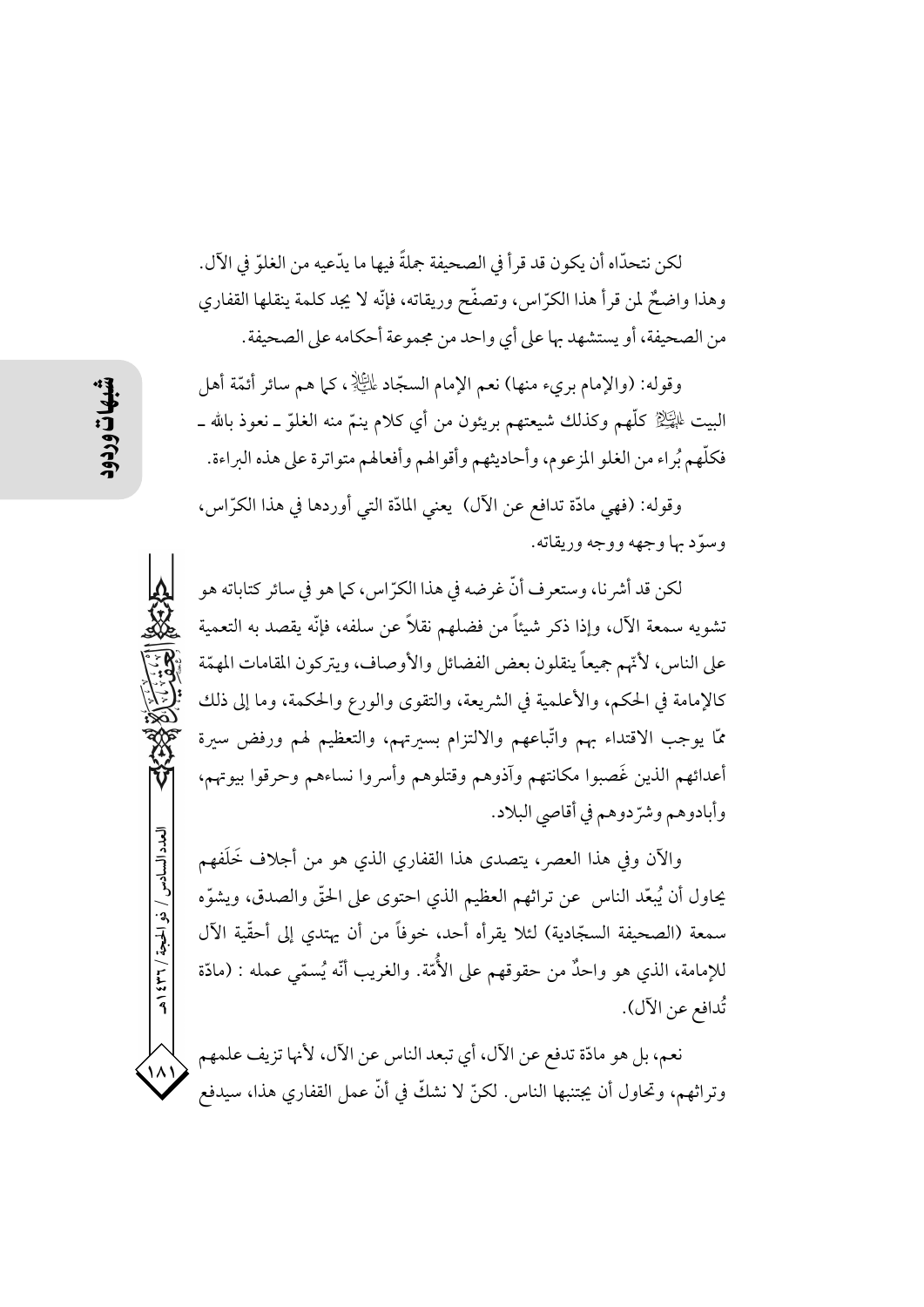الناس إلى أن يُحصّلوا هذه الصحيفة السجّادية المقدّسة العظيمة، ويقرأوها فسيجدون فيها ما يعلمون منه أنَّ القفاري دجَّال، عدوٍّ لأل محمَّد، وعدوٍّ للأُمَّة، وهو يريد أن يمنع الأُمّة عن الحق ويبعّدهم عن معرفة الحقيقة.

ويقول: (وهذا من حقوقهم علينا).

نقول: إن كنت صادقاً، فهذا من أقلَّ حقوقهم! لكن أين أنت وأعوانك من سائر حقوقهم؟ ماهي؟ وكيف ادّيتموها لهم؟ أليس من حقوقهم أن تدفعوا عنهم أعداءهم وظالميهم، وتحاسبونهم على اعتداءاتهم ضدَّهم؟ فلماذا نراكم تركتموهم طول التاريخ عُرضة للقتل والإبادة والسجن والتشريد والهتك والإزواء؟ وبدلاً من الدفاع عنهم، نراكم تؤيّدون الظالمين لهم؟ وتعظّمون قاتليهم وسالبي حقوقهم؟!!

فهذا عليّ ﷺ لا تُحاسبون من ظلمه وعارضه وحاربه في الجمل وصفّين والنهروان؟! وتحترمونهم وتعظّمونهم مع أتّهم حاربوا خليفة المسلمين وأمير المؤمنين ورابع الراشدين وهو عليّ لِلتِّلِلْإِ؟!!

لكنَّكم تعتبرون مَن حاربه في الجمل (أمِّ المؤمنين) وفي صفَّين (معاوية خال المؤمنين) وفي النهروان الخوارج هم محترمون عندكم معذورون تترحّمون عليهم؟!!

وقد سبٍّ بنو أمية وخلفاؤهم عليّاً مدّة ألف شهر من حكمهم على الأمّة، لكنّهم أمراء المؤمنين عندكم؟

ويزيد قاتل الحسين ﷺ هو أمبر المؤمنين لكم؟! وعمر بن سعد ثقة تلتزمون بأحاديثه، لا تستنكرون قتله للحسين؟!!

والإمام السجّاد لِمَائِيَالٍا مع أنه يليق بالإمامة ــ كما قال الذهبي ــ ما هو موقفكم من إمامته؟ مع أنَّكم خلَّفتم عدَّة من بني أمية في زمانه؟!! وقد أجمع علماء عصره أنَّه (أفقه الناس) وأفقه الأُمّة، فهل أخذتم أحكام الشريعة منه؟ كلا، إنّكم أخذتم الفقه مّن تعلمون أنّه لا يبلغ شأو الإمام السجّاد في علم ولا عمل؟!!!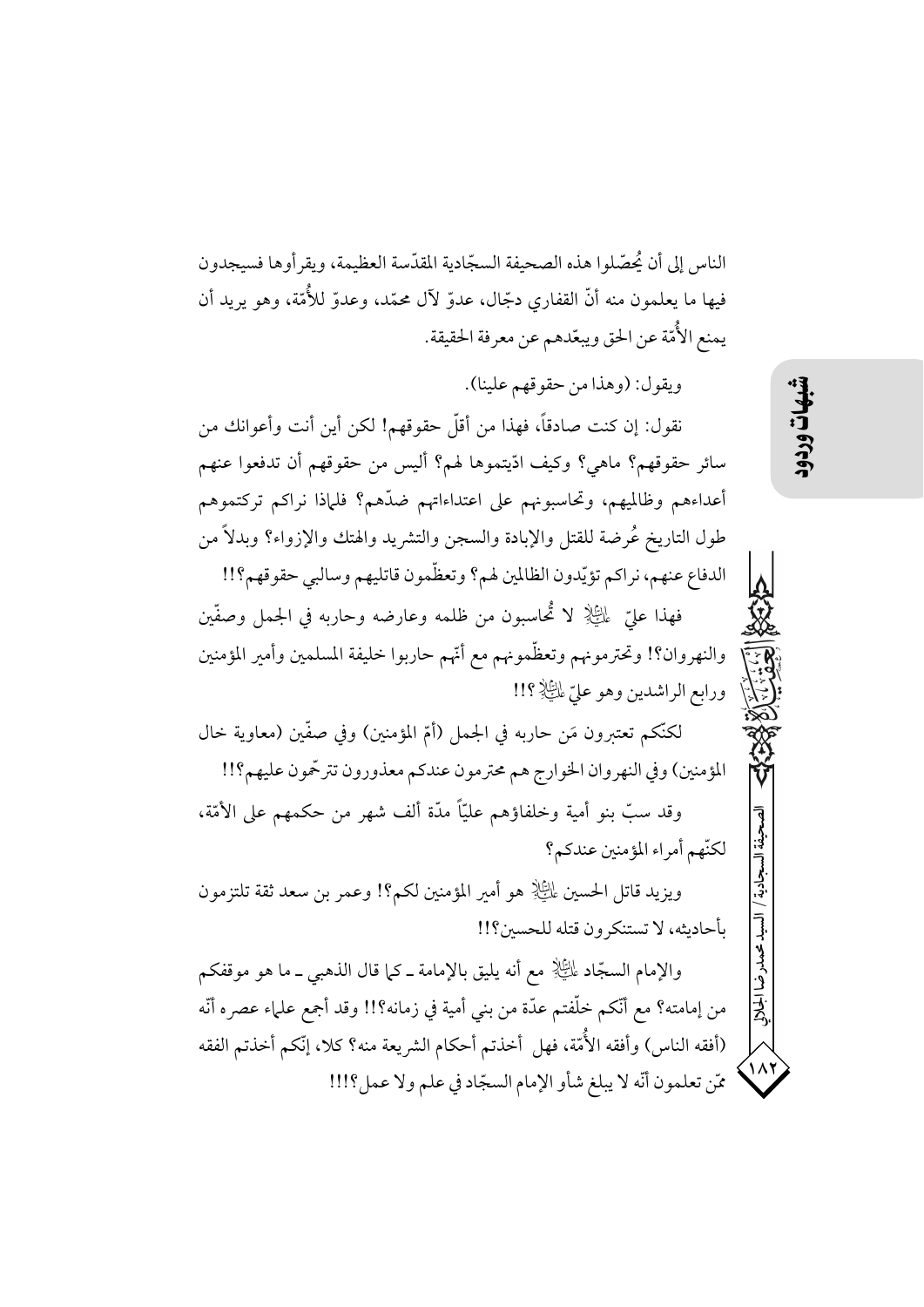وها أنت يا قفاري تحاول أن تبعد الناس عن كتاب واحد من تراث الإمام السجّاد لِلتِّيلْإ وهو (الصحيفة السجّادية) مع ما فيه من قدس وعظمة وإيهان وحكمة ودين ومعارف حقّة؟

فهل هذا دفاعٌ عن (الآل) ــ يعني آل محمَّد ﷺ ـ أم هو نصرة ودفاع عن آل أميّة وسفيان ومروان؟!!

ثم قال القفاري: وأخبراً، فإنَّ طابعها تعمَّد لإخراجها على هيئة طباعة القرآن العظيم، لما يدَّعون بأنها: زبورهم، وإنجيلهم؟! وأخت قرآنهم؟

نقول: ويكرِّر القفاري رقصه على هذا الوتر الحسّاس، ليزيِّن أغنيته الفُضلي في التهريج على الصحيفة، لكن بكلِّ وقاحة على حساب (القرآن العظيم)! واستخدام اسمه المكرَّم؟! ولا يستحي من كونه قد عرَّض القرآن ـ كتاب الله ـ العزيز، لأغراضه الفاسدة، حيث يُريد التنقيص من الصحيفة، كمن يريد أن يرمى أحداً بسوء، فيرميه بنسخة من كتاب الله؟!

إنَّ القفاري بتركيزِه على هذا الوترِ، إنَّما يقصد إهانة القرآن والحطِّ من قدرِه، حيث يذكر اسمه في مثل هذا السجال التافه الذي يحكيه ضدّ الصحيفة السجّادية.

وأما قوله: (زبورهم) و (إنجيلهم)؟ فهو أتفه ما يريد أن يستعمله ضدّ الشيعة وتشويه سمعتهم:

أَوَّلاً: إنَّ الزبور، وهو كتاب داود لِمَائِيَالٍا والإنجيل، وهو كتاب عيسى لِمَائِيَالٍا وهما كتابان مقدَّسان مذكوران في القرآن، لنبيَّيْن مبعو ثين، وهما مُنزِ لان من السياء، في معنى الاستهزاء باسمها، با قفادي!

ثمّ إنَّ مَن شبِّه الصحيفة بها، فإنَّما أراد أن يعبرّ عن الصحيفة بأنها كتاب يحتوي على معاني تقدِّس الله وتعبَّر عن عظمته وعلوَّ شأنه، وأنها متلوَّة ومنشأة من لسان إمام عارفٍ زاهد، معترف له بمقام الإمامة والخلافة عن رسول الله ﷺ.

العدد السادس / ذو الحجة / ٣٦ / ٤٣٩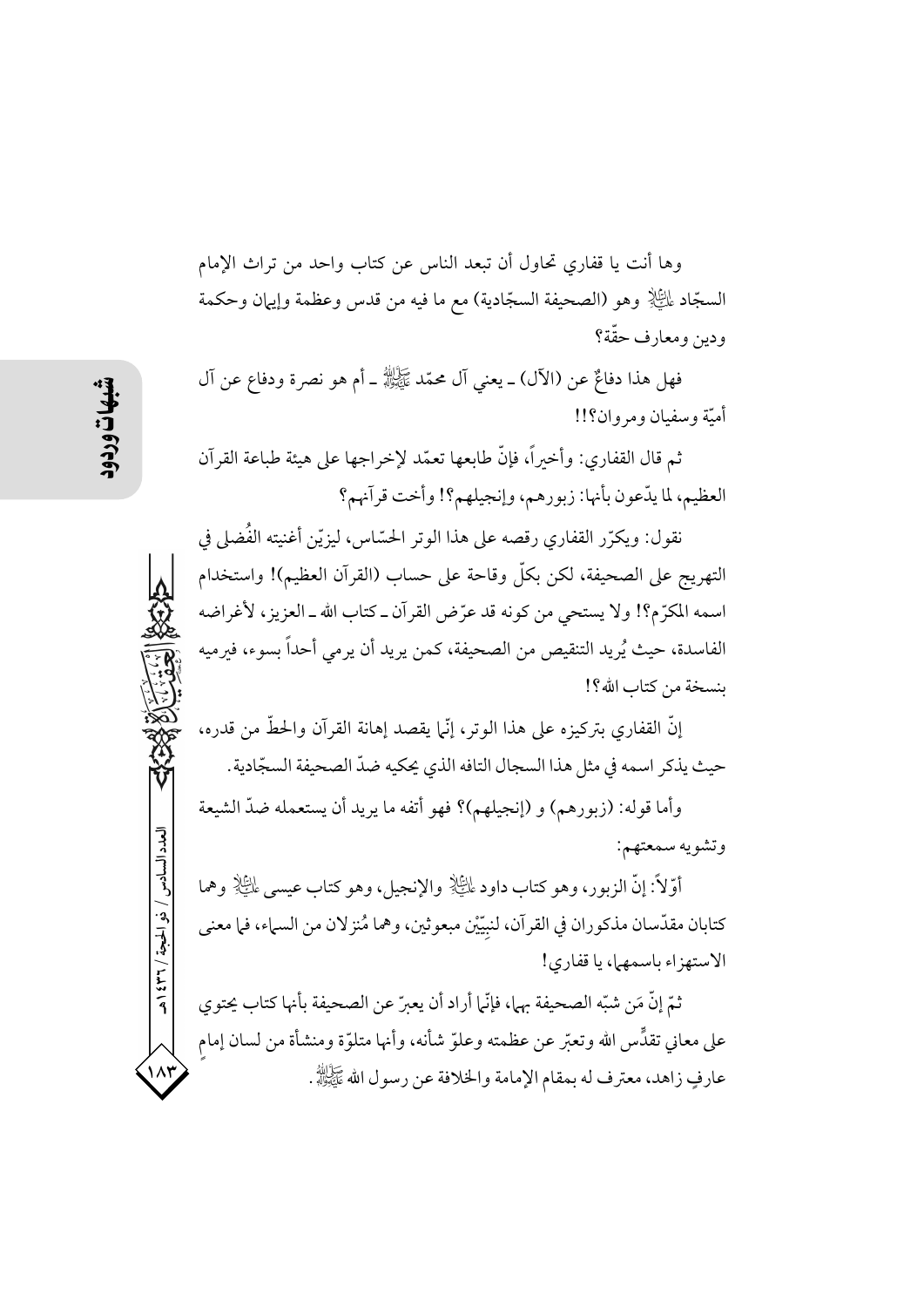مع أن هذا أمرٌ لم يذكره من العلماء الكبار، وإنَّما عبَّر عنه بذلك بعض العرفاء الزهّاد. يحقُّ للقفاري ان يركَّز عليه إلى هذا الحدَّ؟ حيث يجعل ذلك وسيلة للإسفاف بالصحيفة السجّادية نفسها، ليسقطها عن أعين الناس!

وكذلك قوله: (ويسمّونه أخت القرآن).

فبالإضافة إلى أنَّ هذا الاسم، ليس له أصل ولا معنى، ولم يعرف منَ ذكره، إلا أنّ القفاري يستخدمه للتشنيع على الصحيفة! لكن عمله استخدام باطل، يمسّ كرامة القرآن الكريم أوّلاً، ويكشف عن سوء غرض القفاري ثانياً. ويؤيّد الكشف عن فساد غرضه، قوله : (على هيئة المصحف الشريف) الذي يذكره بعبارات مختلفة ـ كما سبق ــ. فإنَّه يحاول أن يوحى إلى أن الشيعة يريدون أن يجعلوا الصحيفة قريناً للقرآن في الحجّية \_ مثلاً \_ أو أن يجعلوا الصحيفة بديلاً للقرآن، فرضاً؟

لكن نقول: الذي يفهم من تصرّفات القفاري، وتركيزه على وتر الأسماء المطلقة على الصحيفة السجّادية، مثل (زبور آل محمّد) أو (إنجيل أهل البيت) أو (أخت القرآن) أنَّه يريد أن يتَّهم القارئين للصحيفة والطابعين لها: أنَّهم يجعلون الصحيفة كتاب وحي إلهيٍّ، كما هو (الزبور والإنجيل والقرآن).

فلذا يقول: (ولم يجرءوا أن يقولوا (قرآنهم) بل قالوا: (أخت اقرآن).

فالقفاري يُريد أن يستدلّ بتلك التسميات على أن الصحيفة وحي، كما أنّ تلك الكتب أوحيت على الأنبياء؟! وهذا من القفاري خيال فاسد، وكلام لغوٌ، لا يصدّق به عاقل، وذلك:

أَوَّلاً: إنَّ مَن أطلق هذه الأسماء على الصحيفة، إنَّما أراد أن أسلوب الصحيفة المعنويِّ بيا فيها من الدعوة الروحية إلى الله تعالى، والتوجّه إليه بالمناجاة والتضرّع والالتجاء إليه وبعبارات ملؤها الإقرار بوجوده تعالى، والتجليل لعظمته وقدرته، والاعتذار له، والتذلَّل إليه، والاعتراف بالعبودية لذاته المقدَّسة.

 $\Lambda$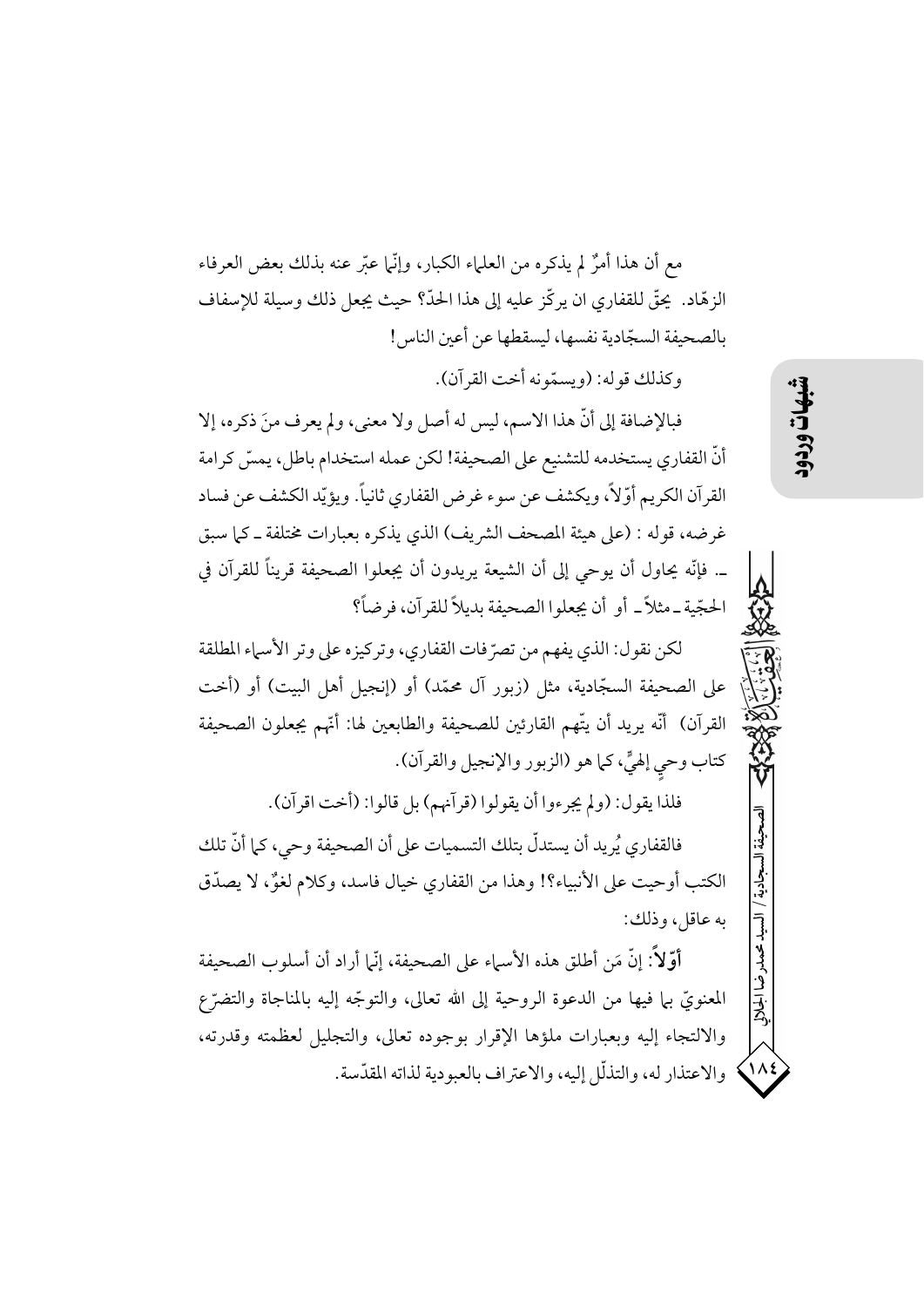ومثل هذه المعاني الرفيعة ً هي التي وردت بها (الأحاديث القدسيّة) وفي كثير منها أُمِّها وردت في كتاب (زبور آل داود) و(إنجيل عيسى) وهما كتابان منزلان على هذين النبيَيْن بنصِّ القرآن حيث قال: ﴿ وَلَقَدْ كَتَبْنَا فِي الزَّبُورِ مِن بَعْدِ الذِّكْرِ﴾ <sup>(٣)</sup>. وقال: ﴿ وَآتَيْنَا دَاوُدَ زَبُوراً﴾  $\left(\begin{array}{c} \lambda \end{array}\right)$ 

قال: ﴿إِنَّا أَوْحَيْنَا إِلَيْكَ كَمَا أَوْحَيْنَا إِلَى نُوحٍ وَالنَّبِيِّينَ مِن بَعْدِهِ وَأَوْحَيْنَا إِلَى إِبْرَاهِيمَ وَإِسْهَاعِيلَ وَإِسْحَاقَ وَيَعْقُوبَ وَالْأَسْبَاطِ وَعِيسى وَأَيُّوبَ وَيُونُسَ وَهَارُونَ وَسُلَيْهانَ وَآتَيْنَا دَاوُد زَبُوراً﴾  $\overset{\circ}{.}$ .

كما ذكر الإنجيل المنزّل على عيسى لِمَائِيَالٍ في (١٢) مورداً في (٦) سور .

والأحاديث القدسيَّة التي فيها ذكر (زبور داود) و(إنجيل عيسى) وكذلك (توراة موسى) كثيرةً جدًّا، ومروية عن الرسول، وكذلك عن الأئمَّة  $\mathbb{R}^2$  وهي تنقل عن وحي الله وكلامه مع أولئك الأنبياء، ولها مجال واسع في كتب الحديث، بل ألَّف العلياء لجمعها كتباً مستقلّة.

فهل مثل ذلك يُقاس بالقرآن الكريم، ويحاول أن يشنّع على جامعيها وناقليها لمجرِّد ذكر اسم (الزبور) و(الإنجيل) فيها؟

وإذا كان الناطق بالصحيفة السجّادية شخصاً مثل إمام الأُمّة وسيّد الساجدين وزين العابدين الإمام علي بن الحسين بن علي بن أبي طالب لِلْمَجَلِ لِمُ بعثل تلك المعاني، أو ما يشبهها، فشبَّهت بالزبور والإنجيل، فهل فيها حزازة وحساسية بالحدَّ الذي يركز عليه القفاري، ويشنَّع على الصحيفة نفسها لذلك أو يثبر التَّهمة على الشيعة لالتزامهم بالصحفة؟!

إنَّ ما يقوم به القفاري، عمل سخيف، ويكشف عن خبث ولؤم واعتداء على المصحف الشريف، الذي يدخل اسمه المبارك، في وريقاته هذه!

العدد السادس / ذو الحجة / ٣٦ ٤ ٩ هـ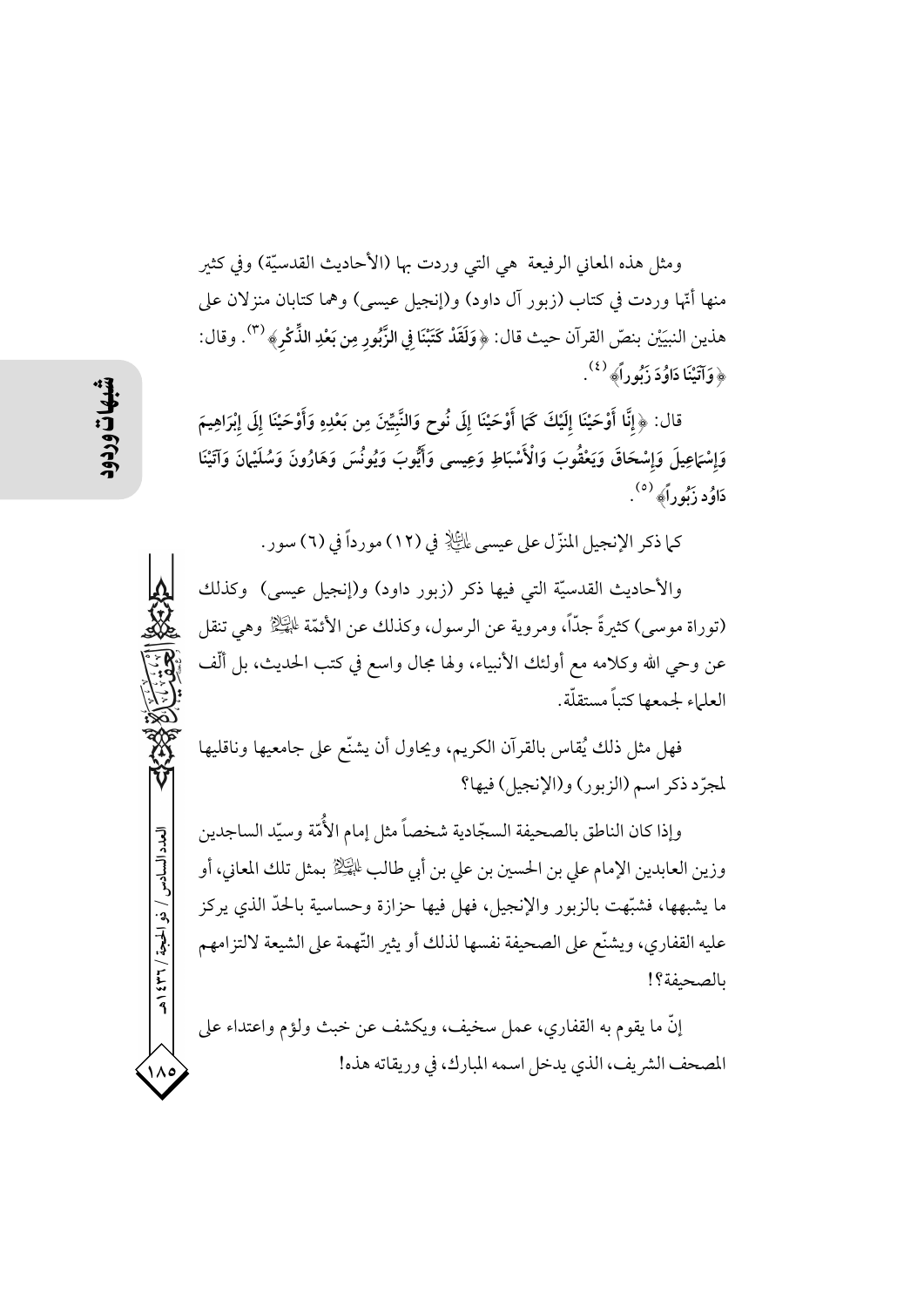وثانياً: إنَّ هذه التسميات ـ كيا أسلفنا ـ ارتجالية لم توجد إلا في القرون المتأخَّرة، من قبل مَن لم يُسمَّ ولم يُذكر، فليس لها أهمَّية ولا التزام من قبل علماء الطائفة، ولم يتداولها إلا البعض.

فلا يجوز التحامل على الصحيفة من أجل ذلك، ولا على الأمّة التي تلتزم بالصحيفة، كتراث قيّم من كلام إمام عظيم من أئمّة أهل البيت للصَّلَّةِ .

ثمّ لا يخفى على أهل العربية، أنَّ هذه التسميات إنها هي (مجازية) والغرض منها التعبير عن الاحترام والأهمّية، وليس ما يقصده القفارى وهو التعبير عنها لكونها (وحياً) وغير ذلك من الأغراض الباطلة.

ولكن قلب القفاري الأعمى، المليء بالاتَّهام وسوء الظن والحقد على ما يرتبط بآل رسول اللهُﷺ وشيعتهم ومن والاهم، يدفع القفاري إلى الاتَّهام بالظنِّ والخيال، مع أنَّ ﴿ بَعْضَ الظَّنِّ إِثْمٌ ﴾  $^{(7)}$  .

يستمرّ القفاري في أسطورته فيقول: (وربَّل يكون في هذا الإخراج: تغرير بالجاهلين وخداع للغافلين، بما قد يظنّونه نسخة من القرآن الكريم).

إنَّ هذه الأسطورة التي يحكيها القفاري تبدأ بــ(ربَّل) وتنتهي بقوله: (ممَّا قد يظنُّونه) دليل على أنَّ القفاري يحكم بالاعتياد على هذه الاحتيالات، ويبني عليها حكياً قطعياً بأن الطابع للصحيفة إنّها أراد التغرير والخداع!

وهل يحقُّ للقفاري المدَّعي للعلم والمعرفة والاستدلال على ما يقول والمتصدِّي للجواب عن سؤال (الهيئة العلمية)؟ أن تصدر منه الأحكام، معتمداً على هذه الظنو ن والاحتمالات، (بربّما، وقد يظنون) وأمثال ذلك؟!

وهذا الكلام يشير إلى أن القفاري هو الذي يبنى كلامه على التغرير والخداع، لصرف القُرّاء عن قراءة كتب أهل البيت والشيعة وتراثهم بها يورده حولهم وحول تراثهم. محمد ضا الجلالى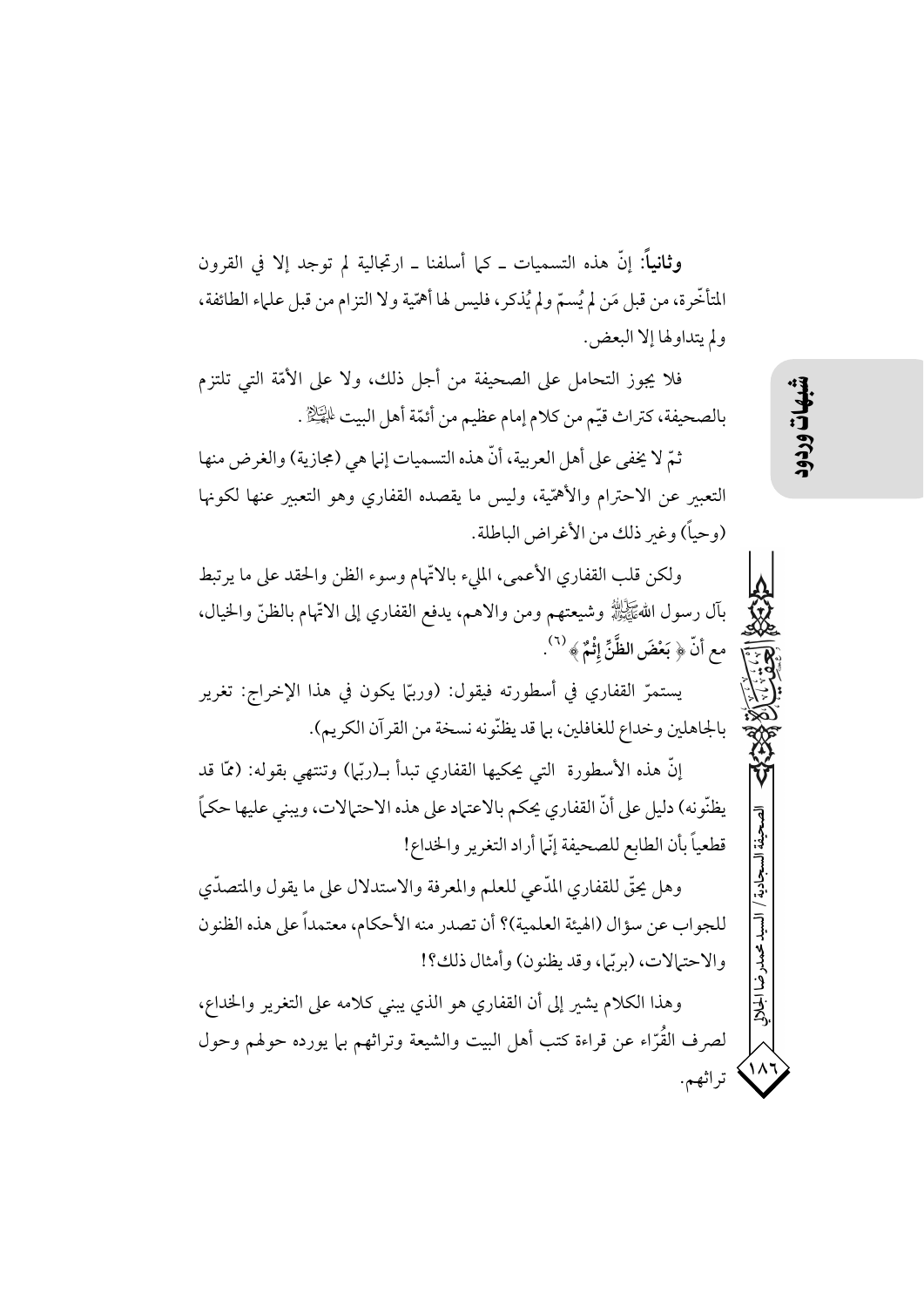ثمّ الذين يتداولون كتاباً منسوباً إلى الإمام السجّاد لِلنَّيْلِ هل هم بهذا المستوى من البساطة أن يُغرِّروا وأن يُخدعوا بمظهر الكتاب والغلاف المكتوب على صفحاته الأولى، من دون الدقَّة في المحتوى، ولو سطحيًّا؟!

ثمَّ هل يحقَ لأحدٍ أن يظنُّ بالمسلمين، الجهل والغباء إلى حدٍّ أن لا يعرف احدهم القرآن الكريم من غيره من كتب الحديث أو المعارف الأُخرى، بحيث تعبُر عليه كون كتاب مّا قرآناً؟! بل يغترّ بمجرد الشكل والمظهر؟!

أليس عنوان الكتاب المطبوع على وجهه (الصحيفة السجّادية) بالخط العريض، أليس هذا كافياً أن يميّز الناظر إلى غلاف الكتاب ليعرفه؟ إنّ مثل هذا الاحتمال من القفاري : إهانة بالقُرّ اء المسلمين عامّة؟

ثمّ إذا أخطأ الطابع في تصرّفه، أو أساء الغافل الجاهل في ظنّه، أفهل يقتضي هذا أن يقوم أحد (مثل القفاري) أن يجعله دليلاً على الهجوم على الصحيفة السجّادية، ويسخّف محتواها، ويتّهم القارئين لها؟

وأخيراً: فإن تعرَّض القفاري للقرآن الكريم، في هذه (الوُريقات) وبهذه الصورة الْمهينة، وبأساليب الاحتهال والظّن واستناداً إلى تصرّفات الطابعين، إهانة واضحة بكتاب الله، واستخدام منه لنصّه الشريف واسمه المنيف في سبيل الوصول إلى غرضه السخيف، وهو تشويه سمعة الصحيفة ومنشئها الشريف وقرَّائها الكرام.

مع أنَّ محاولة القفاري أن يظهر بمظهر المحافظ على القرآن ممَّن يتعدى عليه، وقد أوقع نفسه في التعدّي عليه بإدخال اسمه في هذه الترّهات التي لفّقها، وبهذا الأسلوب الفاشل الباطل.

وقد فزع عن سوء عمله، فقال: (وأنا لا أزعم أنّي أدافع عن القرآن) فهو بكلامه هذا يدافع عن نفسه، ويبرِّئ نفسه عن ما فعل ممَّا فيه الإهانة بكتاب الله، إذ كرّر ذكره في هذه الجمل والعبارات والمناقشات الواهية!

العدد السادس / ذو الحجة / ٣٦ / ه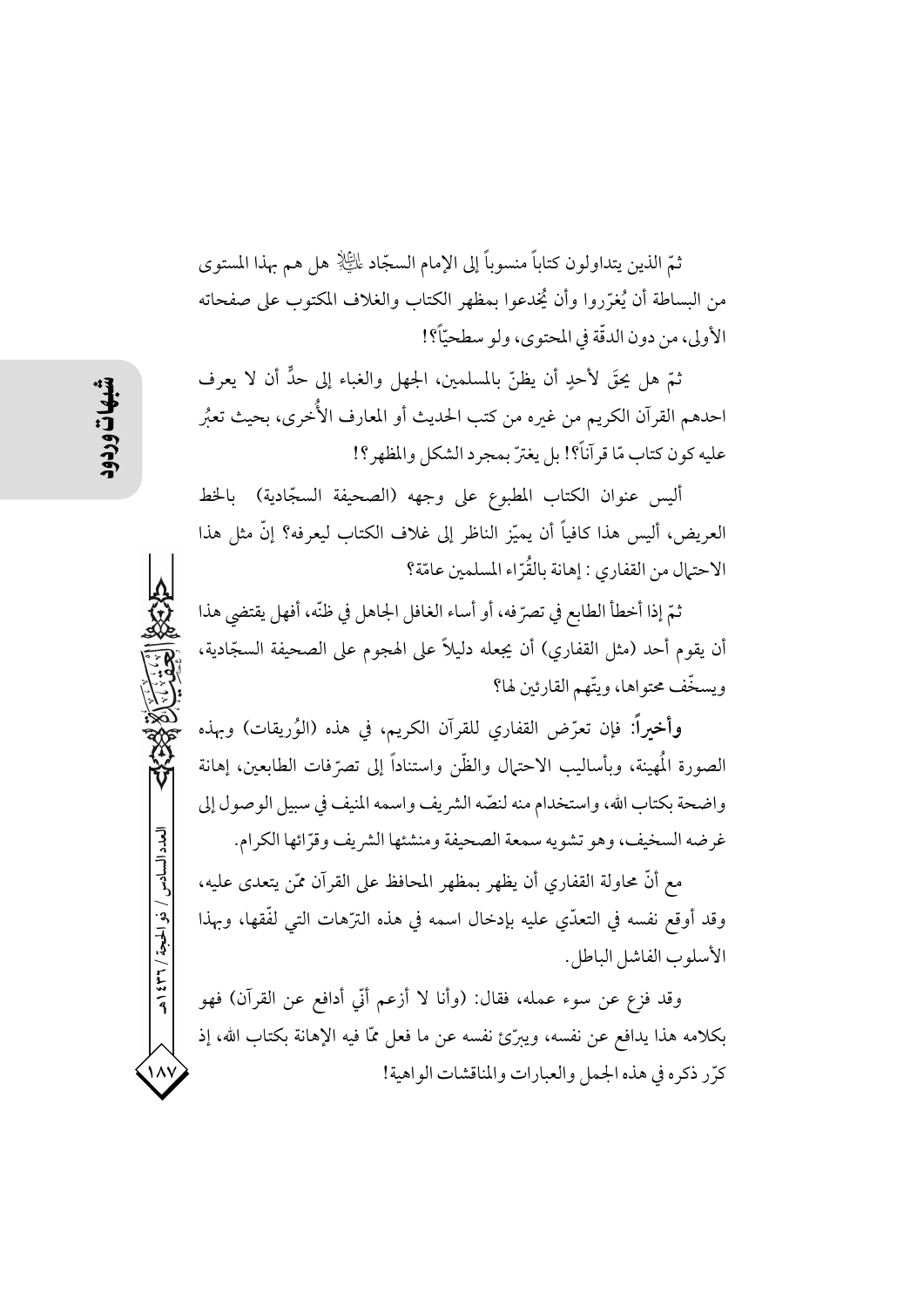ولهذا بدأ يمدح القرآن الكريم بقوله: (وهل يخفي القرآن أمام العيان) نقول: نعم، وإذا كنت صادقاً في هذا الكلام، فلماذا تفرض أن المظاهر في الطباعة، تغرّر بالجاهلين، وتخدع الغافلين؟! ويقول في مدحه: (كتاب الله... لا تنال من عظمته دعوى حاقد ومزاعم مغرض، … وهل يخفي القرآن أمام العيان).

نقول له: إذن، لماذا تفرض القرآن أن يشبَّه على أحدٍ من الناس بمجرَّد هيئة الطباعة، والشكل وما إلى ذلك؟! وإنَّما حقدك على الصحيفة وأهلها حملك أن تَّدعى بـ (ربِّها) و (قد يظنُّون) وغرضك أن تهين الصحيفة وأهلها، أن القرآن يُشبُّه على الناس؟! ولقد خذلك الله، ودفعك على أن تعترف بذنبك، ﴿فَسُحْقاً لِأَصْحَابِ السَّعِيرِ﴾ (٧).

ومن الغريب أنَّ القفاري تندَّم من اعترافه بالذنب، وراح يكرِّر دعواه بقوله: (ولكن أكشف محاولة الجاني والجناية، وأفضح المجرم والجريمة، ولا سيّما أن هذه الدعوى تحملها طائفة، وتسبر بها طباعة ويتولَّى إشاعتها فئام).

نقو ل: لكنك أنت صاحب الدعو ي، والدعو ي هي أنَّ طباعة الصحيفة بشكل القرآن، ويريد طباعتها التغرير بالجاهلين، وخداع المغفَّلين. أنت ادَّعيت على مَن طبع الصحيفة السجّادية، هذه الدعاوى. فأنت الجاني على القرآن الذي لا يخفي نوره وضياؤه على أحد؟! أفهل بإهانة القرآن، وتنزيله بها فرضت من ظنونك، تريد معرفة الجاني وفضح الجناية، بينها أنت الجاني وفرضك هو الجناية؟! وقد تعدّيت على المسلمين، واتَّهمتهم بالجهل والغفلة، عن معرفة القرآن بظاهره، وأنَّ مظاهر الطباعة تشبَّه عليهم القرآن؟ وكأنَّهم أغبياء وبلهاء، لا يميَّزون ما يرون من الأشياء!

ثمَّ هم سوف يفتحون ما يرون، فيجدونه كتاباً ليس بقرآن، أفتعتبر – يا قفاري– الناسَ مثلك أغبياء أو عُمياً، لا يميّزون؟! وما أكبر جريمة القفاري حيث يفرض \_ تخيّلاته \_ دعويّ، يتصوّرها، ويحلم بها، ويحكم على أساس أحلامه وصورها، محمدرضا الجلالي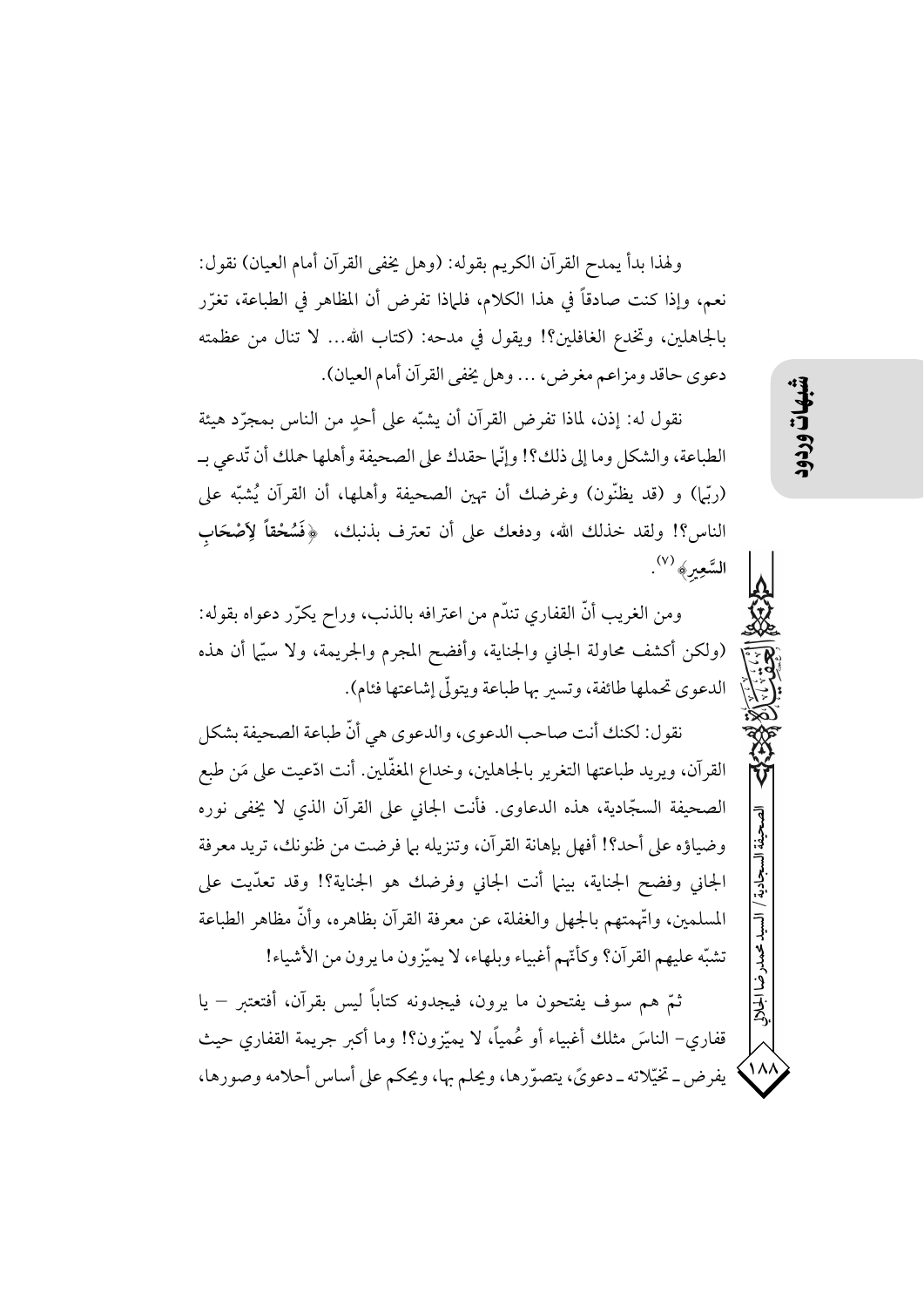ويؤلِّف بذلك وريقاته، ثمّ يكفَّر ويفسَّق رجالاً من المسلمين، وفئاماً من الناس، وطائفة من المؤمنين، لا جناية لهم ولا جرم إلا في أوهامه وأحلامه وخيالاته. وهكذا انتهينا من كشف أهداف القفاري التي جاءت في مقدَّمة كراسه ووريقاته وستتضح للقراء الكرام بتطبيقها في بحوث الكتاب مفصلة.

\* \* \*

المبحث الأول حقيقن الصحيفن السجّادين

هكذا عنوَن القفاري بابه الأوّل، وقد ذكر في مقدّمة المؤلّف (ص٧) في تعريف هذا الباب: (في كشف حقيقة هذه الصحيفة... وذلك من خلال قول أنَّمة العلم، وما تدلُّ عليه مضامينها).

بدأ هذا البحث الأوَّل بقوله: (... وينسبها الروافض لعليّ بن الحسين بن عليّ بن أبي طالب، المشهور بزين العابدين، والذي يعدّونه إمامهم الرابع) ويضيف: (لكن أكثرها عند أهل العلم من الموضوعات).

نقول: يحتوي هذا الكلام على تهجّم عنيف، في بداية البحث، مع أنّه بصدد تعريف (حقيقة الصحيفة)؟!

والسؤال المهمّ هنا: هل هكذا يتمكَّن الإنسان أن يعرف حقيقة أيّ شيء؟ أو ﴿  $\binom{1}{4}$ 

العدد السادس / ذو الحجة / ٣٦٦ هـ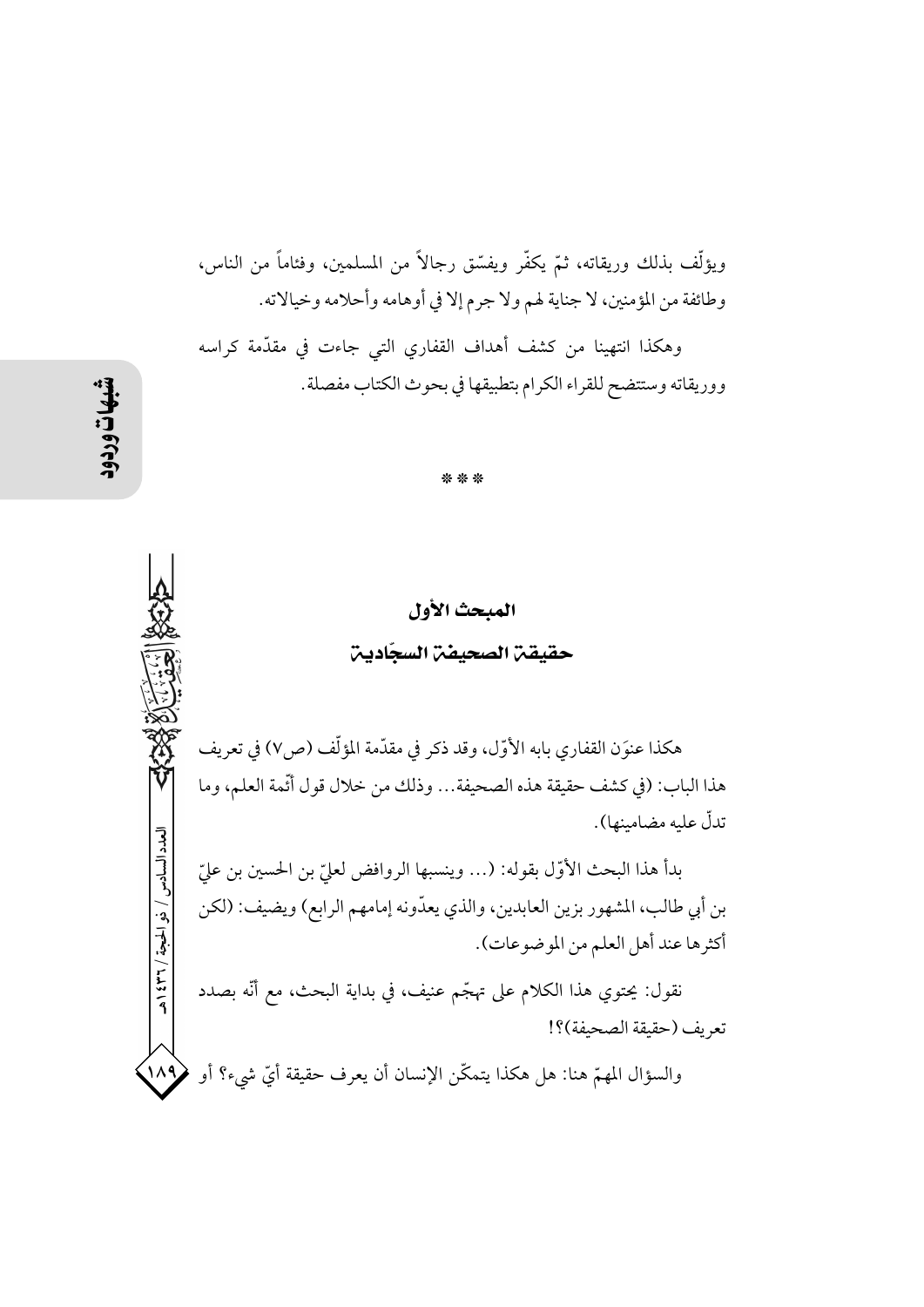يعرُّفه للآخرين؟ أليس طريق معرفة الأشياء هو البحث فيها عن ذاتها؟ وتاريخها؟ وفوائدها، وعن منشئها؟ وعن أصحابها وأهليها؟ قبل أن يكيل عليها الإنكار والاتِّهام، أو اللجوء إلى غير أهلها؟ فضلاً عن السؤال من الأجانب الذين لا يعرفونها؟ أو لا يعترفون بقيمتها؛ جهلاً أو عمداً وعناداً وحقداً وحسداً؟ لأنّهم أعداء لأصحابها؟!

فهل يتمكَّن مَن يُراجع الجهلة والأعداء، من معرفة حقيقة شيء هم يكرهونه، ويزيّفونه؟ فكيف يصل الإنسان إلى معرفة شيء إذا سار في هذا السبيل، فضلاً عن أن يصل إلى الحقيقة المنشو دة؟!

ولكن القفاري مع أنَّه في هذا المبحث الأوَّل عنوَنه (الكشف عن حقيقة الصحيفة) تراه يسردُ مجموعة من الدعاوي ضد الصحيفة ويذكر أموراً يلتزم بها سلفاً ويعتقد بها ويبني أحكاماً على أساسها تنتج بطلان الصحيفة.

ثمَّ إنَّه يبني استدلاله على شيء مشكوك، بدليل هو الآخر مشكوك أو باطل، والثاني أيضاً يعلَّقه على أمرٍ هو أوَّل البحث، أو يبني على الأمر الأوَّل الذي هو محلَّ النقاش، وهذا ما يسمَّى اصطلاحاً بـ (المصادرة على المطلوب) عن أهل العلم، عند أهل علم المنطق، الذي لا يقرأه السلفية، فلا منطق لهم سوى الإنكار والسبّ.

ويظهر تعمّده على أسلوبه هذا من قوله في (ص ٧) لكشف حقيقة الصحيفة: (وذلك من خلال قول أئمّة العلم فيها، وما تدلّ عليه مضامينها).

مع أنَّه لو كان عارفاً بنظام الاستدلال العلمي، لعرف أن الرجوع في معرفة حقيقة الشيء يجب أن يكون أوّلاً إلى نفس الشيء كمضامين الصحيفة، ثمّ الرجوع إلى آراء الآخرين!

ثمّ إنّ القفاري لّما يذكر الرجوع إلى (أهل العلم) يستدلّ قبل كلّ أحد منهم إلى (ابن تيمية)؟ فهل إنّ (ابن تيمية) هو من أهل العلم؟ أو يُمثّلهم؟ دضا الجلال

 $\bigwedge$  19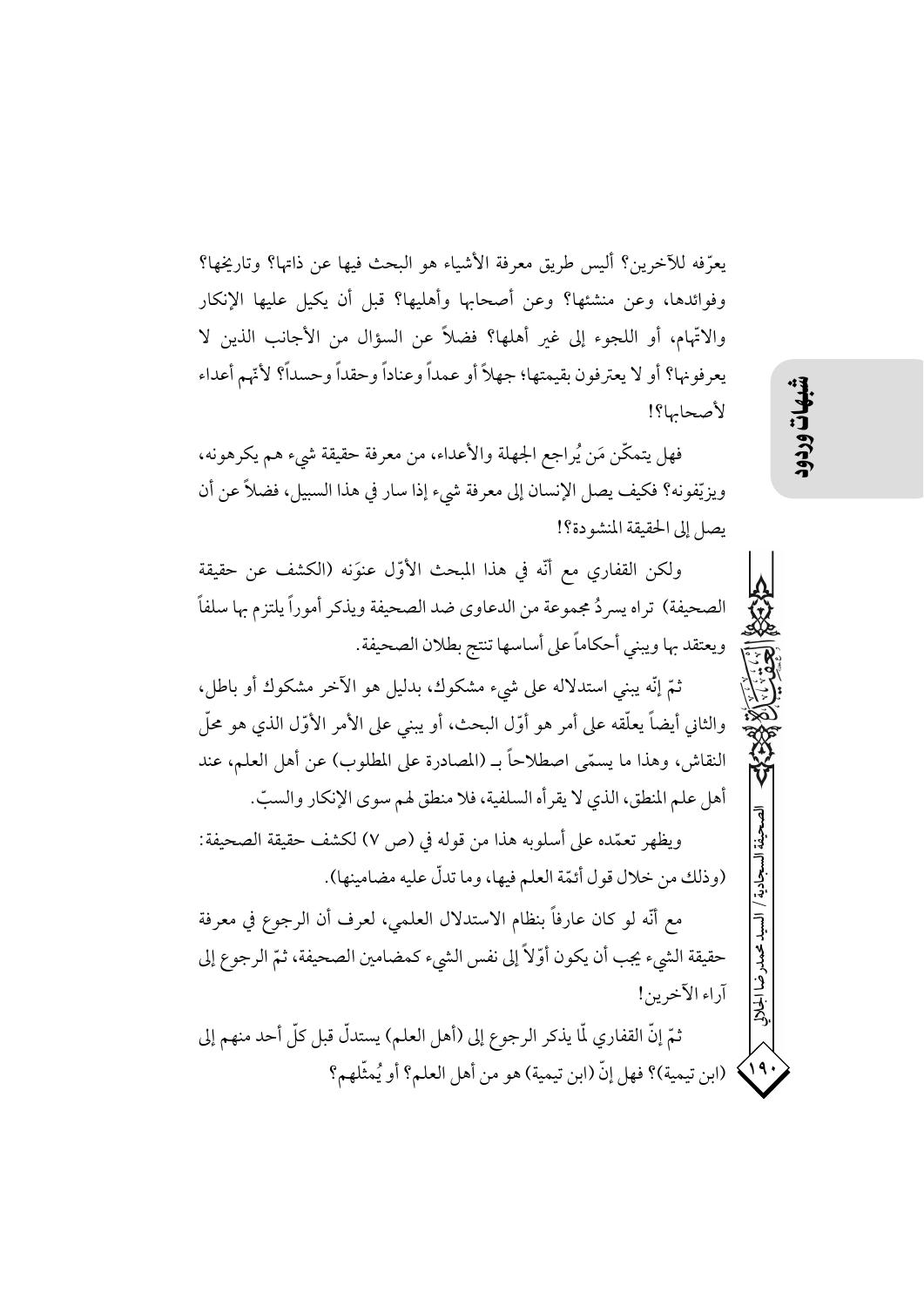ومع أنَّ ابن تيمية ليس ممَّن يرجع إليه في مثل أمر الصحيفة التي هي من تراث أَئمَّة أهل البيت لِمُهْتِكِمٌ وليس ابن تيمية مرضياً للتحكيم في مثل هذا الأمر، لأنَّه معروفٌ بالعداء لأهل البيت عامَّة، وللأئمَّة الاثني عشر خاصَّة، فديدنه إنكار علومهم وفضائلهم، فكيف يمكنه أن يعترف بكون الصحيفة السجّادية معتمدة عنده؟! مع أنَّه اضطرَّ إلى أن يعترف باعتهاد أهل الكلام والوعَّاظ عليها، كما سبق.

ثمّ إنّ القفاري يقول في (ص٨) : (لكن أكثرها عند أهل العلم من الموضوعات). ثمّ ينقل عن ابن تيمية مباشرة، قوله: )الأدعية المأثورة في صحيفة على بن الحسين أكثرها كذب على علي بن الحسين) [عن منهاج السنّة: ١/ ٣٠٦].

فالملاحظ: إنَّ دعوى القفاري: (أكثرها … من الموضوعات) لكنه ينقل عن ابن تيمية (أكثرها كذب)؟ فلاحظ أمانته في النقل، وأسلوبه في تغيير المنقول أو إبهامه؟!

ثم عقَّب القفاري بعد كلام بن تيمية بقوله: قلت : وفي مضامين هذه الصحيفة ما ثبت ذلك من: الغلو في الآل (وعلَّق: بدعوى أُمِّم يعلمون ما يكون). والتوسَّل المبتدع في الدعاء. ودعوى الإمامة المنصوصة).

وبعد ذكر هذه الأمور الثلاثة، يقول القفاري:

(وهذا كافٍ في الحكم على هذه الصحيفة ـ أو على أكثرها ـ بحكم شيخ الإسلام). (ص ٨).

نقول: إنَّ هذه الأمور بين ما هو افتراء على الصحيفة، أو غلط من ابن تيمية والقفاري في تفسير (الغلوّ) كيا هو مفصّل في محلّه، أو حقّ عليه أدلّة من العقل والنقل كالتوسّل والإمامة، وسيأتي تفصيل ذلك أيضاً.

ولو سلَّمنا للقفاري مدَّعاه في هذه الأمور الثلاثة! فهل وجود هذه الثلاثة في  $191$ مضامين الصحيفة يكفى في دعوى ابن تيمية أن يقول: أكثر الصحيفة كذب؟! أو

العدد السادس / ذو الحجة / ٣٦٦ هـ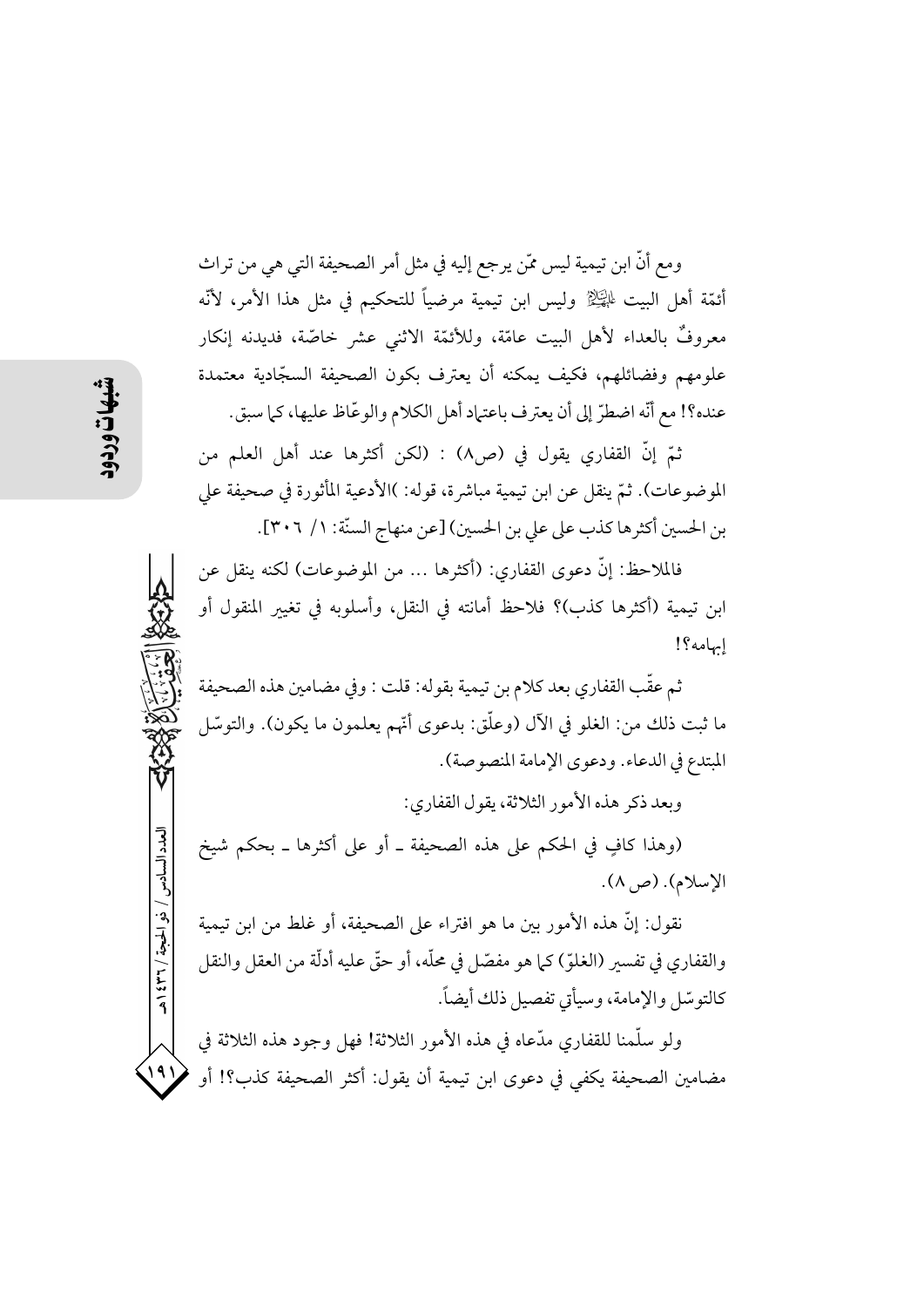للقفاري أن يقول: هذا كاف في الحكم على هذه الصحيفة أو على أكثرها بحكم شيخ الإسلام ــ يعني ابن تيمية ـ ! فضلاً عن أن يحكم القفاري نفسه على الصحيفة كلَّها أو أكثرها بالبطلان؟

والدليل على عجز القفاري من ذكر موارد أُخرى من مضامين الصحيفة أنّه اقتصر على هذه الموارد، التبي لا تدلُّ على مدَّعاه، ولم يتمكَّن من ذكر شيء آخر، أنَّه ذهب إلى أسلوب آخر وهو ذكر مسائل أُخرى خارجة عن المضمون، مثل قوله: ١ \_ وقد تفرِّد بنقلها الروافض، ولا حجَّة في نقلهم. ٢ \_ كيا ادَّعوا في بدايتها أنَّها سرَّ ية التداو ل. ٣ ـ ومع ظهور علامات الكذب عليها سنداً ومتناً، فإنَّ الروافض يقدَّسونها ويقولون: هي (من المتواترات). ٤ \_وقد نشر وها في هذا العصر بطبعات أنيقة. ٥ \_ وتعمَّدوا إخراجها يصورة تشابه في شكلها طبعات القرآن، ... ويسمَّونها (أخت القرآن) و (إنجبل أهل البيت) و (زيور آل محمّد). ٦ـ وقد اهتمّوا بنشر ها. هكذا انتهى القفاري إلى ذكر أمور مشكلة عنده مع الصحيفة، وانتقل من

الحديث عن مضامينها التي ادّعي أنّها تدلّ على أحكام ابن تيمية وأحكامه عليها. وهذه الأُمور كلّها خارجة عن المتن والمضمون.

ومن المعلوم من سيرته وأسلوبه أنه لو وجد أقل شيء يمكن أن يُسي، ُ بالصحيفة مضموناً لَما أفلته ولا تركه، إلا وذكره وزمّر وزمجر حوله! وإلا، كيف يكتفي بتلك الموارد الثلاثة التي ذكرها أوّلاً في ثلاث أدعية فقط (!) ويعتبرها كافيةً، للاستدلال على كون سائر الأدعية وهي (٥٤) دعاءً كذباً أو موضوعات؟ أليس نفس هذا العمل يدلُّ على تزيَّده هو وإمامه ابن تيمية؟!

197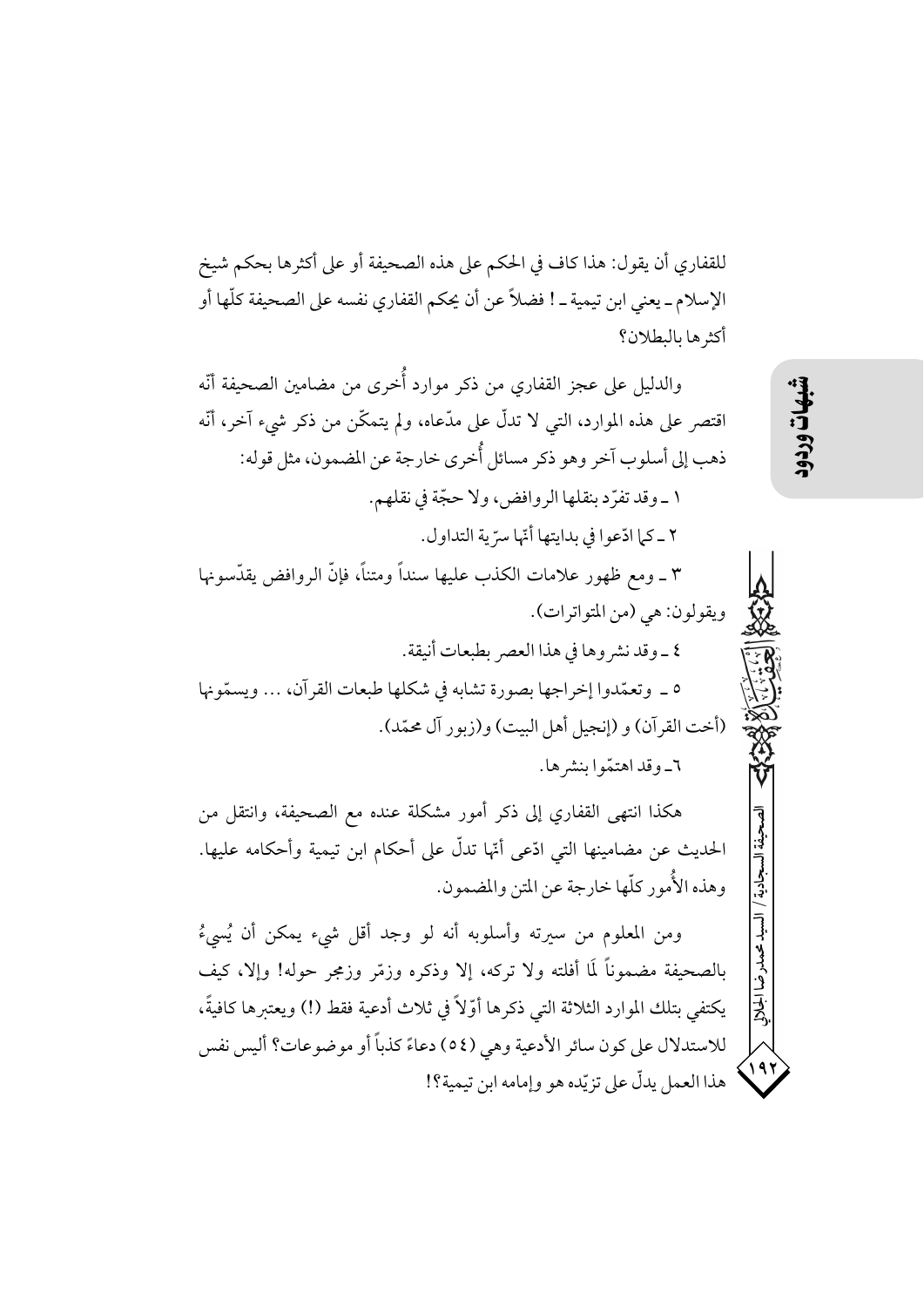\* أمّا التوسّل إلى الله:

فأمرٌ مسنونٌ وواقع في الكتاب والسنّة، وعليه أكثر المسلمين من الصحابة والتابعين ومن بعدهم، فالله تعالى يقول في محكم القرآن الشريف: ﴿وَابْتَغُوا إِلَيْهِ الْوَسِيلَةَ﴾ (^).

وما أشر ف التوسّل إلى الله أن يكون بأحبّ الحلق إليه محمّد الرسول وآله أهل بيته الطيّبين الطاهرين، وهذه مسألة أثبتها العلماء الاعلام سوى هؤلاء السلفية الطغام.

## \* وأمَّا الإمامة:

فشأنها أكبر من أن يريد القفاري إنكارها وحسمها بكلمتين نابيتين، مع أن عشرات الكتب قد ملئت صفحاتها بالبحث عنها في كتب الإمامة من علم الكلام. فأين القفاري من هذا العلم حتى يدخل أنفه فيه؟!

## \* وأمّا الغلوّ في الآل:

فهو لا يفترق عن الغلو في غير الآل من الصحابة والخلفاء والأُمراء، والبحث عن حقيقته وأبعاده وموارده، ونهاذجه ووجوده، في أكثر الفرق الإسلامية وحتى السلفية، بحث طويل عريض.

ولكن القفاري يتظاهر أنَّه خاصٌّ بالشيعة أو بآل البيت لِلْهَيِّلْأ وهذا أمرٌ معلوم أنَّه باطلٍ وأنَّ عملٍ القفاري مغرضٍ وفاسدٍ، وظلم على أهل البيت وشيعتهم.

ثمّ إنَّ تجاوز القفاري ــ وإن كان مقتصراً على الشيعة ــ لكنَّه في أعماله يسير على مسلك السلفية والوهّابية التكفيريين، إذ يستنكرون على المسلمين كافّة كثيراً من الأحكام الشرعية: من الواجبات والمستحبَّات والمسنونات والمندوبات، ويكفَّرون المسلمين الملتزمين بها، ومن أمثلتها: زيارة قبر النبيﷺ والتزام كساء الكعبة، وتقبيل

العدد السادس / ذو الحجة / ٣٦٦ / هـ

 $195$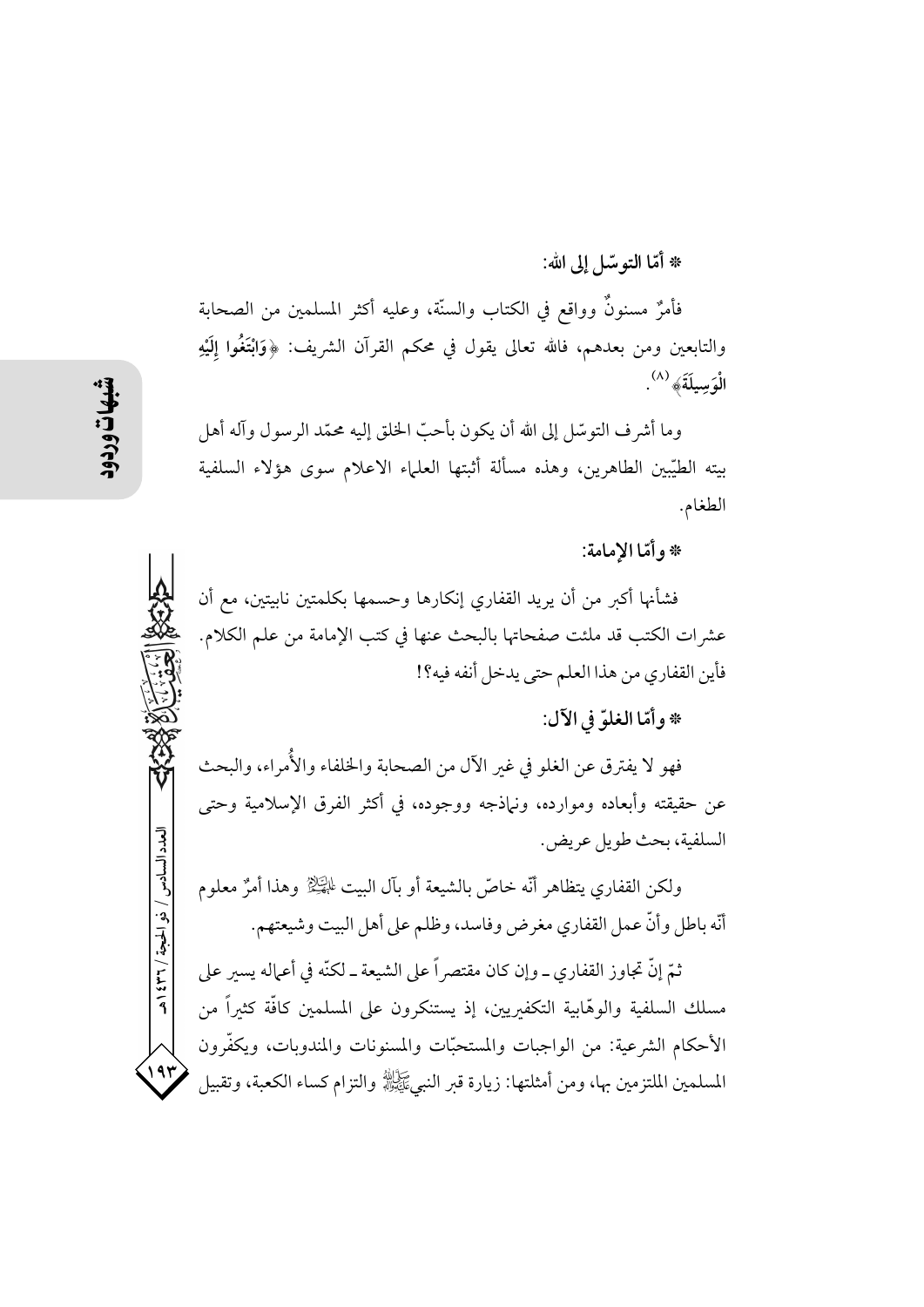جدارها، وزيارة القبور والدعاء عندها، وما إلى ذلك من ما يلتز مه المسلمون.

ولكن الوهّابية: يُبيحون الاتّهام والقذف بالكفر للمسلمين، وحتى ضربهم وإهانتهم وسحبهم إلى مراكز التحقيق، وهتك حرماتهم، والتجهُّم في وجوههم وتخويفهم، وحتَّى الحكم عليهم بالقتل والاعدام والإخراج من البلد الحرام، بأحكام باطلة من علمائهم الجِّهال، ومن المطاوعة الجفاة البدويين الأعراب! ومن الأُمراء والملوك الفَسَدة والعملاء لليهود والنصارى!

وأمَّا قوله: (عند أهل العلم)!!

فالسؤال من هم أهل العلم؟ وما هو مبلغ علمهم؟ إنَّ ذكره لابن تيمية نموذجاً لأهل العلم، وتسميته بشيخ الإسلام(!) يعني أنه عدَّه منهم(!) لكن ابن تيمية لا يمكن أن يكون (حجّة) في مثل هذا الموضوع:

أَوَّلاً: لأنَّه عدوٌ للشيعة، ولأهل البيت والأئمَّة بالخصوص، كما يظهر من مجموع أعماله وعدم اعترافه بعلمهم وتراثهم. فليس يصحّ الاستشهاد بكلامه في حقَّهم، لأنَّه متَّهم في ذلك.

ثانياً: إنَّه غير حجَّة ولا مقبول القول حتَّى عند أهل السنَّة، وقد انتقده شيخ المحدِّثين في عصره ابن حجر العسقلاني في ما صنعه إزاء أحاديث فضائل أميرالمؤمنين|الِخَالِا حيث إنّ ابن تيمية كذّب كثيراً من الأحاديث الصحاح منها.

وكذلك ما قاله المحدّث ابن حجر الهيتمي المكّي عن ابن تيمية، حيث قال: إنّه عبد أضلَّه الله.

فهل يبقى القفاري على التزامه بابن تيمية إماماً وشيخ إسلامه؟ ولكن اشتراك القفاري والسلفية مع ابن تيمية الحرّاني، في النصب والبغض لأهل بيت الرسولﷺ، 195) جمعهم على هذا السبيل.

شهات **aces** 

長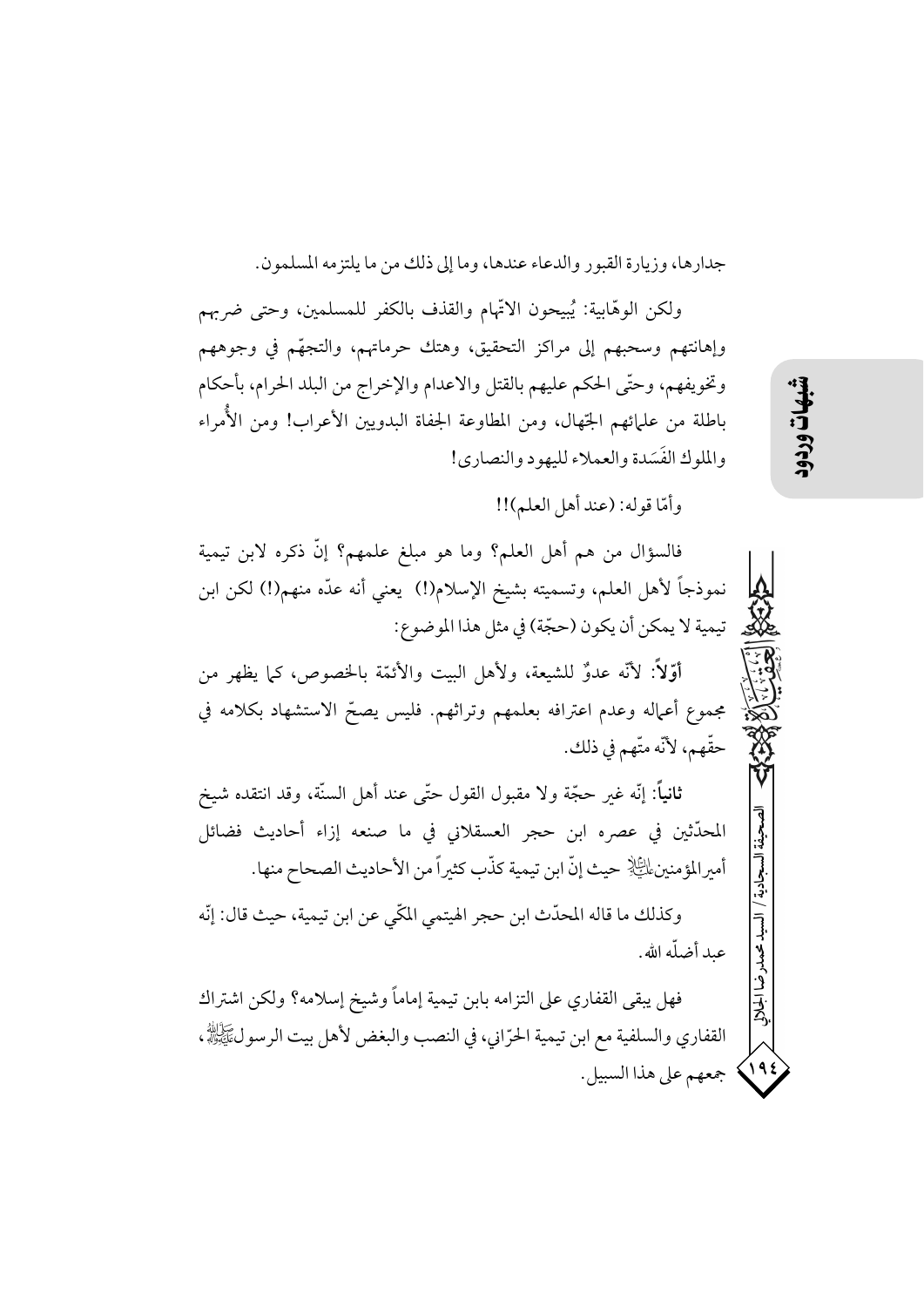وأمَّا الأمور التي خرج بها القفاري عن صلب البحث، وراح يلجأ إليها ليغطَّى على فشله في إثبات مدّعاه حول مضامين الصحيفة، فنذكرها تباعاً، ونكشف زيف ما استند إليه منها:

قوله: (وقد تفرَّد بنقلها الروافض، ولا حجَّة في نقلهم). نقول: قد كرِّر القفاري هذا، في السابق، ويكرِّرها فيها يلي، وهو كلام منقوض من جهات:

فأوِّلاً: إنَّ دعوى (تفرِّ دهم بنقل الصحيفة) مرفوضٌ قطعاً، حتَّى عند ابن تيمية الذي هو حجَّة عند القفاري، لأنَّه ذكرٍ أن عليهء الكلام والوعاظ اعتمدوا على الصحيفة، ومعلومٌ أن الاعتياد عليها فرع نقلهم لها وقبولهم بها. وهؤلا الذين ذكرهم ابن تيمية هم من أهل السنَّة بدليل ذكر ابن تيمية لهم واعتنائه بفعلهم.

وثانياً: إنَّ في طرق الصحيفة كثيراً من رجال السنَّة ورواتهم ومحدَّثيهم، كما يعرف بالرجوع إلى أسانيدها، وجهل القفاري بهم لا يدلّ إلا على عدم معرفته للطرق والإجازات والأسانيد!

وثالثاً: إنَّ لكل أهل مذهب رجالهم ورواتهم وطرقهم وأسانيدهم إلى تراث أئمتهم، وذلك الزخم الكبير من الرواة في الطرق الكثيرة إلى الصحيفة عند أعلام الشيعة ومحدِّثيهم تتمَّ بهم الحجَّة عندهم، بل عند غبرهم لأنَّ من يعلم حجَّة على من لا يعلم.

وأما قوله: (ولا حجَّة في نقلهم).

فهو أمر غير مقبول عند أهل العلم والمعرفة، لأنّ المنقول إذا كان أمراً صحيحاً عقلاً ومعروفاً شرعاً وهو من الحكمة والمصلحة، ولم يُعارض الشرع ولا السنَّة ولا الكتاب، وقد ٱسند إلى أئمَّة أهل البيت ﷺ فهو خير ممَّا ينسب إلى الحكماء والعقلاء والمصلحين، وأوجب في القول عند المسلمين.

العدد السادس / ذو الحجة / ٣٦ / ٤٣٩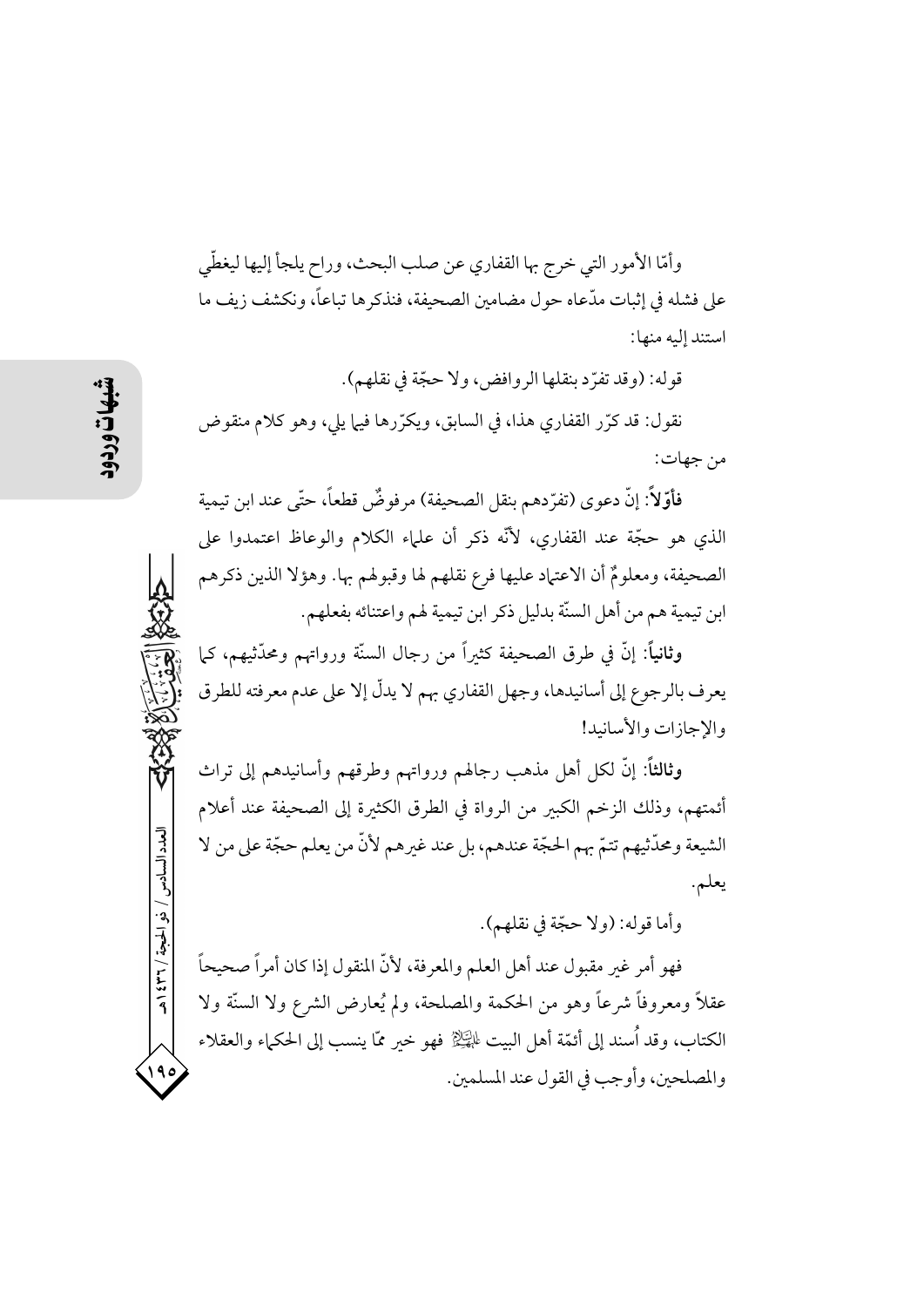والصحيفة تنتهي إلى الإمام زين العابدين لِلتِّلِلَّا برواية ولديه الإمام محمّد الباقر وزيد الشهيد لِمَلِيَّالٍا بإملاء أبيهما عليهما ذلك ، وبحضور الإمام الصادق جعفر بن محمَّدْ الثَّلَاثِرِ وسياعه منه.

والطرق الى هؤ لاء متعدَّدة، متضافرة، فمحاولة ردَّها والإعراض عنها، بمجرد عدم معرفتها، أمر مستهجن وقبيح عند العقلاء والعلماء، والمؤمنين.

ومن لم يقنع بهذه الأسانيد، وبهؤلاء الأئمّة السادة، وعاندهم فهو ممّن يجعلون أصابعهم في آذانهم حذر سماع الحقّ، ويستكبرون من قبوله، فبعداً لهم، ولا تليق بالصحيفة المقدّسة أن يمسّوها، ولا كرامة.

والعجب ممَّن يدَّعي للعلم معرفة، وحفظ عنها شيئاً وغابت عنه أشياء، وهو يغفل عن أنَّ لكل قوم طرقهم وأسانيدهم ورجالهم ومؤلَّفاتهم وحججهم وبيّناتهم، وهي أوثق وأتقن وأنقى من طرق الآخرين، فلا يهمَّهم جهل الآخرين بها وبها عندهم، ولا إنكار الجهلة علومهم ومعارفهم، فهم في علومهم منعَّمون، ولأئمَّتهم من أهل البيت النبوي تابعون، ولا يعتنون بنعيق المدبرين من أعداء آل محمَّد ولا الضالّين الذين يحسبون أنّهم يحسنون الأسانيد وهم في طرقها يتيهون.

وإلا، فكيف ينكرون الصحيفة، وهذه أسانيد الصحيفة المتَّصلة المسندة إلى صاحب الصحيفة، ممَّا يفوق حدَّ الاستفاضة في صدرها الأوَّل، وحدَّ التواتر في عصرها التالي، إلا إذا كانوا معاندين (صمَّأ بكماً عمياً وهم لا يعقلون).

\* ثمَّ إنَّ القفاري ــ التائه في قفار جهله وغبائه ــ ينتقل من نقد الصحيفة السجّادية نفسها، إلى انتقاد ما يرتبط بالصحيفة من عمل الباحثين عنها: نقلاً، وشرحاً، وتفسيراً، وطبعاً، ونشراً، وتوزيعاً، فيقول: (كما ادّعوا ـ في أوّلها ـ أنّها سِرّيّة التداول).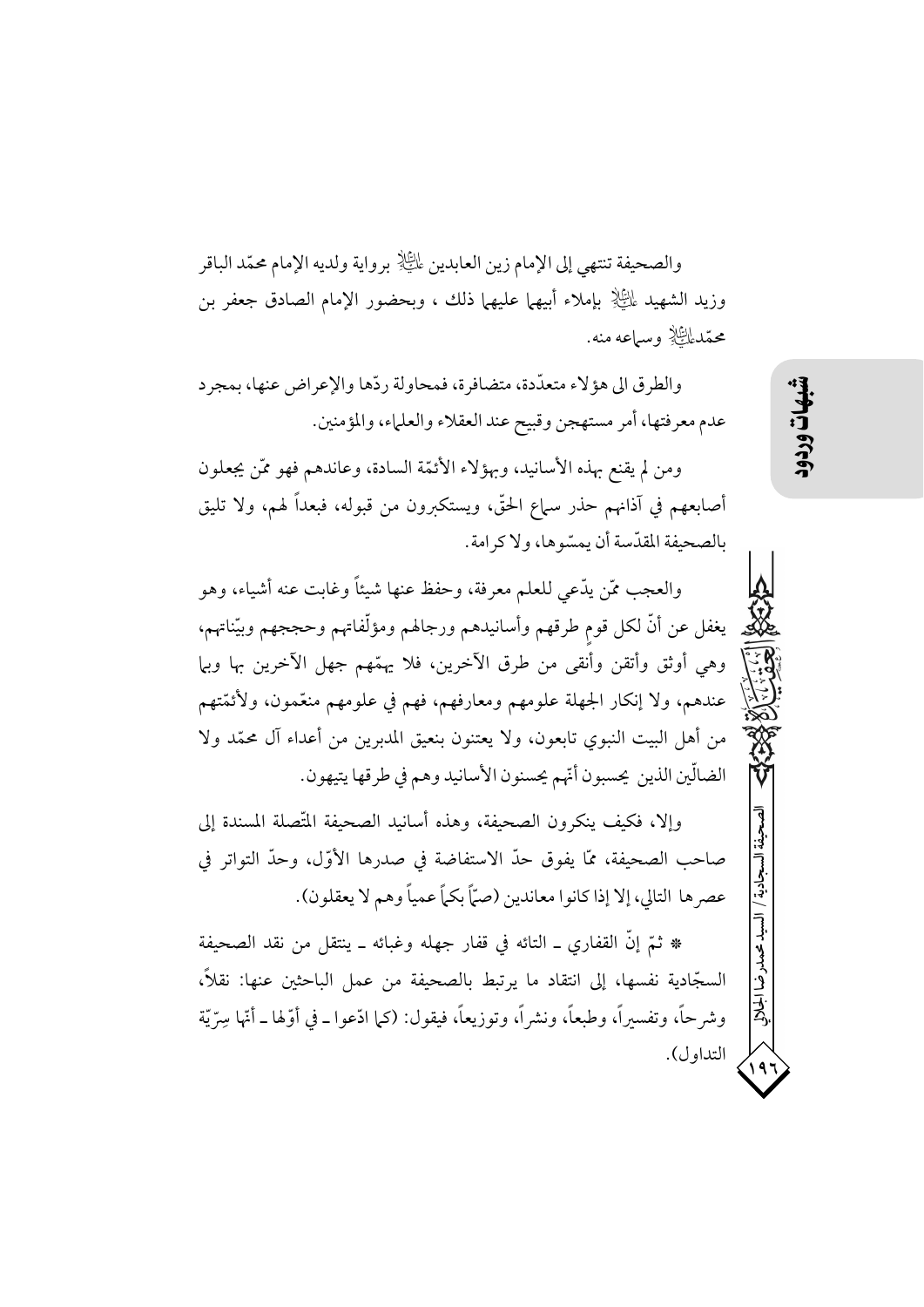يشير إلى ما في مقدَّمة (الصحيفة) من وصية الأئمَّة الناقلين لها بحفظها عن أن تقع في أيدي الظلمة من حكَّام عصورهم، لئلا يتلفوها، أو يحرقوها، كما حرقوا القرآن الكريم في الصدر الأوّل، أوّل القرون المفضّلة!

إنَّ القفاري يسمَّى هذه المحافظة على الصحيفة (سرِّية التداول). وجعل هذا عيباً في الصحيفة نفسها؟ ثم أكَّد على جهله بمعنى ما كان في صدر الصحيفة من التأكيد على حفظ الصحيفة، بقوله: (ومتى كان الدعاء لله سبحانه موضع التداول السرِّ ي بين المسلمين، فضلاً عن حقبة القرون المفضّلة).

ومع أن القفاري يعترف ضمناً أن كتاب الصحيفة يحتوي على الدعاء لله سبحانه، فنقول له: ومتى كان الدعاء لله سبحانه وتعالى هكذا معرِّضاً للاتِّهام والتكذيب والقذف بالوضع، والمعارضة؟!

ونقول أيضاً: نعم، لمَّا كان قول الحقَّ، ولو بلسان الدعاء لله سبحانه وتعالى، ومن أئمَّة أهل البيت، معرَّضاً للإبادة، ودعاته معرَّضين للقتل وهتك الحرمات، ورواته متّهمين بالكذب و محكومين بالحبس والسجن، ورواياتها بالتضعيف والتحريق والإماثة في الماء والدفن، كما فعلوا بأحاديث الرسول ﷺ وبرواتها من الصحابة في أوّل القرون المفضّلة! بأعذار واهية، وبحجج باطلة!

في ذلك الظرف كان العلم (موضع التداول السرّي)؟!

وهل ينسى التاريخ وقُرَّاؤه عهد الحجَّاج ــ الذي عاش في القرن الأوَّل من القرون المفضَّلة! ـ الذي ختم على صحابة رسول الله ﷺ كي لا يحدَّثوا الناس بِأَحَادِيثِ رَسُولُ اللَّهُﷺ فَهَلِ كَانَ فِي عَهْدُهُ \_ وَهُوَ مَعَاصِرِ للإِمَامِ السَّجَّادِ زِين العابدين، صاحب الصحيفة السجّادية ـ أن يظهرها وهو كتاب فيه الدعاء لله سبحانه وتعالى؟ وهو من تأليف إمام من أئمة أهل البيت لِمَبَلِّهُمْ ؟!

 $19V$ وإذا كانت الصحيفة في عصرنا الحاضر، هدفاً كشخص هزيل معوّق مثل

العدد السادس / ذو الحجة / ٣٦٦ ه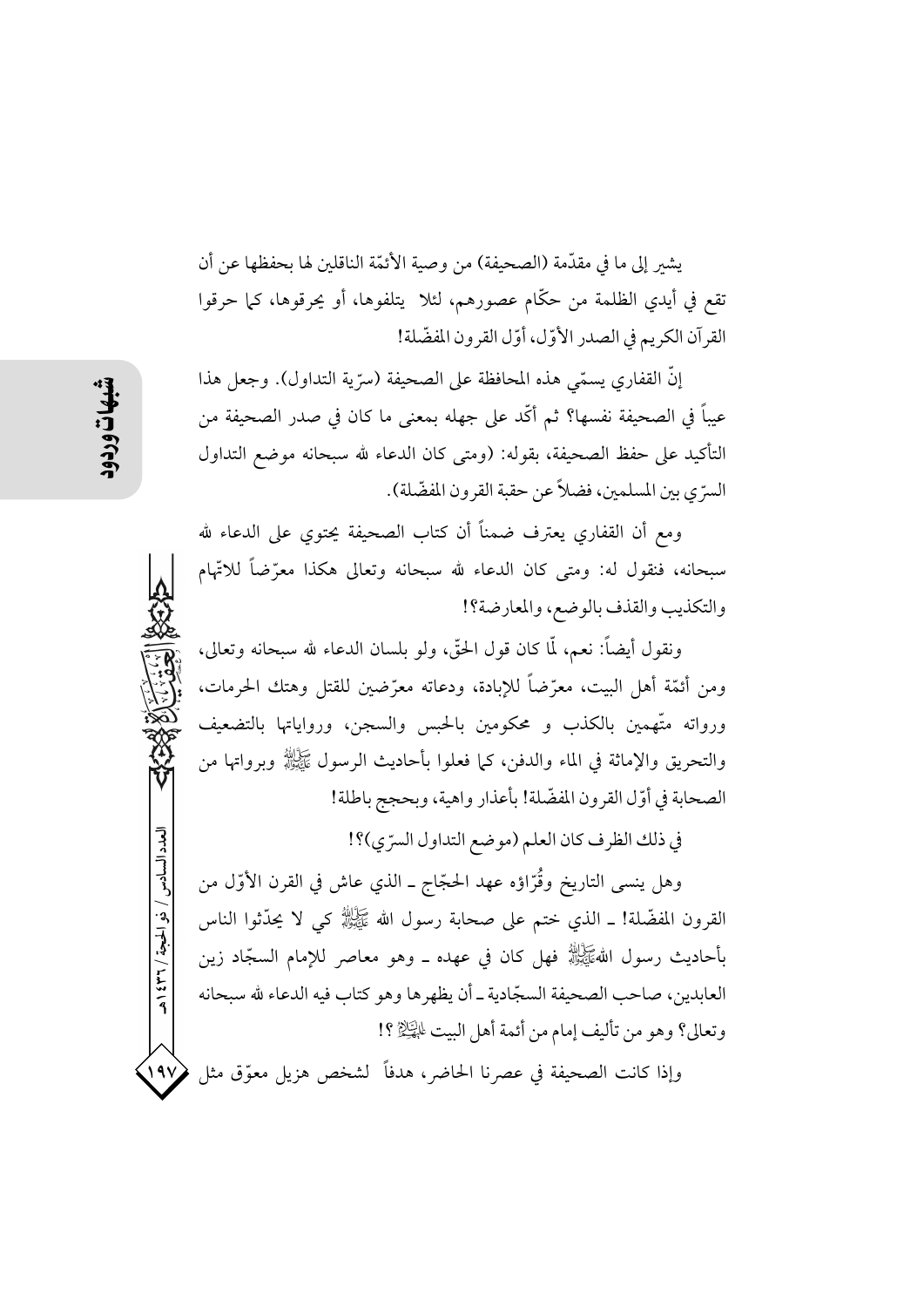القفاري، وهو عصر تفتَّحت فيه العقول وانتشرت فيه العلوم، أن يهجم عليها بكل ما يملك من ألفاظ نابية ويحاول أن يشوّه سمعتها ويكذبها ويخوّف الناس منها؟ فكيف في ذلك الزمان الذي كان أسلافه يملكون السيطرة على البلاد والعباد، ويعيثون في جميع الأشياء فساداً.

نعم، هي شهوة الانتقام من الرسول وأهل بيته، في القرون المفضَّلة في أشخاصهم بالقتل والسجن والأسر والتعذيب والتهجير.

وفي هذه القرن المتحضَّر المنوَّر بالهجوم على تراثهم بالتهجين والتشويه والتكذيب وتخويف الناس من قراءته وتداوله! خوفاً من أن يميل القارئ للصحيفة ولغبرها ممَّا يرتبط بأئمَّة أهل البيت من العلوم والمعارف، حذراً من أن تميل قلوب الناس إليهم، فيلتزموا بآرائهم ويعتقدوا بإمامتهم! ولذلك ألَّفوا كتاب (كتب حذَّر العلياء منها)!

\* والقفاري الذي مُلأ كيانه بالحقد على الشيعة وأئمّتهم، بالغ في الهذيان من شدَّة غيظه، فهو في كلامه السابق ينعي ويئنُّ من ما نسبه إلى الشيعة من الدعوة إلى سرّية التداول للصحيفة، نراه في جملة أُخرى ينسب إلى الشيعة (محاولة تعظيم المكذوب [يعني: الصحيفة] وإشاعته).

ثمّ يضيف: (وهذا دين الفرق الباطنية في كثير من نصوصها وكتبها)!

فانظرٍ \_ أيِّها القارئ النبيه \_ كيف وقع القفاري الأهبل في التناقض، فهو في القول السابق ينعي (سرِّية التداول) للصحيفة، وفي قوله هذا: يصرخ بمحاولة الشيعة (تعظيم الصحيفة وإشاعتها؟). ويصرَّح في وريقاته هذه: مكرَّراً بقوله: (في عصرنا نشط الروافض في نشرها وتوزيعها). ويقول: (وقد نشروها في هذا العصر بطبعات أنىقة).

حمد ضا الجلالي

فنقول: فأين سرِّية التداول للصحيفة، إذن؟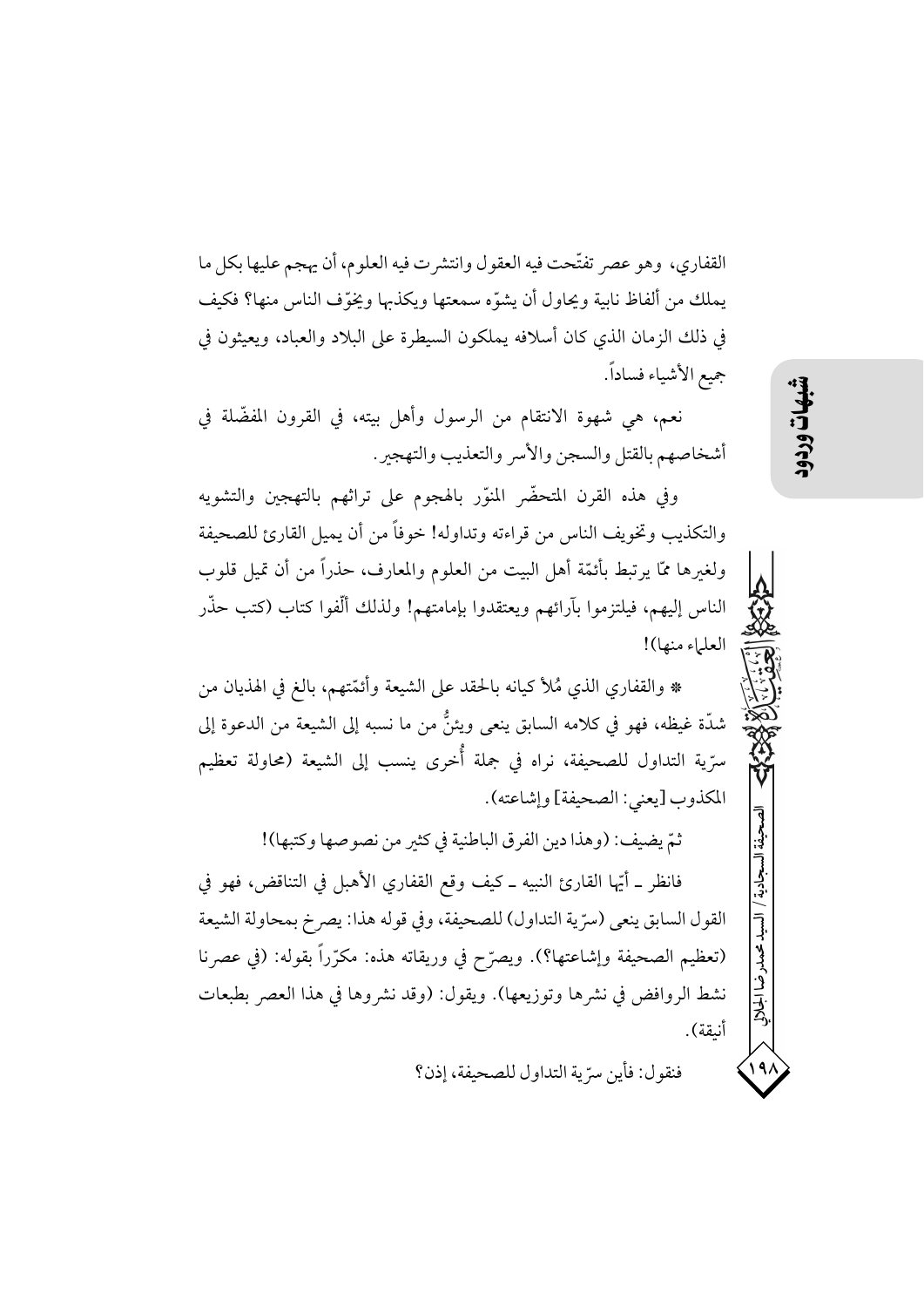\* ثم يستمر القفاري في تجاوزاته، وتسطير ما يشوِّه به صورة الصحيفة السجّادية في نظر القُرّاء، فيحاول إثارة وقحة، اقحم فيها ذكر اسم (القرآن الشريف) فيقو ل:

(وتعمَّدوا إخراجها بصورةٍ تشابه في شكلها طبعات القرآن! لأنَّ هذه الصحيفة في موازينهم شقيقة القرآن في القدسية والتعظيم، ولذا يسمَّونها: (أخت القرآن) و(إنجيل أهل البيت) و(زبور آل محمّد).

نقو ل: لقد سبق في حديثنا عن مقدَّمة المؤلف أن بيِّنا غرض القفاري من إثارة مثل هذا الأمر، حيث ذكر القفاري عين هذا هناك.

فتحدَّث عن (طباعة الصحيفة، بأشكال تشبه القرآن) وتسمية الصحيفة بتلك الأسهاء، وقد ذكرنا أن إنزاله لاسم القرآن في هذا البحث، لهذا الغرض السيّئ هو نوع من الإهانة للقرآن، بهذه المقارنة المخزية. فاستخدامه لاسم القرآن الكريم وسيلة للتوصَّل إلى الطعن في الصحيفة والحطُّ عليها، عمل قبيح، يستهجنه من يؤمن بالله و د سوله و یکتابه. هذا ما فصّلناه سابقاً.

لكن ما أضافه القفاري هنا، هو استشهاده بكلام الشيخ محمّد جواد مغنية القاضي اللبناني حيث قال: الصحيفة السجّادية التي تعظّمها الشيعة، وتقدّس كل حرف منها).

فهل في هذا الكلام ربط للصحيفة بالقرآن الكريم أو تشبيهٌ به حتى يجعله القفاري شاهداً على ذلك؟ أليس كلِّ كتابٍ ديني يحتوي على المناجاة مع الله تعالى أو الأدعية والأذكار، أو الحديث الشريف، يستحقُّ التعظيم والقدسية؟ أليس أهل السنَّة يعظّمون صحيح البخاري، ويقدّسونه، لكونه كتاباً للحديث، ويصرّحون بأنّه (أصحّ كتاب بعد كتاب لله)!؟ أليس هذا تعظيماً وتقديساً له، مقارناً بذكر اسم كتاب الله صر يحاً؟

العدد السادس / ذو الحجة / ٣٦٦ هـ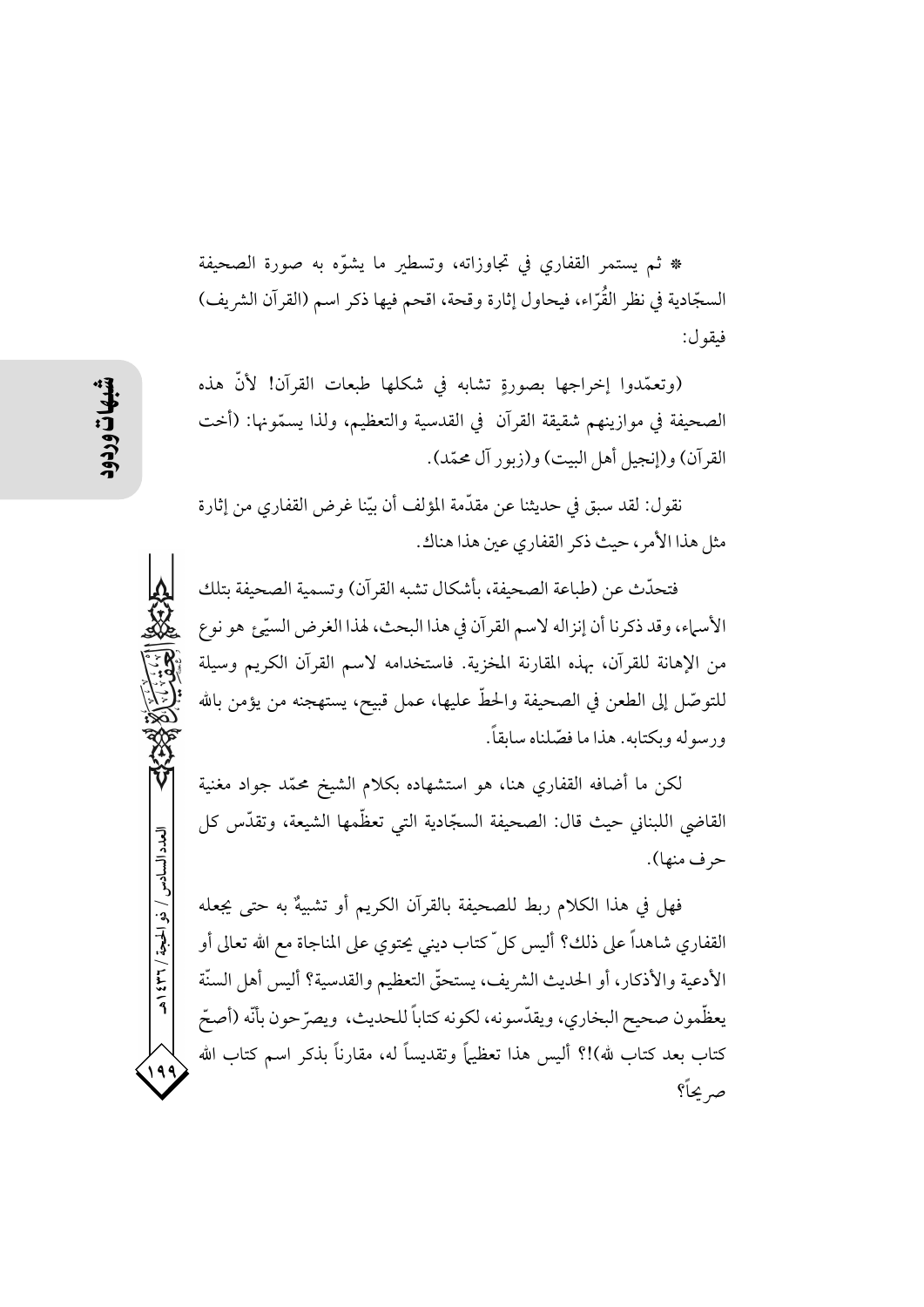لكن القفاري لا يرى الجذع في عين مقدّسي كتاب البخاري الصحيح عنده، مع أنه تأليف إنسان من المحدّثين، ويرى القذى في كتاب الصحيفة التي رواها أئمّة أهل البيت!! وعين السخط، التي يحملها القفاري في رأسه، تبدي له كلٌّ شيء شيعي سيِّئاً، وتبدي له المساوئ من غيرهم، أموراً حسنةً.

إنَّ حقد القفاري على مذهب الشيعة، وغرضه السيَّـئِ الذي يغلي في قلبه، وهو التشهير بهم وإثارة الناس عليهم، يعمى عينيه، ويصمّ أُذنيه، ويكمّ فمه، ويجعل على عقله غشاوةً، فلا يفهم حتَّى معنى الكلمة الواضحة للجميع.

إنَّ تعظيم الصحيفة السجّادية لما فيها من المعارف الصالحة، والدلالات الرائعة، والمناجاة القدسية، والأدعية المؤثرة للتقوى والشوق في نفس كلِّ مسلم عاقل خالٍ من الشبهة والتشكيكات، هي التي تجعل من الصحيفة كتاباً معظماً عند الناس الذين يقرأونه ويستوعبون ما فيه، ويقدِّسونه لارتباطه بالله تعالى، الذي يوجب القرب إليه تعالى ذلك المقام الجليل الذي كان عليه صاحب الصحيفة الإمام السجّاد لِمَائِلِلْإِ باعتراف أعلام المسلمين، كما سيقف القارئ على مقامه الشامخ في ذلك. وهذا سبب تقديس الشيعة للصحيفة السجّادية، لا ما يدّعيه القفاري من اتّهامه لهم، ومقارنة الصحيفة بالقرآن الكريم!

\* ويدلُّ على مدى فساد غرض القفاري، ما في كلامه إذ يقول: (وقد اهتمّوا بشرحها، وذكر صاحب (الذريعة) أسماء هذه الشروح فوصلت

وهذا كلام يدلُّ على سفاهة قائله، حيث يستدلُّ بكثرة شروح كتاب (الصحيفة السجّادية) على دعواه التي احتوت الإهانة بالقرآن. فهل شروح كتاب مّا، فضلاً عن كثرتها ـ فيها دلالة على ذلك الزعم؟ وهل في شروح كتاب مّا، خطراً على القرآن، ويدعو إلى اتَّهام الشارحين بإرادة تشبيه الكتاب المشر وح بالقرآن العظيم!

إلى خمسة و ستّين شر حاً).

医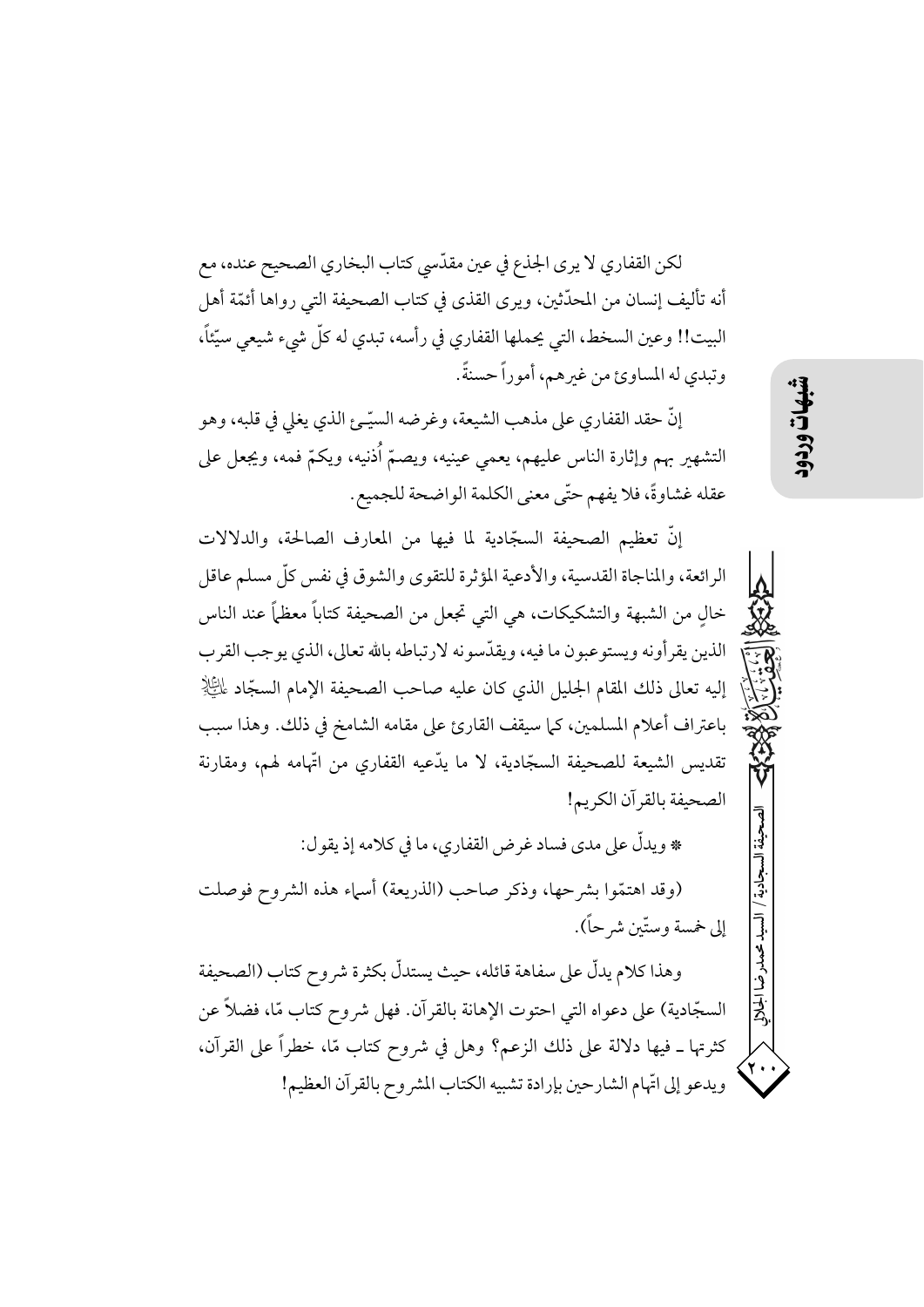أليست كتب العلوم كلَّها قد ألَّفت حولها الشر وح، فهذا كتاب البخاري كم له من الشروح، وكتاب (الألفية) لابن مالك في النحو، له عشرات الشروح، وغير ذلك من كتب التراث.

وأمَّا (الصحيفة السجَّادية): فلأُمَّها مليئة بالعبارات البليغة والمواضيع الدينية المهمَّة، والمعاني العميقة، والمطالب العالية، ممَّا اقتضى أن يبيِّن العلياء مغز اها، ومؤدَّاها، ويشر حوها للطالبين ليتمتَعوا من معارفها من مختلف جهاتها، لما فيه من العلوم كاللغة والنحو والكلام والبلاغة والعرفان، وغير ذلك، فهي بحاجة ماسّة إلى الشرح والتفسير والتوضيح، كسائر كتب التراث الإسلامي.

ولكن هذا الأمر يعدُّه القفاري (خطراً) ويعتبره عملاً يمسُّ القرآن الكريم! والأعجب أنَّه يستشهد لما تخيِّله، بما ذكره الشيخ في (الذريعة) فقال:

(ومن الملفت للنظر(!) أنَّ جملةً من هذه الشروح سلكت في أسلوب شرح الصحيفة طريقة المفسِّرين، ولذا قال عنه صاحب (الذريعة): هو شرح مبسوط يشبه تفسير (مجمع البيان) في أسلوبه، حيث يذكر الدعاء أوّلاً، ثمّ اللغة، ثمّ الإعراب، ثم المعنى).

هكذا يستدلُّ القفاري على ما قدَّمه من الاتَّهام على الشيعة! ومن الواضح للقرَّاء الكرام أن هذا الدليل يدلُّ على خلل في عقل القفاري وغبائه الذي جرَّه إليه حقده وغيظه على الصحيفة السجّادية والملتزمين بها، فهو يتصوَّر أنَّ لتفسير القرآن أسلوباً خاصّاً، ليس لأحد أن يستعمله في شرح كتاب آخر.

ولو كان مرتبطاً بالعلوم وكتبها من المتون والشروح، لوجد أنَّ للشرح أساليب عديدة متداولة عند العلماء فمنها الشرح المزجي، ومنها الشرح بـ (قال) و (أقول) ومنها الشرح بالتعليق على موارد النظر والخلاف، ومنه الشرح المذكور في كلام صاحب الذريعة.

العدد السادس / ذو الحجة / ٣٦٦ هـ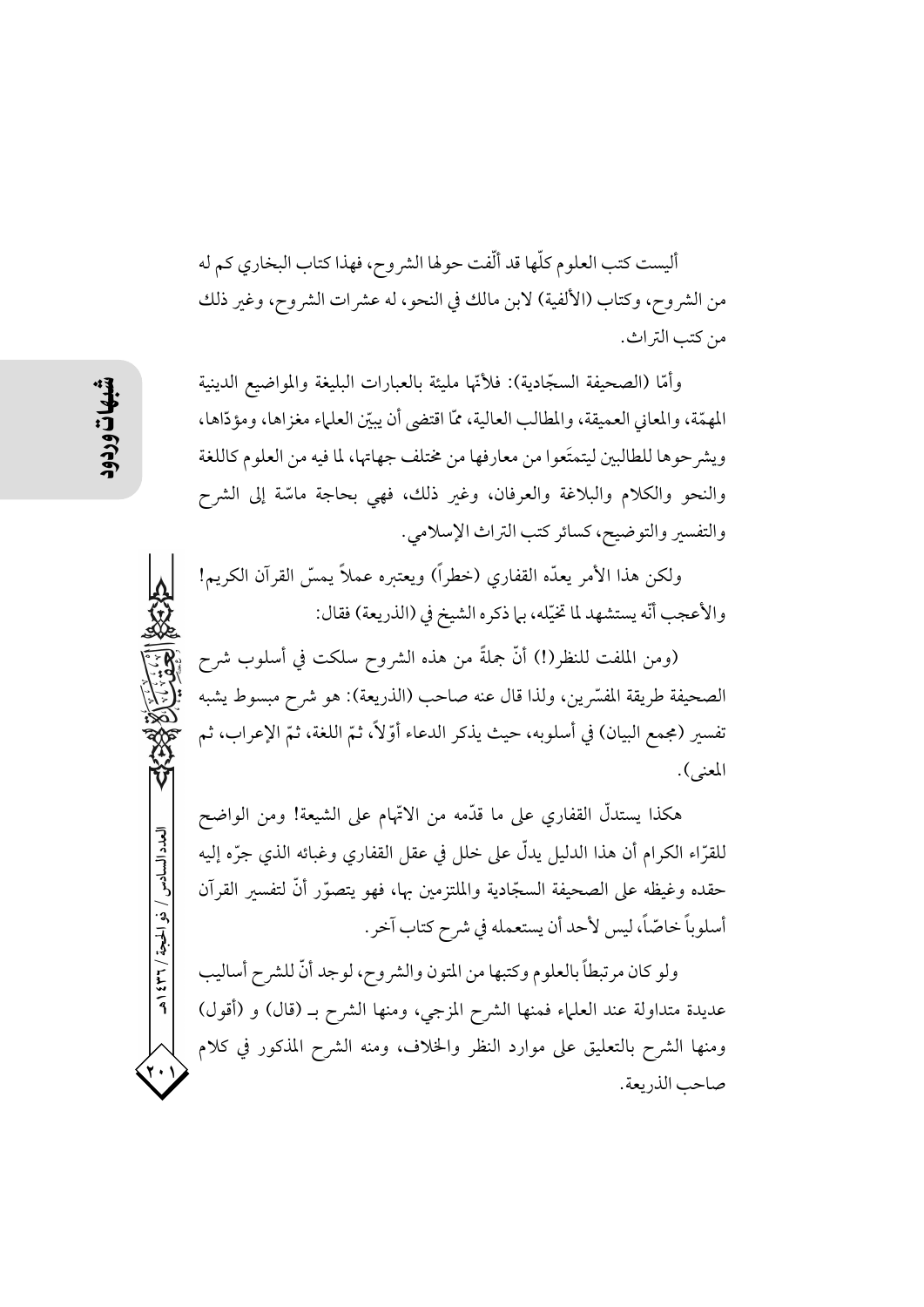وقد استعملت تفاسير القرآن الكريم، بجميع هذه الأساليب وغيرها، كما استعملت شروح المتون العلمية بها، وبغيرها.

فليس لتفسير القرآن الكريم أسلوب معيّن، كما ليس للصحيفة السجّادية، أسلوب واحد معيّن، وليس لاستعمال أسلوب واحد في التفسير للقرآن، وفي أي كتاب آخر دليلاً على إرادة شارح الكتاب الآخر التشبّه بتفسير القرآن.

ولعلَّ الذي هيَّج القفاري هي كلمة (تفسير مجمع البيان)! لكنَّه لجهله وغبائه، لم ينتبه إلى أن المسلمين ــ عمو ماً ــ يطلقو ن على ما ير تبط بالقر آن الكر يم اسم (التفسير) ويُطلقون على غيره (اسم الشرح)! ألا يكيفيه هذا، لينتبه إلى فشل استدلاله، وفساد غرضه.

فيا معنى أن يجعل سلوك بعض شرّاح الصحيفة السجّادية، أسلوب بعض التفاسير، دليلاً على غرضه الفاسد من اتّهامه الشيعة بتشبيه الصحيفة بالقرآن الكريم؟! إنَّ مثل هذا التصرِّ ف لا يصدر عن عالم بالتراث، إلا من غريق يتشبث بكل حشيش هشٍّ، ليتوصَّل إلى إيحاءاته السخيفة والمغرضة والشيطانية إلى القرَّاء، بقصد إغرائهم ضد الشيعة، وضدّ الصحيفة السجّادية.

\* لكن ما يقوم به القفاري من هذه التصرّفات المفضوحة والباطلة هو تمهيدٌ منه ليتوصّل إلى اتّهام أشدّ وأخزى، وهو ما ذكره بقوله:

(وأشار بعض الشرّ اح إلى أنّها من الوحي المنزّ ل، حيث ذكر أن الله جعل الدعاء بهذه الصحيفة، فقال: (الحمدلله الذي جعل الدعاء في الصحيفة الكاملة زين العابدين، وحثَّنا بالاحتذاء في مراسمه بإمام الساجدين).

هكذا اقتصر القفاري على هذا المقطع من الشرح المذكور، واستوحى منه (غرضه) وهو أنَّ الشارح نسب إلى الله ـ جلَّ وعزَّ ـ أنَّه جعل الدعاء في كتاب الصحيفة الكاملة، وأنَّ الله حثَّ على الاقتداء بالإمام زين العابدين.

## شهات

محمدر ضا الجلالي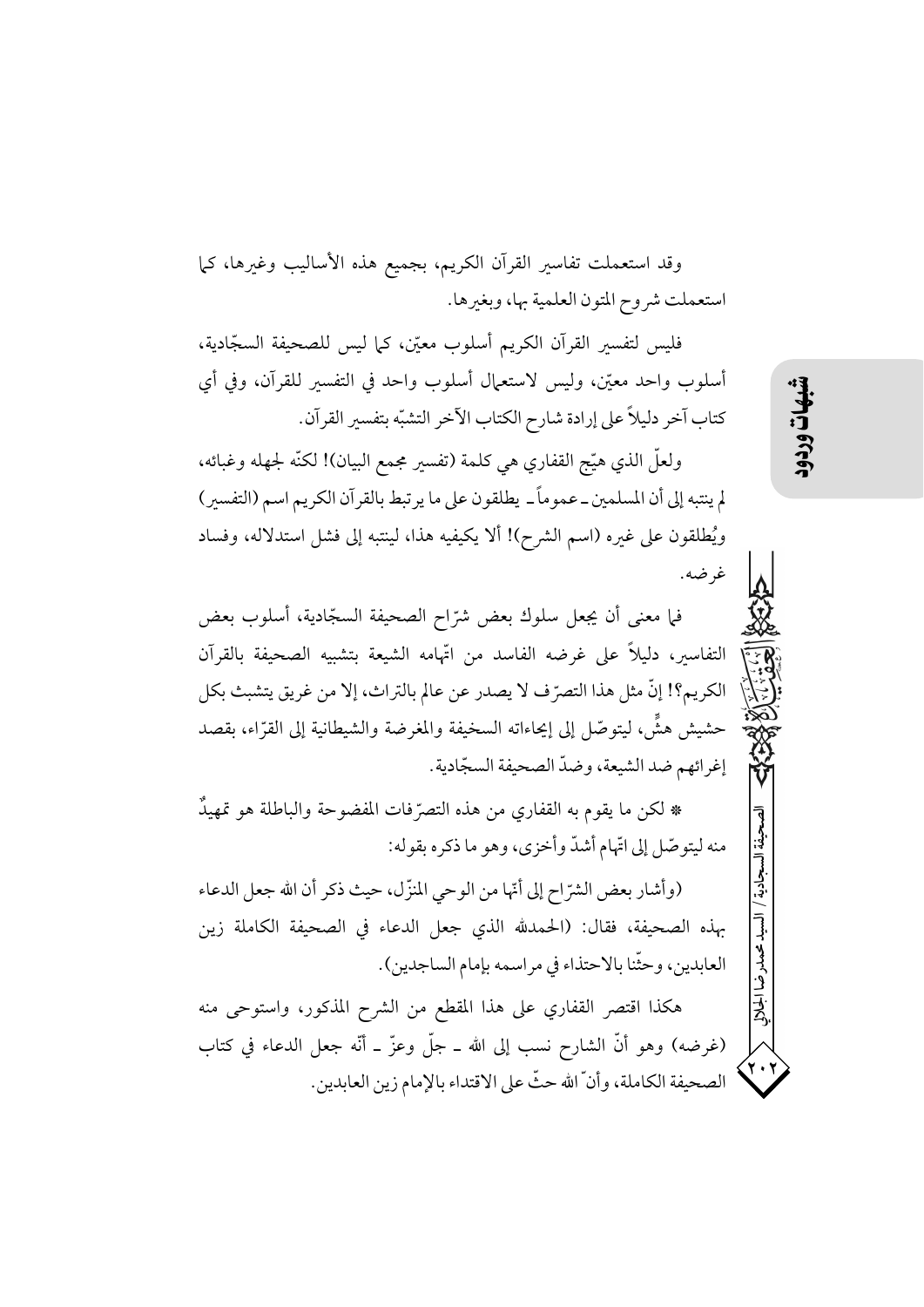فهو فسَّر كلمة (الصحيفة الكاملة) بالصحيفة السجّادية! وفسَّر (زين العابدين) بالإمام عليّ بن الحسين السجّاد لِمَائِلِلا الذي يقال له أيضاً: سيّد الساجدين! لكنَّه أخطأ في كلِّ ذلك، لجهله، وبُعده عن اللغة العربية وآدابها. وعن علوم البلاغة وبديعها، وإليك توضيح ذلك:

١ ـ إنَّ العبارة المذكورة هي بداية الشرح الفارسي للصحيفة السجّادية للشارح المسمَّى (قاضي بن كاشف الدين اليزدي [١٠٠١ \_ ١٠٧٤هـ])، وقد حقَّقه المحقق البارع الشيخ علي الفاضلي، وطبع في قمّ.

واسم الشرح (تحفة رضوية) وهو ترجمة لشرح كتبه الشارح نفسه بالعربية، وطبع بجهد المحقَّق المذكور بعنوان (التحفة الرضوية للصحيفة السجّادية) سنة (١٤٣٠هـ) في قم أيضاً.

٢ ـ إنَّ الشارح ابتدأ شرحه الفارسي بالحمدلله، واستعمل في كلامه الألفاظ المذكورة، بمعاني تدلُّ عليها بوضعها اللغوي، لا بمدلولها الوضعي المصطلح الذي وضع لاسم الكتاب، ولقب الإمام.

وهذا الأسلوب يستعمله العلماء في مقدَّمات الكتب، لكون الألفاظ المذكورة، تحتوي اشتراكاً لفظياً مع ما يرد في متن الكتاب من المعاني الوضعية والاصطلاحات العلمية.

ويسمَّى هذا في علم البلاغة بـ (براعة الاستهلال) لأنَّ المصنَّف للكتاب يستهلَّ إ كتابه ويفتتحه بألفاظ بمعناها اللغوي، لكنّها تشترك في ظاهرها مع الألفاظ الواردة في العلم بمعانيها المصطلحة في ذلك العلم.

لكن الجاهل بهذه البديعة البلاغية، يتوهَّم في إطلاق هذه الألفاظ ويحملها على المعاني الوضعية والاصطلاحية، فلا يفهم مراد الكاتب والمؤلَّف، ويختلط عليه الأمر، كما هو الحال عند القفاري.

العدد السادس / ذو الحجة / ٣٦٦ ه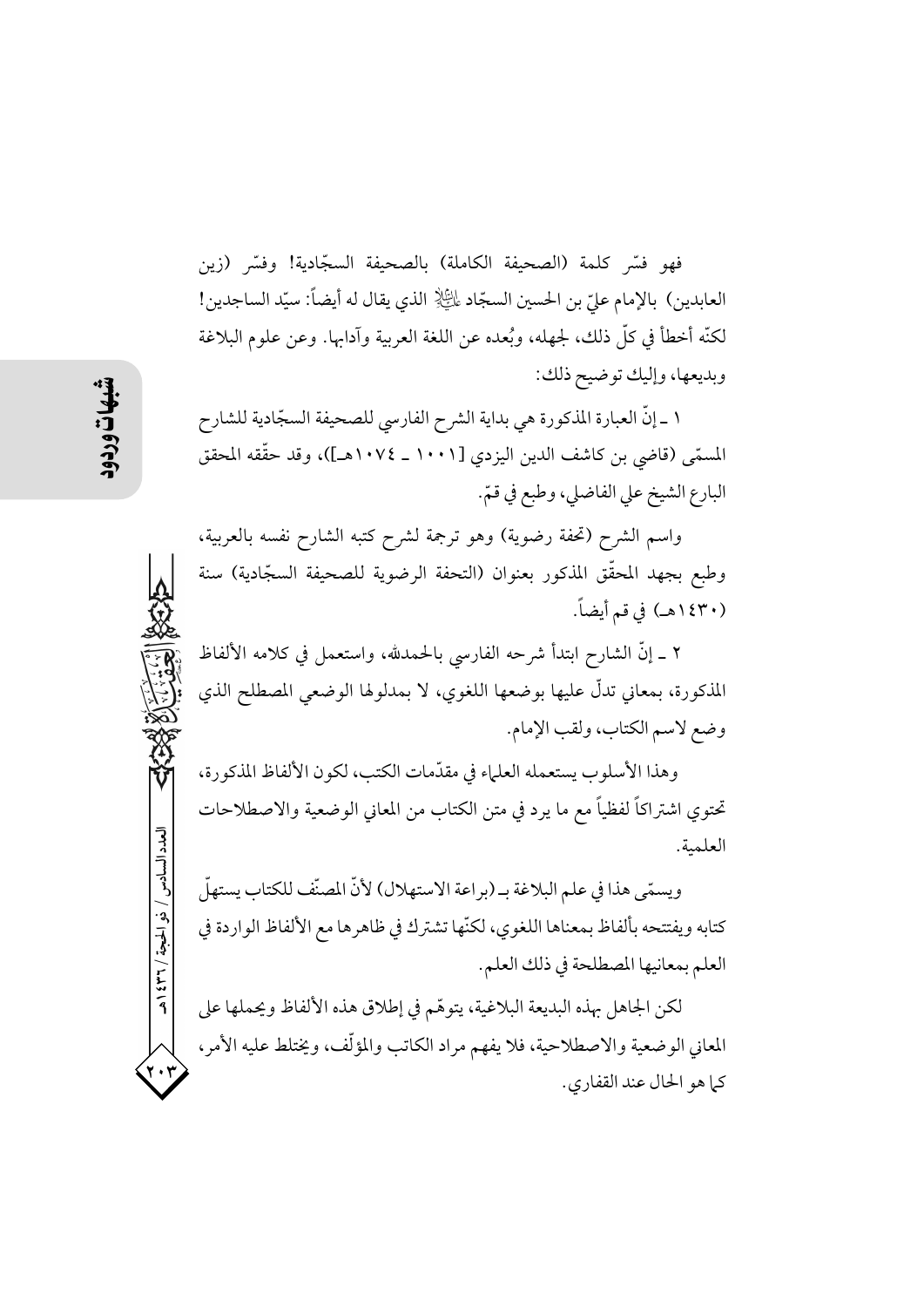٣ ـ فالشارح المذكور أراد بقوله: (الصحيفة الكاملة) هو الكتاب الذي يحمله كلِّ إنسان يوم القيامة، ويجد فيه تسجيل كلِّ ما عمله في الدنيا كاملا، ويُقال له: ﴿اقْرَأْ كِتَابَكَ كَفَى بِنَفْسِكَ الْيَوْمَ عَلَيْكَ حَسِيباً﴾ <sup>(٩)</sup>.

فكلِّ يؤتى كتابه بيده: فمن أُوتي كتابه بيمينه قال الله عنه: ﴿أَمَّا مَنْ أُوتِيَ كِتَابَهُ بِيَمينِهِ فَيَقُولُ هَاؤُمُ اقْرَؤُا كِتَابِيَهْ﴾  $^{(+)}.$  و/ ، أوتي كتابه بشماله قال عنه : ﴿ وَأَمَّا مَنْ أُوتِيَ كِتَابَهُ بِشِهالِهِ فَيَقُولُ يَالَيْتَنِي لَمْ أُوتَ كِتَابِيهْ﴾ (١١١).

ذلك الكتاب الذي عيّن له الباري تعالى كُتّاباً ذكرهم الله بقوله : ﴿ إِنَّ عَلَيْكُم لَحَافِظِيْنَ كِرَاماً كَاتِبِيْنَ يَعْلَمُوْنَ مَا تَفْعَلُوْنَ ﴾ (١٢).

والكتب هي (الصُحف المنشَّرة) يوم القيامة كما قال : ﴿وَإِذَا الصُّحُفُ نُشِرَتْ﴾ (١٣). و واحدها (الصحيفة) وهي (كاملة) لأنّها الكتاب الذي ﴿لاَ يُغَادِرُ صَغِيرَةً وَلاَ كَبِيرَةً إِلاَّ أَحْصَاهَا﴾  $^{(31)}$ .

فإذن قول الشارح: (في الصحيفة الكاملة) مراده صحيفة الأعمال التي تخصّنا، ونؤتاها يوم القيامة وهي كاملة تحتوي على جميع ما كتبته الملائكة الكتّاب.

ومراده بقوله (زين العابدين) هو أن الله جعل ذلك زينة لمن يعبده من عباده. وقوله: (إمام الساجدين) يريد به النبيِّ الأكرم ﷺ وآله. ولا ربط لهذا الكلام كلَّه بصحيفة الإمام عليّ بن الحسين لِلتِّلِلَّا إِلا بنحو التصوّر اللفظي الذي هو مفاد الأسلوب البديعي المسمّى (براعة الاستهلال) كما شرحنا.

٤ \_ ومع وضوح ذلك للعربي الذي يعرف العربية وأساليبها، فهناك دليل عيني على ما ذكرنا، وهو ما ذكره الشارح المذكور في شرحه العربي، وهذا نصّه:

## بسم الله الرحمن الرحيم

نحمد يا مَن وشَّحت مفتتح الصحيفة الكاملة لطاعات أعمالنا، بانخراطنا في الفرقة العليّة الإماميّة الاثني عشريّة. وجعلت زين العابدين والساجدين الصلاة على شهات

يحمدرضا الجلالى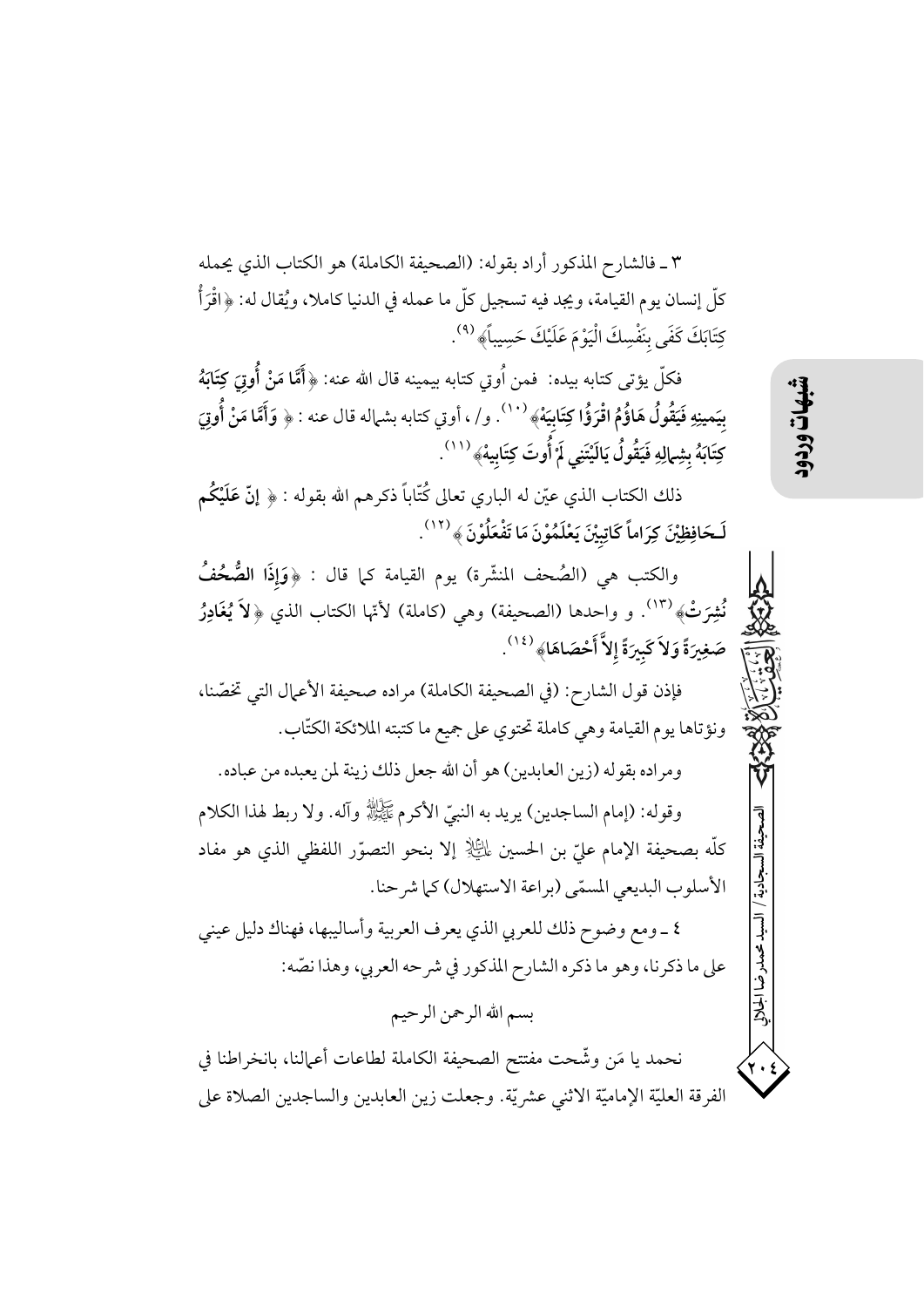صفيّك من ختمت له السفارة<sup>(١٥)</sup>...

أقول: فقد صرَّح بأنَّ مراده بـ(الصحيفة الكاملة) هي صحيفة الأعمال. وأوضح أنَّ الله جعل الصلاة على النبي الصفي الخاتمﷺ زيناً للعابدين والساجدين. وهذا هو مراده في عبارته المذكورة في شرحه الفارسي، الذي هو ترجمة لهذا الشرح العربي<sup>(١٦)</sup>.

فانظر ، أيِّها القارئ الكريم، كيف أنَّ القفاري، الجاهل بكل ما ذكر نا، والمعتمد في دينه وأحكامه، واتَّهاماته للآخرين، على سوء فهمه والتزامه باللفظيَّة الظاهريَّة من اللغة العربية الجميلة الرائعة، المليئة بالبديع يتحامل لجهله على التراث والصحيفة والشبعة.

والأفضح أنَّ القفاري جعل تلك العبارة دليلا على دعواه أنَّ الشيعة يجعلون (الصحيفة السجّادية) وَحْياً!! ولكن أيّة كلمةٍ تدلّ على هذه الدعوى؟ في العبارة المذكورة؟

وحسب فهم القفاري\_ إن كان له فهم\_ووفق ما توهّم وتخيّل:

إذا كان الشارح المذكور حمد الله على أن الله قدَّر لنا وجود (الصحيفة السجّادية) على لسان الإمام زين العابدين وسيّد الساجدين، كي يتلوه المؤمنون، ويتقرَّبون بمعانيه الطيِّبة إلى الله ربِّ العالمين، لصدوره من إمام من أهل البيت النبوي الطاهر، والمعترف بزهده وعلمه وفضله عند جميع المسلمين، المعلوم أن إنشاءه خير من إنشاء الشخص العادي لنفسه، فماذا في اتَّخاذ الإمام قدوةً وأسوةً لمعرفته وتقواه من مأخذ يطلبه القفاري؟

وهل في عمل مَن يقتدي بالإمام الصالح في قراءة الدعاء، ما يؤاخذ به المسلم الداعي، ويتَّهم بتلك التهم الباطلة القاسية؟!

وبالرغم من أنَّ القفاري وهو يدَّعي لنفسه مقام الحكم على الآخرين، يجب عليه أن يدقِّق في قراءة ما يريد الاعتراض عليه، ولا يدخل في استنباط الباطل المؤدِّي

العدد السادس / ذو الحجة / ٣٦ ٤ هـ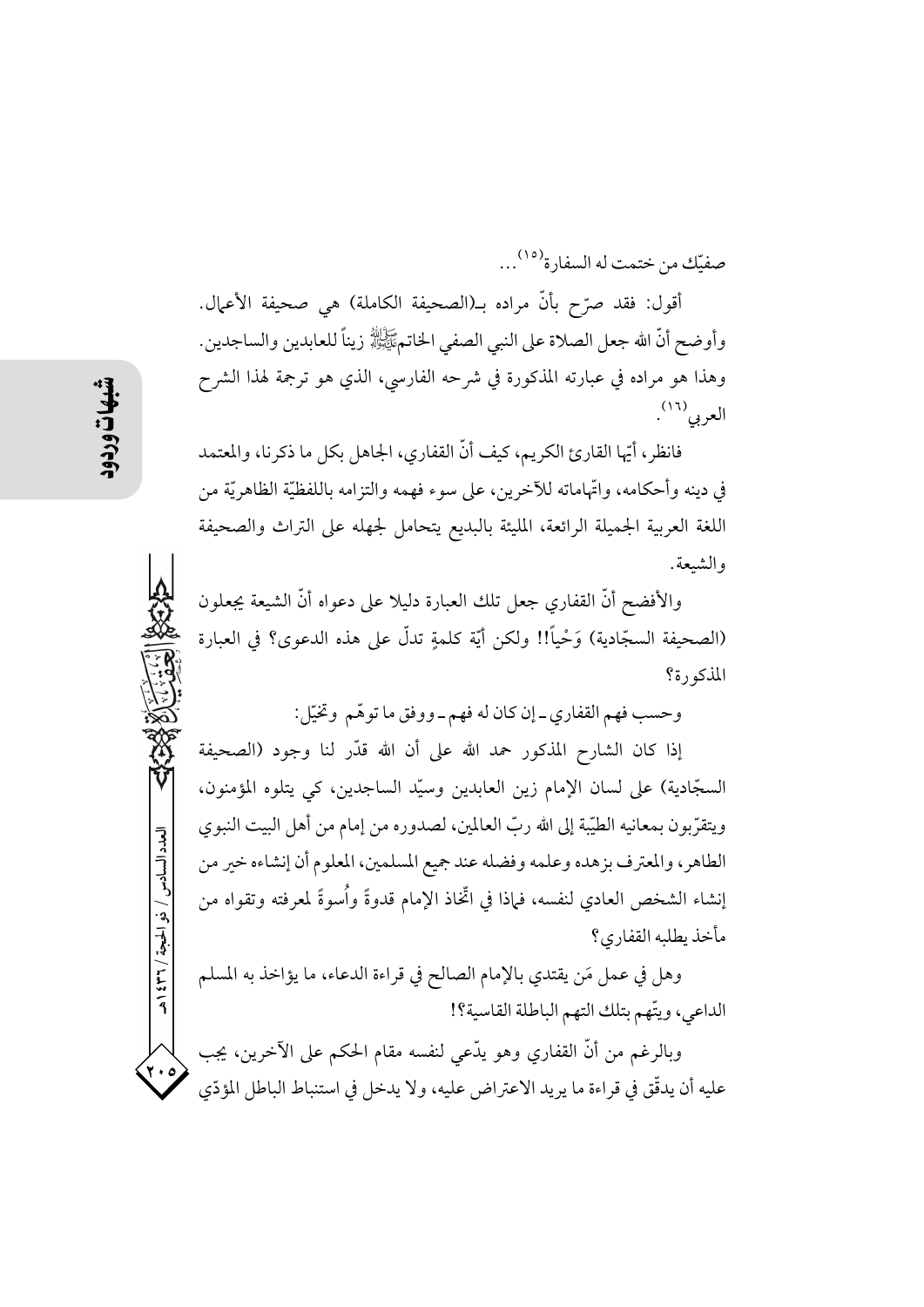إلى تكفير الأخرين بسوء فهمه، فهو لم يُتعب نفسه لأي جُهد، ويقول بكل وقاحة: (لا نحتاج لتقرير هذا الأمر، عند هذه الطائفة، إلى الاستنباط من هذه الكلمات).

كيف ـ يا قفاري ـ و أنت تجاو ل بإير ادك هذه الكليات أن تنسب إلى هذه الطائفة أنَّها تقول بأنَّ (الصحيفة السجَّادية) (وحيٌّ) إلهي! وفي هذا افتراء على الله؟ وأنت لا تفهم معنى تلك الكلمات، وتتَّهم هذه الطائفة هكذا؟! وهل أنت مَنْ يقدر على الاستنباط؟ وهل تعرف معنى الاستنباط؟ وأنت لا تعرف معنى مفردات اللغة.

وأخبراً نقول للقفاري: إذا كانت هذه الكليات لا تؤدّي ما تقصده، فلياذا أوردتها ؟ وطوَّلت الكلام حولها؟ نعم، إنَّه يقصد بإيراد هذا، أمراً آخر أشدَّ وأوغل في الكذب والدجل، والهجوم على الطائفة المظلومة، فهو يمهّد بهذا الكلام الذي تبيّن زيفه وبطلانه، إلى ما سيدخل فيه ممَّا لا يرتبط بالصحيفة ولا بالإمام السجّاد لِلتِّلِلْإ نفسه، ويحاول أن يجرِّ الكلام إلى ما في نفسه من الروح التكفيرية.

\* وهو الذي طالما يلوكه السلفيّون التكفيريّون وأذنابهم الوهّابيون من الكذب والبهتان، ليشوِّهوا سمعة الشيعة، ومن ذلك ما ذكره بقوله:

(إنّهم يصرّ حون في كتبهم بتنزيل كتب إلهية على الأئمّة! كيا يقولون: إنّ الوحي ينزل عليهم، والملائكة تأتيهم.

ثم يقول: (والصحيفة السجّادية هي لأحد هؤ لاء الأئمّة الّذين قالوا فيهم هذه الأقوال).

ونحن نوجِّه القارئ المنصف إلى كلامه هذا، كيف أنَّه ذكر أمرين، ورتَّب عليهما ثالثاً:

فهو ذكر أوِّلاً: تنزل كتب إلهية على الأئمة! وذكر ثانياً: نزول الوحي عليهم، والملائكة تأتيهم! ورتَّب على هذين أمراً ثالثاً: هو: أنَّ الصحيفة السجّادية هي لواحد من هؤلاء.

شهات

سيد محمدر ضا الجلال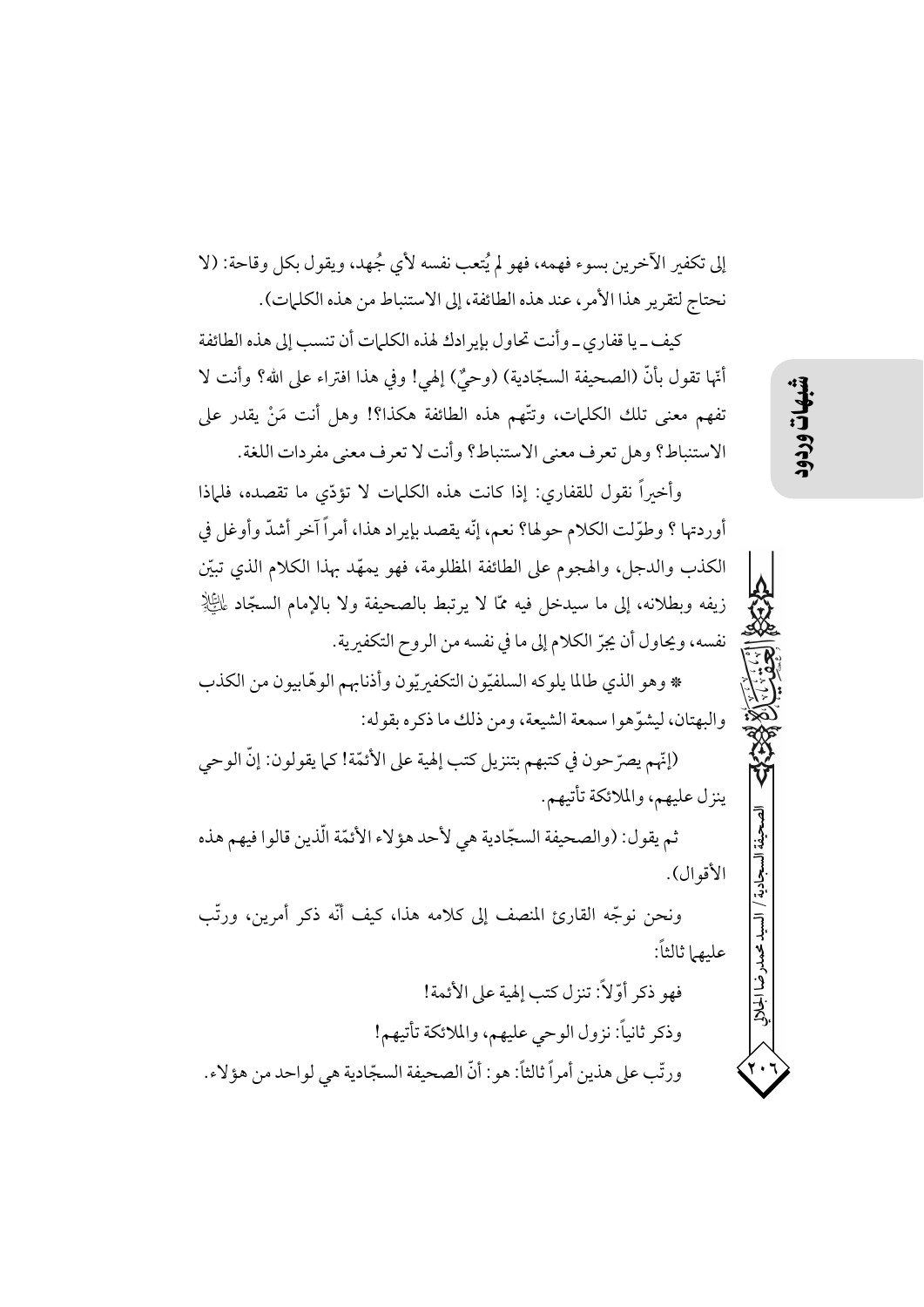ويريد أن يستنتج : أنَّ الصحيفة السجّادية وحيٌّ إلهيِّ!!

فنقول: لو فُرض ــ حسب زعمه ــ دعوى الأمرين الأوّلين (الأوّل والثاني) فهل يستلزمان الأمر الثالث، وكيف يرتَّب هذا الثالث، على الأمرين الأوِّلين، أليست هذه دعوى بلا بيّنة ولا بر هان؟!

وإنَّما يريد القفاري أن يغرِّر القارئ، ويلقَّنه هذه النتيجة ويفرض عليه الالتزام بها، بينها لا يترتَّب هذا على الأمرين المذكورين، ولهذا لم يجد القول بهذا في أي موردٍ، ولا من أيِّ قائل، بالنسبة إلى (الصحيفة السجّادية) التي هي موضوع وريقاته هذه.

مع أنَّ الأمرين المذكورين كليهها غير دالّين على ما يريد، من اتّهام الشيعة بكون ما عند الأئمّة هو (وحيٌّ إلهيّ بالمعنى المعروف للوحي) وهو: ما يُرسله الله إلى الأنبياء والرسل وثبتت لهم النبوّة والرسالة الإلهية.

بل كلمة (الوحي) ومشتقاتها لها في اللغة العربية، معانٍ أُخرى وتطلق على ما لا يرتبط بالنبوّة، وقد ورد بهذه المعاني في القرآن الكريم، قال تعالى: ﴿وَأَوْحَيْنَا ۖ إِلَى أُمِّ مُوسَى﴾ (١٧). وقال: ﴿وَأَوْحَى رَبُّكَ إِلَى النَّحْلِ﴾ (١٨).

فهل تحقَّق بهذا الوحي الرسالة لأمِّ موسى أو النبوة للنحل ؟

بل الوحي في اللغة هو الإشارة السريعة، ويكون على سبيل الرمز والتعريض أو التنبيه والإشارة بالأعضاء، أو بالكتابة، وغبر ذلك، ومنه نوع خاصٍّ بالأنبياء والرِّسلِ. ولا يمكن أن يتصوَّر ذلك الخاص بالأنبياء في حقٍّ غيرِهم حتَّى الأئمَّة. فكيف يحقُّ لأحدٍ أن يتَّهم المسلمين المؤمنين بالله ورسوله بدعوى الوحى النبوي لغىره.

إنَّ القفاري والسلفية بتخيَّلهم هذا الأمر الباطل، يكشفون عن جهلهم حتَّى بلغة العرب، وبكلام الله، وبمعنى الأحاديث، كما أنَّهم يكشفون عن أغراضهم الفاسدة في إثارة البغضاء بين الأمّة بتكفير طائفة كبيرة بهذه الأساليب الباطلة الفاشلة المخزية.

العدد السادس / ذو الحجة / ٣٦٦ هـ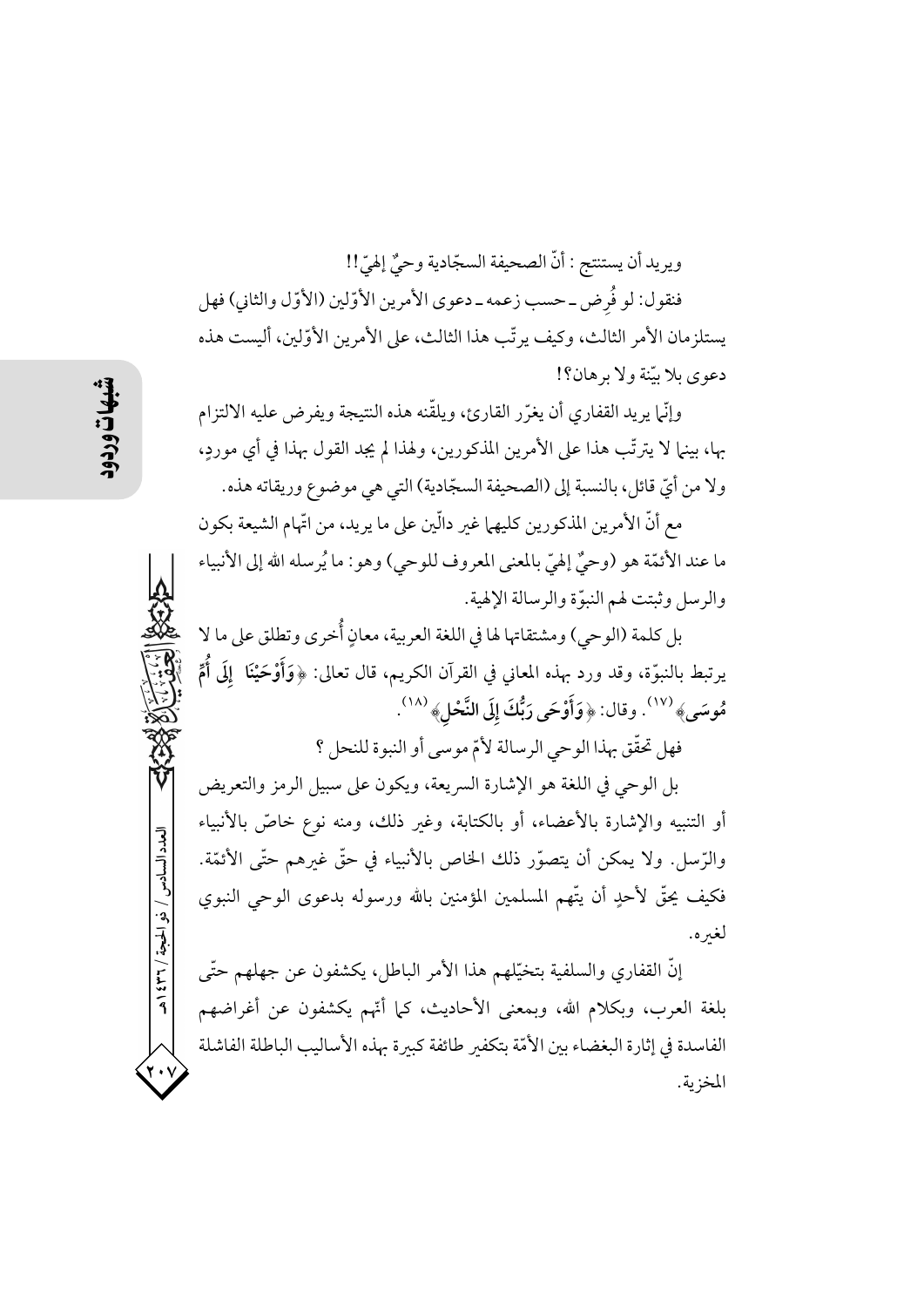والقفاري أبدي صفحته للحقّ، وفضح نفسه، وكشف حقده على أئمّة أهل البيت وشيعتهم بمحاولاته اليائسة، بتحويط القارئ بمزيد من مزاعمه وترّهاته، فهو يقول: كما يقولون بنزول : (مصحف (!) يسمَّونه مصحف فاطمة).

فقد استعمل اسم (مصحف) الذي يُطلقه عامّة المسلمين على القرآن لكثرة استعماله فيه، واستخدمه لإثارة تهمة أُخرى على الشيعة، لأنّهم عبّروا عن كتاب مرويّ في تراثهم باسم (مصحف فاطمة)!

ليظهر للناس : أنَّ الشيعة يزعمون أنَّ لفاطمة قرآناً آخر! وبذلك يتوصَّل إلى غرضه الفاسد، بتكفير الشبعة!

لكن كلِّ عارفٍ بلغة العرب يعلم أنَّ كلمة (مُصحَفٍ) إنَّما تطلق على كلِّ مجموعة من الصفحات والأوراق، تضمّها دفّتان، يُسمّى (المصحف) كما يسمّى الكتاب، ولا يختص هذا الاسم بالقرآن الكريم، وإن كان شايعاً إطلاقه عليه عند المسلمين.

فمصحف فاطمة، هو كتاب أضيف إليها لاختصاصه بها، وهو مجموعة أحاديث، وكذلك (لوح فاطمة) الذي يحتوي على رواية لها. لكن القفاري، بعد أن أثار القارئ، باسم (مصحف فاطمة) عطف عليه قوله: (وآخر يسمُّونه لوح فاطمة).

ونقول: فما في هذين الكتابين من الإشكال، حتّى يورده القفاري؟ فإذا كان واقع الأمر وجود كتابين (باسم مصحف، وباسم لوح) منسوبين إلى فاطمة بنت الرسول ﴾ﷺ، فأيَّة حزازة في ذلك؟ حتَّى يريد القفاري أن يوردهما في إطار اتَّهامه للشيعة وأئمّتهم بادّعاء نزول الوحى عليهم؟!!

نعم، هذا هو هدفه، لأنَّه ذكر بعد هذين الكتابين قوله: (وقالوا أيضاً بنزول اثني عشر صحيفة من السّماء تتضمّن صفات الأئمّة). حمدرضا الجلالي

 $\langle \mathbf{y} \rangle$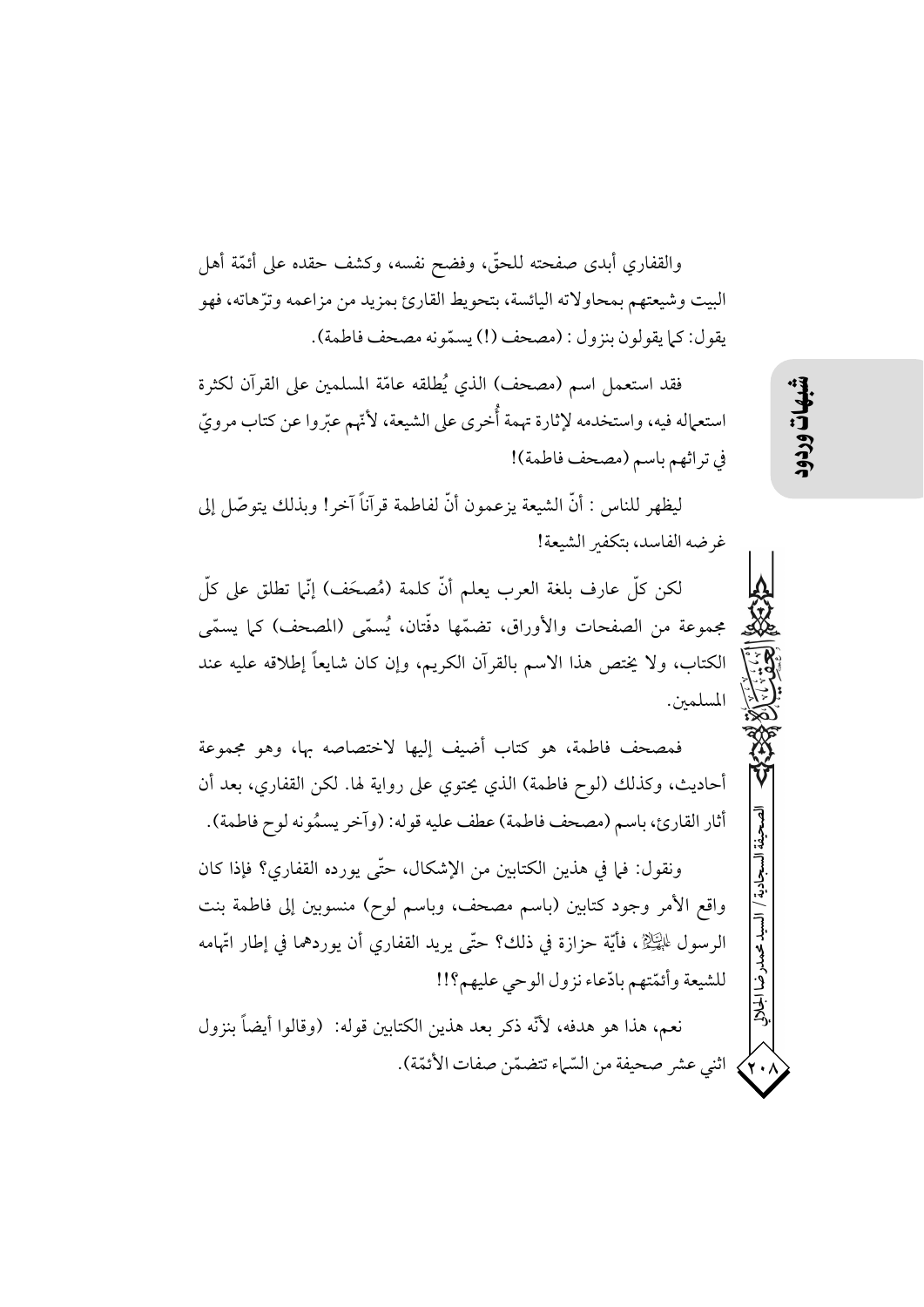وهكذا يتدرَّج القفاري في تكديس الدعاوي في عقل القارئ بها يملؤه باتَّهاماته، ولا يدع مجالاً للتفكير وتقليب الأمور، ومقارنتها ببعضها والتأمّل في صدقها وكذبها، أو معرفة معناها.

وأمَّا حقيقة هذه الأمور التي ذكرها: من مصحف فاطمة، ولوح فاطمة، والصحيفة، فهي أحاديث تحتوي على مضامين من قبيل ما يسمَّى في علوم الحديث (بالأحاديث القُدسية) التي تحتوي على كلماتٍ وجملٍ ومنقولات منسوبة إلى البارئ تعالى، من دون أن تكون وحياً أو قرآناً، بل ولا يدَّعي راويها النبوّة والرسالة، وليس فيها ما يُخالف حكياً شرعياً، ولا أصلاً عقائدياً، ولا أمراً مخالفاً، ولا دعوى بالإعجاز ، وأنَّما هي مجموعة مواعظ وإرشادات.

وهي ملحقة بالحديث في اعتبارها لو تمّت أسانيدها عند أهل الحديث، ولم يتّهم ناقلوها ورواتها بادّعاء الوحى ونزوله، وغير ذلك ممّا يحاول القفاري والسلفية توجيهه إلى الشيعة من التّهم.

\* نعم، إنَّ القفاري إنَّما ذكر هذه القضايا والأُمور، بغرض خبيث وهو الهجوم على الشيعة وأئمّتهم، وتمهيداً لقوله الأخير: (وكلّ قول للأئمّة فهو كقول الله ورسوله، عندهم). ويضيف إلى ذلك نقلاً عن الشيخ ابن بابويه، المحدث الشيعي، قوله: (قولهم: قول الله، وأمرهم أمر الله، وطاعتهم طاعة الله، ومعصيتهم معصية الله، وأُنَّهم لم ينطقوا إلا عن الله تعالى وعن وحيه).

نقول: فهل في هذا تصريحٌ بأن قول الأئمّة (وحيٌ إلهي إليهم بأنّهم أنبياء)؟! وهل في كلِّ هذا الكلام المنقول تعبير عن أن كلام الأئمَّة هو من الوحي؟ حتَّى يورده القفاري شاهداً لدعواه؟! مع أنَّ في نهاية قوله: (إنَّهم لم ينطقوا إلا عن الله الله تعالى وعن وحيه)!

أليس القرآن الكريم هو وحي الله إلى نبيّنا، فإذا كان كلام الأئمّة نقلاً عن وحي الله، فهل هذا شيء يُثير القفاري، ويزعمه باطلاً وداعياً إلى هذه الضجّة؟!!

العدد السادس / ذو الحجة / ٣٦٦ هـ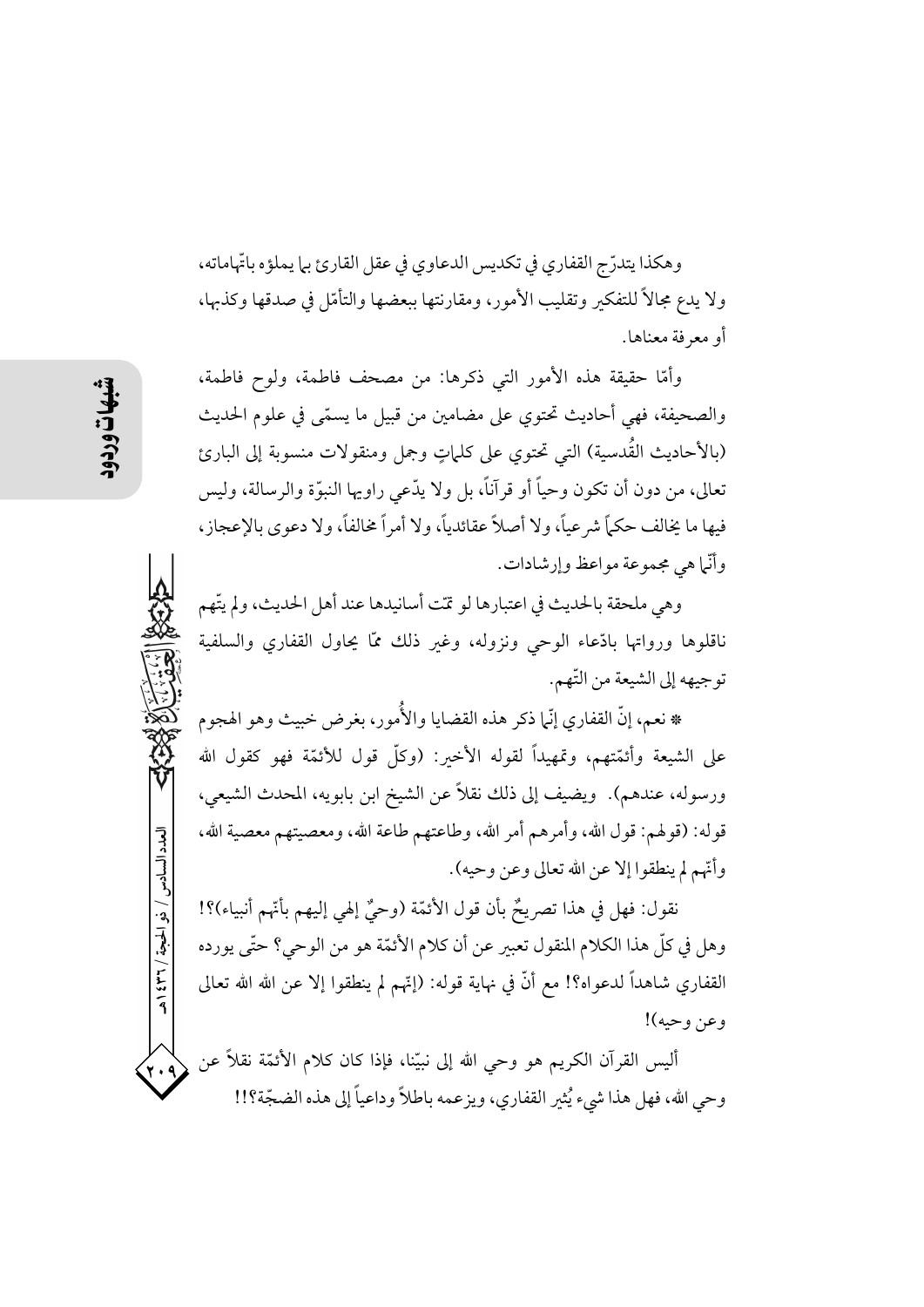نعم، إنَّ الأئمة لِمُهْتِلِكُمْ عبادٌ مكرمون، لا يتجاوزون أوامر الله ولا يقربون نواهيه، وهم يعملون بأوامره، ويتركون نواهيه، ويأمرون بها أمر الله، وينهون عمَّا نهي عنه، ومن أطاعهم فهو مطيع لله لأتَّهم هم المطيعون لله، فالاقتداء بهم يؤدِّي إلى تطبيق طاعة الله، وهم السبيل إلى معرفة كيفية طاعة الله، وكذلك من عصاهم يكون عاصياً ۖ لله، لأنَّهم لا يعصون الله، ومن طريقهم تعرف أحكام الله، لأنَّهم العالمون بها، و هم المطَّلعون بها أراد الله في قرآنه، وبها أنَّهم يعرفون الحقَّ الذي أراده الله؛ فالاقتداء بهم مؤدّى إلى الو صول إلى الحقّ الذي أراده الله.

وهذا هو شأن كلِّ العلياء الذين عرفوا دين الله وأحكامه، وعلى المسلمين اتّباعهم والأخذ منهم. فما في هذا من الحزازة، حتى يعدّه القفاري الجاهل دليلاً على ما في قلبه الأسود، وعقله العفن، من ادّعاء أنّ الأئمّة يدّعون الوحي؟!

والأئمَّة لِمُهْتِكِمْ هم علياء الأمَّة، باعتراف جميع المسلمين، والشيعة التزموا بإمامتهم، فمنهم يأخذون أحكام الشريعة التي هي من الله، وهم لا ينطقون إلا اطاعة لأوامر الله، ومعصيتهم معصية لنواهي الله، وهم الأتقياء الذين لا يلتزمون بغير ما جعل الله حجَّة، وهو القرآن الكريم والحديث النبوي الشريف، ولا يأخذون دينهم بالرأي والظنّ، ولا يقلّدون غيرهم من أهل القياس والرأي والبدعة، بل حديثهم مسند عن حديث جدّهم رسول الله وهو من وحي الله ورسالته.

فيه في هذا كلُّه من الخلاف، حتَّى يهوَّله القفاري، ويشوَّه به مقام الأئمَّة وشيعتهم، ويتَّهمهم، بقوله: (وأصل ذلك أنَّ الأئمَّة يوحي إليهم، عندهم، كما جاء التصريح بذلك في عشراتٍ من الروايات).

إنَّ القفاري بعمله هذا يدل على أنَّه لا يُخاف الله، فهو بكلَّ وقاحة، يكرَّر التَّهمة، وبعبارات مختلفة، حتى يغرز مراده في فكر قرَّائه، عملاً بنصيحة الإنجليز، حيث قال أحدهم: (اكذب، ثمّ اكذب، ثمّ اكذب، حتّى يصدّقك الناس) وهكذا يفعل القفاري في وريقاته هذه. سيد محمدرضا الجلالى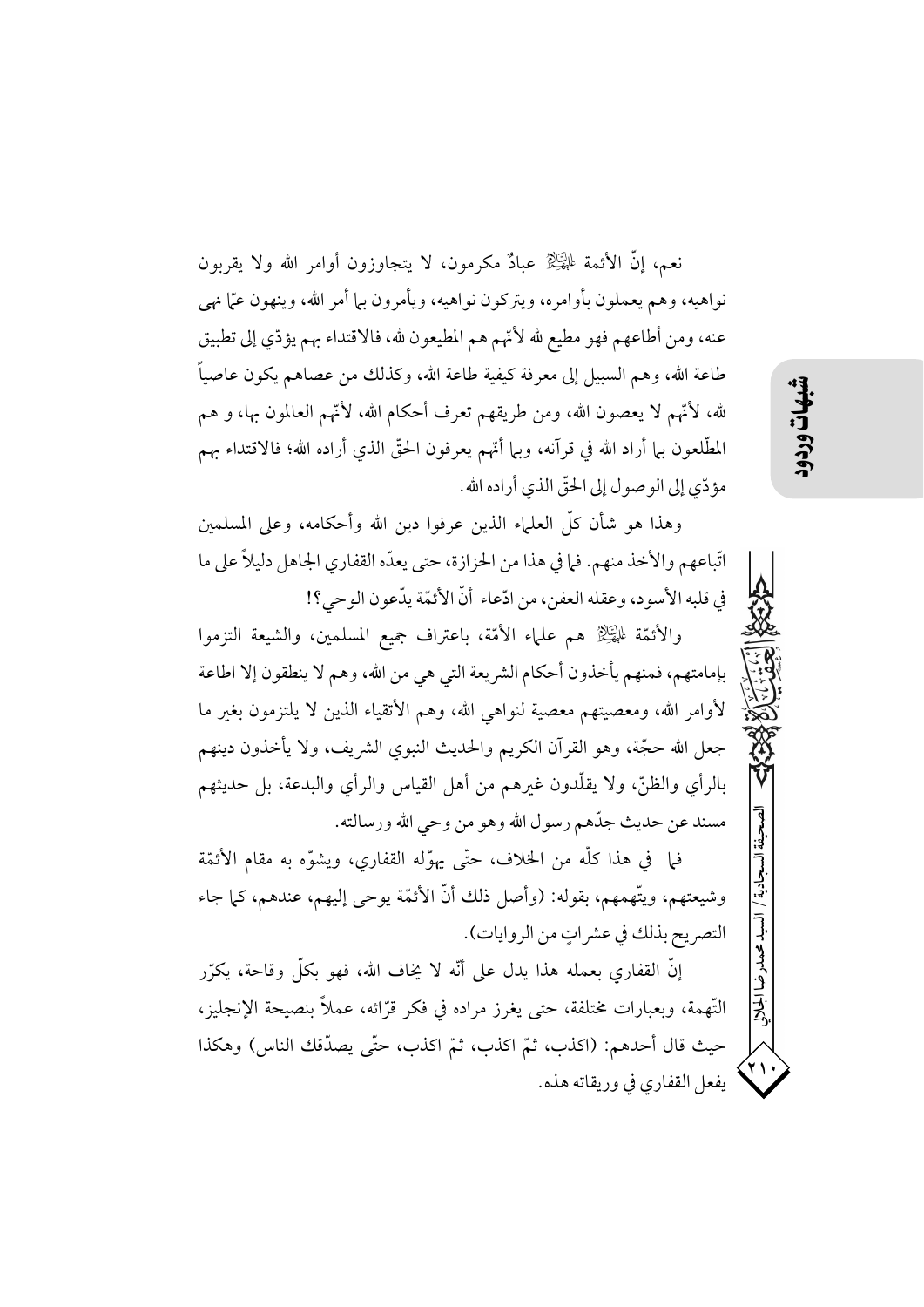وهو يقصد بالوحي، ما ينزل على الأنبياء ممّا يدلّ على نبوّتهم بذلك، وهذه مغالطة منه، وتمويهٌ وتشبيهٌ على القرّاء، فقد عرفت أنَّ الوحى لغةً لا يختصُّ بالأنبياء، وهو واضح عند مَن يعرف لغة العرب، كما هو وارد في القرآن أيضاً.

\* وأمَّا (الروايات التي زعم التصريح فيها بها يدَّعي، فقد ذكر موردها فقال: (ضمن أبواب تمثّل عناوينها أصول وقواعد النحلة، منها بابٌ عقده صاحب الكافي، بعنوان (إنَّ الأئمَّة تدخل الملائكة بيوتهم، وتطأ بُسُطهم، وتأتيهم الأخبار الصَّلِمْ ).

يدَّعي القفاري: (إنَّ الأئمَّة يُوحي ليهم، كما جاء التصريح بذلك في عشرات الروايات). ثمّ يأتي بعنوان هذا الباب مثالاً لتلك الروايات.

فالسؤال المطروح هنا: هل في هذا الباب والعنوان، ذكر عن (الوحى) ولو بالإشارة، فضلاً عن التصريح؟! ومع ذلك، ماذا يريب القفاري في هذا العنوان؟!! هل في (نزول الملائكة) ما لا يعجب القفاري، ويعدُّه أمراً مخالفاً لعقيدته ونحلته، ولهذا ينسبه إلى نحلة الشيعة؟!

أليس، هو الله تعالى قد نشر الملائكة في السماوات والأرضين، ووزَّعهم لما يُريد، كيا تدلَّ له الأحاديث المتضافرة؟! أليس، من البقين، أنَّ الله جعل الرقيب والعتبد، وكلاهما من الملائكة الموكَّلين على كلِّ فرد من الناس، يكتبان حسناته وسيِّئاته؟!!

أليس، في القرآن صريحاً أن في ليلة القدر: ﴿تَنَزَّلُ الْمَلاَئِكَةُ وَالرُّوحُ فِيهَا بِإِذْنِ رَبِّهم مِن كُلِّ أَمْرِ\* سَلاَمٌ هِيَ حَتَّى مَطْلَعِ الْفَجْرِ﴾ (٢١٩)؟!

فإذا يريب القفاري من نزول الملائكة إلى الأرض، ويستنكره؟!!

وأمَّا نزول الملائكة إلى بيوت الأئمَّة لِمُهْتِلِكُ من أهل بيت الرسولﷺ، فقد وردت به الأحاديث، في زمن الرسول، ومن بعده في أحاديث أهل البيت لِلْمَيِّلِيُّ وتواترت به أخبارهم ونصوصهم ــ طبعاً من دون ادّعاء الوحي بالمعنى الذي يفرضه القفاري ــ .

العدد السادس / ذو الحجة / ٣٦٦ هـ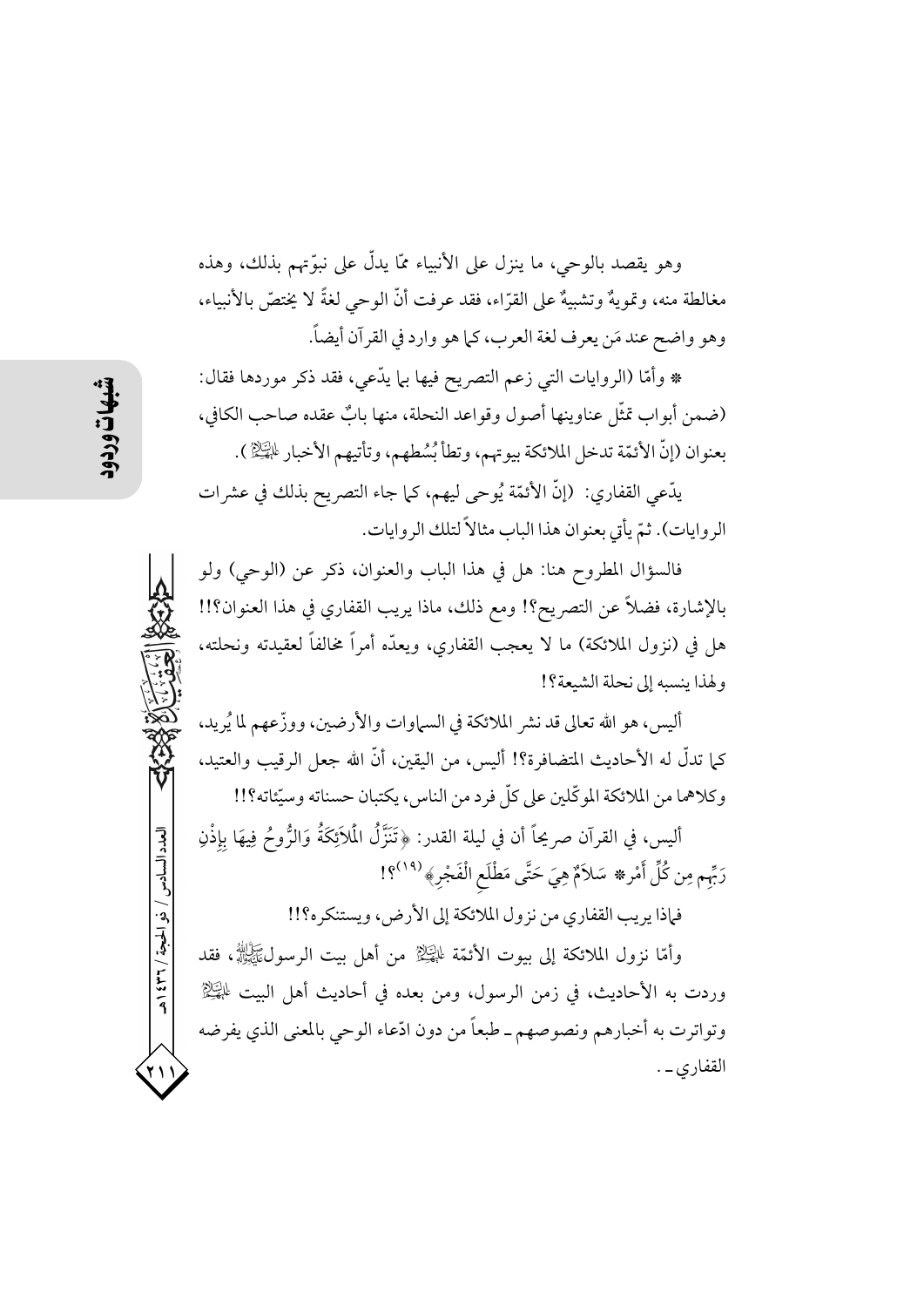ونحن الشيعة نصدَّق الائمة على ما يخبرون، لأنَّهم الصادقون المطهَّرون؟ وليس في دعواهم ما يُنافي أو يُخالف أصلاً من العقيدة أو فرعا من الشريعة، أو معارضاً لدليل من الأدلَّة المعتبرة. ۖ ولماذا يستكثر ذلك عليهم، وذلك من ﴿فَضْلُ اللَّهّ يُؤْتِيهِ مَن يَشَاءُ وَاللهُ وَاسِعٌ عَلِيمٌ» (٢٠).

وليس في شيء من ذلك ذكرٌ للوحي، الذي يدّعيه القفاري؟

فكيف يستدلُّ مهذه الأمور على ما يدَّعيه ؟! ويقرِّره بأن (أصل ذلك أنَّ الأئمَّة يوحي إليهم)؟! لولا أن الدجل والخبث ونصب العداء لآل محمَّد لِلْهَيِّلْأُ هو الداعي للقفاري إلى تلفيق الأكاذيب، ومحاولة تلقين أذنابه السلفية باتهاماته الباطلة.

\* ويستمرّ القفاري في ذكر ما يتخيّله دليلاً على أكاذيبه فيقول: بعد كلامه السابق، عن الروايات التي ذكرها عن الشيعة:

(ثم تتحدّث أخبارهم عن أنواع (الوحي) للإمام، فيقول على لسان (جعفرهم!!): وإنَّ منَّا لَمن ينكث في أذنه، وإنَّ منَّا لَمن يؤتي في منامه، وإنَّ منَّا لَمن يسمع صوت السلسلة على الطشت، وإنَّ منَّا لَمن يأتيه صورةٌ أعظم من جبرائيل وميكائيل).

وفي هذا المقطع من كلام القفاري أمورٌ، ننبّه القارئ الكريم عليها: أَوَّلاً: عبّر القفاري عن هذا الحديث بقوله: (أنواع الوحي للإمام) وهذا كلام من القفاري نفسه، ولم يرد في الحديث اسم الوحي.

ثمّ إنَّ كلمة (الوحى) كما ذكرنا سابقاً له إطلاقٌ هو المصطلح عند المسلمين، وهو المضاف إلى اسم الجلالة، فيقال (أوحى الله) أو هذا (وحيٌ من الله) وهذا يختصَّ بالأنبياء، باتّفاق المسلمين. وقد صرّح أعلامهم بأنّ من ادّعاه لغير الأنبياء، فهو كافر.

انسان<br>آلتا

محمدرضا الجلال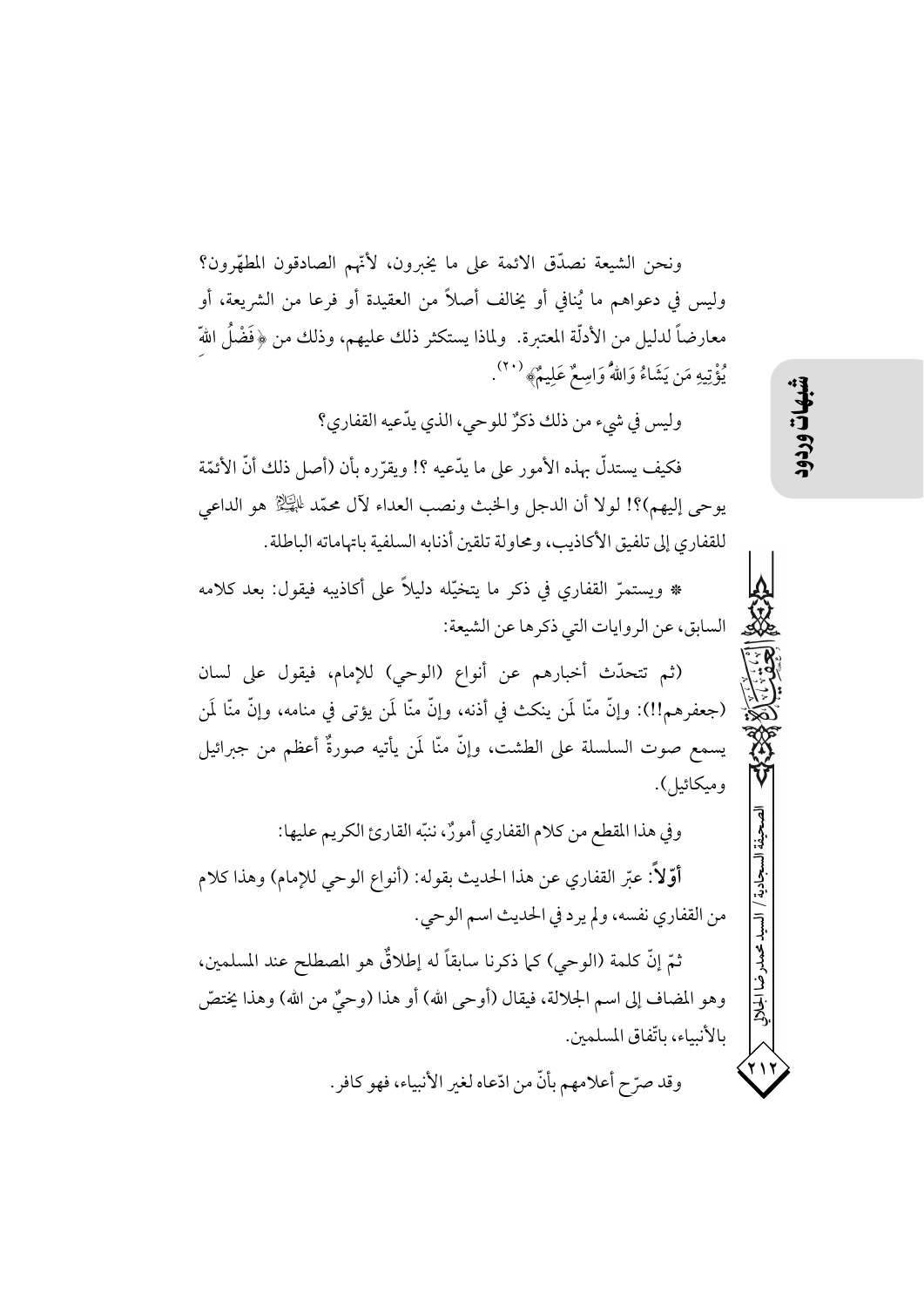ولكن (الوحى) في المعنى الآخر، يطلق على ما يكون لغير الأنبياء، كيا أطلق على ما كان لأُمّ موسى، وللنحل، بنصّ القرآن، والمراد به الإيحاء إليهم، وتذكيرهم، وتنبيههم إلى أمر، وقد سبق منّا هذا الكلام.

وليس في ما نقله القفاري من الرواية، اسم الوحي، ولا ينسبه إلى الإمام، وإنَّها في نصّها: (أنَّ منّا لمن ينكث في أذنه… الخ) وهي أمورٌ قد تحصل لأولياء الله، ومن شاء الله أن يُطلعهم على أمر، ممَّن ارتضاهم وأيّدهم بنصره، ولم يدّع أحد منهم أنّه يُوحى إليه، نعم، هو فضلٌ ورحمة وهداية يطلبها كلُّ مَن يؤمن بالغيب، ويؤمن بقدرة الله على كلُّ شيء، وهم عبادالله الصالحون المخلَصون، وأهل البيت النبوى الشريف من خيار عباده، والأئمّة الاثنا عشر لِلْهَيْلِ من أشرف أوليائه وأكرمهم وأولاهم بكلّ تلك العنايات المتانية.

فيا في هذا، من الحزازة، أو ما يستنكر؟! لكن القفاري يحاول ــ كيا هو عادته وديدنه ودينه \_ أن يفسَّر الرواية على مذاقه وغرضه، فيضيف كلمة (الوحى للإمام) ويتَّهم الشيعة، بقوله: (وهم بهذا أعطوا الأئمَّة معنى النبوَّة دون اسمها).

وهذا زورٌ من القول، وبهتانٌ عظيم، يأباه ذو القلب السليم، ولا يتصوَّره مَن يؤمن بالله ورسوله، ويعرف الأئمَّة الاثني عشر من أهل البيت، وبالخصوص الإمام جعفر بن محمّد بن علي بن الحسين بن علي بن أبي طالب لهيمنيلاً ! والذي اعترف بفضله وشرفه وعظمته وعلمه، كلَّ المسلمين حتَّى سلف القفاري وأئمَّته مثل الذهبي وغيره.

لكن القفاري، لنصبه وحقده وعدائه لآل محمّد، يسعى في الحطّ من مقام آل محمّد وشيعتهم، فلا يحترمهم حتّى في ذكر الاسم، فيقول عنه (جعفرهم)!

\* ومن سخافات القفاري في كلامه حول هذه الرواية أنّه قد علّق عليها بقوله: (… كأنّهم من خلال دعواهم : أنّ الأئمّة مَن يأتيه أعظم من جبرائيل أرفع من مقام سيّد ولد آدمُ الذي لا يأتيه سوى جبرئيل)!

العدد السادس / ذو الحبجة / ٣٦ / ٤٣٩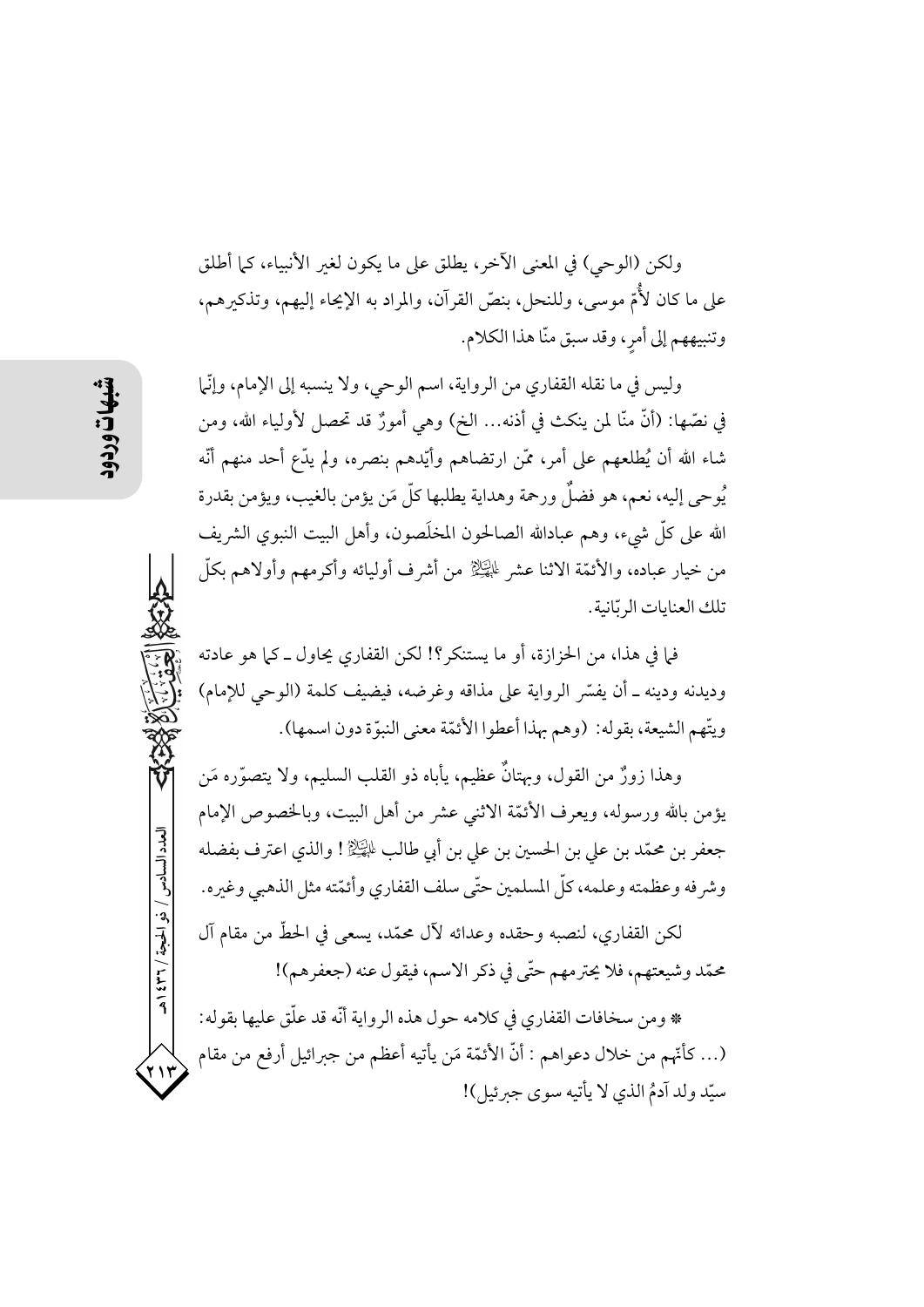فترى أنَّ القفاري بتر الحديث المذكور، واقتصر على ذكر اسم (جبرائيل) لبركِّز في ذهن القارئ أنَّ الحديث يدور حول (الوحي) لكون جبرائيل لِلنَّالِ هو ملك الوحي على النبيءَ الله الله !

لکن الحديث يحتوي على ذكر (جىرائيل وميكائيل) معا.ووجود اسم ميكائيل يدل على أن الكلام ليس من الوحي لأن ميكائيل لا علاقة له بالوحي.

والقفاري تغافل عن أنَّ الرواية تحتوي على أنَّ الذي ذكر في الحديث ملك آخر غير (جبرائيل وميكائيل) فالحديث ـ إذن ـ لا يرتبط بالوحي الإلهي المشهور والخاصّ بالأنبياء ويكلام الله لرسله!!

لكن القفاري بعيد عن كلَّ ما يدلُّ عليه الحديث، وإنَّـا يهمَّه أن يربطه بـا في قلبه الأسود من اتَّهام الأئمة وحديثهم وشيعتهم! وقد أفضع في السخافة، حيث ركَّز على جملة (أعظم من جبرائيل) الوارد في نهاية الحديث، وقال: (كأنَّهم من خلال دعواهم (... أعظم من جبرائيل...) أرفع من مقام سيّد ولد آدم الذي لا يأتيه سوى جبرائيل).

ومع غض النظر عن الخلل في عبارته هذه، فإنَّ الذي هاله من كلمة (أعظم من جبرائيل) هو كون الملك الوارد في الحديث هو ذكر (ميكائيل) مع (جبرائيل) فتصوّر في خياله أنَّ الحديث يحتوي على ذكر هذين الملكين بالنسبة إلى الأئمَّة، مع أنَّ الذي ينزل على النبيﷺ هو واحد منهما وهو (جبرائيل) فقط!

فقد هال القفاري هذا، وتصوّر أنّ المقام يزداد رفعةً بكثرة الملائكة، وأنّ نزول الإثنين يدلُّ على مقام أرفع من نزول الواحد! وهذا من ضحالة رأي القفاري وجهله، كما هو شأن الأطفال الذين ينظرون إلى العدد والكمّ، في تقدير الأمور وتمييز أهمّيتها. أفهل نزول ملك آخر مع جبرائيل ينقص من مقام جبرائيل وحده، أو يزيد من مقام من أتى مع جبرائيل؟.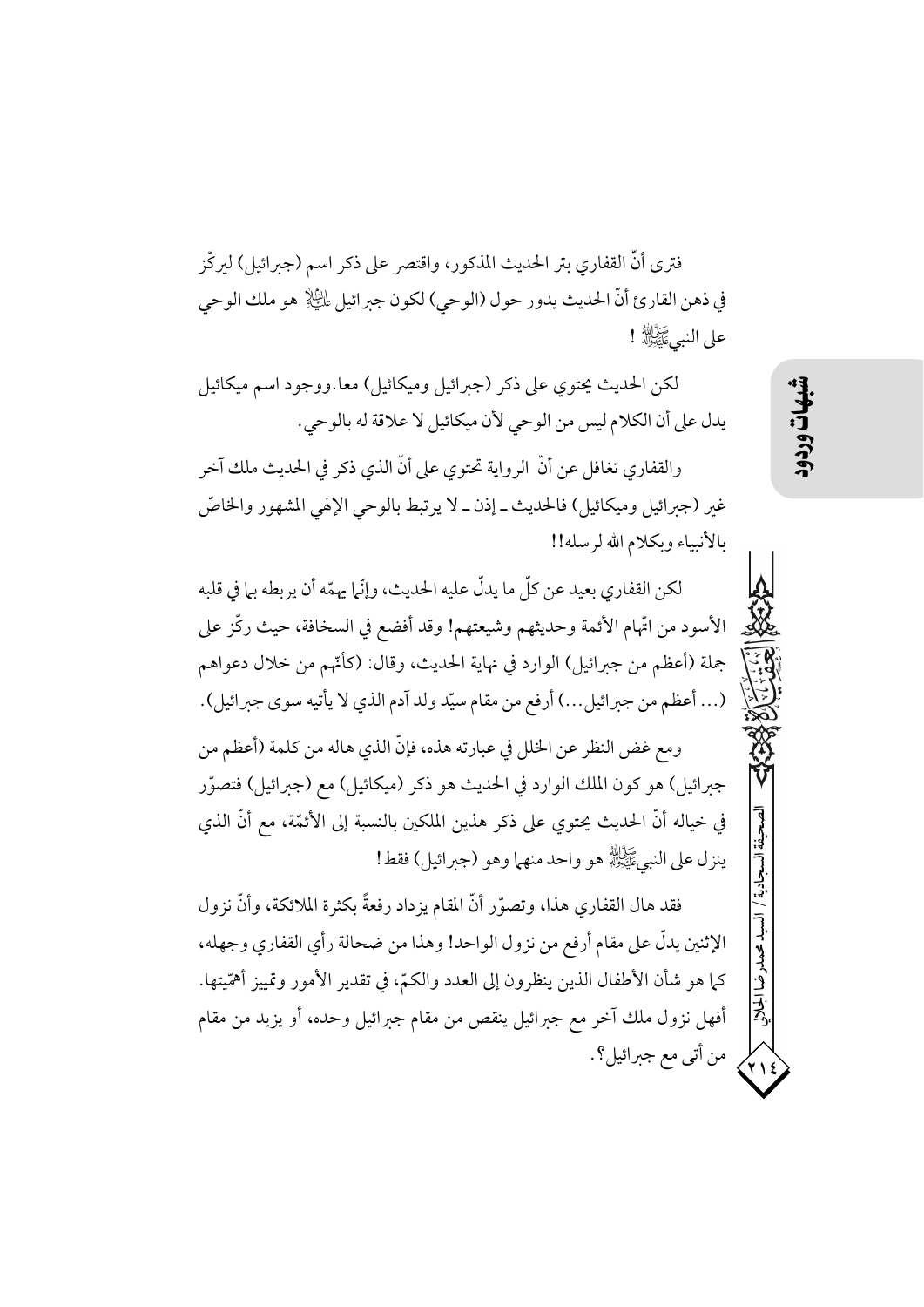ثمّ إنَّ القفاري في هذا الاعتراض بدأ بقو له: (كأنَّهم) وهذه كلمة تدلَّ على أنَّه يتمثَّل أمامه شيءيتخيله؟ وليس واقعاً يلمسه، أو يدل عليه كلام خصمه!

وهكذا، وبهذه التخيّلات يحكم القفاري في مثل هذا المقام الحاوي على اتّهام طائفة من المسلمين، وتشويه سمعتهم، ودعوى أُنّهم (أعطوا الأئمّة معنى النبوّة، دون اسمها).

ومن العجيب أنَّه يعدُّ كلَّ هذا الذي سطَّرِه من الزيف والخيال (استنباطاً) فيقول: (ومالنا (!) نتكلَّف الاستنباط)؟! فتبَّا لكم، وتعساً لاستنباطكم، وخزياً لما استنبطتموه!

ثمّ إن قوله: (... سيّد ولد آدم، الذي لا يأتيه سوى جبرائيل).

هذا قول غير صحيح، فإنَّ جبرائيل لِمَلِيُّلاٍ كان خاصّاً بإنزال الوحي وهو القرآن الكريم، على قلب الرسول. لكن غير جيرائيل من الملائكة المقرِّبين، قد نزلوا عليه كما وردت بذلك الأحاديث الشريفة، ومن الواضح لكلَّ ذي عين وعقل أنَّ ملك الموت عزرائيل الطِّيلَا ۖ نزل عليه لقبض روحه مَّيَّلِيلاً (٢١)

وأمَّا حديث نزول الملائكة إلى أئمَّة أهل البيت لِلْمَجَلَّةِ ، فله شأن آخر ، لا ربط له بالوحي (المصطلح) ولا يدور مداره، كما لا ربط لذلك بالصحيفة السجّادية الذي هو موضوع كتابه ووريقاته! إلا أنَّه ذكر ذلك، تهويلاً للأمر بزيادة هذه الدعاوي وتكرارها، لحاجة خبيثه في نفسه.

ثمّ إنّه ــ بعد أن صرّح بكون ما ذكره (استنباطاً) له يدلّ على أنّه ليس تصريحاً من اللفظ والنصِّ، يقول: وقد قالوها صر احة، فقرَّ وا بَّانه من ضر ورات مذهبهم: (أن لأئمّته مقاماً لا يبلغه ملك مقرّب ولا نبي مرسل). هكذا نسب هذا إلى عموم الشيعة، لكنَّه قال في نهاية كلامه: (وهذا مذهب غُلاة الروافض).

 $(Y \mid o)$ فنقول: مع قطع النظر عن معنى هذا الحديث، وماهو المراد من (المقام) في

العدد السادس / ذو الحجة / ٣٦ / ٤٣٩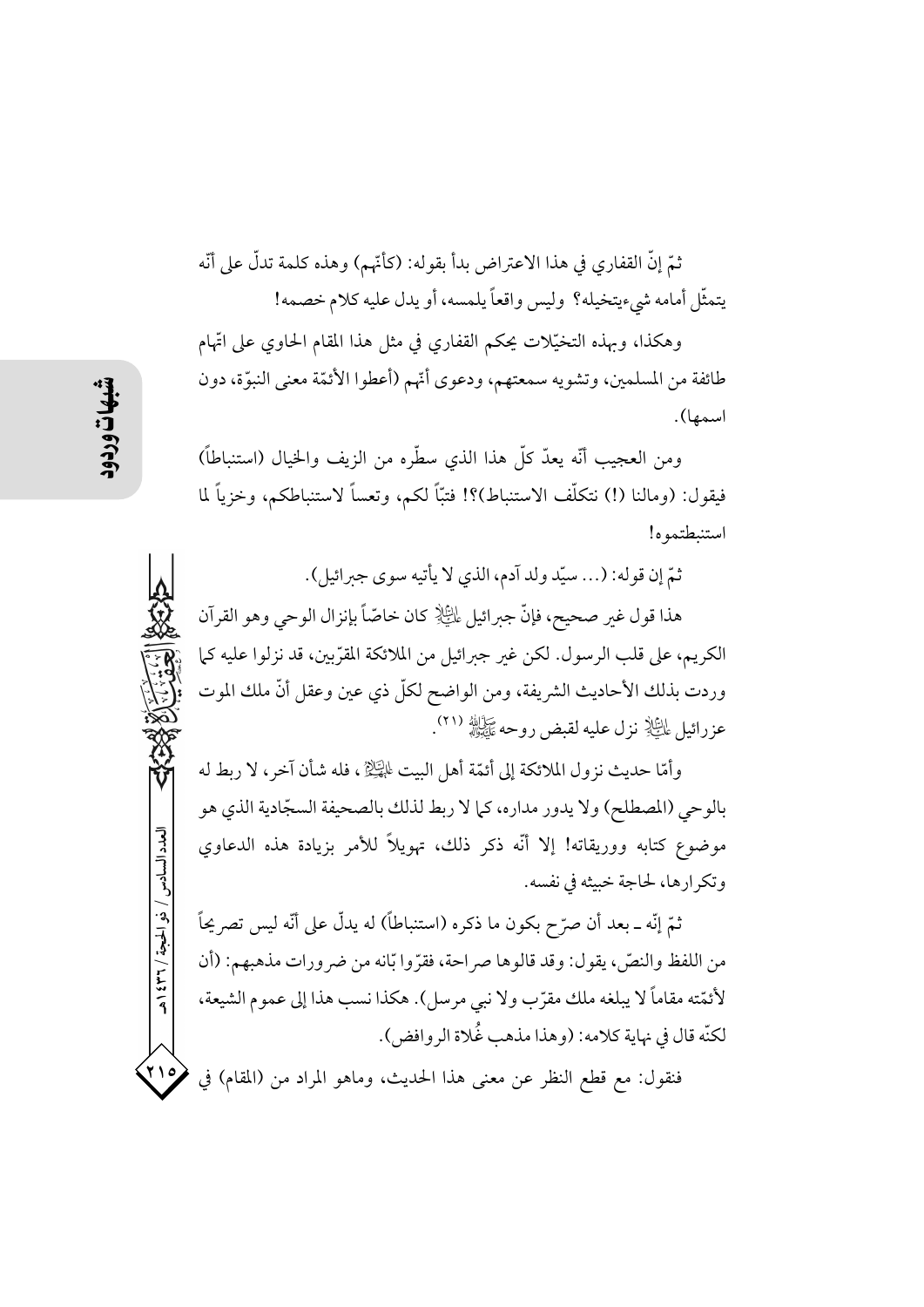سياق الكلام الذي ورد فيه الحديث. وهذا أمرلا يمكن الحكم عليه من دون الفحص عن القرائن التي حفّت به. فإنّ القفاري يعترف بأنّ هذا الكلام ـ حسب ظاهره ـ إنّها هو (من مذهب غُلاة الروافض).

إذن، فلماذا \_ يا قفاري \_ تؤاخذ جميع الشيعة! بيا تفهم أنت من الكلام؟!! وأنت تعلُّم أنَّ الغُلاة، مرفوضون عند عموم الشيعة، وأنَّهم يحكمون عليهم بالخروج من الإسلام! ومع علمه بأنَّ ذلك الكلام ليس لعموم الشيعة، فمع ذلك يؤكِّد على تعميمه ويرتَّب عليه قوله: (ولذلك(!) لم يَعُد هناك فرق ـ في موازينهم ـ بين قول الأئمَّة، وقو ل رسو ل اللهﷺ، وقو ل الله).

فمع اعترافه بأنَّ ذلك الكلام هو من خصوص الغلاة، نراه يعمُّمه على جميع الشيعة. وقد أطال الادّعاء بعدم الفرق بين (قول الأئمّة، وبين قول الرسول وقول الله) وتجاوز في الإتّهام، فقال: (ولذا قالوا: يجوز لمن سمع حديثاً عن أبي عبدالله، أن يرويه عن أبيه، أو عن أحد أجداده، بل يجوز أن يقول: قال الله تعالى).

أُنظر: كيف يخلط الحقّ المرويّ عن الأئمّة من أهل البيت، بما يراه من الباطل.

أمَّا رواية أحد الأئمَّة لِمَهْتِكِ عن آبائه وأجداده، فأمرٌ لا ريب فيه، فهم يتوارثون العلوم ويتناقلونه عن آبائهم بإسناد متّصل مسندٍ، معروف بسلسلة الأبناء عن الآباء، وهو من أفضل الأسانيد وأصدقها حتّى عُرف بسلسلة الذهب، وهو أصدق وأصتّ من رواية الرواة عن الغرباء.

وقد صرّ حوا الجَّيِّلْةُ ۖ فقال كلَّ واحد منهم: (حديثي حديث أبي وحديث أبي حديث جدّي، وحديث جدّي حديث رسو لِ اللهُ ﷺ...).

فهل في هذا ما يُعيب؟ حتَّى يشكل عليه القفاري! ويسندوه إليه، مرفوعاً، ويجذفون الأسانيد الوسائط، فيقولون: (قال رسول الله ﷺ) وهذا أمر متداول، وليس فيه ريبٌ ولا على قائليه عيبٌ، ولكن القفاري يجعله محلاً للنقد إذا كان صادراً شهات

محمدرضا الجلال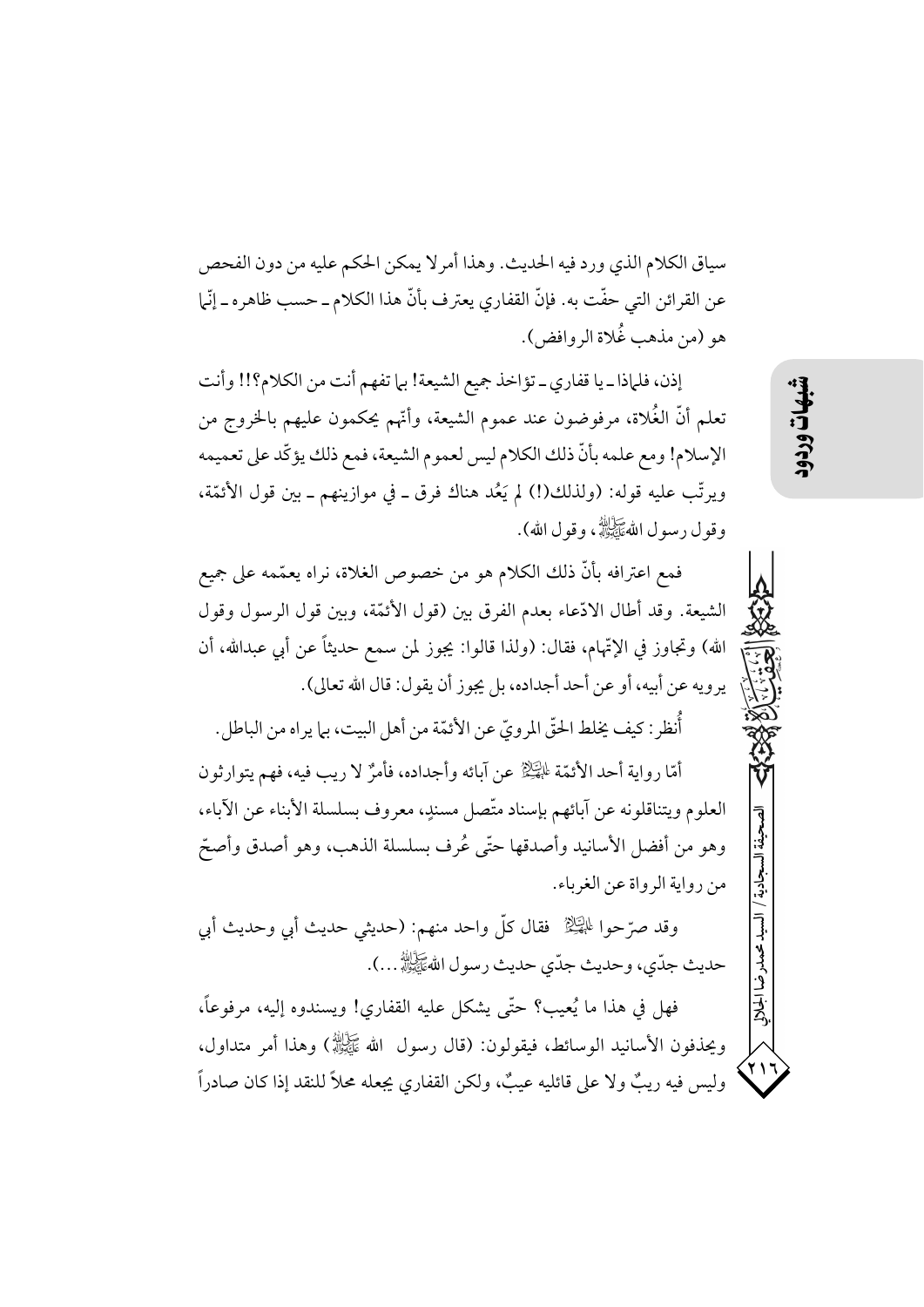من أئمّة أهل البيت؟!

وإنَّما يلتزمون بذلك، لأنَّ علومهم كلَّها من طرقهم إلى جدَّهم النبي الأكرمَّيَّةِ إِلَّهُ فَهَذَا فَخَرٌ لَهُمْ وكرامة، على رغم أعدائهم النواصب. وأمَّا قول القفاري مهوّلاً: (بل يجوز أن يقول : قال الله تعالى)؟

فهذا من جهل القفاري بالحديث ودليل حجّيته. فإنّ ما ثبت عن الرسول ﷺ فهو لا بدَّ أن يكون عن الوحي الإلهي، وهذا أمر مُجمع عليه بين الأُمَّة، ولا يضرّ به جهل القفاري وأذنابه، وقد صرّح بذلك علماء الحديث.

وصرَّ حوا بأنه وحيٌّ، لكنه غير معجز ، تفريقاً بينه وبين القر آن الكريم الذي هو معجزٌ. فمن يثبت عنده الحديث عن الرسول ﷺ بالطرق الصحيحة المتيقَّنة الصدق، كأحاديث الأئمَّة لِهَيِّلِنَّا عن آبائهم، فهو من هذا الذي لا ريب فيه. فهل هذا فيه شيء باطل حتّى يجعله القفاري أمراً يهوّل به، وينكره، ويذكره ممّا يؤاخذ عليه؟!!

ثمَّ إنَّ النبي ﷺ قد وصف في القرآن الكريم بأنَّه ﴿وَمَا يَنطِقُ عَنِ الْهَوَى۞ إِنْ هُوَ إِلاَّ وَحْيٌّ يُوحَى﴾ (٢٢).

فليس ما يُخرج من فيه الشريف سوى الحقّ الذي هو وحيٌّ كما التزم به المحدِّثون، سواء كان من آيات القرآن الكريم المعجز، أو كان من الحديث الشريف الذي لم يرد للإعجاز. وقد ورد في قوله لِمَالِئِيْلَ مُشْيَراً إلى فمه، قائلاً: (لا يخرج منه إلا حوٌّ) .

وهل ينكر القفاري هذه الحقائق، وقد اعترف بصوابها أئمّته حتّى السلفيّين منهم. وإذا قال بها كبار رؤوس أهل السنَّة، فلماذا يستنكرها لو صدرت من الشيعة، والتزموها؟!

هذا مع أنَّ الأئمَّة لِمُهْتِكِمْ ۚ إِنَّما أَكَّدوا على ذلك في كلَّماتهم، ردَّاً على المتعصِّبين من  $\overline{y}$ النواصب الذين جعلوا أحاديث الأئمّة من أهل البيت (مرسلة) بزعمهم، أي غير

العدد السادس / ذو الحجة / ٣٦٦ هـ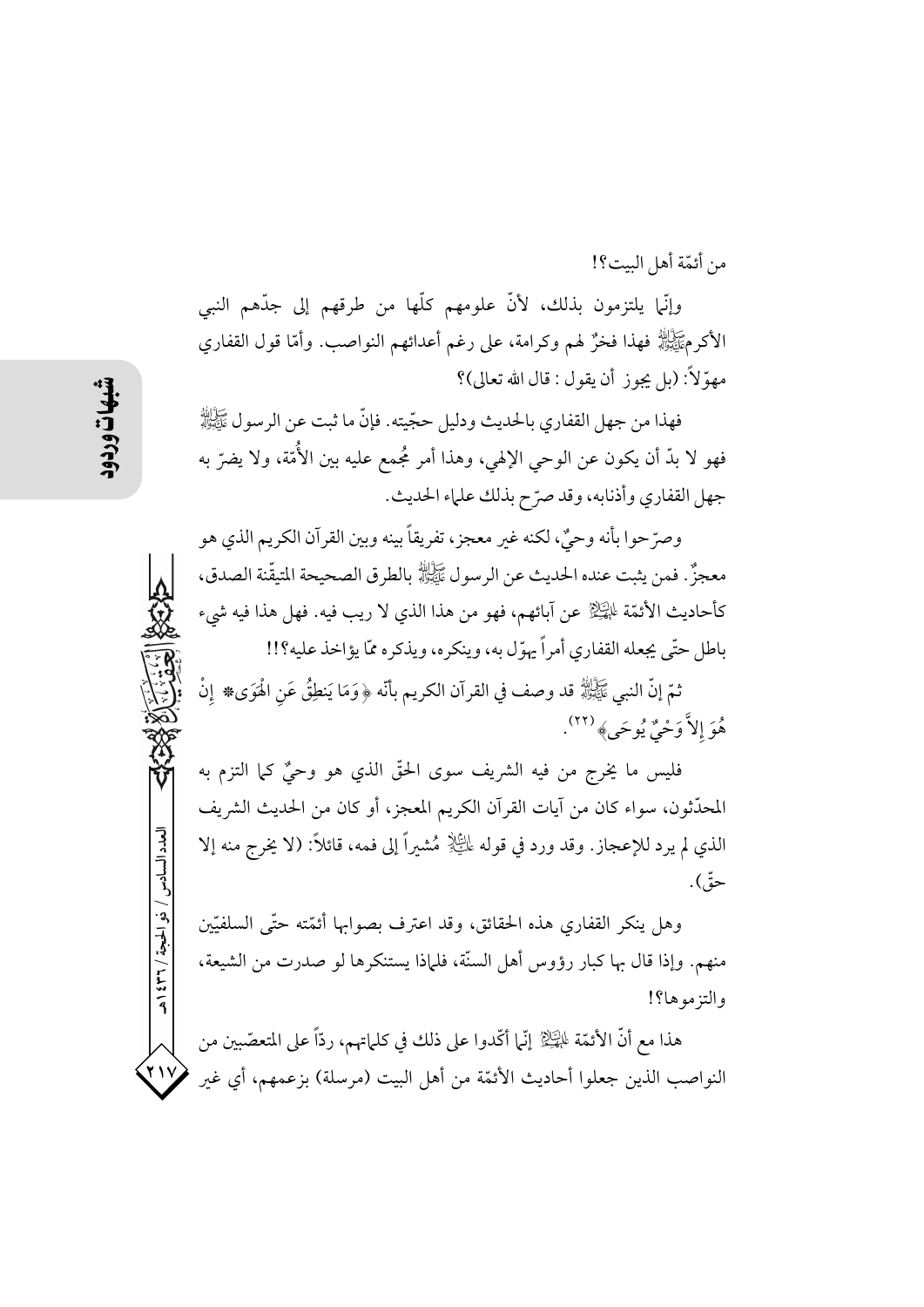متَّصِلة بالرسول ﷺ.

وليس ذلك منهم إلا جهلاً بعلوم أهل البيت وبُعداً عنهم، كما ً هو حال القفاري! فقد حرموا أنفسهم من التزوّد من معين أئمّة أهل البيت، فخسروا علومهم، واتَّبعوا الغرباء، فضلَّوا وأضلُّوا.

والأغرب أنَّهم يدَّعون العلم والاستنباط ـ كيا عبرٌ عنه القفاري ـ في كلامه السابق!! والأدهى أنَّ القفاري يتَّهم الأئمَّة من أهل البيت ﷺ وشيعتهم بها يعلنه بقوله في (ص ١٣): (لكنِّ الغرض أنَّهم يعدُّون (الصحيفة السجَّادية) كالقرآن).

وقد قلنا: إنَّ كلامه هذا هو إهانة للقرآن الكريم، واعتداء صارخ على هذا الكتاب المقدَّس الإلهي، يهدف إلى إعلانه القفاري بنفسه ومن قلبه، لكنَّه ينسبه إلى غيره. بينها أي أحدٍ لم ينطق بهذا، لا من الشيعة، ولا من المتسننين، فهو كذبٌ مفترى على المسلمين أجمع.

نعم، إنَّ المسلمين يقدَّسون كتباً من التراث لاحتوائها على آيات القرآن، كالتفاسير، وكذلك ما احتوى الأحاديث المرويّة عن الرسول ﷺ لأنّها تحتوي على كلامه الشريف التي هي (وحيٌ يوحي) ولم تكن قرآناً يُتلى!! وكذلك يقدّسون كتب الأدعية المأثورة، بهذا الاعتبار.

ومن كتب الدعاء هي: (الصحيفة السجَّادية) المروية عن لسان الإمام زين العابدين عليّ بن الحسين بن أميرالمؤمنين ﷺ الذي أقرّ بصلاحه وعبادته وأهمّية ما في أدعيته من المعاني الروحانية والتوجيهات، أعلام العامّة والخاصّة.

والقفاري يُفزعه تقديس الصحيفة السجّادية، حتّى أنه ينسبها إلى (التزوير) فيقول: (إنَّ هذه الصحيفة (المزوَّرة!) في جُملته تحظى بهذا التقديس).

نعم، إنَّ الشيعة، بل وغيرهم ممَّن يعرفون اللغة العربية، ويميّزون بين البليغ منها والفصيح، يقدَّسون الصحيفة السجَّادية، هذه، لأنَّها تحتوي على أبلغ الأدعية يشهان<br>آن

. ضابعلالی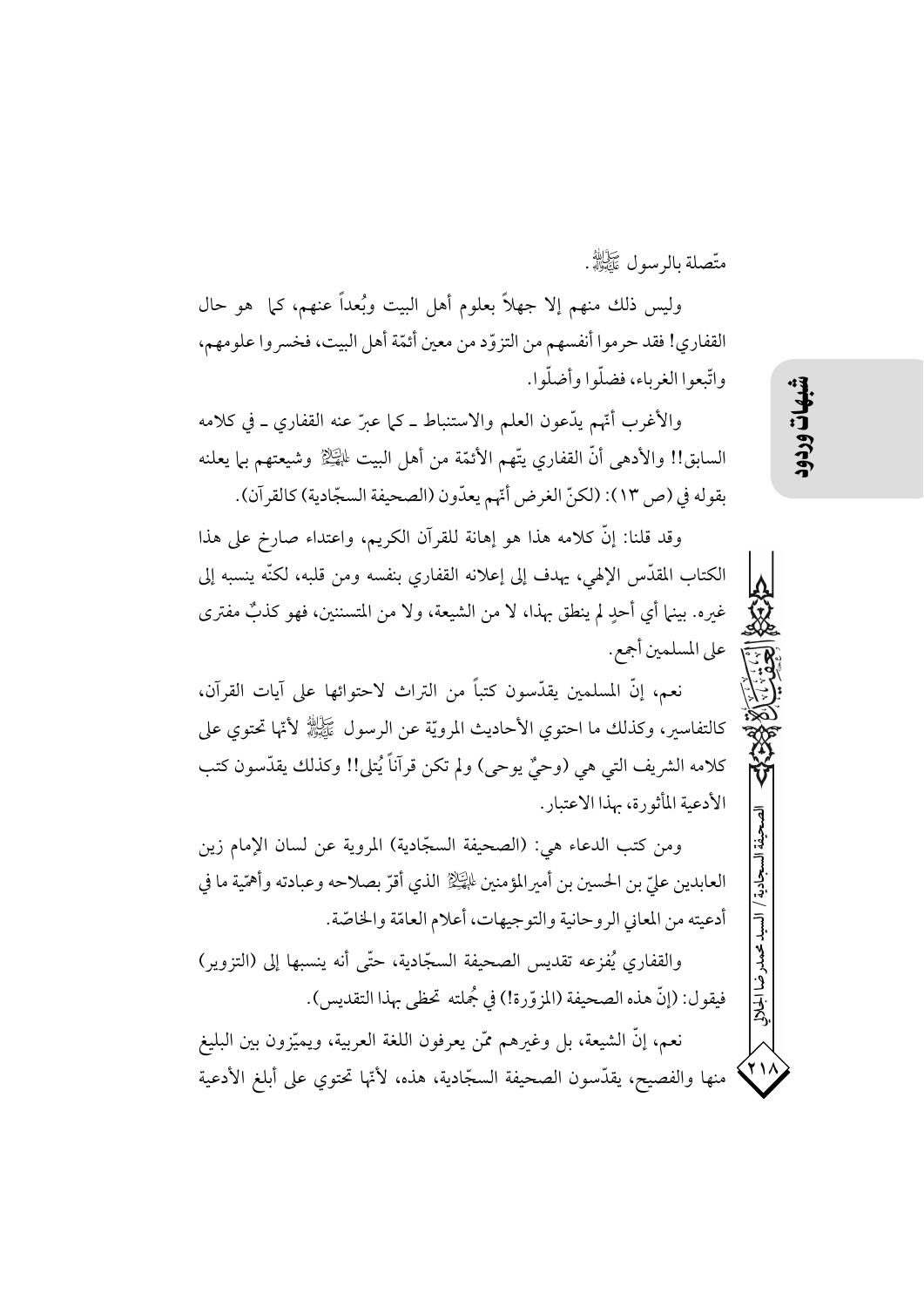وأروعها في التوجُّه إلى الله عزَّ وجلَّ، وأقواها دلالة للعبد إلى الوقوف أمام المولى بلسان الأدب والتذلّل والخشوع، والاستدعاء المناسب لمقام الربوبية.

ويكشف القفاري عن غِلَّه وغبائه وغرضه، حيث يتجاوز طور العقلاء فيقول: (... ولو كانت (صحيحة النسبة) بجملتها، فلا يسوغ(!) أن توضع بهذه المكانة).

والقفاري هذا يضع نفسه في مقام الحاكم، فيُفتى بأنَّه (لا يسوغ) وهذا من البلاء على الأمّة الإسلامية، أن يتظاهر هؤلاء الجهلة المتفيقهون بإصدار الفتاوى المخزية، المخالفة للكتاب والسنّة، ولإجماع الفقهاء.

فنقول له: لماذا لا يسوغ ! وهو نصٌّ يحتوي على امتثال أمر الله حيث يقول: ﴿ادْعُونِي أَسْتَجِبْ لَكُمْ﴾ (٢٣). الدعاء الذي حثّ الباري جلّ جلاله عباده بالتزامه فقال: ﴿ قُلْ مَا يَعْبَؤُا بِكُمْ رَبِّي لَوْلاَ دُعَاؤُكُمْ﴾ (٢٤).

فيأتي القفاري الأعرابي الأرعن، ويقول : (لا يسوغ) أن يبلغ مكانةً تقديس واحترام.

ولَّا كانت الصحيفة السجّادية، صادرة من قلب زين العابدين، وأفقه العلماء في عصره<sup>(٢٥</sup>) والمتَّفق على جلالته وزهده، وورعه ومقامه، فهو حريٌّ بكلَّ تقديس وتقدير .

وقد عبَّر عن ذلك كبار العلماء والأُدباء والبلغاء، فما للقفاري البَدَوي الجلف الجافي أن يُدخل أنفه في مالا يعنيه، حقًّا إنَّه ظالم لنفسه، حيث لم يعمل بيا يعلم، إن كان يفهم ما كتب في المبحث الثالث في شأن الإمام السجّاد لِلتِّلِ صاحب (الصحيفة) ولو كان يفهم لما اعتدى عليها بقوله: (المزوَّرة) وقوله: (لا يسوغ أن يكون لها هذه  $11(i)$ 

لكن حقده المستولي على كيانه في النصب والبغض لأهل البيت النبوي <u>۲۱۹</u> وبالخصوص على أئمّتهم، وعلى شيعتهم، يمنعه من أن يعيَ ما يكتب أو يقول، أو

العدد السادس / ذو الحجة / ٣٦٦ هـ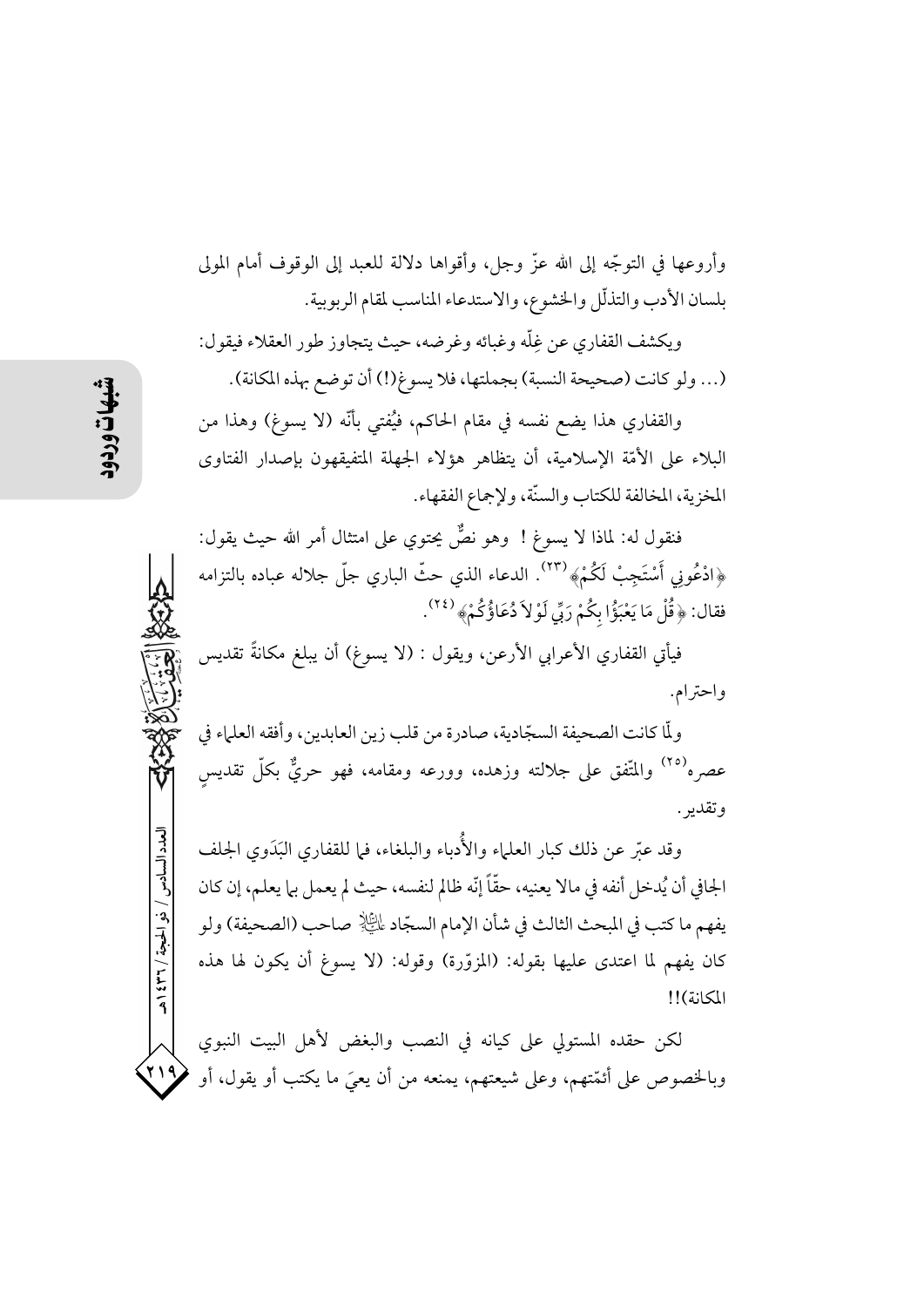يرتدع عن أسلوبه الوقح عند ذكر الأئمّة من أهل البيت لِمُهْلِّلاً أو ذكر ما يرتبط بهم من حديث أو دعاء أو مناجاة، أو علم، أو كتاب؟؟!!

ولكنه لم يهدأ له بالٌ، إلا أن يصف ما لهم من علوم ومعارف، بالوضع والكذب والتزوير، لما عرفنا من أغراضه الفاسدة، وأهدافه الكاسدة.

ولعلَّ في هذا الحوار ما يحثُّ القُرَّاء الكرام على مراجعة كتاب (الصحيفة السجّادية) ليقرأوا ما يشاءون من أدعيتها، ليقفوا على ما فيها من معانٍ سامية راقية وبلغة ملؤها البلاغة والادب الراقي، والأهداف الإلهية الرائعة.

إنَّ مَن يقرأ صفحة من هذه الصحيفة، يقف على الحكم العادل، والقضاء الفاصل بيننا، وبين القفاري، فيها قال وقلنا.

القفاري ونسخ كتاب (الصحيفة السجّادية):

ثمَّ إنَّ القفاري ـ وبعد ما مضي من محاولاته البائسة ـ دَخل في عملٍ صعبٍ، وليس له فيه باع ولا ذراع، وهو موضوع: ضبط نصِّ الصحيفة، من خلال (نسخها)! فقال: (مع أنَّهم في صحيفتهم المقدَّسة(!) اختلفوا في قائل : (حدَّثنا السيِّد الأجلِّ...) في صدر سند (الصحيفة السجّادية) وأقرِّ وا باختلاف نسخها).

وهذا الأمر ممَّا يتعلَّق بتحقيق النصوص، والتحقُّق من نسبتها، واتَّصال سندها، واختلاف نسخ الكتب، وغير ذلك ممّا يدخل في (علم تحقيق النصوص)(٢٦).

وهو من اختصاص المحقَّقين للتراث، وليس القفاري منهم قطعاً، إذ من شروط المحقَّق أن يكون عارفاً باللغة العربية وعلومها، ومطَّلعاً على علوم الدين ومصطلحاتها، ومتخصَّصاً في موضوع الكتاب الذي يقومون بالعمل فيه، وغير ذلك ممَّا هو مذكور في الكتب المؤلَّفة في (علم التحقيق).

区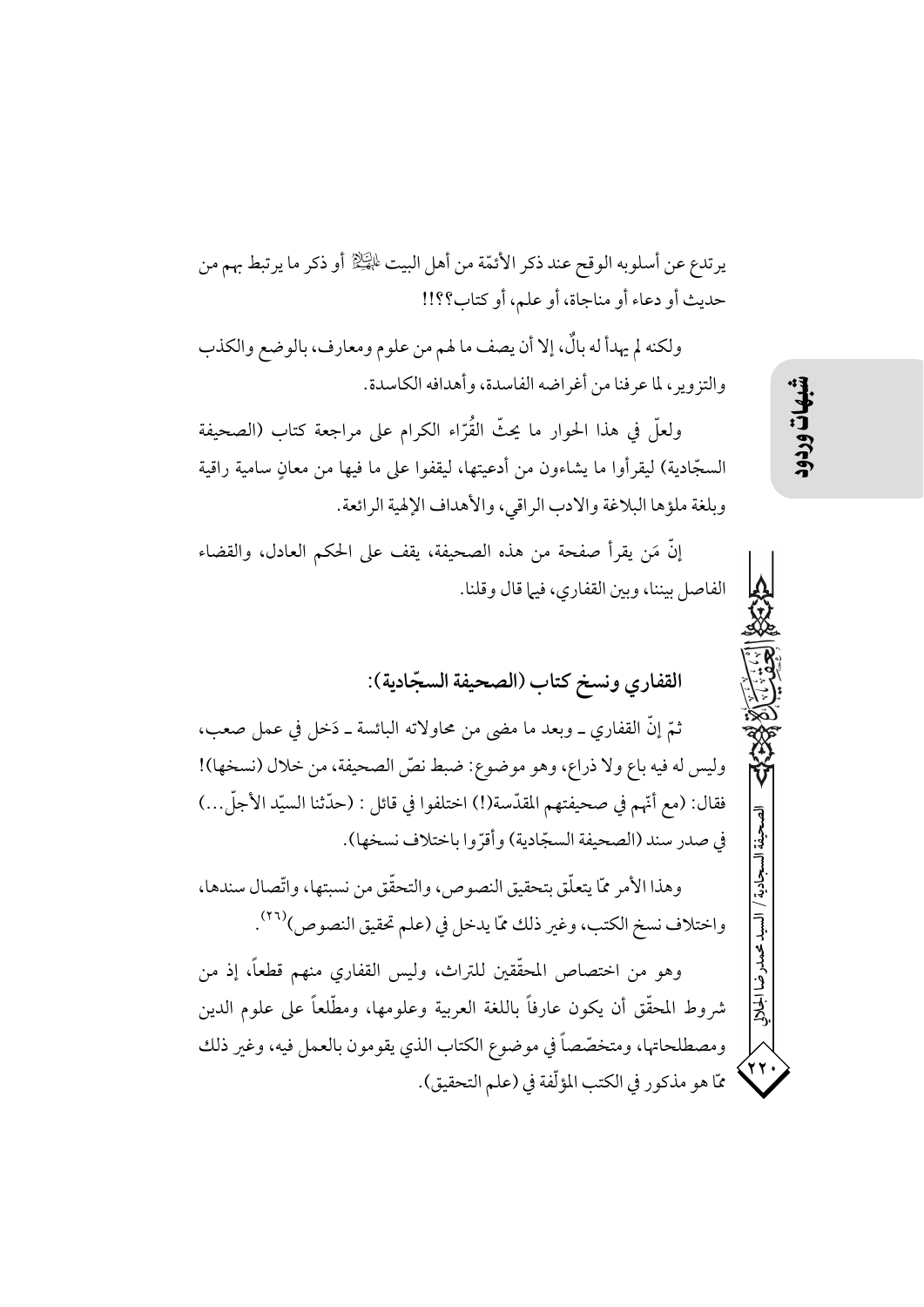والقفاري فارغ أعزل، بعيد عن كلَّ هذه الأمور، وأهمَّها اللغة العربية، فإن القفاري لا يفهم معاني الألفاظ فضلاً عن مصطلحات العلوم الأُخرى، كما عرفنا ذلك ممَّا سبقٍ من تفسيره للعبارات، ومن استدلالاته على ما يُريد، مع دلالة ما يذكره من المباحث، وتعرضه بيا لا يعنيه من الأمور، ومع ذلك يحكم على ما يبحث بالكذب والتزوير والوضع، ويُفتى حَسب توهَّماته وأغلاطه!

فيا له والدخول في بحث النسخ ومعرفة رواتها؟

وفي خصوص الراوي الأوَّل للنسخة قد يقع في كثير من الكتب ترديدٌ، لكثرة الرواة أو تعدَّدهم، وهذا أمرٌ ۖ معروف، ومألوف بين المحقَّقين، الذين يعرفون كيف يحلُّون ذلك بالطرق المحدَّدة في (علم التحقيق).

وفي خصوص القائل (حدّثنا) في بداية (الصحيفة السجّادية) فقد أشبع البحث عن الكلام فيه وتعيينه، وكذلك قام المحقِّقون للصحيفة، ببذل جهود واسعة، وأعمال رائعة، في التأكيد من النسخ وتصحيحها كما قام الشرّ اح بدراسات عميقة في المقارنة بينها وانتخاب الحقَّ منها، وأين القفاري الجاهل، من هذه الجهود، وهذه المعارف والعلوم، لكن روح الفضول التي يحملها تدعوه إلى إدخال أنفه في كلِّ موضع!

ويدَّعي أنَّه (يستنبط) فيحكم على الصحيفة المقدَّسة بالوضع والتزوير وعلى رواتها بالرفض.... إلى آخر ما عرفنا بعضه، وسنعرف الأكثر من ذلك.

ثمّ إنّه يخلط البحث بين معرفة مَن هو (القائل: حدّثنا) في بداية سند الصحيفة، وهو من قول الرواة للصحيفة، لا من صاحبها الإمام السجّاد لِمالِخَلاٍ، وبين الكلام عن مضمون نصِّ الصحيفة، وهو الوارد من الأدعية التي أملاها الإمام السجَّاد لِمليَّالٍا من لفظه وإنشائه.

فيدلُّ هذا الفعل من القفاري أنَّه يحاول أن يشكك في الصحيفة كيفيا حَصل، ومن أي وجه أمكن، ليصل إلى غرضه الفاسد، ويزيّن له اتّهاماته ودعاواه الباطلة ضد الصحيفة السجّادية.

العدد السادس / ذو الحيجة / ٣٦ / ٤٣٩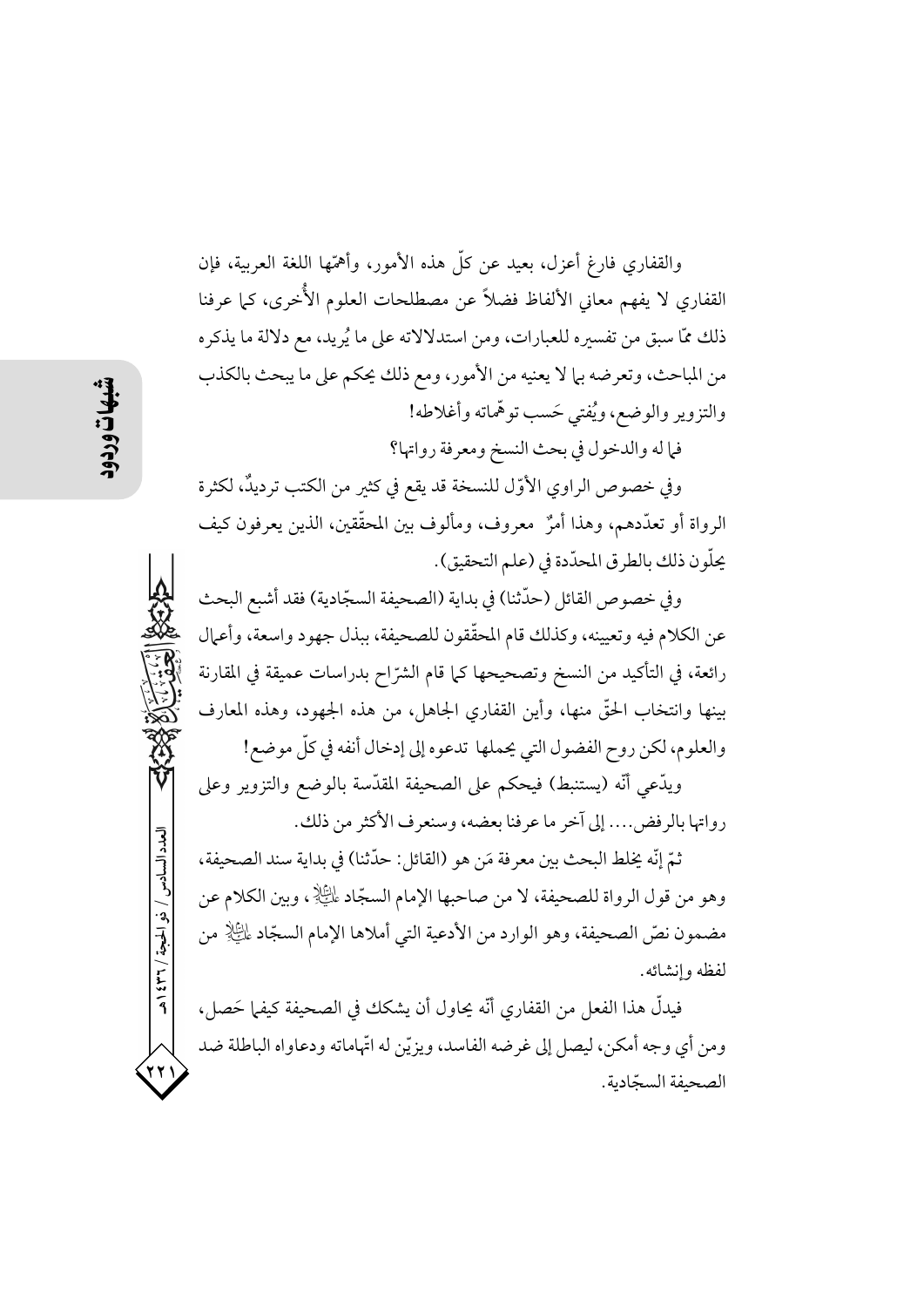ومن عادته تكرار الاتّهامات التي افتعلها، ممّا يُثير القارئ، مثل تشبيهه لها بالقرآن، وقد فنّدنا ذلك مرّات عديدة بعدد تكراره لذلك، وهو في ما يأتي يحاول أن ير تّب على اتّهاماته تلك نتيجة لما لفّفقه من خز عبلاته، فيقو ل:

(ونقول لهم: لقد ختم الله سبحانه بمحمَّد ﷺ الرسالات، وأكمل برسالته الدين، وأتمّ النعمة، وانقطع بموته الوحي. وهذه أمور معلومة من الدين، بالضرورة).

وأضاف: (هذه الدعاوي الخطيرة لكم، تقوم على إنكار هذه المبادئ، أو تنتهي ىقائلها إلى ذلك).

كذا قال ، ولكنه غير واثق من هذين الامرين اللذين جعلهما منشأ للدعاوي الخطيرة، (أو) تنتهي إليها! والفرق بين الأمرين، دليل على عدم تثبَّته ممَّا يقول، فمع ذلك تراه يحكم حكماً قطعياً، فيقول: (وهذا بلا شكِّ نقضٌ لحقيقة شهادة أنَّ محمّداً رسول الله ﷺ).

وإذا عرفنا فساد اتّهاماته، وسابق كلامه ولاحقه، وما نسبه أوَّلاً، وما بني عليه حكمه الأخير، كما بيّنا ذلك في موارد ما ذكره من الأمور، وبيّنا خلطه وغلطه، فيها اعتبره (دعاوى خطيرة) فأثبتنا أنَّ ما فرضه دعوى خطيرة إنَّما هو حقٌّ ظاهر، لكنَّه (مُرّ) في حلق السلفي التكفيري، وثقيل على قلبه الأسود المليء بالحقد والتكفير، وخطيرٌ في عقله الناقص وجهله. وبعد هذا، فيم جعله نتيجة كلماته يكون باطلاً، مر دو داً عليه.

والأهمِّ في المقام أنَّ ما ذكره في هذه السطور، لا يرتبط بالصحيفة السجّادية، وليس فيها شيء ممَّا ادَّعاه. وهذه الصحيفة منشورة مشهورة، فمن يقرؤها يجدها مشحونة بخالص الدين القيّم، من التوحيد الأكمل الأتمّ والرسالة المحمّدية العُظمى والأعمّ، وتمام النعمة بالولاية الكبرى!

医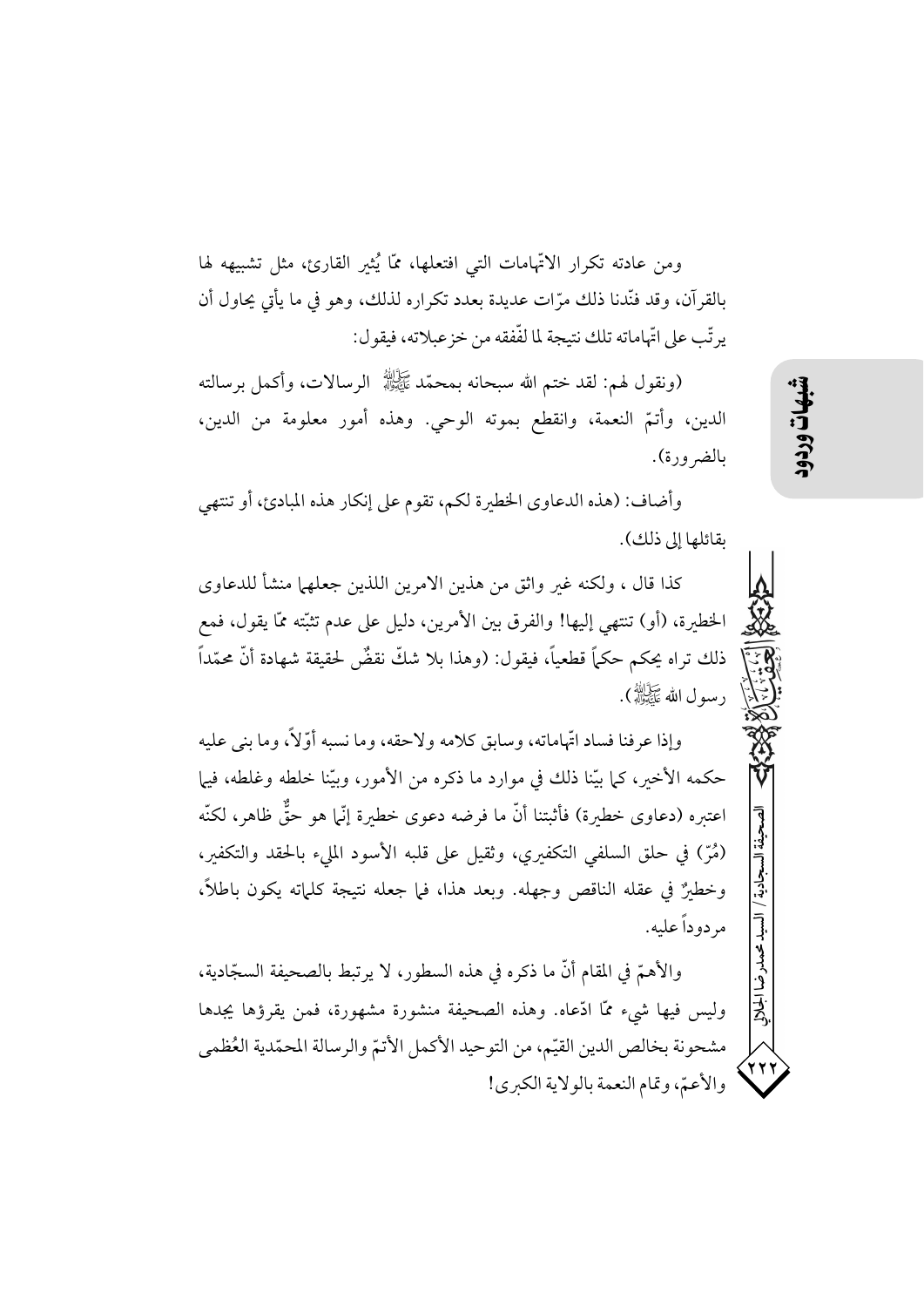وهذا يقتضي الحمدُ لله والشكر له، وتقديس قائل الصحيفة ومنشئها الإمام الطاهر عليّ بن الحسين بن أمير المؤمنين عليّ بن أبي طالب لِماثِيالٍ ، زين العابدين، وأفقه الناس في عصر ه.

ولا يضرِّ هذا النصِّ الشريف، انحراف المنحرفين عنه، ولا ظلم الظالمين له، كما لم يضرِّ الأئمَّة ما قام به الظالمون من الاعتداء الأثيم. كما لا يضرِّنا نحن شيعة أهل البيت لِلْهَيْلِ ما كالوه علينا وضدَّنا من الاتَّهامات الباطلة، ما دمنا على الحقَّ ولأهله متَّبعين. ولا يضرّ نا (من ضلّ) إذا اهتدينا بفضل الله ورحمته.

وقد خسر السلفيون المبتدعون، ما عند الأئمَّة ﷺ من علم ومعرفة، فابتعدوا عنهم، وخسروا ما عندهم من تراث عظيم فانحازوا عنهم، وعن شيعتهم العلماء والفضلاء الأخيار، واتَّبعوا أئمَّة لهم ممَّن لا خلاق لهم، وكفاهم خسراناً وضلالاً. (فلهم دينهم ولنا دين).

ثمّ إنّ القفاري ـ المتناقض ـ يعترف في نهاية كلامه الأخير، بأنّ تلك الشذوذات (الاتَّهامات) التي فرضها ونسبها إلى عموم الشيعة، وتقوَّلها عليهم عموماً، اعترف (بأنَّها مذهبٌ لطائفة مغمورة، منكرة، غلاه، في نظر كثير من فرق الشيعة نفسها: وقد نسب الإمام الأشعري ! هذه الشواذ من المقالات، إلى الصنف الخامس عشر من أصناف الغالية، فهم الذين يزعمون أنَّ الأئمَّة ...) إلى آخر ما ادِّعاه.

نقول: فإذا كان ما يقوله ــ هذا الإمام الأشعري ــ صحيحاً، وأنت يا قفاري! توافقه على ذلك، فلماذا تعمّم القول على جميع الشيعة الذين تسمّيهم الروافض، وتُريد ممَّا أوردته هنا أن تحشر الصحيفة السجّادية، ومنشئها السجّاد زين العابدين لِلْيَّالِا ومن يعتقد بها من عموم الشيعة، وتحكم على الجميع بأحكامك الظالمة، تلك؟؟!!!

أليس في فرق أهل السنَّة، مَن هو عندكم (أشدَّ من الكفَّار والملحدين) ومن تتبرَّأون منهم أنتم، وكفرهم ظاهر بيّن، وهم يعدّون أنفسهم من أهل السنّة؟!!

العدد السادس / ذو الحجة / ٣٦٦ / هـ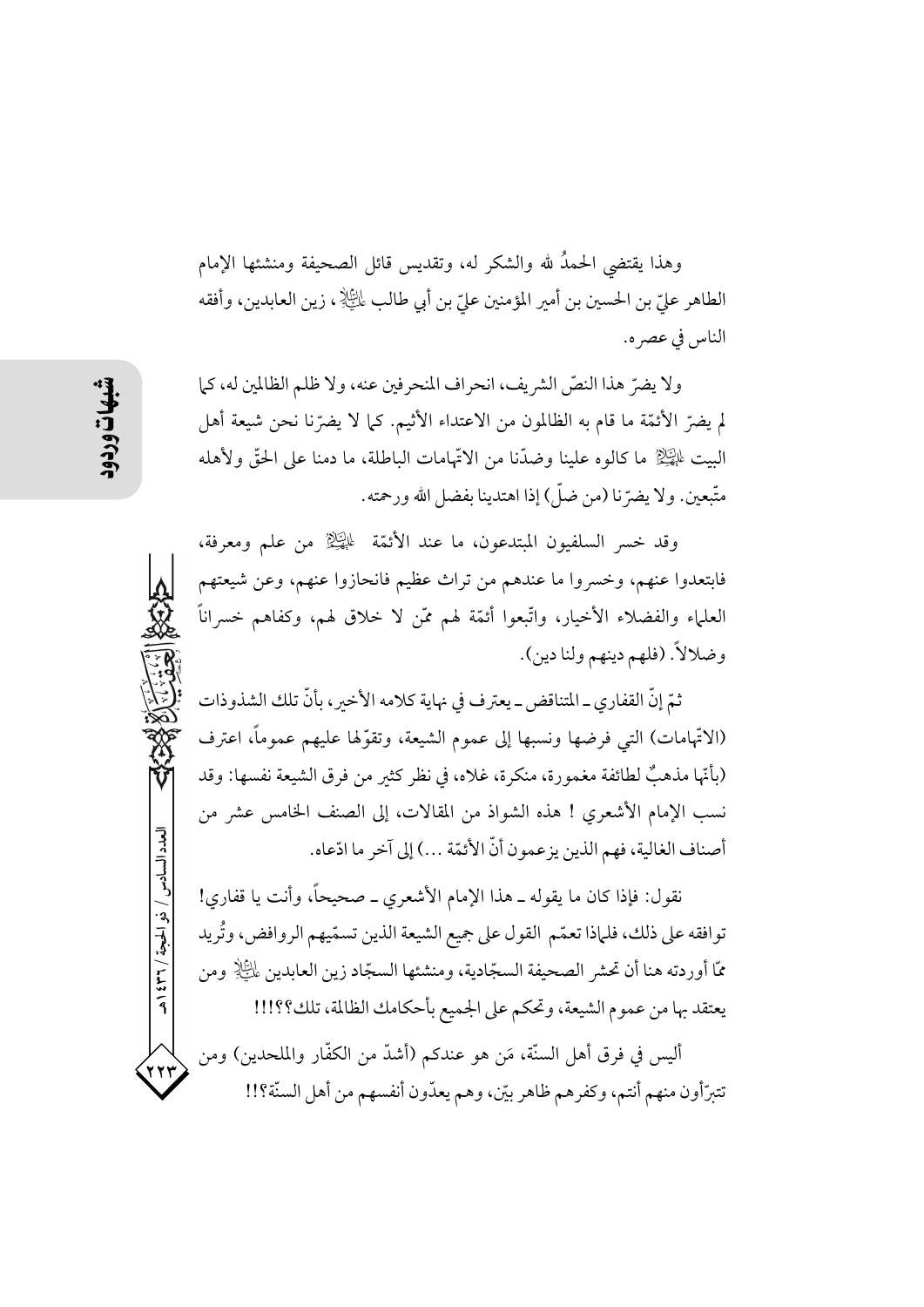فهل يجوز لأحد أن يحكم على عموم أهل السنّة، بحكم أولئك الكفرة، ويحمل شذوذهم على جميع المسلمين وعليكم أنتم بالذات؟!!

وإذا كنتَ تعترف بيا نقلته عن (إمامك الأشعري) وأنَّ الشذوذات التي افترضتها خاصة ببعض الفرق الشاذة، المغمورة، المعيّنة، وهي تنسب نفسها إلى (الشيعة) ولكن ليسوا منهم، لبراءة عموم الشيعة من تلك الشذوذات ـ إن صحّ نسبتها إليهم ـ . فلماذا تسعى ـ يا قفاري ـ وتدأب على تعميم التَّهم لأهل البيت وعموم شيعتهم، ولا تميّز؟!! أليس هذا منك اعتداءً، وظُلما، وزُوراً من القول، تحمل وزره!

ميلاد صُحفِ أُخرى: تحت هذا العنوان، بدأ القفاري هجو مه، فقال: (كعادة الروافض في استمرار الكذب، فقد قام جُملة من شيوخهم، بجمع أدعية

أخر، ونسبتها لعليِّ بن الحسين، وتسميتها بالصحيفة السجّادية).

ثمّ عدّد مجموعة من الكتب المؤلّفة لجمع الأدعية المرويّة عن الإمام السجّاد زين العابدين لِلتِّلِكْمِ، ممَّا لم يرد في الصحيفة السجّادية المشهورة، فجمع فيها المؤلَّفون الأدعية المنتشرة في التراث، وسمّى كلّ منها بالصحيفة السجّادية موصوفة بالثانية، والثالثة، وهكذا إلى السادسة، حسب تأليفها.

جمع هذه المجموعة عدَّة من كبار المحدِّثين العلماء المختصِّين من كتب التراث العظيم، المتوفَّر في الثقافة الإسلامية.

والقفاري ـ وتحت ذلك العنوان الذي فيه نوعٌ من الاستهانة، ذكر تلك العبارة الجسورة، أطلقها كعادته من دون أن يدلُّ على وجه ذلك، ولماذا اعتبرها (كاذبة) أو (منسوبة) ؟! مع أنَّ جميع ما ورد فيها قد استخرجت من كتب معروفة متداولة

 $\overline{H}$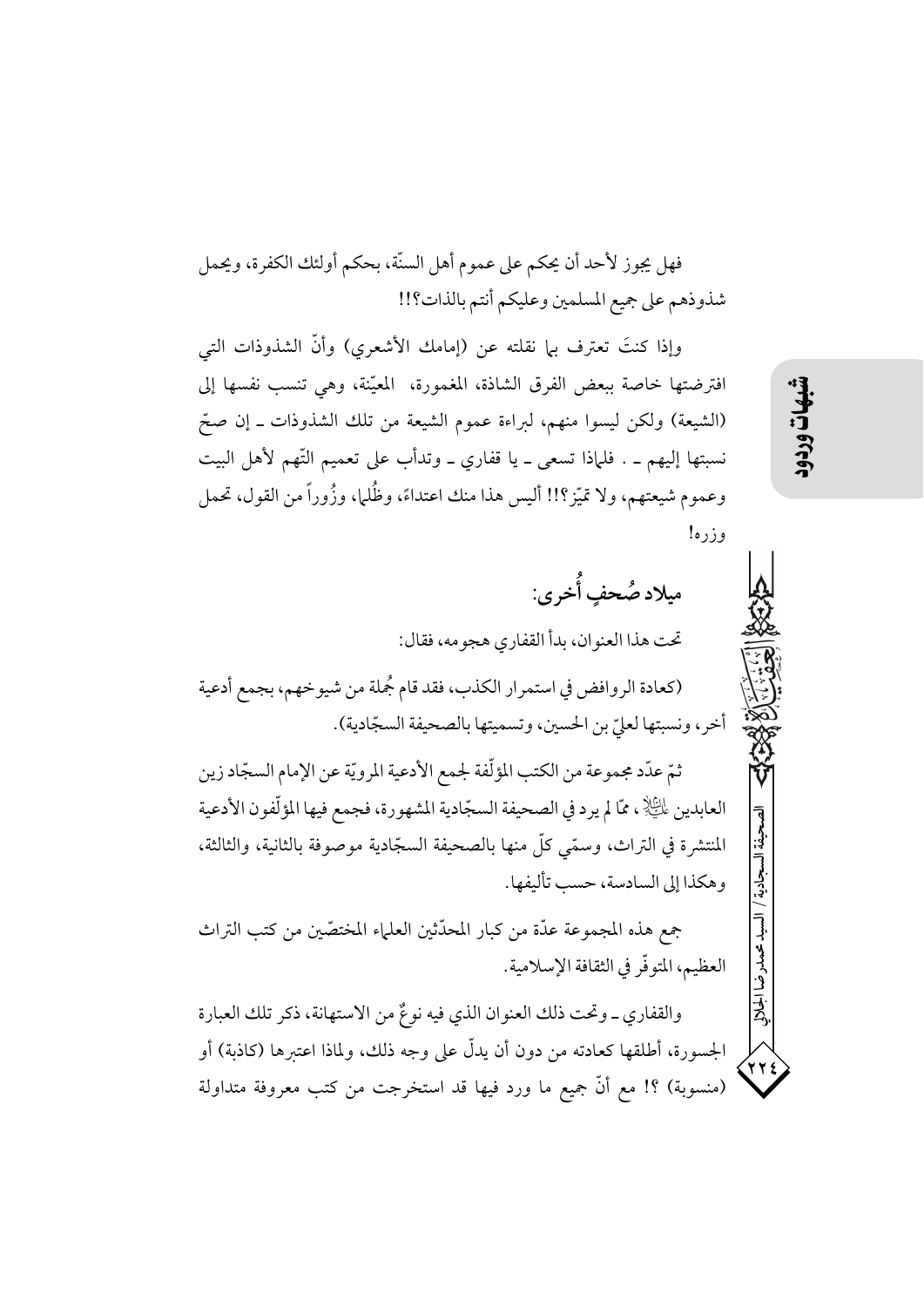ومعتبرة عند الشيعة، وبطرقهم المعروفة عندهم، وبأسانيدهم المتَّصلة كسائر المرويّات والأحاديث الشريفة المذكورة في كتب التراث الإسلامي، عند فرق المسلمين.

وأمَّا المضامين الواردة في هذه الصحائف فهي كالصحيفة السجَّادية الأولى، مروية عن الإمام السجَّاد ﷺ وتحتوي على المعارف الرفيعة الحقَّة، وهي من الدعاء لله، الذي يجوز إنشاؤه لكلّ أحد، وبكل لسان، فكيف إذا كان عن إمام عظيم من أئمّة أهل البيت لِلْمَجْلَ وهو الإمام زين العابدين عليّ بن الحسين بن عليّ أمير المؤمنين لِلْمَجْلاُ .

وهنا ـ أيضاً ـ ندعو القرَّاء الكرام أن يقفوا على هذه الصُخُف الأُخرى، كي يقرأوا النصوص الرائعة المحتوية على الحقّ المبين، والمعاني الرفيعة، التي تليق بالعباد الصالحين الذين يعبدون الله تعالى بآداب وعبارات وتضرّعات، صادرة من قلب إمام من أئمّة أهل البيت لِلْمَجِلّا وهو الإمام السجّاد زين العابدين لِلْيَلَلَا .

ليقرأوا ويحكموا بإنصاف ويقين على هذا القفاري السلفى التكفيري، المعتدي على أهل البيت عليه الآخر.

وهذه الصُخُف كلُّها مجموعة في كتاب واحد باسم (الصحيفة السجّادية الجامعة) جمعها ونظَّمها المرحوم العلامة الفقيه المحدَّث الكببر السيِّد محمَّد باقر الموسوى الأبطحي الأصفهاني رحمه الله.

عنوان أخير، في نهاية (المبحث الأوّل): دلالة التّسمية: إنَّ عنوان كُتيب القفاري هو : (حقيقة الصحيفة السجّادية) لكنَّه يحاول أن يقدح في كلِّ ما قيل عنها، فيحمل عليها، ويجعل أفعال الآخرين وأقوالهم، طريقاً إلى

إبطالها!

لعدد السادس

/ ذو الحجة / ٢٦٦ / هـ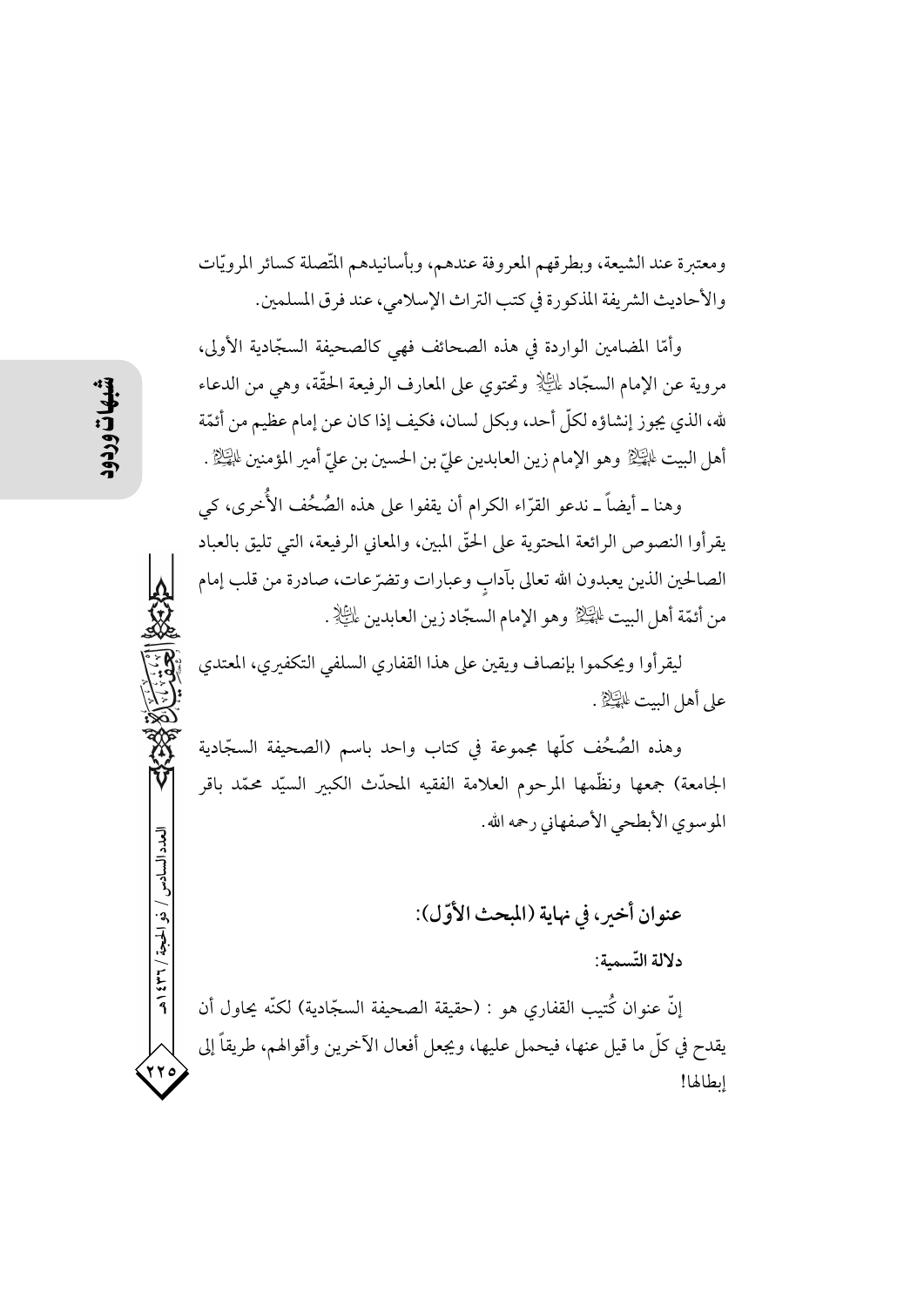وهذا عمل منافٍ للعدل والإنصاف، ومخالف لأبسط قواعد العلم والمعرفة، وفي هذا العنوان بحث عن أسماء أطلقها آخرون على هذه الصحيفة، اعتزازاً منهم بها، وتعظيماً لها، وإعلاناً عن محتوياتها الحقَّة الرائعة، وبالتالي تشويقاً للمؤمنين إلى قرائتها وتداولها.

لكن القفاري يجعل ذلك طريقاً للهجوم على الصحيفة ذاتها، ويجعل ذلك دليلاً - يزعمه - على نُطلانها.

وقد كرِّر هذا الأسلوب في (وُريقاته هذه) في عرض أفكاره أكثر من مرَّة، ومن ذلك موضع (تسمية) الصحيفة، بأسماء عديدة من قبل الآخرين، مثل (زبور آل محمّد) و(إنجيل آل محمّد).

فنقول: إن هذه الأسماء ليست متأصَّلة في إطلاقها على الصحيفة، بل هي أوصاف أطلقها بعض المتأخَّرين، ممَّن لم يعرف اسمه، ولا رسمه، واستطابها بعض فأوردها وأطلقها على الصحيفة! فلم ترد في حديث أو نقل، سوى عند المتأخَّرين من المفهرسين.

ثم المناسبة لمثل هذا الإطلاق: أن (زبور داود) و(إنجيل عيسى). إنَّها هي مجموعة نصائح ومناجاة ومواعظ وأدعية، وهذا هو المتداول منه مقاطع في قسم من أنواع الحديث، المعروف بالأحاديث القدسيّة، في مصطلح المحدّثين.

والصحيفة السجّادية، تقوم بدور هذه المواضيع باللغة العربية وبالعهد الإسلامي، ومن إنشاء إمام من أهل البيت النبوي الشريف، وبأحسن أداء وأبلغه وأفصحه، وبمعانٍ وأغراض أهمّ وأنسب من تلك المذكورة في الأحاديث القدسية، وقد بلغتنا الصحيفة مسندة عن الإمام بأفضل الطرق وأقواها وأصحّها وأسناها.

فالتعبير عنها بالزبور والإنجيل، منسوبين إلى (آل محمَّد) والإمام السجَّاد منهم، ليس إلا تعبيراً عن الاعتزاز والتنبيه على عظمة الصحيفة ومضامينها، مع أنَّ في ذلك افتخاراً بها لثقافة المسلمين المأخوذة عن أهل البيت النبوي، وهو مأخوذ عن محمدرضا الجلالي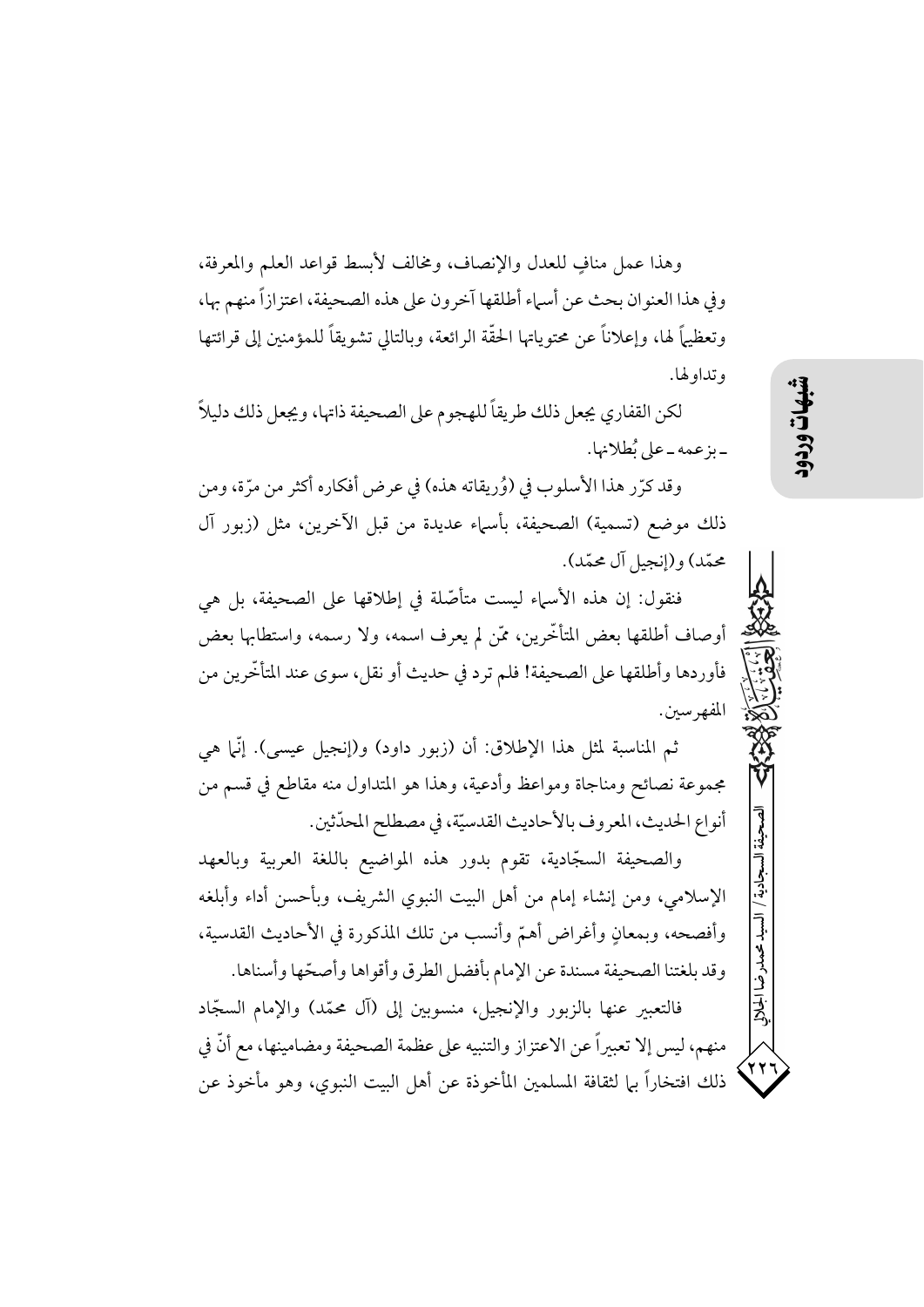جدَّهم المصطفى ﷺ فيه مثل ما في تلك الكتب. فيا في ذلك من عيب أو خطأ أو مؤاخذة ؟!!

وقد أوغل القفاري في جهله وغرضه الإثارة ضد الصحيفة ومن يلتزم بها وهم شيعة أهل البيت، حيث ذكر في نقده لهذه التسميات، فقال:

(فهو \_ أوِّلاً \_ جزءٌ من دعاوى عريضة لديهم، بأنَّ عند أئمَّتهم كلَّ كتابٍ نزل من السهاء، وأنَّهم يقرأونها على اختلاف لغاتها).

والعَجبِ من هذا الأعرابي أنَّه يستكثر على أهل البيت وأئمَّتهم وشيعتهم أن تكون عندهم من تراث السابقين نسخٌ من أشرف كتبهم المنزّلة على أولئك الأنبياء والعظماء، فلو كانت عنايتهم بها إلى حدَّ المحافظة عليها وقراءتها ومعرفة لغاتها من مهيَّات ما اهتمَّوا بها، فهل في ذلك أمرٍ مكروه، أو باطل أو سيَّع، حتَّى يجعلها القفاري الجاهل، مدعاةً للهجوم والاتَّهام؟

وقد سبق أن عرض القفاري مثل هذا، مكتفياً ــ كما هنا ــ بالاستغراب، ثمّ الهجوم والاتّهام.

ما دامت أنَّ تلك الكتب مقدَّسة ونازلة على الأنبياء السابقين، فالسعي لتحصيل نصوصها الأصلية بأعيانها والمحافظة عليها وجمعها، أمر طيّب، بل دليل على عظمة من يقوم بذلك، وفي ذلك يتنافس المتنافسون، ويفتخر بوجوده المحصلون لها، كما هو المتداول في القرون، وفي عصرنا، من سعى العلماء والمؤسَّسات على تحصيل النسخ القديمة والتراثية، وحفظها والاستفادة منها، وتفتخر البلاد والأشخاص في العالم بوجود هذه الكتب عندها.

فهل مثل هذا أمر يوجب الاستغراب والنقد والهجوم والاتّهام، أو هو أمر جيّلٌ مهمٌ و موجب للفخر والاعتزاز، ودليل على عظمة أهل البيت الذين قاموا بها، مع غفلة الحكَّام والخلفاء والأمراء، وأرباب السلطة ووعَّاظ السلاطين عن مثل هذا

العدد السادس / ذو الحجة / ٣٦ / ٤٣٩

17y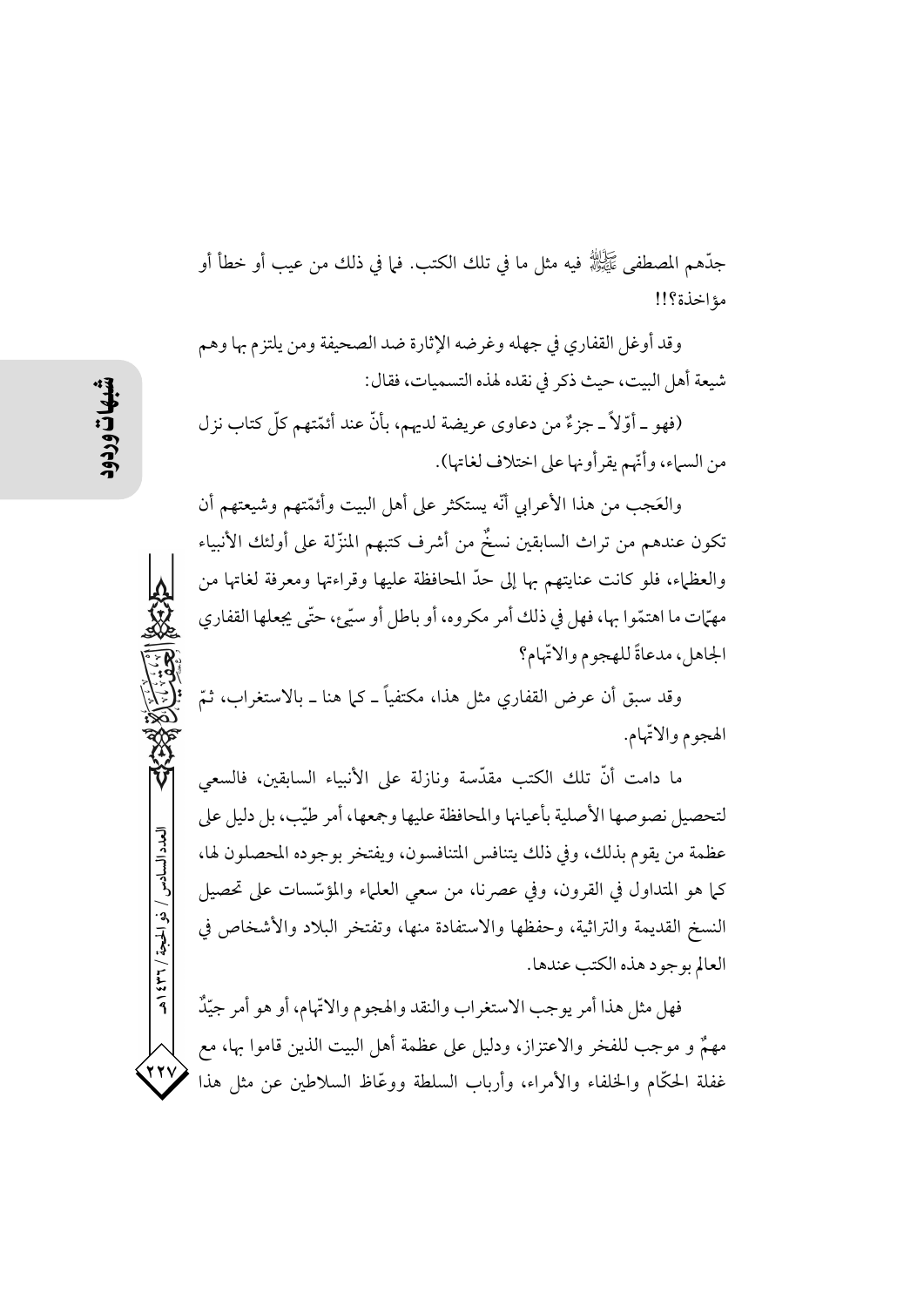التراث الإلهي العظيم والمقدّس، لانغماسهم في الدنيا ولذّاتها ولهوها ولعبها. ثم يُتابع القفاري قوله: (ثانياً: فهذا يشي بالجذور العقدية للمذهب، والتوجّهات والانتهاءات لأتباع

هذا المذهب).

إنَّ هذا الكلام المشوَّه، يتضمَّن أكثر من مدلولٍ، يُحاول القفاري من خلاله إثبات تهمة، على مذهب الشيعة، لا يجرؤ على التصريح بها ـ هنا ـ لشناعتها؛ وهي معروفة، قد عرضها بوضوح في كتابه الذي أرجع إليه هنا، وهو (أصول مذهب الشيعة). فقد أكَّد فيه (ج١ ص ٨٢) على هذه التهمة، في ضمن عرضه لعقائد الشيعة ـ بزعمه \_فنسب المذهب إلى الفلسفات القديمة والأديان غير المسلمة!!

ويكفي في بطلان هذه التَّهمة، عدم معرفته أن الزبور والإنجيل، من الكتب المنزِّلة من الله على نبيِّين من المذكورين في القرآن الكريم، ولا يرتاب مسلم في قدسهما، ومعلوم أنَّ الأنبياء كلَّهم رسل الله ودعاته إلى توحيده فهذه النسبة لا تضرَّ، بل تؤكَّد على الإيهان كما جاء في القرآن الكريم بقوله:

﴿آمَنَ الرَّسُولُ بِمَا أُنْزِلَ إِلَيْهِ مِن رَبِّهِ وَالْمُؤْمِنُونَ كَلٌّ آمَنَ بِاللهّ وَمَلاَئِكَتِهِ وَكُتُبهِ وَرُسُلِهِ ۖ لاَ نُفَرِّقُ بَيْنَ أَحَد مِن رُسُلِهِ ۞ ( ``` ).

وقال تعالى: ﴿وَمَن يَكْفُرْ بِالله وَمَلاَئِكَتِهِ وَكُتُبِهِ وَرُسُلِهِ وَالْيَوْمِ الآخِرِ فَقَدْ ضَلَّ ضَلاَلاً بَعِيداً﴾ (٢٨).

والشَّيعة آمنوا بكتب الله الَّتِي أنزلها على داود وعيسىﷺ، بيما نقله الأئمَّة من آل البيت لِلْمَجَلِّةُ ، وبأمر من الله ورسوله، وبإرشاد الأئمّة الأطهار.

فيا هو الذي يغيظ القفاري الحاقد، أليس المستنكر على الشيعة في هذا، ممَّن ﴿ضَلَّ ضَلاَلاً بَعِيداً﴾ .

- ضا الجلالي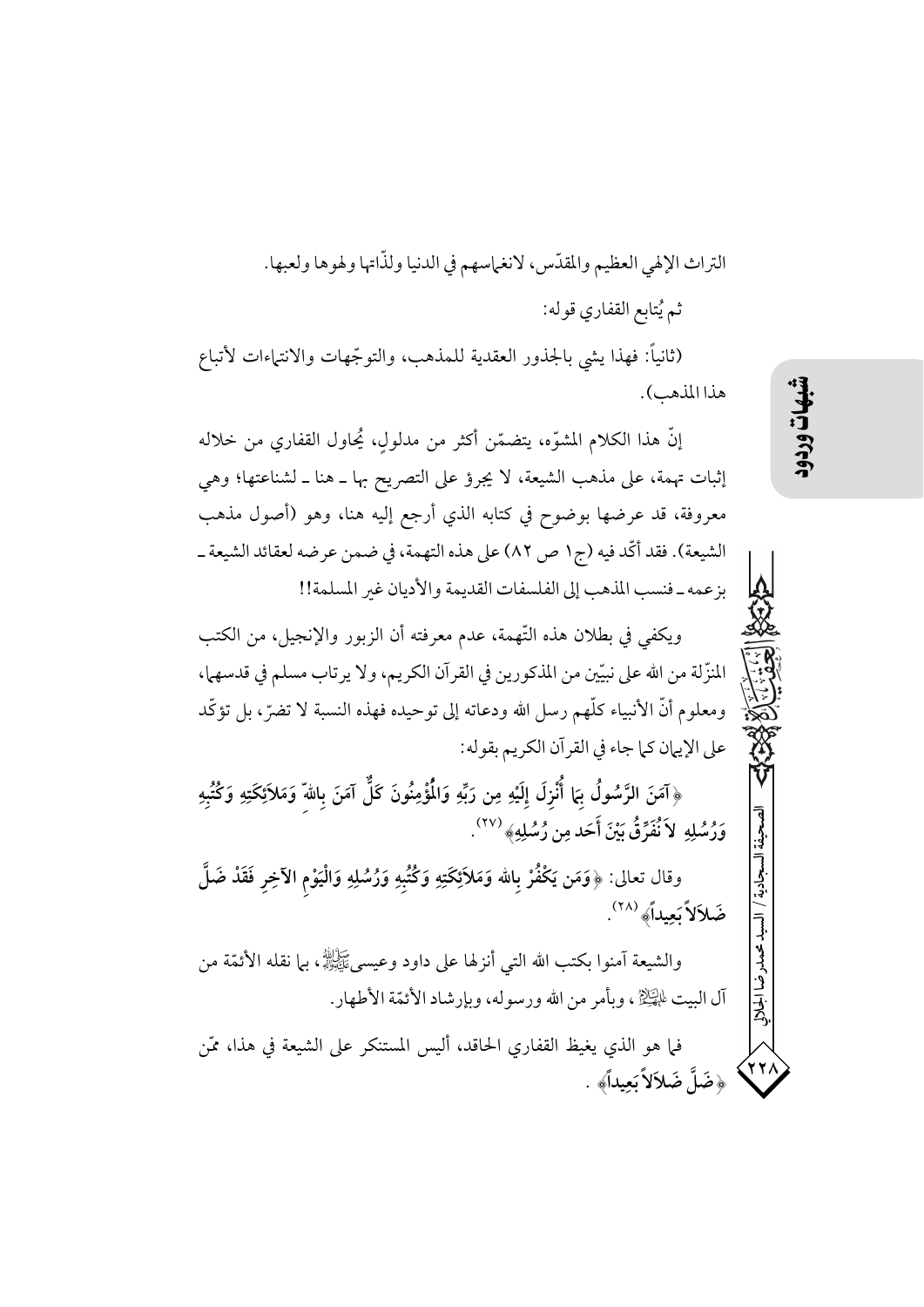ثمّ إنّ القفاري يستمرّ في تعلّقه بأرجو حة تسمية الصحيفة، ويقو ل: (أمَّا تسميتهم لها بـ(أخت القرآن) فلمَّا يزعمونه من أنَّ أقوال أئمَّتهم كأقوال الله سبحانه، كما مرّ).

فمع أنَّ هذا الاسم، ليس صادراً عن حجَّة، ولا عن دليل أو مصدر، له سمة علمية، فإنَّ من الواضح أنَّه اسم مجازي، فيه نوع من جهة أنَّ التمثيل والتقريب الصحيفة وما فيها من المواعظ والعبر مستلهمة من القرآن، وهذا واضح لمن قرأ نصَّ الصحيفة، فسيجد أنواعاً مبتكرة من الاستلهام من القرآن، والروعة والبلاغة، وغبر ذلك من النصائح والترغيب فيها وعد الله عباده الصالحين، وكذلك الترهيب ممَّا توعَّد الله منه الذين اتَّخذوا طريق الفساد والعناد. فهذا الاسم ــ وإن لم يناسب لفظاً ــ فإنَّه لا معنى له إلا ما ذكرنا.

وليس فيه ما يدلُّ على انحراف في العقيدة، وإلا فهو مرفوض قطعاً، ولا يقتضي أن يُحاسب من أجله، طائفة كبيرة من المسلمين، لأجل تصرّ ف شخص مجهول الحسب والنسب، على فرض كونه مريداً للمعنى الذي يتصوَّره القفاري السيِّئ الظن والفكر والمنهج والأسلوب.

يقرب من صنيعه هذا ما أقدم عليه من طبع صفحات من نسخة من (الصحيفة السجَّادية) . مكتوبة بخطُّ اليد، ومحرِّكة بالإعراب والضبط، والصفحات مجدولة بنقوش، زاعماً أنَّ طباعته تشبه طباعة القرآن الكريم، فقال ــ وهو يتحدَّث عن طباعة الصحيفة \_ : (المطبوعة على هيئة المصحف الشريف). وقال: على هيئة طباعة القرآن الكريم) و(تُشابه في شكلها طبعات القرآن) و(محاولة مضاهاة كتاب الله سبحانه بالمظهر).

وهكذا راحَ يكرر هذه الدعوى، ويُهرِّج، أنَّ طبعة الصحيفة السجَّادية، تشابه طبع القرآن الكريم، ليصل إلى ما زعمه ظلماً وبهتاناً، أنَّ الشيعة يدَّعون بكون الصحيفة قرآناً!

العدد السادس / ذو الحجة / ٣٦ / ٤٣٩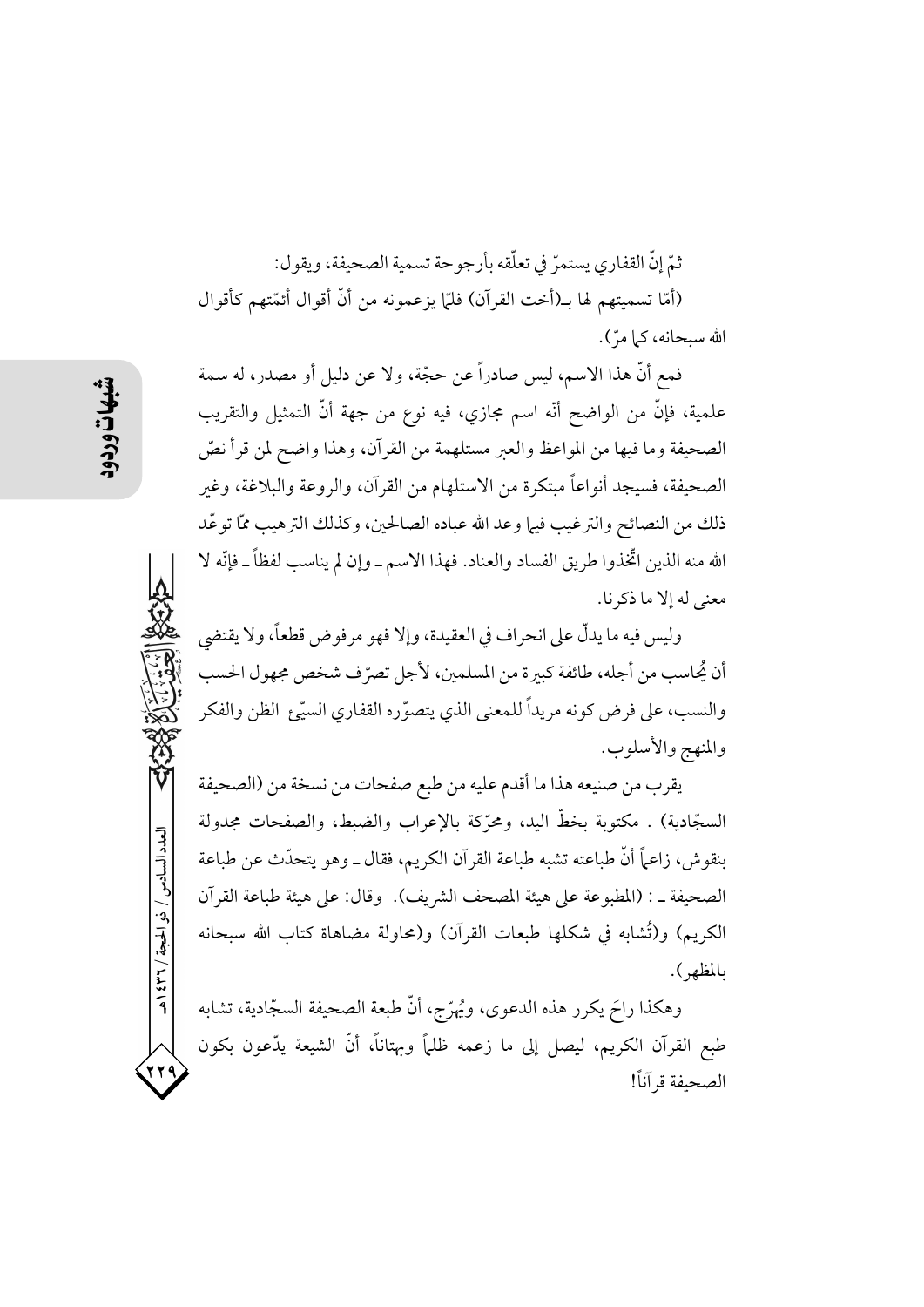وفي تكراره الزعم المذكورة بعباراته المتعدّدة تلك، اتّباع لسياسة أسياده التبي تبتني على مقولة : (إكذب ثمّ إكذب ثمّ إكذب.. حتّى يصدّقك الناس)، وحسب أن ذلك يقنع القرَّاء الواقفين على صور تلك الصفحات من تلك الطبعة، ويصدِّقون بها يقوله هذا الأعرابي ويحاوله بفعله المضحك ذلك.

ومن الواضح أنَّ ذلك إن انطلي على الصبيان، والجهَّال، فإنَّه بلا ريب لا يقنع القرَّاء من الناس، الذين سوف يقلبُّون صفحات الصحيفة، ويتلون منها سطوراً مليئة بالتقوى والبرَّ .

وإنَّا نربأ بأن يستعمل اسم القرآن لمثل هذه الأغراض الرخيصة! والفاسدة والمفضوحة!

والقفاري بهذا المنطق الضحل، يستخفّ بالقرّاء الأعزّاء ويستغفلهم، ليصل إلى أغراضه الفاسدة، ولكن أهل العصر هم أذكى وأبصر وأفهم وأعقل من أن تنطلي عليهم هذه الأساليب مع وجود من يكشف لهم دجل تلك التصرّفات وبطلانها.

المبحث الثاني

إلى مَن تنسب الصحيفة السجّادية ؟

عقد القفاري هذا المبحث ـ الثاني ـ من مطلبين:

فذكر في الصفحات (٢٣ ـ ٢٦) ما يخصّ الإمام زين العابدين، عليّ بن الحسين بن عليّ بن أبي طالب، السجّاد الطَّلاِّ . شهات

محمدرضا الجلالي

۲۳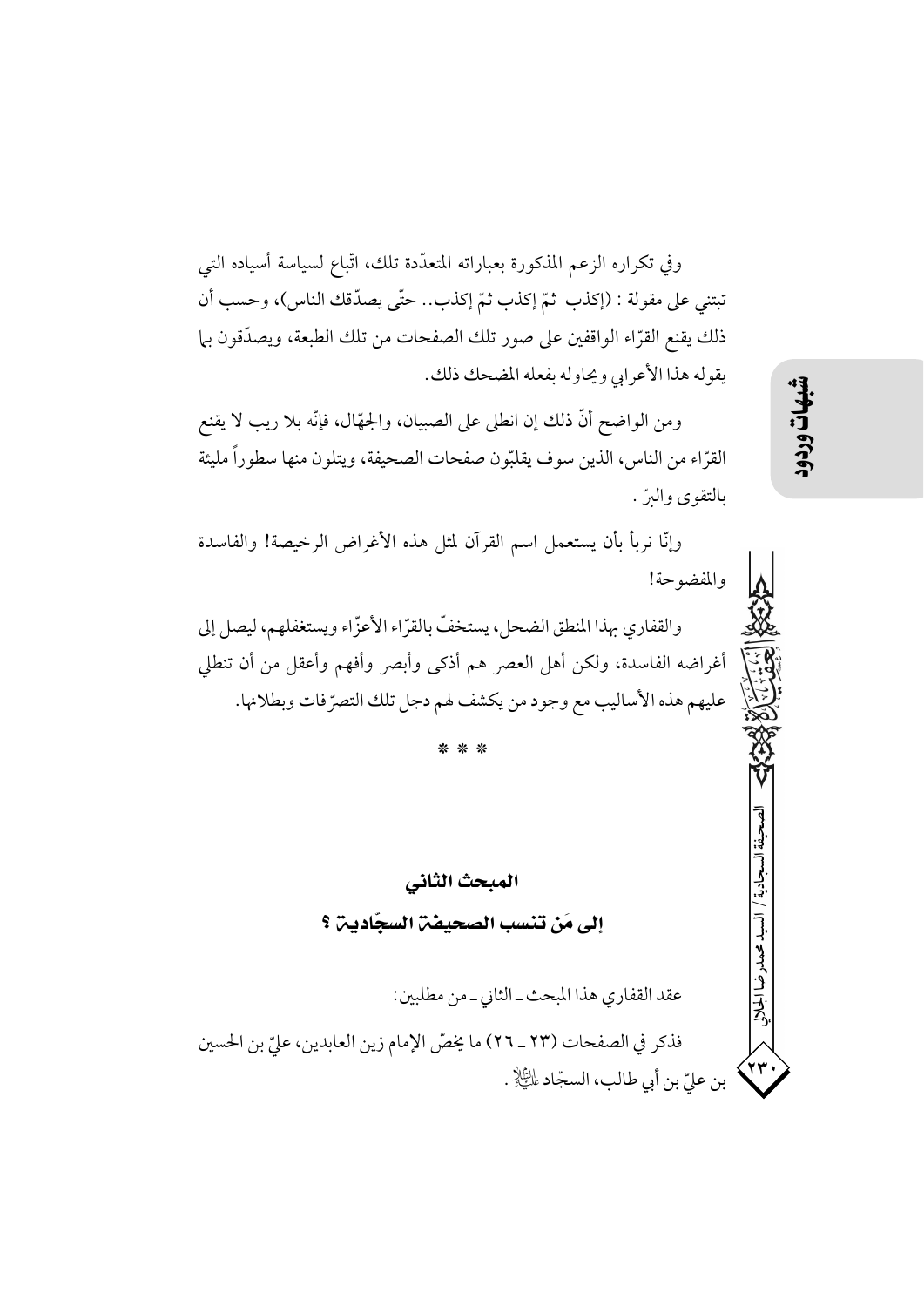فنقل فيها ما ذكر ه كتاب العامّة المتسنّنين، في ترجمته عليَّالٍ وأورد بعض ما كان له من جميل الصفات والأحوال والمقام علماً وعملاً.

ولِم يبلغوا شأوه كلَّ أولئك، فإنَّهم أقلَّ باعاً وأقصر ۖ ذراعاً من أن يدركوا ذلك، ولكن الذي يكفي لإتمام الحجَّة أنَّ أحداً منهم لم يجرؤ على القدح في شخصه، ولا إنكار ما شاع وذاع وانتشر من فضاله وفواضله للطِّيلا .

ويدلُّ على تقصيرهم، أنَّا لا نجد فيها كتبوه كلمة واحدة عن أخصَّ أصحابه وأهل بيته الذين هم أولى من عرفه ومن شيعته المقرِّبين منه، والمعتقدين بإمامته.

والمطلب الآخر الذي أورده القفاري، فهو ما لفقه ممَّا تعوَّد عليه ولهج به لسانه من سبٍّ وقذف واتَّهام في حقَّ شيعة الإمام ومحبِّيه ومعتقدي إمامته. وعمدة مصادره التي اعتمدها في هذا المطلب هم أعداء أهل البيت، من أمثال ابن حزم الأندلسي، وابن تيمية الحرّاني، والذهبي التركماني، وأمثالهم من سلف التكفيريين الطالح، أولياء بني أميَّة، مضافاً إلى ما ملأه من قلمه المسموم، وكلامه الموهوم، على أسلوبه المعلوم. أما المطلب الأوّل:

فهو الكلام الطيّب الذي نقله في هذا الكتاب، حول الإمام السجّاد زين العابدين ﷺ، فقد نقل ما نصَّه:

(إمامٌ من أئمّة الإسلام العظام، وأحد كبار التابعين وسادتهم علماً وديناً).

ونقل عن الذهبي قوله: (وكان له جلالة عظيمة، وحقَّ والله له ذلك، فقد كان أهلاً للإمامة العظمى، لشر فه وسؤدده، وعلمه، وتألَّمه، وكمال عقله).

ملاحظة:

ومع هذا الاعتراف الصريح والواضح، لماذا لم يلتزم القوم بإمامة هذا الإمام العظيم، والتزموا بإمامة الملوك من بني أمية بدءاً بيزيد إلى آخر أولئك الظلمة؟!! ولماذا

العدد السادس / ذو الحجة / ٣٦٦ هـ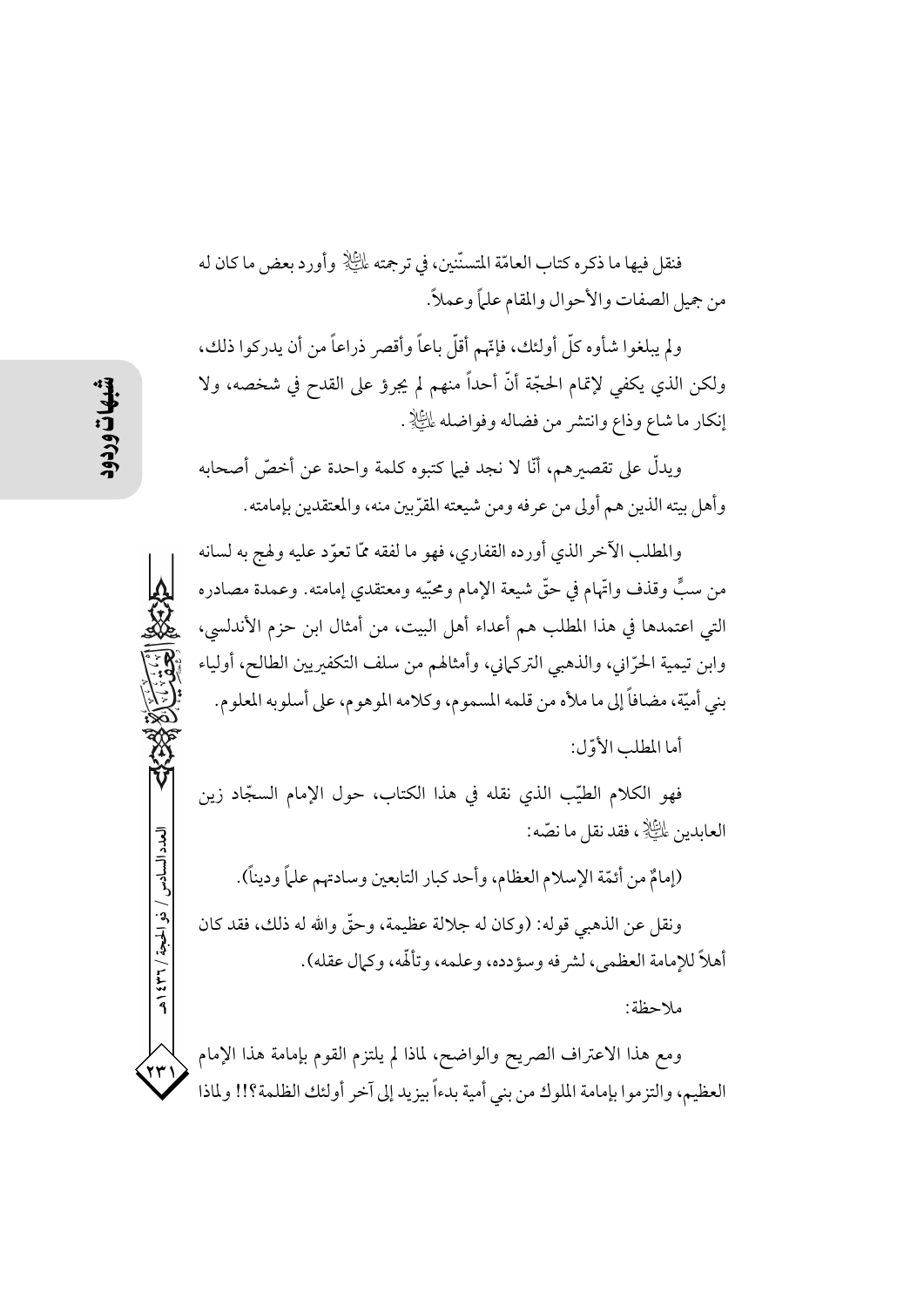يكفّرون الشيعة الذين التزموا بإمامته، والاقتداء به؟!!

ونقل القفاري عن ابن سعد، قوله: عن الإمام زين العابدين لِلتِّيلا : (وكان ثقةً مأموناً، كثير الحديث عالياً رفيعاً).

ملاحظة:

أين حديثه الكثير؟ لماذا لم يروه المحدِّثون من أهل التسنَّن؟!! لماذا ترك حديثه مع علوَّه وارتفاعه؟!! ولماذا ترك أهل المدينة حديثه، وقد طال مقامه بينهم ما يقارب الأربعين سنة؟!! ولماذا قَدَحٍ دعاة الجرح والتعديل في ما رواه عنه أصحابه الذين رافقوه وعاشر وه والتزموا بإمامته، من شيعته؟

وإذا كان ـ كما نقل عن ابن شيبة ـ (أصحّ الأحاديث ما رواه عن أبيه عن جدّه). فلماذا تزيّفون حديثه الموجود برواية أصحابه؟!!

وهذا موقف القفاري من أشهر تراث مروى عنه  $\mathbb{H}^{\mathbb{N}}$  وهو (الصحيفة السجّادية) ؟ الذي نعرض ما يندي له جبين أهل العلم والدين من مواجهة السلفية له، أهكذا يُواجه تراث ذلك الإمام العظيم؟!!

ثمّ إنَّ القفاري لم ينقل ما نقله أئمّة كبار ممّن لكلامهم شأن عند أهل التسنن، مثل أبي حازم المدني، القائل (ما رأيتُ هاشمياً أفقه من على بن الحسين...).

ومع هذا الاعتراف الواضح الصريح، واعترافهم السابق بفضل الإمام وعلمه وزهده وتقواه، فلماذا لم يلتزموا بفقهه، بل لم يتداولوه، ولم يرووه؟! وصاروا إلى فقه الآخرين؟ والقفاري، يذكر حديث الإمام السجّاد عن أبيه الإمام الشهيد الحسين بن على علَيْتِكُمْ ، هكذا:

(وكان معه يوم كائنة كربلاء، وكان يومئذٍ موعوكاً فلم يُقاتل، ولا تعرَّضوا له، بل أحضر وه مع آله إلى دمشق، فأكرمه يزيد، وردّه...). .. فذا الحلالي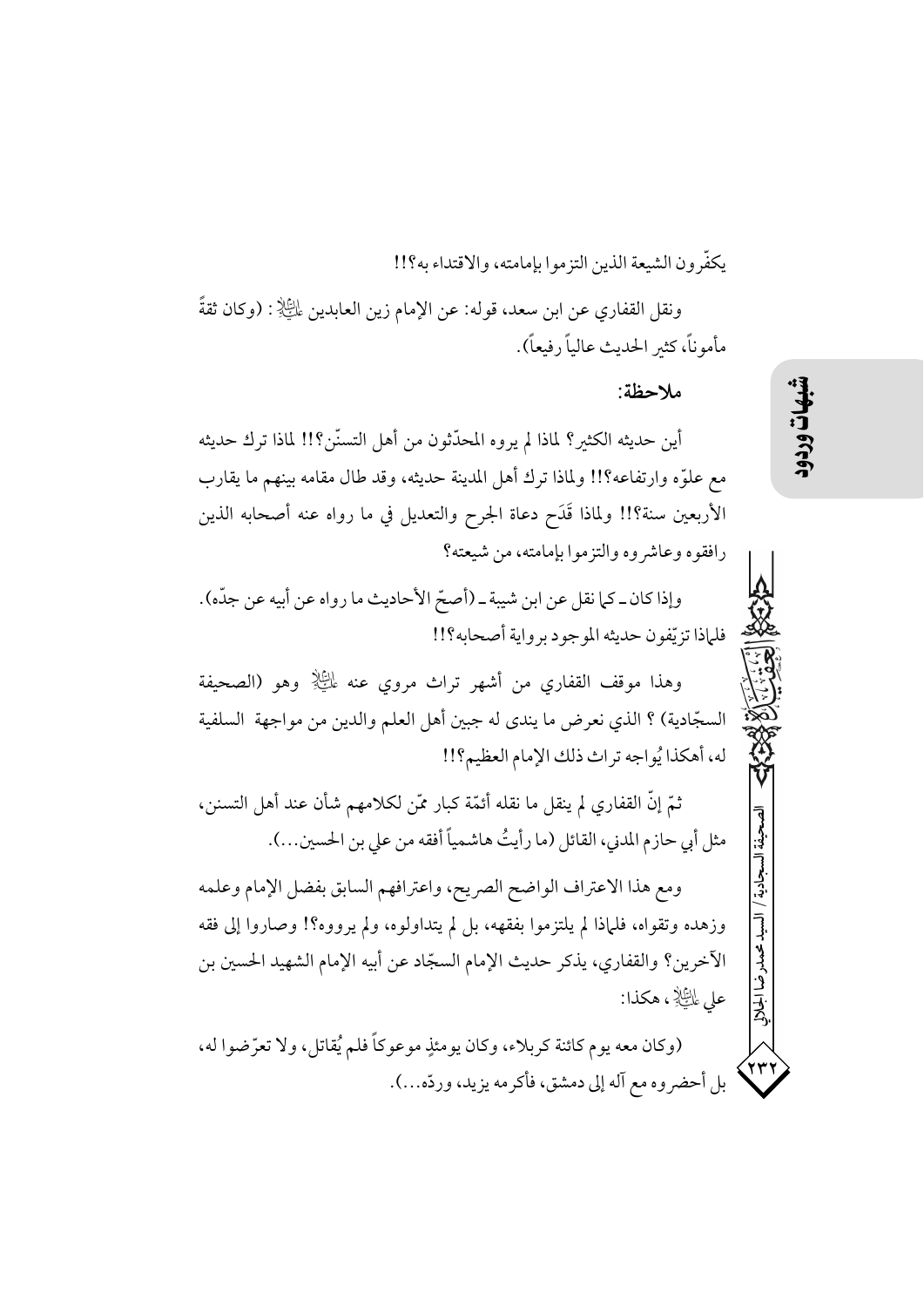وهكذا وبكلِّ برودة، يذكر كربلاء، بأنَّها (كائنة)!! وكأنَّها حادثة بسيطة، لم يقتل فيها سبط رسول الله، الحسين لِلتِّلِلَّ وإخوانه وأولاده، وأصحابه، في فاجعةٍ عظمى، وفي عصر يعجّ بالصحابة، ولم يمض على وفاة جدّه المصطفى سوى (خمسين) سنة!

ثم قوله: (كان يومئذٍ موعوكاً فلم يُقاتل)!

جهلٌ منه بالتاريخ، فإنَّ الإمام السجّاد لِمَائِلِلًّا (قد حضر القتال وارتُثَّ) كما ذكر مَن حضر المعركة وهو ابنه الإمام الباقر محمد بن علي، ورواه أصحابه؟ وقد فصَّلنا الحديث عن ذلك في كتابنا (جهاد الإمام السجّاد لِلْيَلِلْإِ ) .

وقول القفاري: (لم يتعرَّضوا له، وأحضروه مع آله إلى دمشق) هكذا، وبكل سهولة، ولو كان من أهل العلم، لفتح أيَّ كتابٍ في التاريخ ووقف على مجريات (فاجعة كربلاء) وما جرى على أهل البيت في كربلاء، لماذا ذكر ما ذكر؟!!

إنَّ القوم، وبعد المذبحة الكبرى التي قتلوا فيها الإمام الشهيد الحسين سبط رسول الله ومَن تبعه، حرقوا خيام أهل البيت وفيها النساء والأطفال، والجرحى ومنهم الإمام زين العابدين، ونهبوا ما في خيامهم من أثاث، حتَّى سحبوا البساط الذي كان الإمام ملقيَّ عليه، لما ناله من الجراح في المعركة!!

وأما قوله: (أحضر وه مع آله إلى دمشق). هكذا وكأنَّهم ساروا بهم في سفرةٍ إلى نزهةٍ. ولو كان له وجدانٌ وضمير، لذكر أنَّ أعداء أهل البيت حملوا الإمام مع النساء والأطفال (أسرى) من بلد إلى بلد، مكبِّلين على نياق عجاف، وهذا أوّل أسر ، لأشر ف أسرة، في تاريخ صدر الإسلام! والأسرى هم أهل بيت النبي الأكرم!! شراف البلد الذين دافعوا عن حرم الرسول وأولاده وذويه، قتلوا بأبشع صورة، في تلك الفاجعة الأليمة، التي لم يشهد التاريخ لها مثيلاً في (مكوّناتها).

لكن القفاري يعتر عنها بـ (كائنة) فقط!!

العدد السادس / ذو الحجة / ٣٦٦ / هـ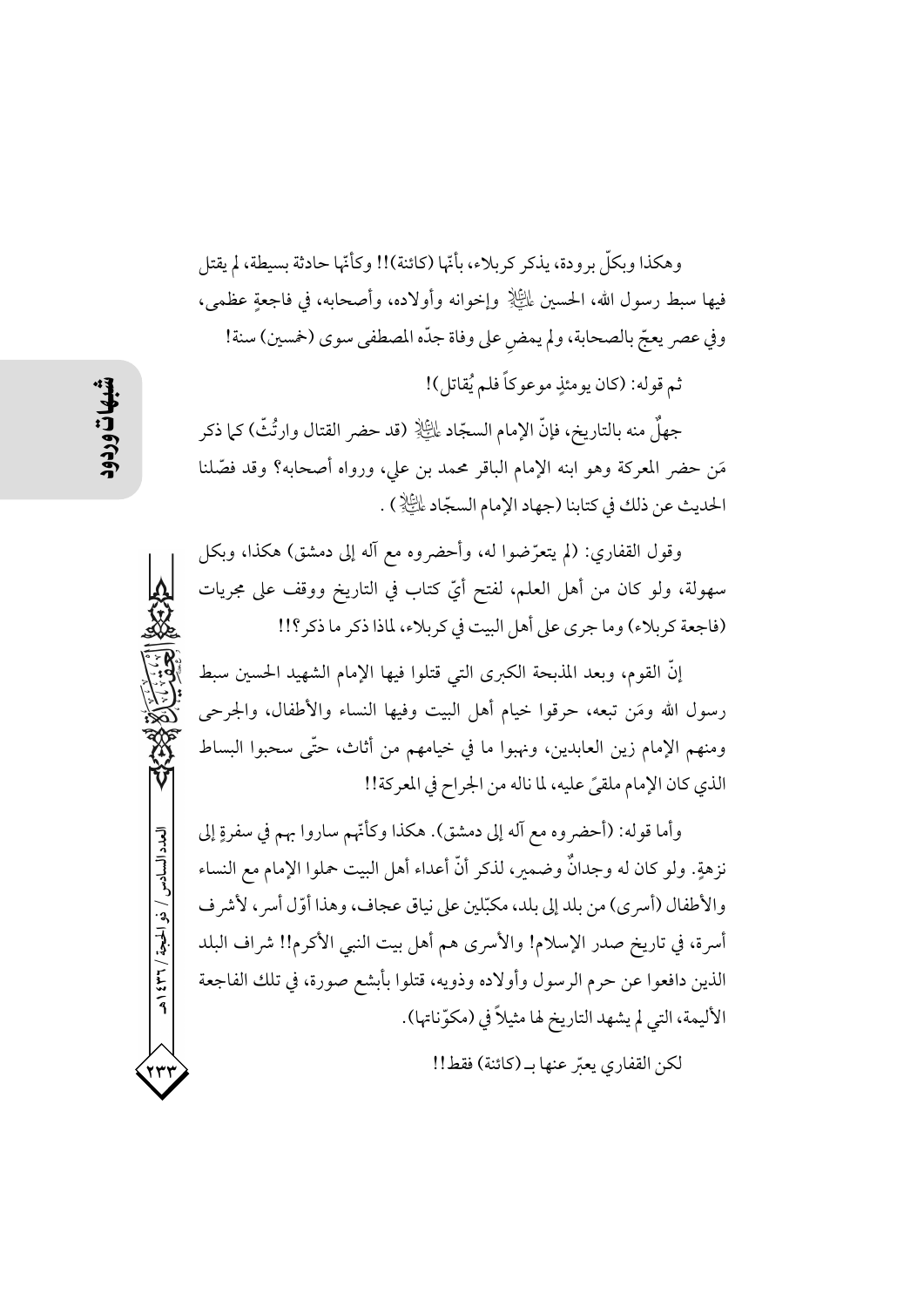إنَّ ما جرى في كربلاء، على السبط الشهيد وأصحابه، وما جرى على أهل بيته من بعده، ليس أمراً هيّناً يمرّ به القارئ هكذا.

بل ما جرى على أهل بيت الرسالة وبقية النبوّة في طريق كربلاء، إلى الكوفة كان أوّل قافلة أسري في تاريخ الإسلام، والأسري هُم ذرّية الرسول نبيّ الإسلام.

فأهل بيته مع شرفهم ومقامهم وكرامتهم عند الله، ووصيّة جدّهم النبي بهم، هكذا يُقتلون ويُستأصلون ويُساق بهم أسري، في بلاد الإسلام وفي حكم خليفة يدّعي الدين والإسلام، لهو من أكبر جرائم أولئك الأنذال، أنصار بني أمية، الذين انتقموا بهذا من النبي ﷺ الذي حطَّم أصنامهم وأباد كفرهم، وقتل أوغادهم، لكنَّهم عند القفاري هم (أمراء المؤمنين).

ويذكر في كلامه الماضي: (إنَّ يزيد أكرم الإمام وردَّه). ولو فتح عينه، لرأى ما كتبه المؤرِّخون ــ وهم من أهل نحلته ــ عن مجريات ذلك الأسر، ومواقف أهل البيت في الكوفة والشام في مجالس العتاة القتلة، لما تعرض لهذا الأمر!!

لكن الله أراد أن يكشف عن ما انطوى عليه القفاري، من حقده وظلمه وعدائه، وعدم اهتمامه بأهل البيت النبوي عامّة، وبخصوص الإمام السجّاد لِلتِّيلَإِ، فكيف بتراثه وأهمّه (الصحيفة السجّادية) التي مَن قرأها أقرّ بأحقّية الإمام لمالِخَلاٍ للإمامة والاتباع في الفقه.

إنَّ القفاري في هذا المطلب ــ الأوّل ــ أراد أن يبيّض لنفسه وجهاً، بقناع ما نقله من فضائل الإمام السجّاد ﷺ، لكن الواقع اللئيم، في سواد قلبه وقد ظهر من خلال كلامه الوقح ولعبه بحقائق التاريخ، وتحريف كلِّ الوقائع الثابتة! وأمَّا في مطلبه الثاني: فقد بدأ به، معطو فاً على ما سبق من كلامه عن الإمام السجّاد لِمائِيَّالٍ فقال: (وقد

تعلّقت به الرافضة).

محمدر ضا الجلالي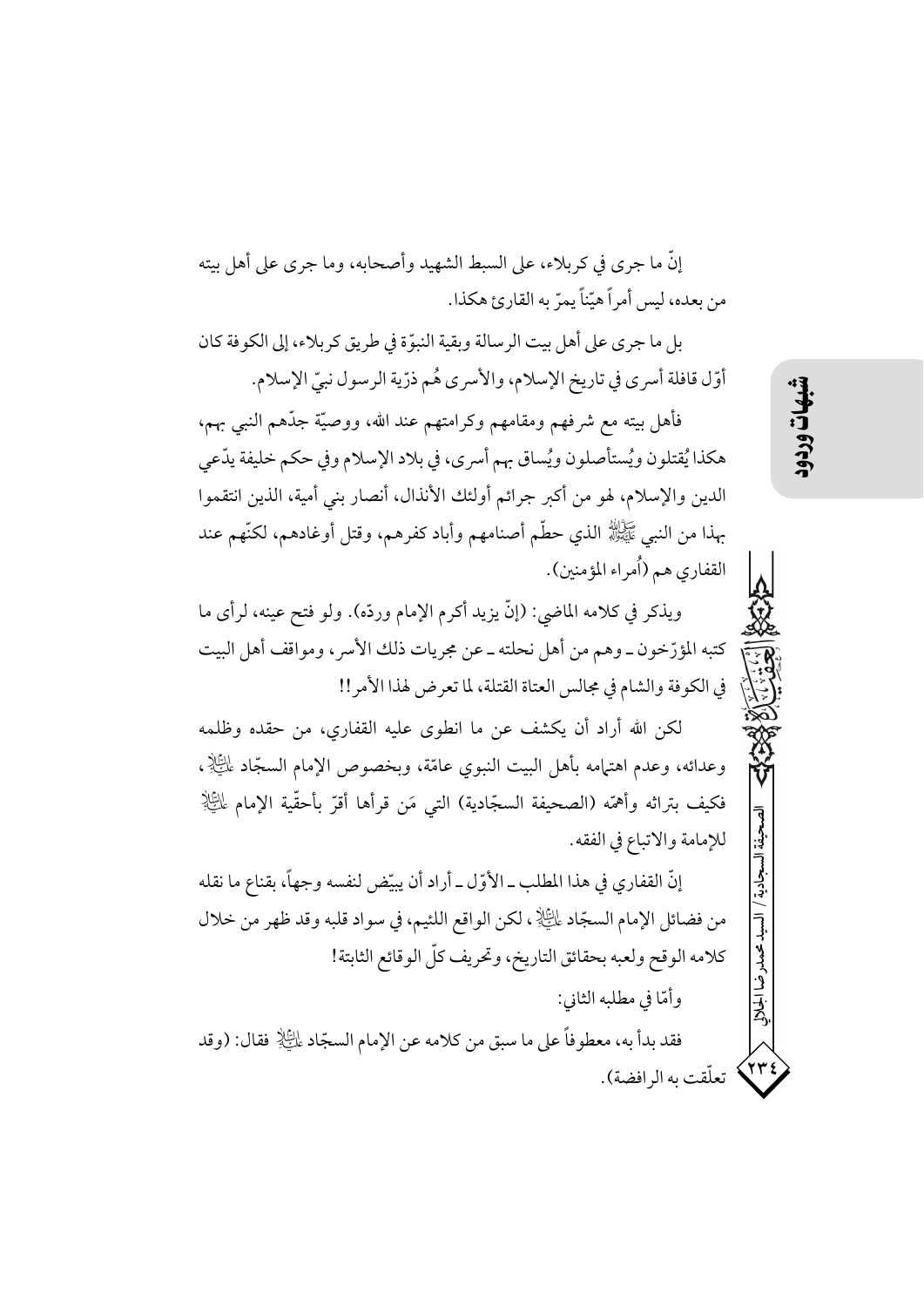نعم، تعلَّقت به، تعلُّق اقتداءٍ واتَّباع وتقليد، وولاء، لما فيه وَلَه من الفضائل التي ذكر سلفك بعضها.

والشيعة سُعداء بهذا التعلُّق، لأنَّهم بذلك يتمثلون أوامر النبي الأكرم ووصاياه، حيث أمر بالتمسُّك بعترته أهل بيته، في حديث (الثقلين) المتواتر حيث قال: إنَّى مخلفٌ فيكم الثقلين: كتاب الله، وعترتي أهل بيتي… ما إن تمسّكتم بهما لن تضلُّوا». وأفضل أهل بيته وأعلمهم هم الأئمَّة الإثنا عشر  $\mathbb{R}$  .

فآمن الشيعة بإمامتهم والتزموا بخلافتهم من جدَّهم النبي فنجوا بذلك من الضلال، ورفضهم أعداء أهل البيت النبوي، أولئك الذين حاربوهم وقتلوهم، وغصبوا حقوقهم في الخلافة النبوية.

ولكنكم ـ يا قفاري ـ رفضتم أهل البيت النبوي، وعلومهم وحديثهم وفقههم، فضللتم باتباعكم أعداءهم الظالمين، واتَّبعتم ملوكاً ــ سمّيتموهم خلفاء \_ على ماهم عليه من الجهل بالدين والشريعة، وقيامهم بالرأى والبدع، واقترفوا المظالم والمآثم من قتلهم الأخيار والصالحين واقترافهم المحرّمات وارتكابهم الفجور والفواحش ما ظهر منها وما بطن<sup>(۲۹)</sup> وقد سوّدوا تاريخ الإسلام، وشوّهوا سمعة الدين الإسلامي، بما أتوا في عصورهم المظلمة.

وحَسبُكُم هذا التفاوتُ بَيْننا وكلَّ إنـاءٍ بالــذي فيه يَنْضَحُ وهكذا نرى القفاري يُعَيِّر الشيعة بالتعلُّق بالإمام السجَّاد الذي ذكر له تلك

الأوصاف والفضائل، لكنَّه يجعل التعلُّق به سُبَّة، ويكيل على الشيعة التَّهم.

ونقول: يكفى للردّ على هذا الهجوم الوقح، قيامه بتزييف (الصحيفة السجّادية) وتكذيبها، وتضعيفها، ونسبتها إلى التزوير. فإنّا نجعل هذه الصحيفة (حَكَمَّ)) بيننا، لأنَّها تحتوي على العدل، وتميَّز الحبيث من الطيَّب، وتعرَّف المحقَّ من المبطل. وندعو القرَّاء الكرام، إلى مطالعتها والمراجعة إليها، ليقفوا على الحقَّ الفاصل.

العدد السادس / ذو الحجة / ٣٦٦ / ه

٢٣٥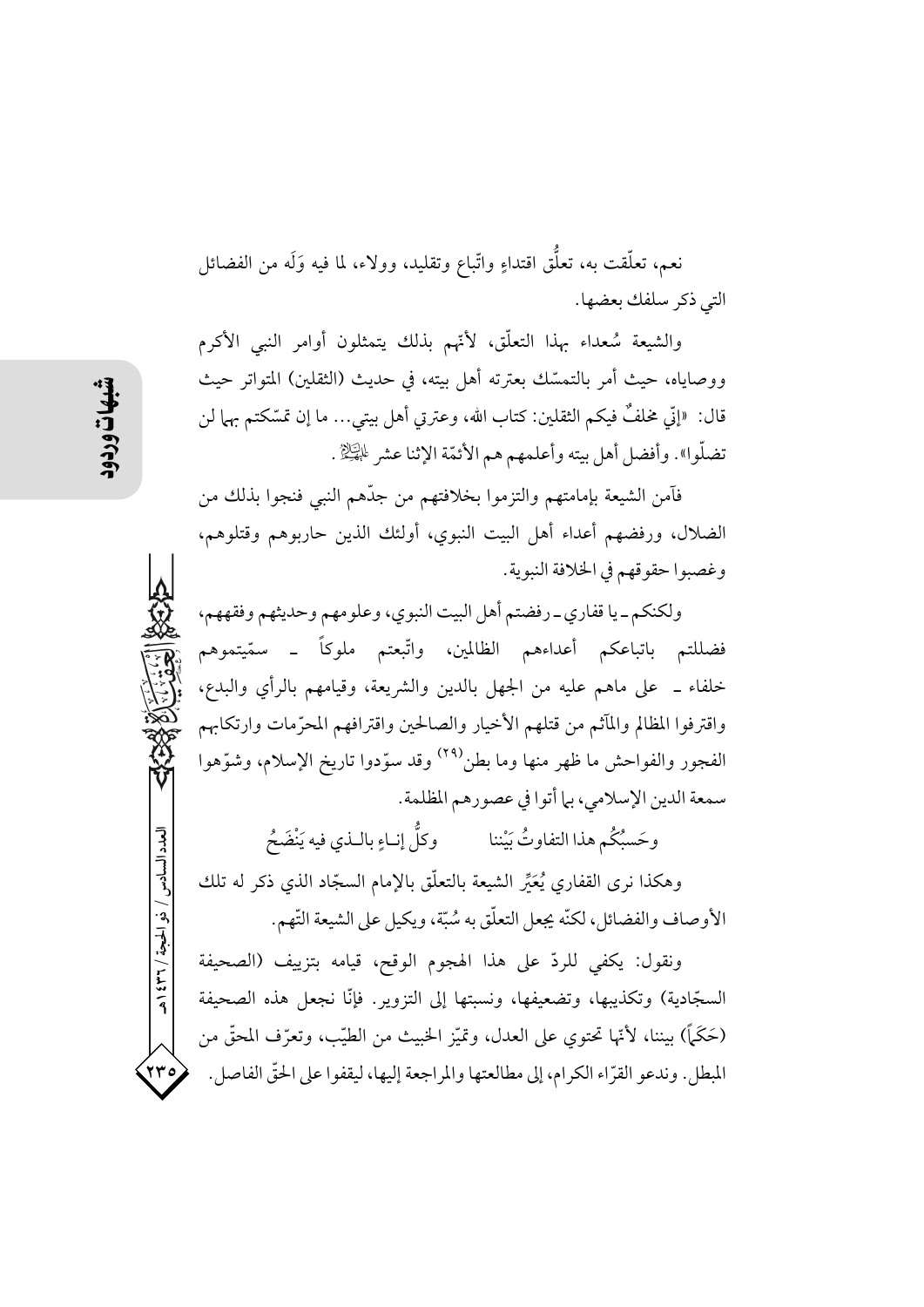والشيعة ـ بكلِّ فِرَقهم القائمة اليوم ـ يلتزمون بالصحيفة، ويتلونها، بل يقدّسونها، لأنّها صادرة من إنشاء هذا الإمام الهُمام العظيم، الذي اعترف أعيان التسنّن ىفضلە.

لكن القفاري ــ على رغم سلفه ــ يرفض الصحيفة، ويحاول بكتابه هذا ـ الهزيل ـ أن يُبطلها ويزيِّفها.

فنحن ندعو القرَّاء المنصفين: أن يقرأوا أيِّ دعاء من هذه الصحيفة، ليقفوا على ما فيها، وما لها من الشأن، وأُتَّها تناسب مقام الإمام السجَّاد ﷺ وما عُرف له من الفضل والورع والعلم.

تنسه: إنَّ من أسخف ما يقوم به السلفية في محاوراتهم وكتبهم، أُنَّهم يُخلطون بين مواضيع البحث والنقاش، ويقفزون من مطلب إلى غيره،، قبل أن يتمّ السابق.

وقد اقتفى القفاري هذا الأسلوب، فهو قد وضع عنوان كتابه : (حقيقة الصحيفة السجّادية) لكنّه يُدخل في الكتاب بحوثاً عن (العصمة) و(التقية) و… ونراه هنا، يلحق بها سبق (موضوع العصمة) فيقول: (وقد تعلَّقت به الرافضة، وادّعت عصمته).

فنقول: نعم، الشيعة تقول بعصمة النبي وابنته فاطمة الزهراء، وأمير المؤمنين، والأحد عشر من ذرّيته.

لكن لا ادِّعاءً، بل استناداً إلى نصِّ القرآن الكريم، وأحاديث النبي، وكلَّ ذلك مفصّل في (علم الكلام) والبحث عن شرائط الإمام.

ولكن البحث عنه لا يُحسم بجملة أو صفحة، ونحن لا نتَّبع الأسلوب الخاطئ، في الابتعاد عن الموضوع، بالدخول في بحوث أُخرى، فإنَّ له مجاله الخاصِّ. ۲۳ شهات

دضا الجلالى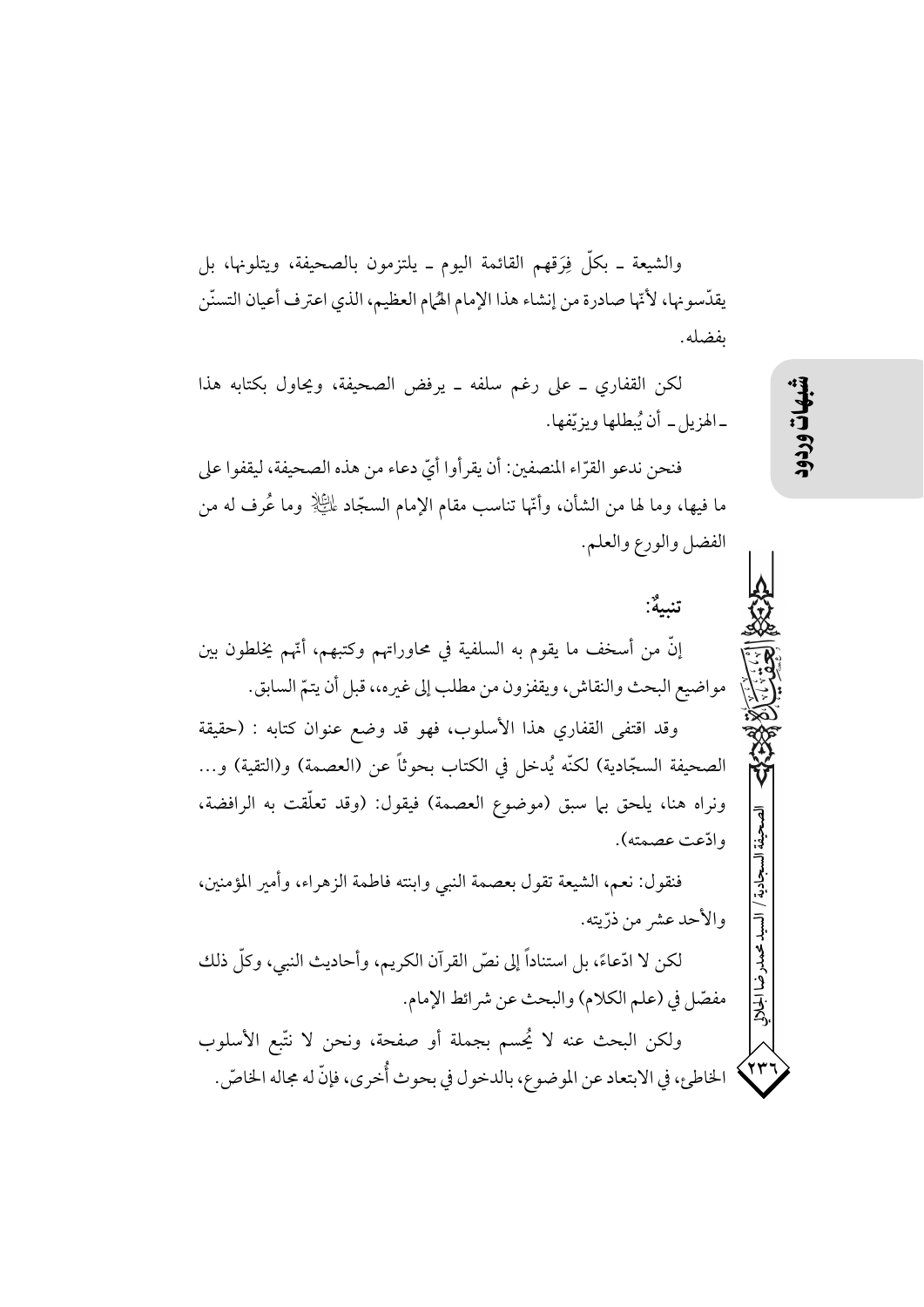ولكنَّ القفاري إنَّما يُبعد المسافة عن بحث (الصحيفة السجَّادية) لما يعرفه هو من ضعف كلامه عنها بل بطلانه.

وكذلك يستخدم هذا الأسلوب، فيقول: (وغَلَتْ فيه) فيدخل بحث (الغلوّ) هُنا، لتبعيد المسافة، وتحريف البحث عن (الصحيفة)!! هذا، مع أنَّه اعترف في سابق كلامه، بأنَّ الغلاة فرقةٌ مرفوضة من الشيعة، فكيف ينسب القول بالغلوِّ إلى شيعة الإمام السجّاد لِمَائِلِكَ ؟!! وليس هذا إلا افتراءً وتهمة وإهانة لطائفة من المؤمنين البريئين عن هذا القول. إنَّ هذا التصرّف من مناقضاته التي استعملها في وُريقاته هذه.

ثمّ قال القفاري: (وافترت عليه).

إنَّ نسبة الافتراء على الإمام السجَّاد لِلَّيِّلَةِ ۚ إِلى شيعته والملتزمين بإمامته، أمرٌ باطل بوضوح، إذ من غير المعقول أن يفتري أحد على مَن يقدَّسه ويقول بإمامته، وهذه النسبة تطاول على فرقة كبيرة من المؤمنين، وهم شيعة آل محمد ﷺ. وقد تكرَّرت هذه التهمة من القفاري، ولو كان يخاف الله لما بادر إلى هذا التصرُّف البشع، لكنه... !!

ونقول: إنَّ المَّهم بالافتراء على الإمام هم الرواة لنصوص تخالف الحقُّ، وتعتبر شيئاً لقائلها. وقد أورد القفاري هنا بعض ما هو باطلٌ واضح، ناسباً له إلى الإمام، فقال ناسباً إلى الإمام السجّاد عليَّالٍ :

(ولذلك قال منكراً عليهم: يا أيِّها الناس؛ أحبُّونا حبِّ الإسلام، فيا برح حبَّكم حتَّى صاد علينا عاد اً).

أقول: لا ريب أنَّ المسلمين ــ حتَّى هذه الساعة ــ يحبُّون أهل البيت، ويحترمونهم، لما يرونه في أعمالهم وما لهم من الصلاح والخير والعلم والفضل والكرامة، وهذا أمرٍ لا يمكن إنكاره حتَّى من السلفية، مثل القفاري.

العدد السادس / ذو الحجة / ٣٦ / ه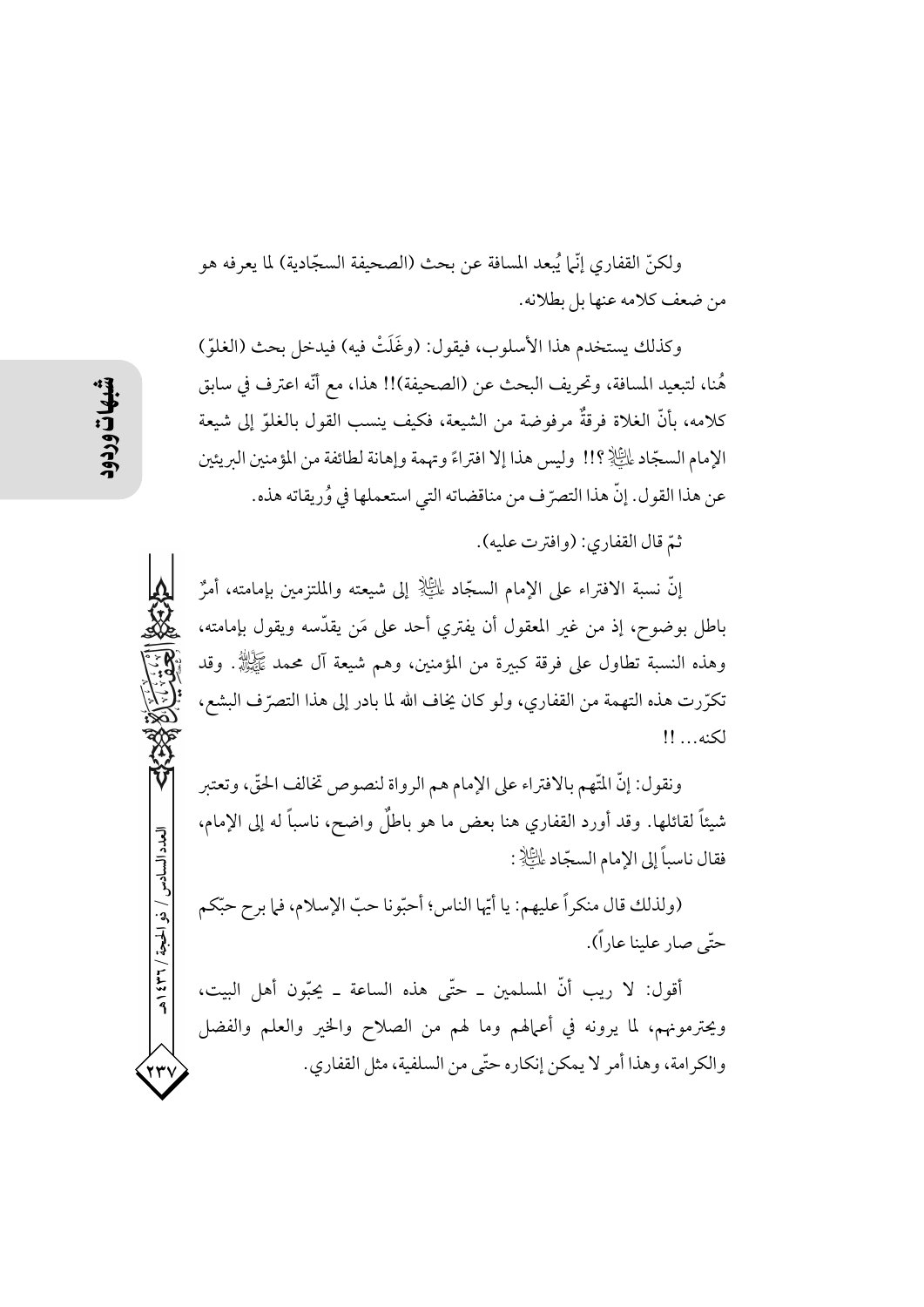لكنَّ مجرَّد الحبِّ، ليس ممَّا يرغب فيه أهل البيت لِمُبْتِكِمْ ، إذا لم يكن الحبِّ عن معرفة لما لهم من المقامات العالية، والذي يستتبع الانتهاء والاقتداء.

أمَّا الحتَّ المجرَّد عن المعرفة فليس مطلوباً للأئمَّة، فمن يحبَّهم بدون معرفة، ويتَّبعون الولاة الظلمة والملوك الجائرين، والفقهاء المبتدعين، فهو حبٌّ مستتبع للأذي لأهل البيت، لأنَّ الحكَّام والأُمراء كانوا يهابون ذلك، وعلى أساسه يضغطون على الأئمَّة لِلْهَيْلِ اللهِ اقبة، والمسائلة، وإلى حدَّ الاعتقال والاستدعاء كما حصل مع أكثر الأئمّة عليّ لله :

فالإمام\_بلا ريب\_يترّأ من هكذا (حبّ) عاطفي، لا عمل يتبعه، ووراءه أذيَّ واتّهام.

والمهمِّ أنَّ هذا الحديث ممَّا انفرد به الحديث عن المتسنَّنين، ويركِّز عليه النواصب منهم، وتخصيص الحديث بوروده على أهل العراق، المعروفين بالتشيّع والولاء...!! والأغرب أنَّ بعض النصوص تحتوي على جملة (ولا تحبُّونا حُبِّ الاصنام).

ونحن نرباً بالإمام لِلتِّلِلَّةِ أن ينطق به، إذ فيه تشبيه حبَّ الناس الذين يُخاطبهم بحبِّ الأصنام. وهذا بعيدٌ صدوره من الإمام. ثمَّ هل كان في زمان الإمام، أصنام في البلاد الإسلامية؟!! حتى يذكره الإمام.

لكنِّ الكذَّابِ الذي افترى هذا الحديث نسبه إلى الإمام كذباً وجهلاً، لأنَّ حقده قد غشَّى عينيه وعقله ولسانه، فلا يعي ما يُخرج من فمه، ويرويه. والقفاري الجاهل يستند في دعاويه إلى أحاديث لم تدلُّ على ما يريد، مثل هذا الحديث وفي ما يرتبط بأبي بكر وعمر ومقامهما عند النبيءَيَّةِ اللهُ :

(إنَّ الإمام السجَّاد لِمَليِّكَلٍّ سُئِلٍ عن منزلتهما عند رسول اللهﷺ، فأشار بيده إلى القبر، ثم قال: (بمنزلتهما منه الساعة). شهات

محمدرضا الجلالى

 $\left\langle \mathbf{y}\mathbf{r}\right\rangle$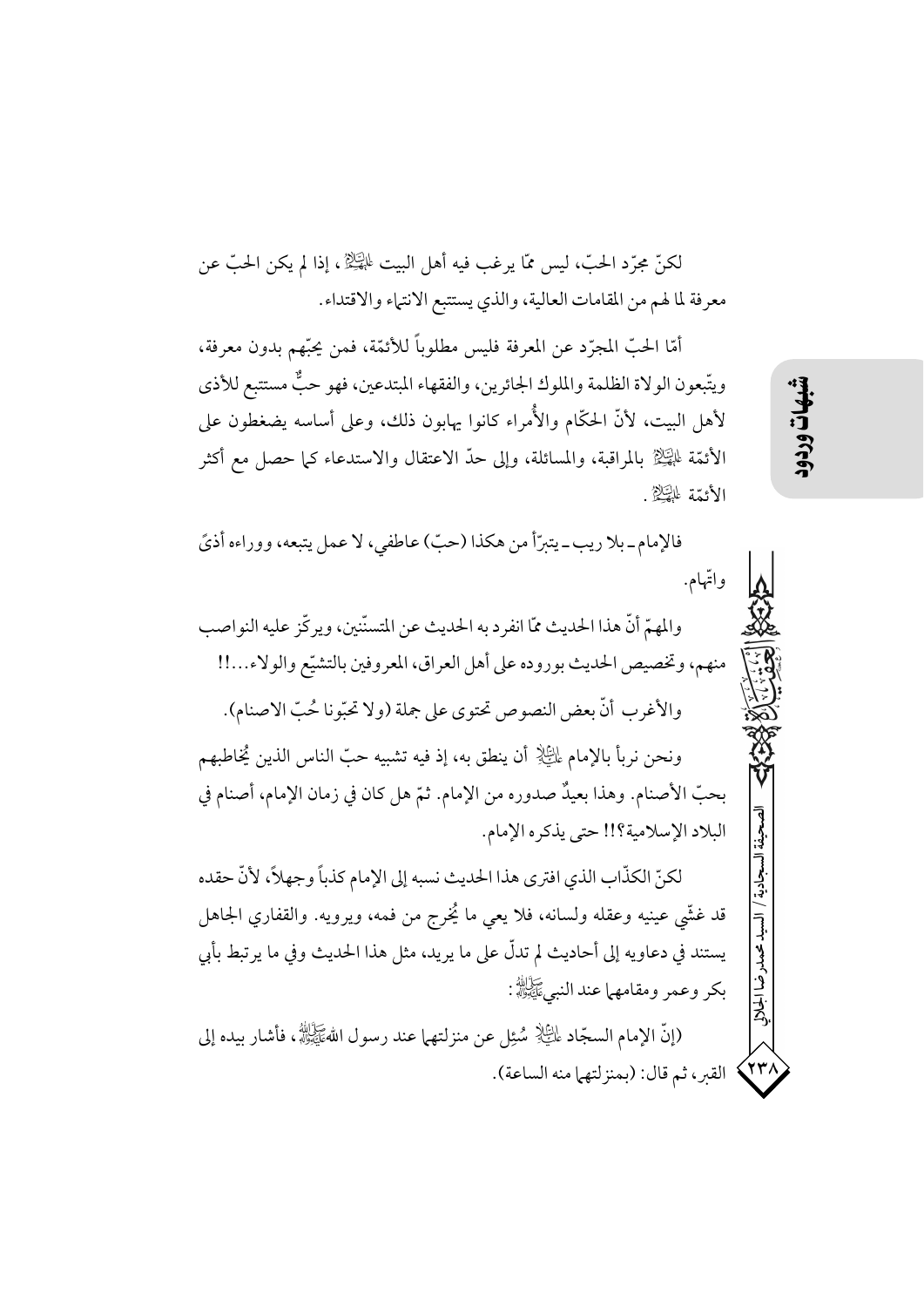ومع انفراد المتسنَّنين برواية هذا الحديث، فإنَّ له مخرجاً علمياً، ذكرناه مفصَّلاً في كتابنا (جهاد الإمام السجّاد ﷺ) اعتماداً على فقه الحديث، يبعده عمّا يهدف إليه القفاري من إيراده.

وعلى عادته، يقفزُ القفاري إلى موضوع آخر، فيقول: (إنَّ الروافض تُشيع عن مشاهير أهل البيع أُتَّهم يتظاهرون أمام السلطة (تقبةً)).

وأضاف: (بل قالوا هذه المقالة عن أمير المؤمنين عليّ، حيث لم يجدوا وسيلة للخروج من التباين التامّ بين: أقوال الإمام عليّ وسيرته، وبين أقوال الروافض وعقائدهم).

أقول: وهكذا أقحم القفاري بحث (التقية) في هذا الكُتيب ليخلط الأمور، ويبتعد عن بحث (الصحيفة السجّادية).

ثم عرضه وكأنَّه أمر اعتيادي، بينها هو من البحوث المفصَّلة التي غطَّت صفحات من الكتب، والاستدلال والنقض والإبرام في الفقه الإسلامي، وقد طبِّقها علياء المسلمين في التاريخ الإسلامي عند مواجهتهم للصعوبات من الحكّام والظلمة واعتبروها من الضرورات التي تبيح المحظورات.

فليس للقفاري أن يُطلقها ويتهجّم على القائلين بها بهذه الصورة والكلمات النابية...

العدد السادس / ذو الحجة / ٣٦٦ هـ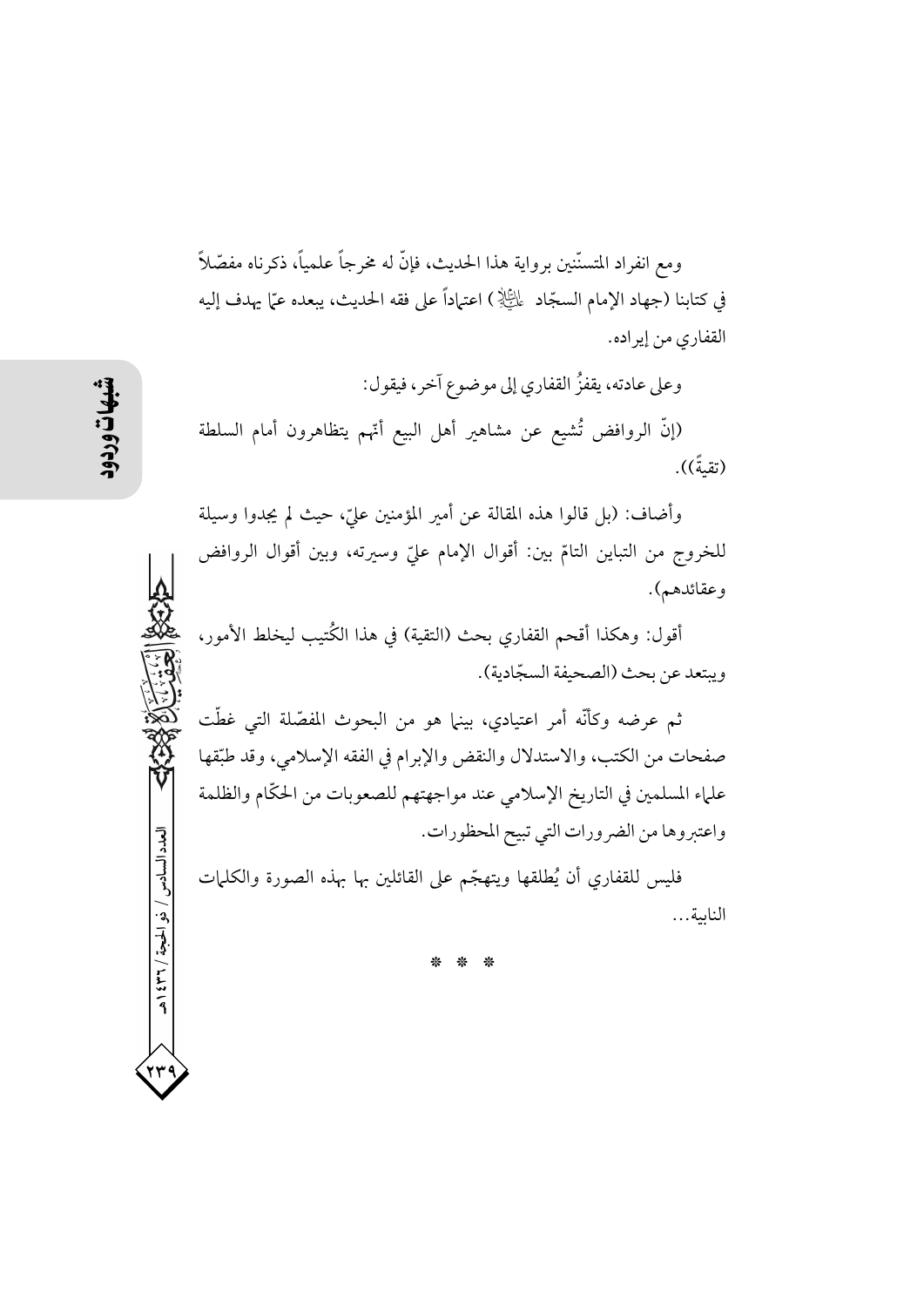## المبحث الثالث صحفٌ ٱخرى منسودين

خصّص القفاري هذا المبحث ــ الثالث ــ للحديث عن كتب أُخرى، لا ترتبط بالصحيفة السجّادية، سوى ما زعمه من كونها كتباً منسوبة، لكن الأمر الغريب أنّه جعل أكثر صفحات هذا المبحث ـ الثالث ـ في كلامه عن كتاب (نهج البلاغة) الشريف.

ونقول: يُحار القلم في ما يكتب عن كلام هذا الأعرابي المعوَّق، الذي يدخل أنفه في ما لا يربطه به رابط، ويتدخَّل في ما لا يعنيه، بل ما لا يعيه، ممَّا لا ناقة له فيه ولا جمل، ولكنَّه يظنَّ أو يتخيَّل أنَّه يقدر عليه، كما تعوَّد من رعيه في قِفار نجد وبواديه، فهو يتصوَّر أنَّ العلم والأدب، تمرُّ يأكله أو حليب ناقة يشربه.

ومنتهى ما لديه هو ما ألقمه المطاوعة وعلّموه، هو أن يعلس الكلمات، التي يخالها (حجَّة) وليس له منها ولا حرف، بل يجترَّها من الذين فرضتهم السلفية أئمَّة لهم، مثل: (ابن تيمية الحرِّاني) الذي ملأ القفاري من نتن سُبابه وشتائمه كتاباته وأوراقه، يستشهد بها ويعتمدها حُجَّة.

أو (الذهبي التركماني) الذي أبلغ ما عنده هو الجَرْح والقدح وإنكار الحقّ وإحياء الباطل في ملفّقاته.

ومن الغريب أنَّ هذا القفاري، وبهذه البضاعة الهزيلة، يريد في بحثه هنا أن يطاول كتاب (نهج البلاغة) الشريف الذي هو بين كتب الأدب كالشمس في رائعة النهار الضاحي، وكالنجم اللامع في سماء البلاغة والفصاحة.

والقفاري أقصر باعاً وأعيى منطقاً من (باقل) في مجاراة كلام أمير البلاغة، وملك الفصاحة والبراعة.

يقية.<br>تول

 $\overline{H}$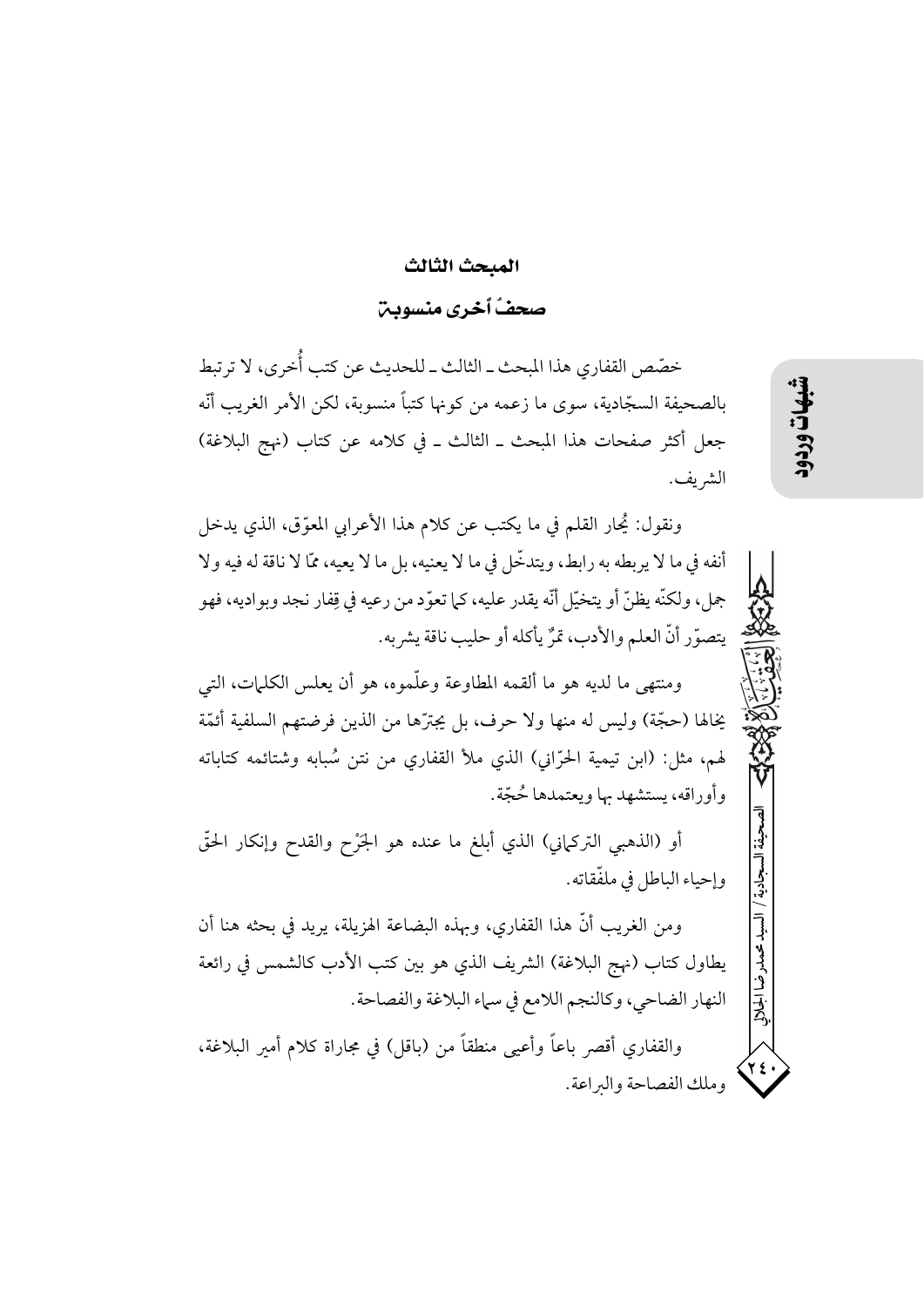وقد اعتمد القفاري في دعاواه على حرّاني أعجمي (ابن تيمية) وتركماني ألكن (الذهبي) وهما لا يطالان تصريحات أقطاب اللغة، وأعيان الأدب، وثقات العلماء البارعين من الماضين والمعاصرين، فيها قالوه عن (نهج البلاغة) من مدح وثناء وتقدير وتقييم وتجليل وتعظيم.

وحيث أنَّ البحث عن (نهج البلاغة) وما يدور حوله من الردِّ على خزعبلات القفاري، طويلٌ، ولا يخصُّ ما تصدينا له من الكلام حول الصحيفة السجَّادية، فقد أرجأنا ذلك إلى مجال آخر .

وهكذا نجد القفاري قد ملأ أوراقه بها يليق به من السبّ والقذف والاتَّهام، والشتائم التي تنطبق عليه وعلى شيوخ إسلامه السلفي التكفيري.

الخاتمة

كما رأينا أسلوبه في استخدام التحريف والمراوغة، والتقلُّب، وقد نبَّهنا على مواضع لهذه الأمور في أوراقه التافهة، ولم نغادر صغيرة ولا كبيرة إلا كشفنا عوارها، وألقمناه حجراً كي لا يغترّ أحد بأساليبه الماكرة، وأكاذيبه الجائرة.

> وهدفنا أن يقف القُرِّ اء الكر ام على الحقِّ فيتَّبعو ه، والحقيقة فيلتز موها. وننبّه القُرّاء الكرام إلى:

١ ــ إنَّ القفاري لم يذكر في أوارقه هذه وجدله ونقاشه، شيئاً عن (متن الصحيفة السجّادية). بل اكتفى بكيل التّهم والقذف والإدّعاء فقط.

٢ ـ إنَّا ندعو الإخوة القُرَّاء أن يُراجعوا (متن الصحيفة السجَّادية) ويتلوها بدقَّة فائقة، بغرض التعرّف على محتواها، بعيداً عن التعصُّب والعداء وسوء الظنِّ، ممَّا أوحاه القفاري وأمثاله من الوهّابية والسلفية التكفيرية. ونُسَخ الصحيفة السجّادية

إلعدد السادس

/ ذو الحجة / ٢٦٦ / هـ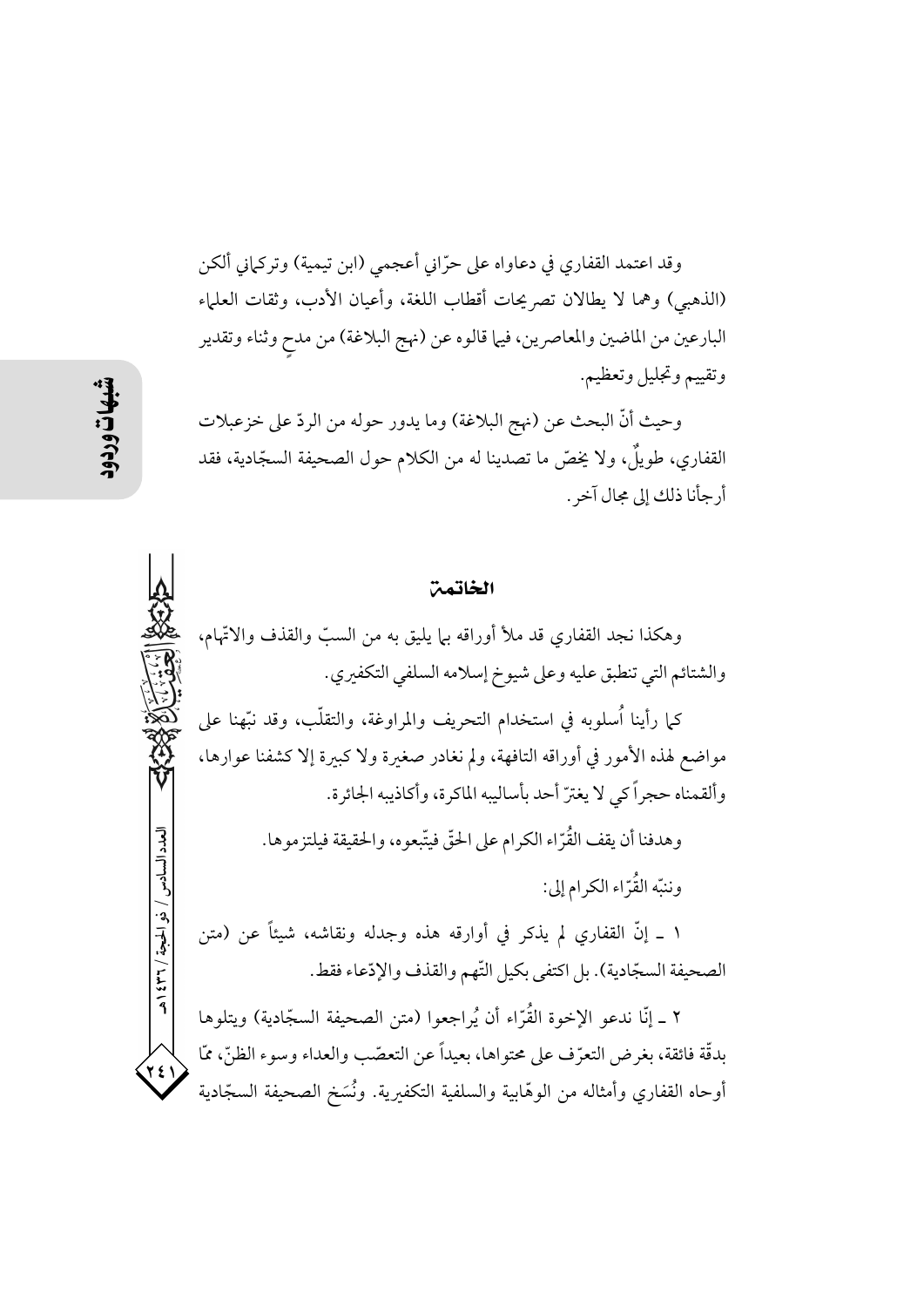موفورة متداولة ولها طبعات كثيرة.

إنَّ جميع الناس مدعوَّون ليروا بأمِّ أعينهم، ونور إيهانهم، ما في هذه الصحيفة الشريفة، من معانٍ لطيفة، ومعارف مهمّة، تزيد القارئ قرباً إلى الله، وصلابة في الاعتقاد، وجمالاً في الروح.

وفي الختام:

نحمد الله عزّ وجلّ ونشكره على ما هدانا من تأليف هذا الكتاب، تحقيقاً للحقّ ونصره، وإبطالاً للباطل ودحره، فنقول:

ربّنا آمنّا بك، واتّبعنا الرسول وآل الرسول صلواتك عليهم، فاكتبنا مع الشاهدين، وانصر الإسلام والمسلمين على الكفر والكافرين وأتباعهم المنافقين، والسلفيّين الوهابيّين والتكفيريّين. واحشرنا مع النبي وآله الطاهرين والشهداء والصدّيقين، وحَسن أولئك رفيقاً.

وآخر دعوانا أن الحمدُ لله ربِّ العالمين..

\* هوامش البحث \*

(١) سير أعلام النبلاء ١١٣: ١١٩ \_ ١٢١. (٢) هذا الرقم لصفحات الطبعة الثانية المصرية. (٣) سورة الأنبياء: ١٠٥. (٤) سورة الإسراء: ٥٥. (٥) سورة النساء: ١٦٣. (٦) سورة الحجرات: ١٢. (٧) سورة الملك: ١١. ۲٤۱ (٨) سورة المائدة: ٣٥.

شهات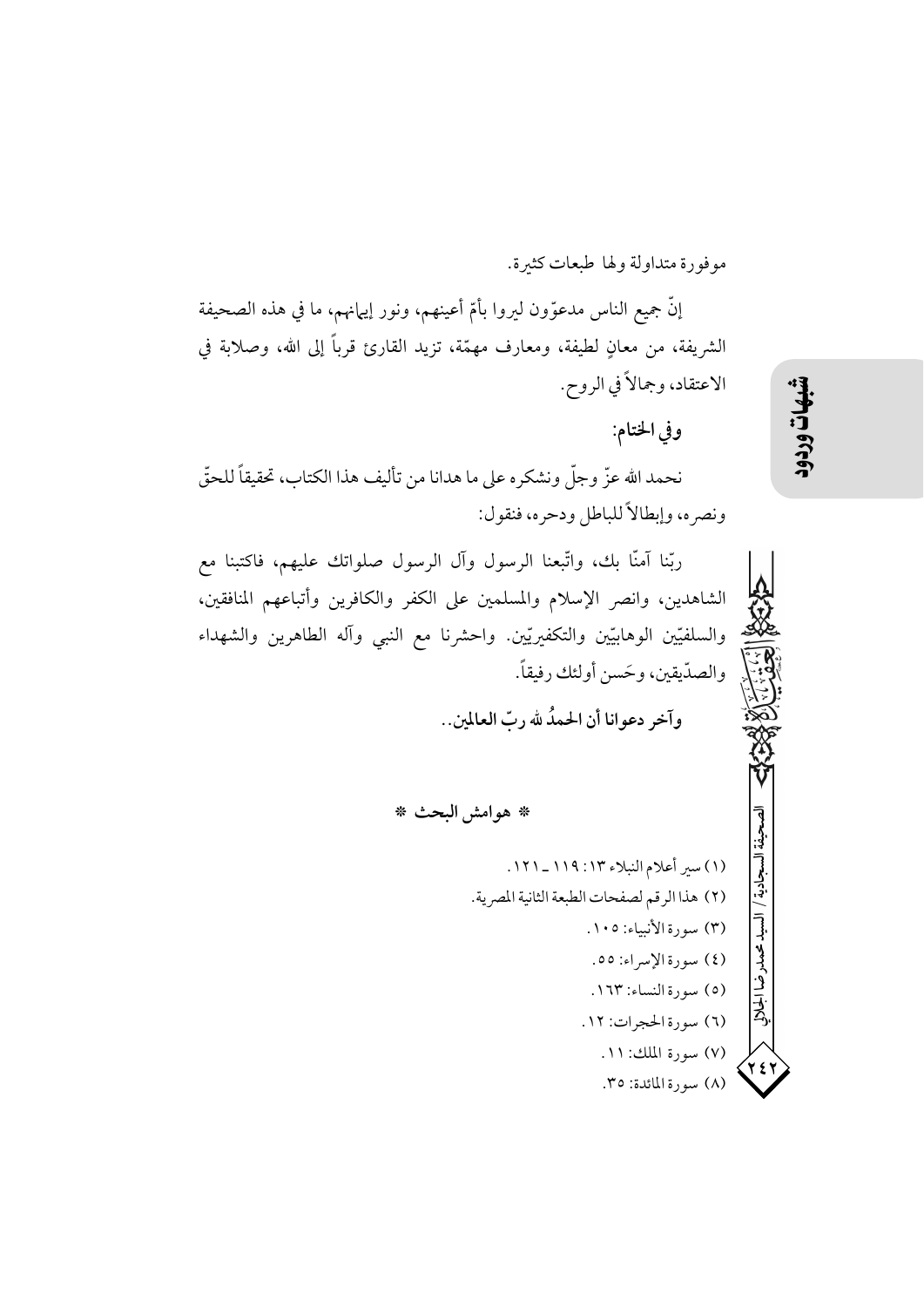(٩) سورة الإسراء: ١٤. (١٠) سورة الحاقة: ١٩. (١١) سورة الحاقة: ٢٥. (١٢) سورة الانفطار : ١٢و١٣. (١٣) سورة التكوير: ١٠. (١٤) سورة الكهف: ٤٩. (١٥) الصحيفة الرضوية لليزدي: ٥١. (١٦) صحيفة رضوي، لليزدي: ٢٥. (١٧) سورة القصص: ٦. (٢١) وذكرِّني هذا الكلام عن نزول جبرائيل وعزائيل' بها حدث لي في إحدى سفراتي إلى حلب الشهباء صانها الله من كلُّ بلاء، حيث ركبت سيارة أجرة عامَّة، وكان ركَّابها أربعة، أحدهم امرأة كبيرة محجّبة، وكان إلى جنب السائق شابٌ نَزق يُغنّى بأعلى صوته أغنية مستهجنة، وبمجرِّد ركوبي وسماعي صوته العالي، قلتُ له: أخي، هذه السيَّارة ليست خاصَّة لك، ثمَّ إنّ معنا حرمة فلا يجوز أن تغنّى هكذا؟! فأدار وجهه إلى الخلف، فرآني في زي رجل دين وعرف من زيِّي أنَّى شيعيٌّ، فقال: هاه، أنتم الشيعة، تقولون إنَّ (عزرائيل) خان ما كان عليه أن ينز ل على عليّ، فنزل على محمّد!! فقلت له فوراً: إنّ عزرائيل هو ملك الموت، إن شاء الله يأخذ روحك، والذي تتَّهمونه بالخيانة هو الملك جبرائيل. فضحك الركَّاب جميعاً، وصار سبباً لسكوت الشابّ، وكان مصرياً، وحينئذٍ توجّه السائق وقال لي: رحم الله والديك يا شيخ! إنّ هذا الولد راكب معي منذ ساعة، وهو يغنّي وينعق ولا يسكت، وأنت خلّصتنا من صوته الأنكر، وكلَّما نصحته لم يؤثَّر فيه، لكنك خنقته بكلامك الطيّب. أقول: إنَّ ذلك الشابِّ النزق، اقتنع وسكت، فهل القفاري المعوق الخرق، يسكت عن نعيقه؟ (٢٢) سورة النجم: ٣\_٤.

(١٨) سورة النحل: ٦٨. (١٩) سورة المائدة:  $(1)$ سورة القدر: ٤ \_ ٥.

العدد السادس / ذو الحجة / ٣٦٦ هـ

(٢٣) سورة غافر : ٦٠.

(٢٤) سورة الفرقان: ٧٧.